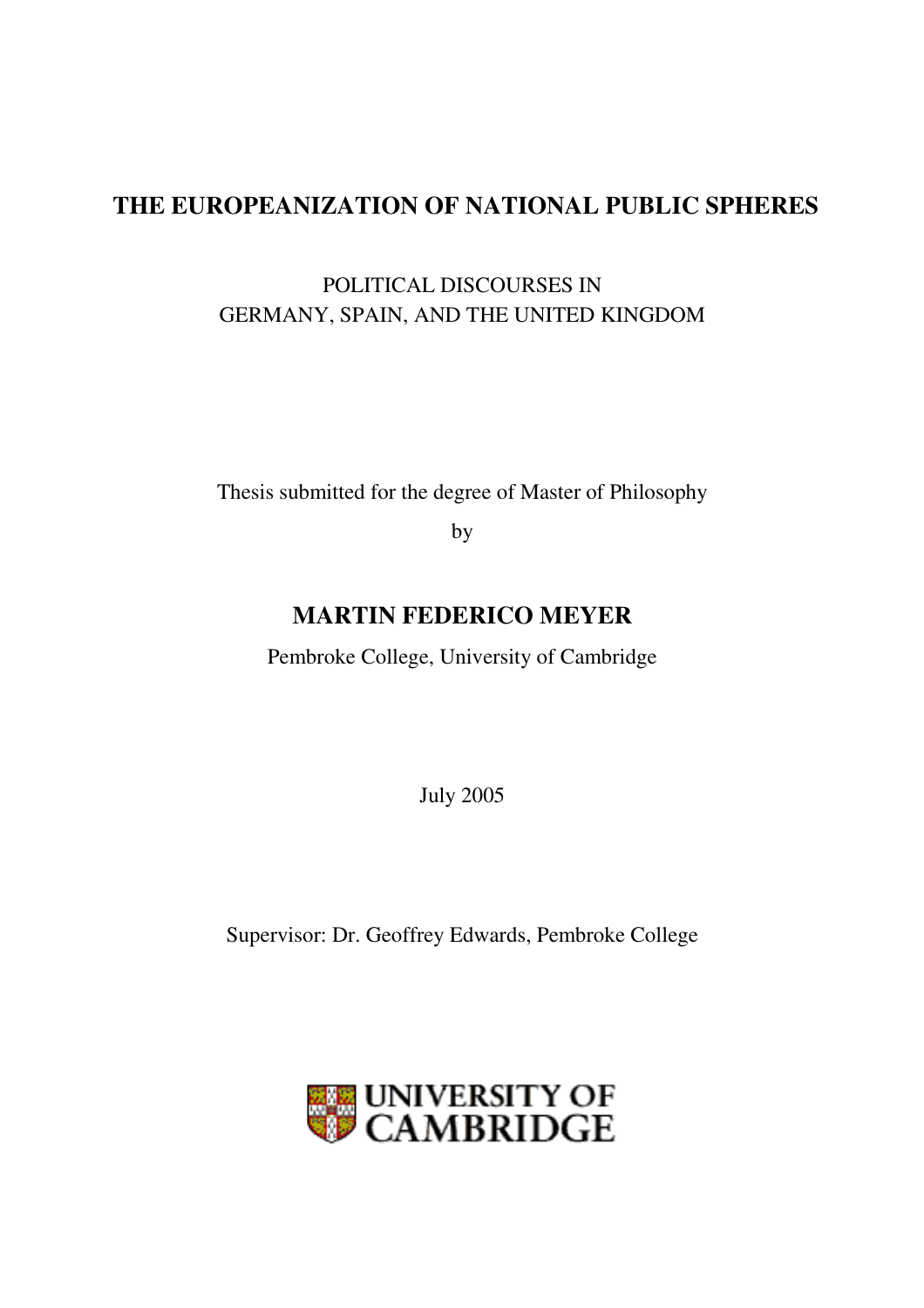Then they said, "Come, let us build ourselves a city and a tower with its top in the heavens, and let us make a name for ourselves, lest we be dispersed over the face of the whole Earth." And the Lord came down to see the city and the tower, which the children of man had built. And the Lord said, "Behold, they are one people, and they have all one language, and this is only the beginning of what they will do. And nothing that they propose to do will now be impossible for them. Come, let us go down there and confuse their language, so that they may not understand one another's speech." So the Lord dispersed them from there over the face of all the Earth, and they left off building the city.

(Genesis 11: 4-8)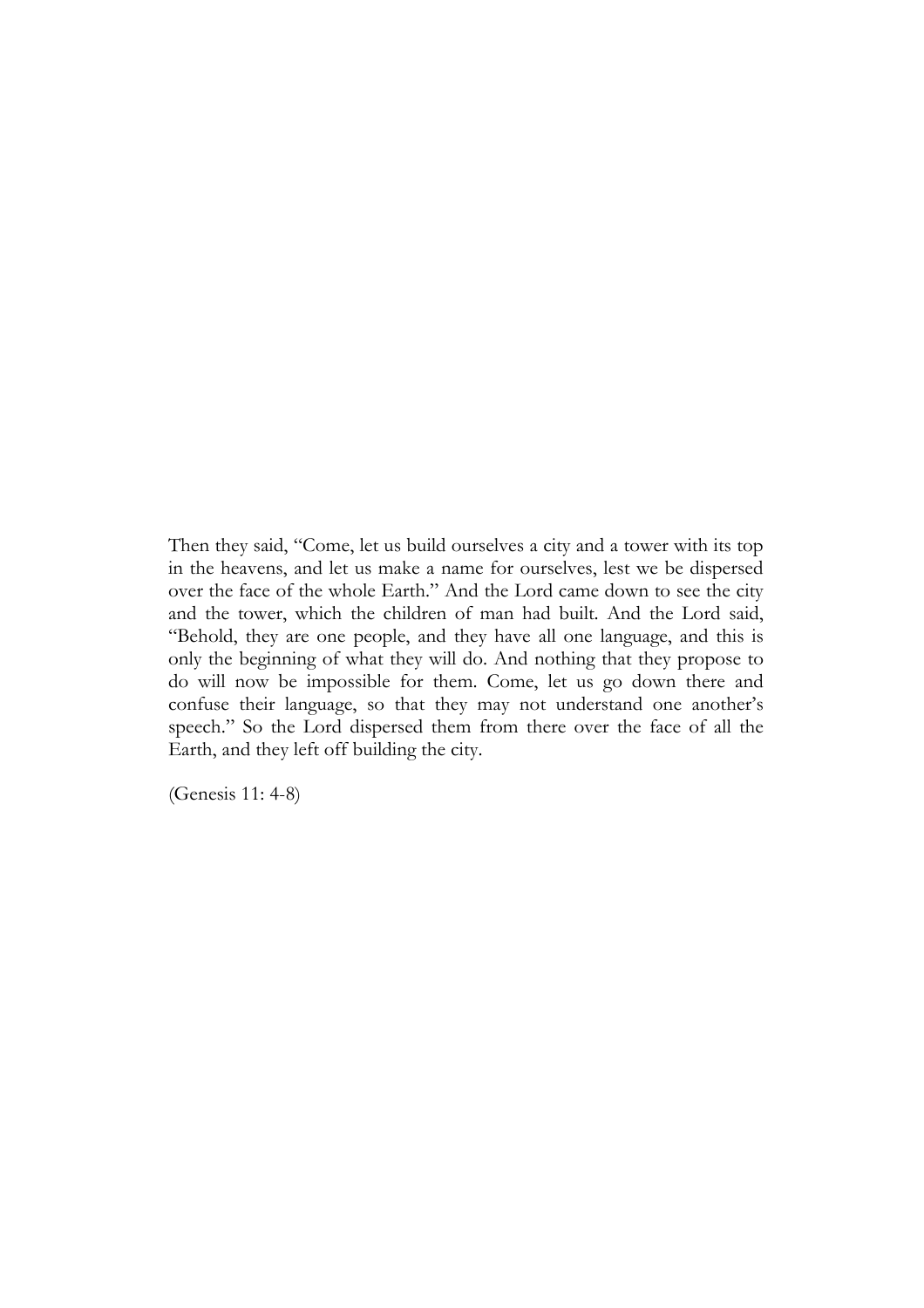# **CONTENTS**

| List of Tables<br>List of Figures<br>Acknowledgments<br>Abstract |                                                                                                                                                                                                    |                |
|------------------------------------------------------------------|----------------------------------------------------------------------------------------------------------------------------------------------------------------------------------------------------|----------------|
| Ι.                                                               | Introduction                                                                                                                                                                                       | $\mathbf{1}$   |
| П.                                                               | European Democracy and the Public Sphere                                                                                                                                                           | $\overline{4}$ |
| III.                                                             | On Conceptualizing European Public Spheres                                                                                                                                                         | 11             |
| IV.                                                              | <b>Research Methodology</b><br><b>Theoretical Framework</b><br>Data Basis<br>Operationalizing Europeanization of Public Communication                                                              | 16<br>18<br>20 |
| V.                                                               | The Dimensional Scope of Public Claimants<br>Levels of Europeanization of political communication across<br>policy issues<br>Trends over time in the Europeanization of political<br>communication | 25<br>29       |
| VI.                                                              | The Multi-level Structure of Political Discourses                                                                                                                                                  | 33             |
| VII.                                                             | Institutionalization & Europeanization: Explaining Differences<br>across Policy Issues and Years                                                                                                   | 39             |
|                                                                  | VIII. "Goodness of Fit" & "Rule of Appropriateness": Constructivist<br>Approaches for Explaining Differences across Countries                                                                      | 43             |
| IX.                                                              | The Limited Access to the Public Sphere and its Implications                                                                                                                                       | 51             |
| Χ.                                                               | Conclusions                                                                                                                                                                                        | 57             |
| References<br>Appendix: Additional Tables                        |                                                                                                                                                                                                    | 59<br>66       |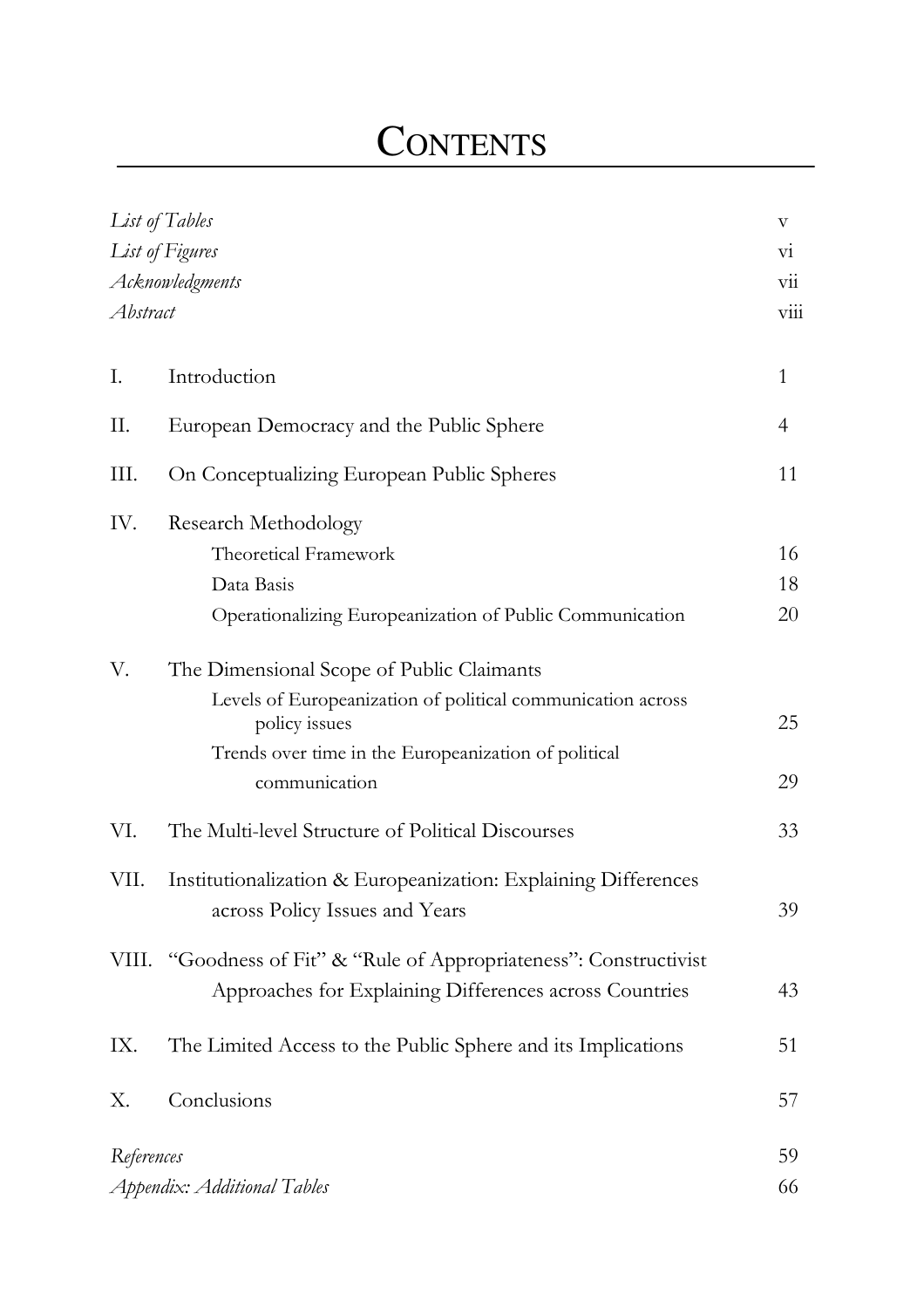| Table 1:  | Dimensional scope of claimants by policy field [Appendix]                                                                     |
|-----------|-------------------------------------------------------------------------------------------------------------------------------|
| Table 2:  | Dimensional scope of claimants by year in Germany, Spain, and the<br>United Kingdom                                           |
| Table 3:  | Dimensional scope of claimants by issue field and year in Germany,<br>Spain, and the United Kingdom                           |
| Table 4:  | Average multi-level linkages within claims                                                                                    |
| Table 5:  | Multi-level relations within claims by policy fields [Appendix]                                                               |
| Table 6:  | Claims with a reference to a supranational European actor or issue, as<br>a percentage of all claims within each policy field |
| Table 7:  | Multi-level relations within claims by years [Appendix]                                                                       |
| Table 8:  | Average changes in forms of public communication by issue field and<br>year [Appendix]                                        |
| Table 9:  | Support for European integration by political parties in Germany,<br>Spain, and the United Kingdom                            |
| Table 10: | Support for different political actors and institutions in Germany,<br>Spain, and the United Kingdom                          |
| Table 11: | Dimensional scope of actor type categories in Germany, Spain, and<br>the United Kingdom [Appendix]                            |
| Table 12: | Actor type category of claimants by policy field in Germany, Spain,<br>and the United Kingdom                                 |
| Table 13: | Support for European integration by actor type category in Germany,<br>Spain, and the United Kingdom                          |
|           |                                                                                                                               |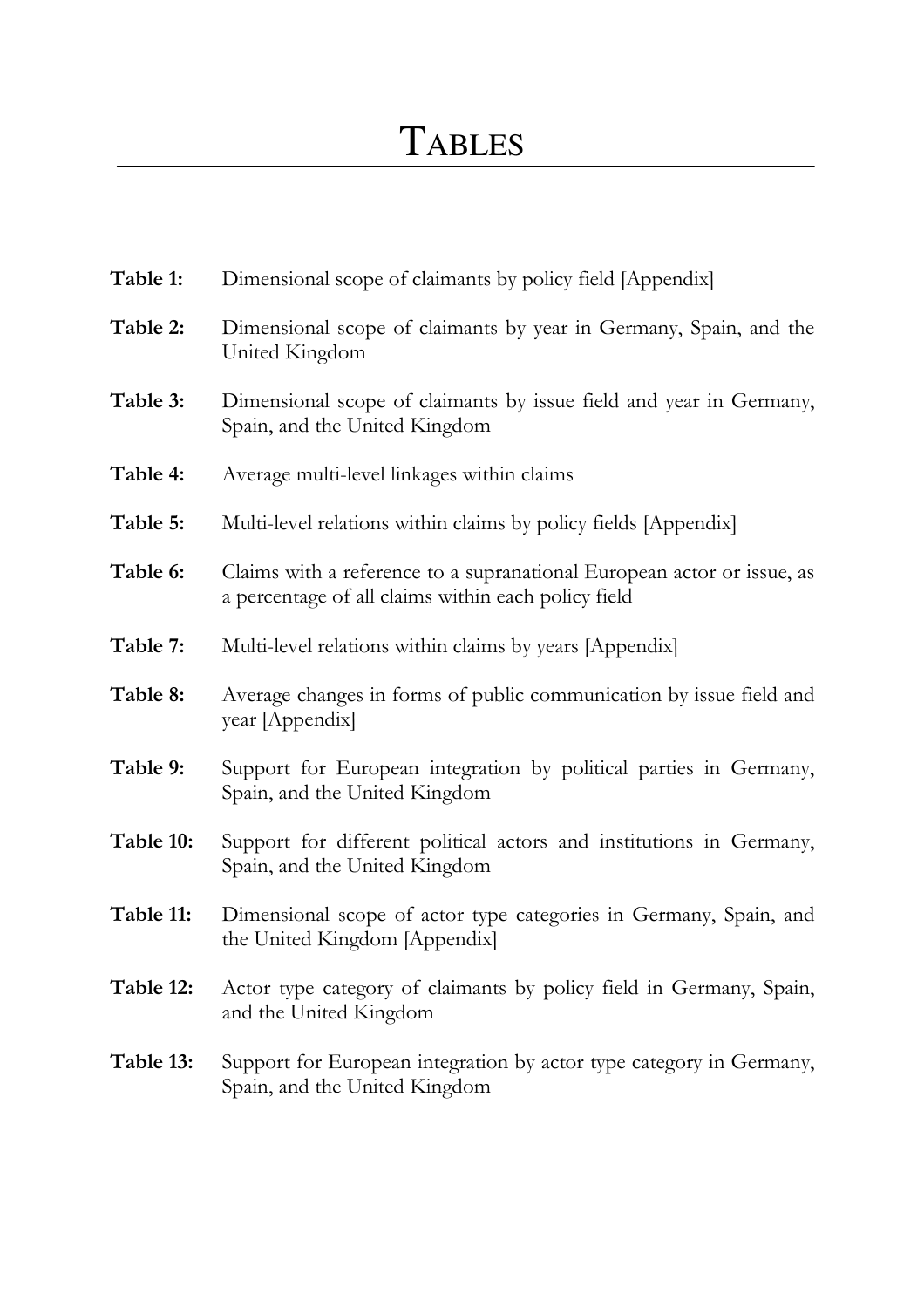| Figure 1: | Model of intra- and inter-sphere communication from the perspective<br>of national media from European countries |  |  |  |  |  |
|-----------|------------------------------------------------------------------------------------------------------------------|--|--|--|--|--|
| Figure 2: | Dimensional scope of claimants by policy field in Germany                                                        |  |  |  |  |  |
| Figure 3: | Dimensional scope of claimants by policy field in Spain                                                          |  |  |  |  |  |
| Figure 4: | Dimensional scope of claimants by policy field in the UK                                                         |  |  |  |  |  |
| Figure 5: | Multi-level relations within claims by policy fields in Germany                                                  |  |  |  |  |  |
| Figure 6: | Multi-level relations within claims by policy fields in Spain                                                    |  |  |  |  |  |
| Figure 7: | Multi-level relations within claims by policy fields in the UK                                                   |  |  |  |  |  |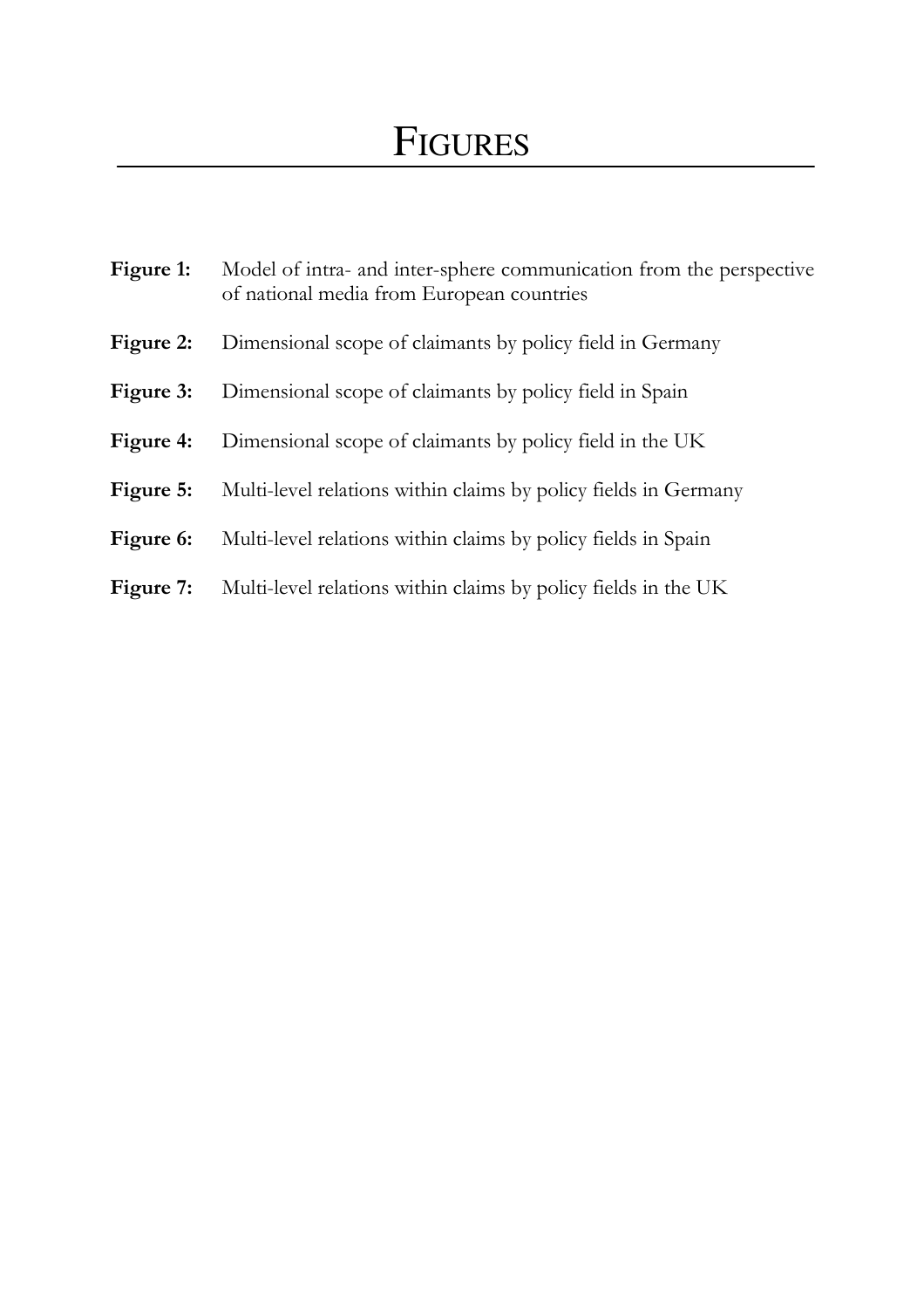This thesis draws on theoretical ideas and empirical data from the ongoing *Europub* international research project on the "Transformation of Political Communication and Mobilization in European Public Spheres" (see Koopmans & Statham 2002, or visit the project's website at http://europub.wz-berlin.de), funded by the European Commission in the context of its Fifth Framework Program (project number HPSE-CT2001-00046). I have served as a research member of the Spanish team under the supervision of Juan Díez Medrano, formerly International University Bremen (IUB) and now University of Barcelona, since September 2003. Sections of this thesis will form part of a forthcoming coauthored chapter (with Ruud Koopmans and Jessica Erbe) in an edited volume on our collaborative research project.

Europub is coordinated by Ruud Koopmans, Free University of Amsterdam and currently Fellow at the Center for Advanced Study in the Behavioral Sciences, Stanford University. Other team leaders are Jos de Beus, University of Amsterdam; Donatella della Porta, European University Institute; Virginie Guiraudon, currently Jean Monnet Fellow at the European University Institute, Hans-Peter Kriesi, University of Zurich; Barbara Pfetsch, Hohenheim University; Paul Statham, University of Leeds. My greatest thanks to all researchers who made this work possible.

For support and guidance, I wish to express my utmost gratitude to both my supervisors, Juan Díez Medrano at Europub and International University Bremen, as well as Geoffrey Edwards, Jean Monnet Professor of European Studies, Pembroke College, University of Cambridge. Useful comments, advice, and assistance were also provided by Ruud Koopmans, Christoph Pohlmann, Julie Smith, and Corina Stratulat. I received financial support for my MPhil studies from Pembroke College and the Studienstiftung des deutschen Volkes (German National Academic Foundation). I would also like to thank my tutor at Pembroke, Loraine Gelsthorpe, and the two Wendys at the Centre of International Studies. I wish to acknowledge Ruud Koopmans for reference to the above extract on the "tower of Babel."

Cambridge, June 2005

 $-M.F.M.$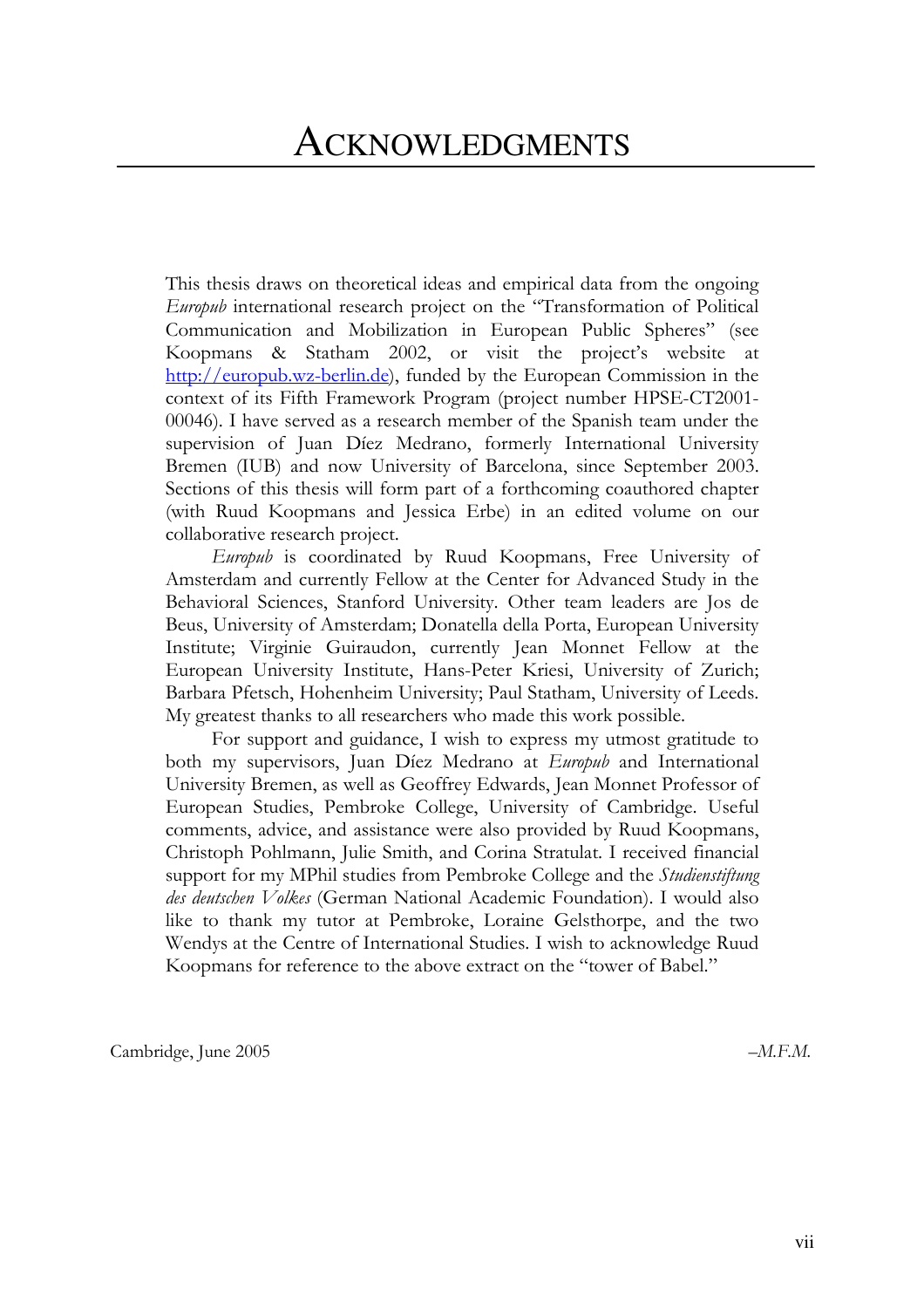This study forms part of the ongoing debate on the *Europeanization of national public spheres* – meaning that European issues, actors, and institutions become increasingly important in political communication and mobilization of the different member states  $-$  as a means of overcoming the problems of democracy in the European Union. Drawing on original data collected as part of a transnational research project, the study measures several theoretically possible forms of this process across three comparative dimensions: countries, policy domains, and years. The study shows that in all the countries, a fairly high degree of Europeanization can be observed for those policy fields where the EU enjoys a great amount of political competences, whilst the findings are almost negligent for those issues where the member states have retained their autonomy. The study thus reaches the conclusion that the "democratic deficit" does not stem primarily from the lack of Europeanized political debates covered in the mass media. Instead, the essence of the problem is shown to be the differential access political actors have for participating in political discourses. So far, European public spheres are overwhelmingly populated by the so-called elites  $-$  state and party actors  $-$  while civil society actors find it increasingly difficult to get a foothold beyond the nation-state level. Institutional reforms need to address this problematic trend by putting "the public" back into the public sphere.

## Keywords

- Europeanization democratic deficit public sphere
	- $\Box$  political mobilization/communication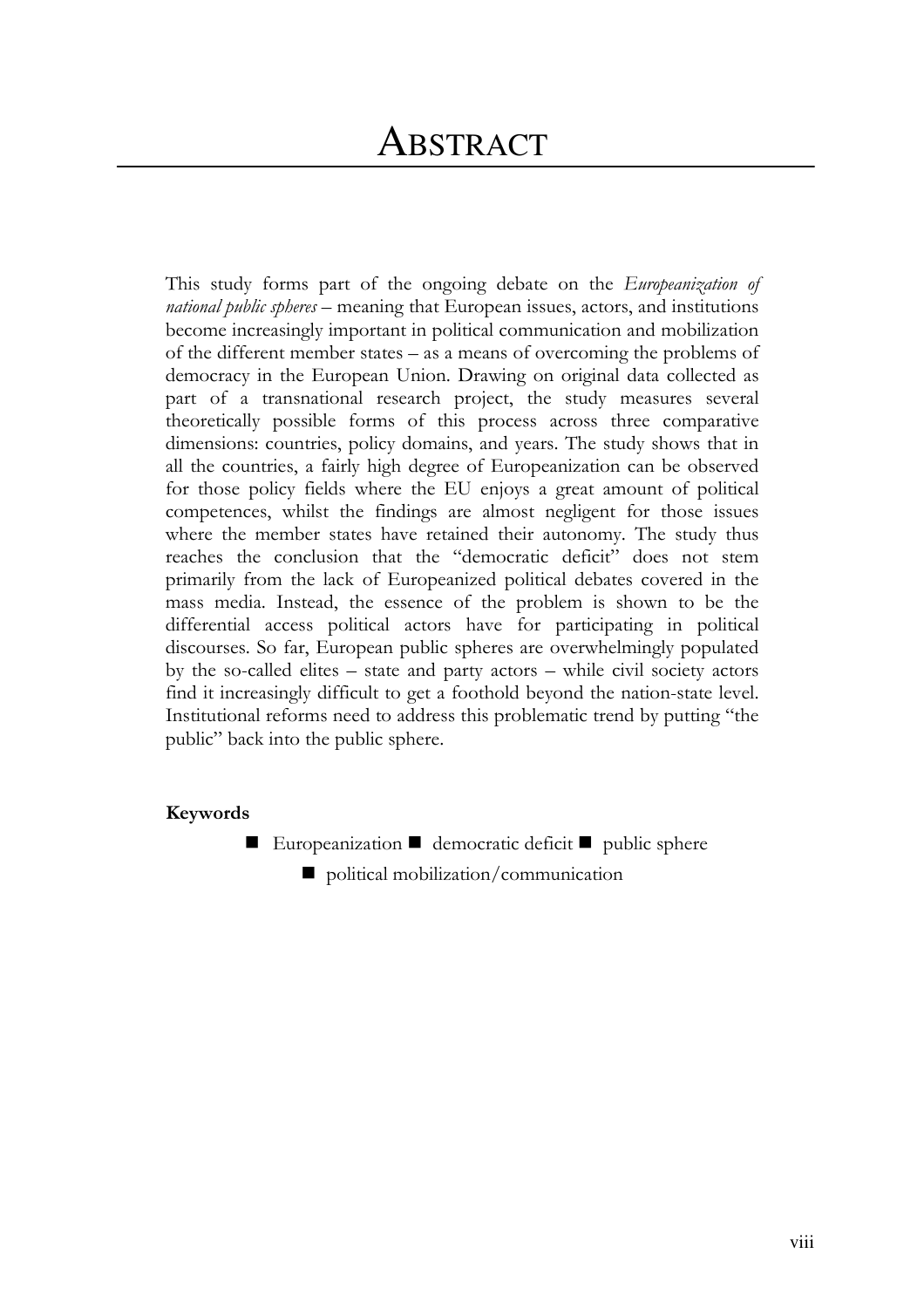### **I. INTRODUCTION**

EUROPE IS ALLEGEDLY A PLACE of many deficits – "democratic deficits", "legitimacy deficits", "information and communication deficits", "public sphere deficits", the list seems endless. During the last few years we have come to witness a plethora of important developments in the European Union, including the introduction of the single currency in most member states, the launch of the European Security and Defense Policy (ESDP), the eastward expansion to ten new countries (and in the future possibly Turkey), as well as the ongoing attempt to bestow Europe with its own constitution. However, just as the European flagship continues to steer at breakneck speed towards that elusive destination of "ever closer union", the common citizen has so far remained uninformed, disinterested, and politically unengaged about this journey.<sup>[1](#page-7-0)</sup>

Inevitably, it is the media which is often blamed for this lamentable state-of-affairs (e.g. Gerhards 1993, 2000, Anderson & Weymouth 1999). Considering that almost seventy percent of all national legislation is now decided through Brussels, and affects the lives of roughly 450 million citizens, it is astonishing how sporadically European topics continue to feature in mass communication. At the end of the day, Europe simply fails to satisfy the selection criteria of many journalists, except perhaps when it becomes necessary to find a scapegoat for something. Indeed, whenever the media bother to report about the European Union, it is "more likely to be accounts of inefficiency, incompetence, and failure than of European cooperation and good governance" (Norris 2000: 314). And if there is nothing negative to present, some media outlets exhibit a remarkable tendency to spice up EU stories in some other fashion. Take for instance *The Sun*, source of countless Euro-myths in recent years, which argued on February 4, 2004 that the EU's waste electronic and electrical equipment directive – which merely stipulates that retailers are obliged to take back electronic goods for recycling free of charge – actually required customers to return all used domestic appliances before buying new ones, including "worn-out sex toys."

Of course, this is not to say that there exists no reliable information on Europe and varying degrees of coverage and reporting of the issues at stake. Newspapers such as *European Voice*, *Financial Times*, or *Frankfurter Allgemeine Zeitung (FAZ)* devote substantial space to the European Union and have established for themselves a base of loyal readers. At the same time, however, these examples represent either highly specialized media outlets or are directed at very specific and limited groups of receivers, the so-called "politico-business elites" (see Schlesinger 1999: 272–76). When it comes to the general public, then, it is not surprising that one remains extremely hard-pressed to find any extensive debates, deliberations, and communications about the potential benefits or downsides of the various developments in the EU. This seems to be the case even for those issues that are highly

<span id="page-7-0"></span><sup>&</sup>lt;sup>1</sup> As this opening paragraph shows, I use the terms Europe and European Union interchangeably, although I am aware that the latter comprises only a part of the former.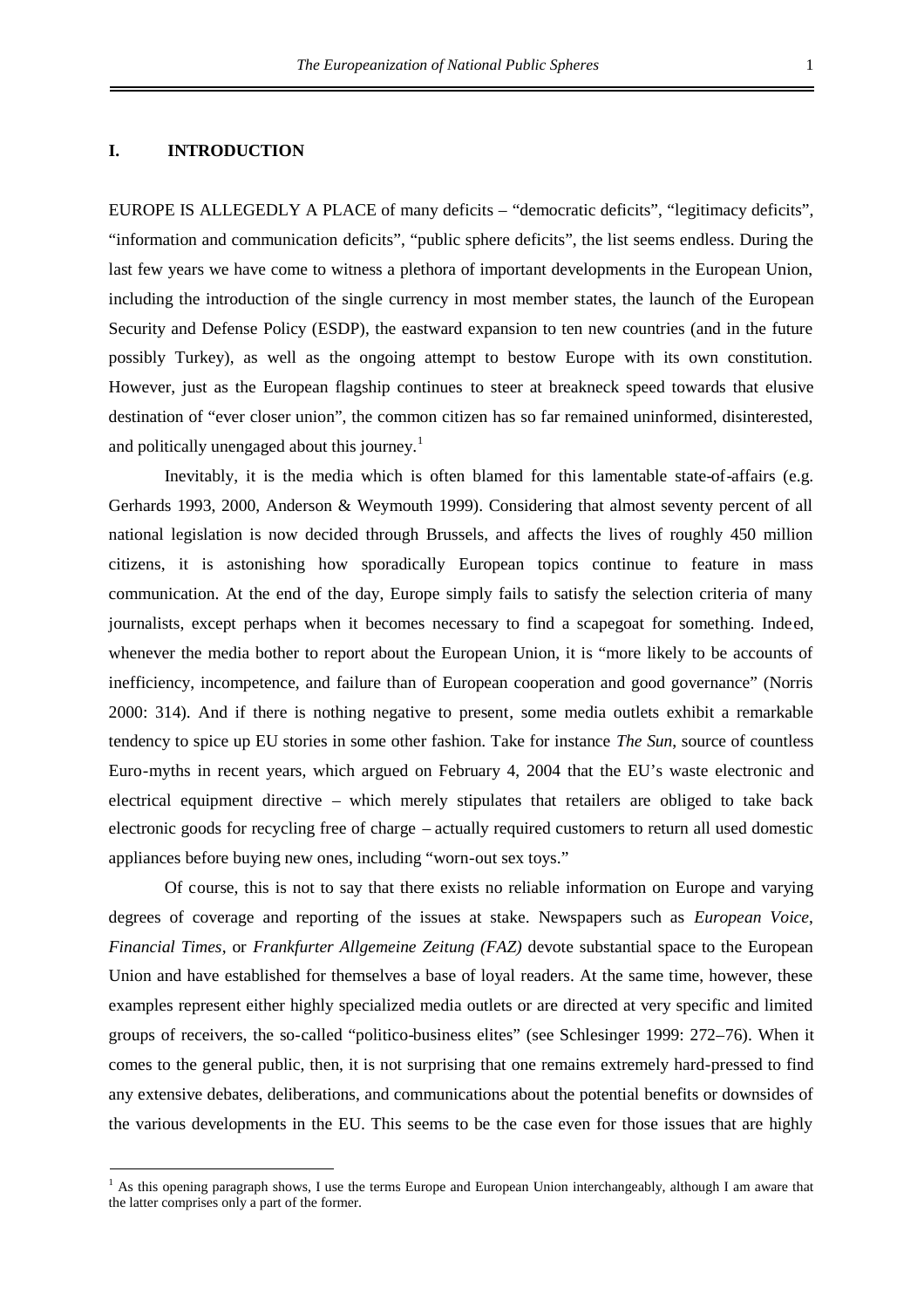conspicuous to the public eye, and occupy a particularly salient position in the people's everyday life, such as the euro. This lack of information and communication about Europe leads to a high degree of bewilderment and phobia about the EU, which became all too apparent when the populations of France and the Netherlands rejected the European Constitution, due to mostly unfounded concerns or dissatisfaction about things not even related to the document.

Nevertheless, if there is a general lack of public discussion on European topics within the various countries, one can reasonably assume that this is even more the case at the pan-European level. Whenever public debates about Europe and citizens' participation in relevant policy processes do take place, these continue to be located at the nation-state level and directed at national authorities (Koopmans & Erbe 2004). Similarly, Imig and Tarrow (2001) have shown that instances of collective action by transnationally organized actors need to be searched for with a magnifying glass. Interest groups and political parties operating at the European level also remain mainly attached to the nationstate and its interests. These observations stand in stark contrast to the increasing shift of political competences from the nation-states to the European Union, and the fact that many important decisions are now taken at the European level in supranational or intergovernmental institutional arenas. Despite the EU's institutional development and increasing influence on the citizens' conditions of life, the national political space has remained preeminent as the main arena for public debates, collective identification, and notions of citizenship (Koopmans & Erbe 2004). The European integration process has therefore not gone hand in hand with the simultaneous emergence of a common European space of communication and mobilization.

In the academic literature, this phenomenon has come to be known as a "public sphere deficit<sup>32</sup>[,](#page-8-0) which, according to Trenz (2004: 292), has two important implications. In quantitative terms, it entails that there is too little public communication in Europe. In qualitative terms, "public communication in Europe lacks the basic understanding and agreement that distinguishes a political community and marks its competence for democracy." Various authors have therefore argued that the lack of a European public sphere is *the* defining feature of the democratic deficit (e.g. Grundmann 1999, Eriksen & Fossum 2000, 2002, Habermas 2001, Giorgi *et al*. 2001, Calhoun 2003). For a long time, however, scientific discussion on the European public sphere had a tendency to remain purely theoretical and speculative, whilst those few studies which did test empirically the emergence of a communicative space in Europe most of the time merely supported the expectation that it was lagging behind the process of economic and political integration (see especially Gerhards 2000, but also e.g. Kevin 2001, 2003, Peter *et al*. 2003). As a result, the transnational *Europub* research project has

<span id="page-8-0"></span><sup>2</sup> The term was first coined in German by Gerhards (1993) as "*Öffentlichkeitsdefizit*". This is representative for the fact that the question of the (non-)existence of a European public sphere has so far been treated and debated most extensively in the German scholarly literature, as suggested by the abundance of recent edited volumes on this topic (e.g. Baerns & Raupp 2000, Kaelble *et al*. 2002, Klein *et al*. 2003, Hagen 2004, Franzius & Preuss 2004). Ironically, it thus seems that even concerning discussion of a lacking European public sphere, one finds a lacking European public sphere.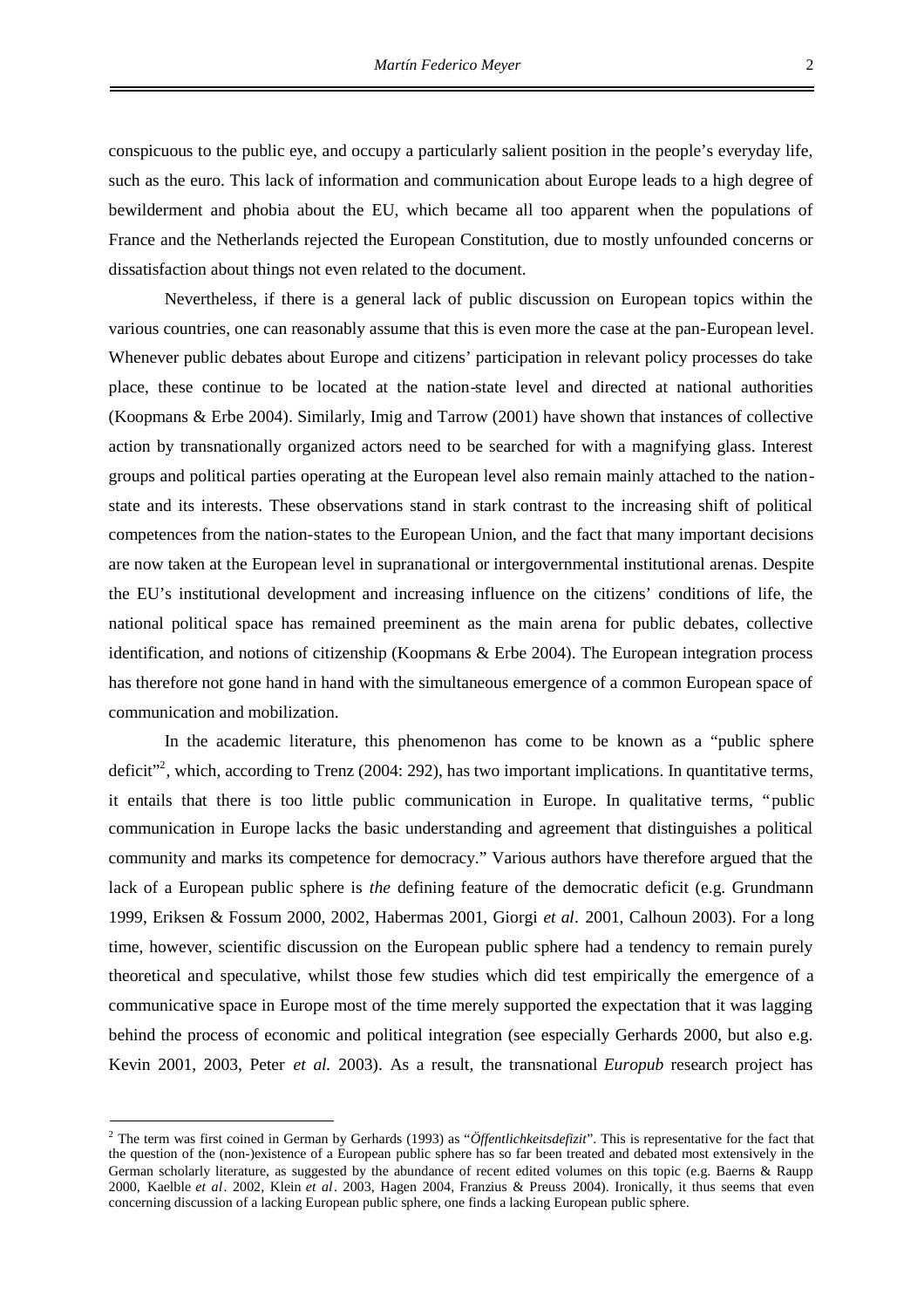sought to remedy this "empirical deficit", and test the assumption of a lack in public communication and mobilization in Europe by means of a comparative analysis of different countries as well as different policy domains across time (see Koopmans & Statham 2002).<sup>[3](#page-9-0)</sup>

In this thesis, I wish to focus on a limited, albeit still extensive, set of our collected data by focusing on three cases – Germany, Spain, and the United Kingdom – during the period from 1990 to 2002. The present work is shaped by the underlying conviction that the European Union needs to become more democratic than it currently is and – more importantly – *can* become more democratic. Although I concur that there is a fundamental trade-off between so-called "system effectiveness and citizen participation" (Dahl 1994), and attaining the same standards of democratization as in the different member states of the EU would thus be an undesirable let alone impossible endeavor, the concept of the European public sphere suggests that the "democracy-efficiency trap" is to some extent avoidable. Buttressing these theoretical arguments by an empirical analysis on the evolution of three national public spheres during the last decade, it is expected that this study will provide valuable indications to the broader question on the future of democracy in the European Union and the potential limits of European integration.

I shall proceed in the following steps: Section II provides a theoretical overview of the problems for democracy presently experienced in Europe and the potential role of the public sphere in helping offset the democratic deficit. Section III addresses the issue of how best to transpose the notion of the public sphere from the national to the European level. Section IV explains the research methodology used in this study as well as how the emergence of a European public sphere is measured. Sections V and VI analyze the various data by studying where debates in the public sphere originate from and how they are "framed", which will give an indication as to the degree of Europeanization of political discourses in the three countries. Sections VII and VIII seek to explain these results by drawing on various approaches prevalent in political sociology. In addition to the previous discussion on the presence of the European dimension in national deliberations, Section IX asks which types of political actors have access to the public sphere. Section X provides a conclusion and draws out the main implications of this study.

<span id="page-9-0"></span><sup>3</sup> Other important collaborative research projects on the European public sphere that I am aware of are Eder *et al*. (2000), Giesen & Risse (2000), and Peters (2003).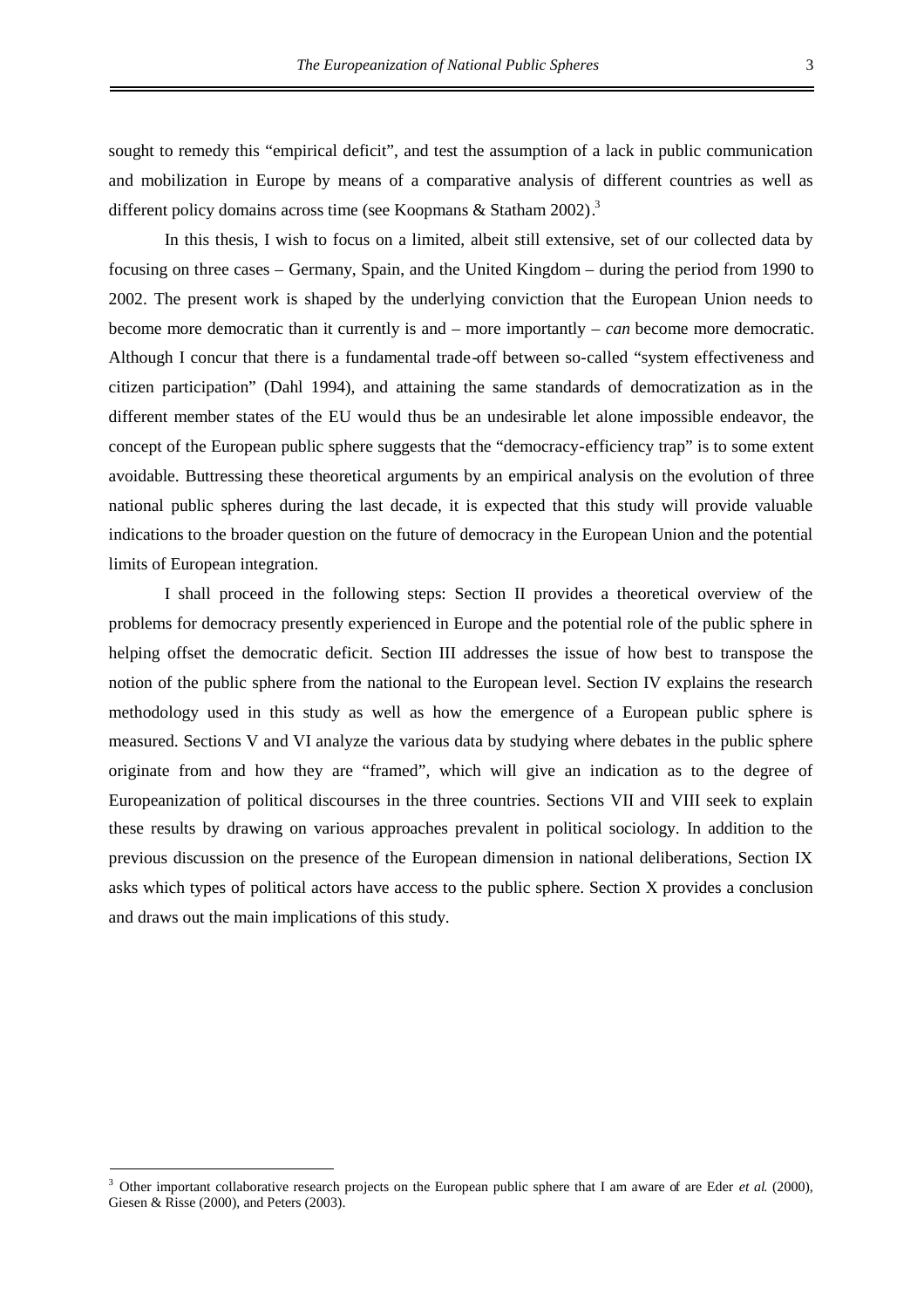#### **II. EUROPEAN DEMOCRACY AND THE PUBLIC SPHERE**

One can hardly deny that we are currently living in a world where the cultural, economic, and political sectors of our societies are being inherently affected by the process of globalization. Factors such as advances in communication, information, and transportation technologies have since the 1960s led to a tremendous acceleration of different transactions across national borders, thus creating an ever-greater interpenetration and interdependency of human relations on a global scale. At the same time, however, the challenges and problems posed by globalization to national political systems in general, and to the notion of democratic governance as effective collective self-determination in particular, have not gone unnoticed either (see e.g. Kaiser 1979, Held 1991, Dahl 1994, McGrew 1997, Beck 1998, Zürn 2000).

For one, in the currently globalizing world, citizens are ever more affected by political decisions and processes occurring outside the boundary and jurisdiction of their own state, without having, at the same time, the chance of democratic participation and legitimation in these important issues that impinge upon their collective interests. In other words, nation-states are increasingly subject to forces and political decisions beyond their control, which can no longer be controlled through the democratic process alone. In this regard, globalization has been said to create problems of so-called "input incongruence" (Zürn 2000). In addition, due to globalization, the autonomy of national democratic communities to reach certain political goals, and adequately ensure the common welfare of their constituencies, is increasingly undermined – nowadays, for example, a social policy beneficial to, and supported by, the majority of the population in a country could become unviable due to reasons of international competitiveness. The problem is further aggravated by the fact that many newly emerging issues, such as increased environmental pollution in the wake of globalization, affect citizens of different countries, but go beyond the capacity of their individual respective governments to deal with effectively by themselves. Globalization therefore also leads to democratic "output incongruence" and a loss of what Dahl (1994) termed "system effectiveness."

For many years, European integration was primarily legitimated on the grounds that it was a sensible response for coming to terms with the political challenges of globalization, by restoring and maintaining levels of system effectiveness and output congruence. Majone (1996) maintains, for instance, that the transference of regulatory functions from the nation-state to the European Union was a direct result of the increasing inability of the former to act as a mechanism for regulating the nature of contemporary markets. In this regard, "the solution of vital problems […] has moved beyond the reach of individual states and has called for institutionalized commitment and cooperation on a [European] level" (Stein 2001: 489–90). The emphasis, in other words, was on "output legitimacy" (Scharpf 1999a), meaning that political choices were seen as legitimate because they effectively promoted the common welfare of the constituency in question. Conversely, "input legitimacy" – derived from acceptance brought about by citizen participation in the political decision-making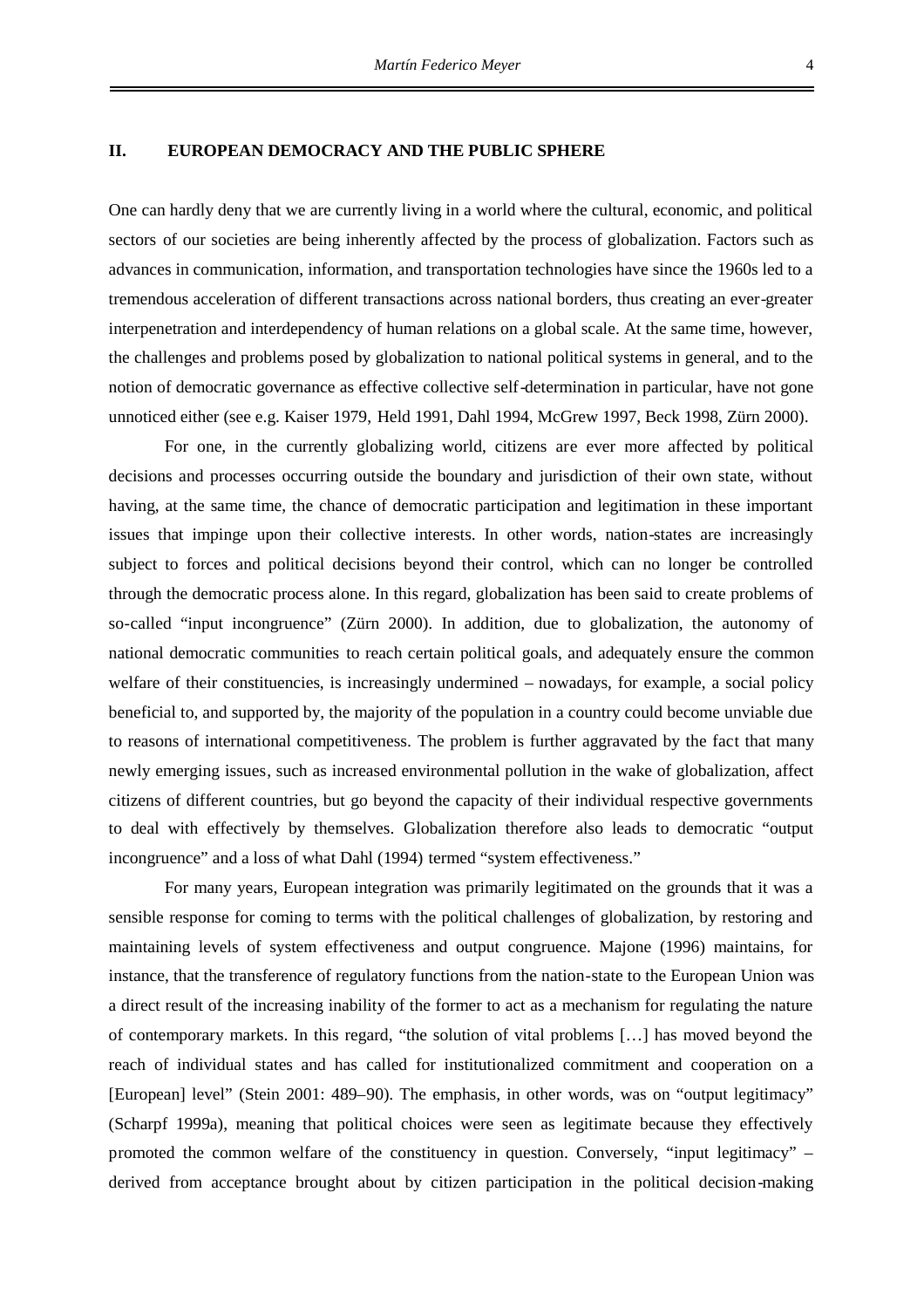process – was largely left out of the equation (at least until 1979 and the introduction of general elections for the European Parliament).

Arguments made in the literature often seemed to support this absence of structures for democratic input, invariably citing problems of scale, the weakening link between the constituency and representatives, the increased complexity of political life, or the lack of a European *demos* as reasons why democracy at the European level was a "no-no". One prominent example is Robert Dahl (1994), who claimed that citizens and leaders of EU member states are presented with a "democratic dilemma": since the EU cannot by definition guarantee full-fledged citizen participation as we are accustomed to at the national level, system effectiveness will have to come at a democraticcost. <sup>4</sup> Fellow Yalian Fritz Scharpf (1998) thus contends that:

"popular approval and popular demand are becoming less and less sufficient for assuring, or even for justifying, corresponding policy choices. As a consequence, input-oriented legitimating arguments will become less plausible, and government at the national level must increasingly depend on output-oriented legitimation arguments alone."[5](#page-11-1)

In this view, the democratic deficit becomes a logical and inevitable consequence of the European integration process. Others contest the idea that Europe suffers from a democratic deficit altogether, and wonder what all the fuss is about. For Michael Zürn (2000: 186), the European Union is not so much the cause of democratic input problems, but rather "a normatively sensible response to the problems for democracy that are caused by globalization." Finally, Andrew Moravcsik (2002: 603) points to the fact that "its institutions are tightly constrained by constitutional checks and balances: narrow mandates, fiscal limits, super-majoritarian and concurrent voting requirements and separation of powers." Overall, the EU "redresses rather than creates biases in political representation, deliberation and output."

These claims miss one essential point, however, namely that the question whether the EU truly suffers from a democratic deficit is rather inconsequential; what really matters is that Europe is widely *perceived* to suffer from one, not least among the people. The use of "academic arguments" that the democratic deficit is either a mere fallacy or due to unavoidable structural preconditions will not convince even the most gullible citizen to stop bemoaning the lack of institutional structures for democratic input. As a result, the realization that input legitimacy cannot and must not be neglected has nowadays become widely accepted – "government for the people" is no viable full-fledged

<span id="page-11-0"></span><sup>&</sup>lt;sup>4</sup> On the one hand, citizens could choose to preserve the authority of a smaller democratic political unit, within which they could act more effectively to influence the conduct of their government, even though some important matters might remain beyond the capacity of that government to deal with effectively. On the other hand, they could choose to increase the capacity of a larger political unit to deal more effectively with these matters, even if their ability to influence the governance in a democratic fashion were significantly less in the larger unit (i.e. the EU) than in the smaller one (Dahl 1994).

<span id="page-11-1"></span><sup>&</sup>lt;sup>5</sup> It is thus not surprising that for Scharpf, the democratic deficit does not stem so much from the input but rather the output side, caused by the European Union's inherent bias towards market liberalization ("negative integration") over social protection ("positive integration").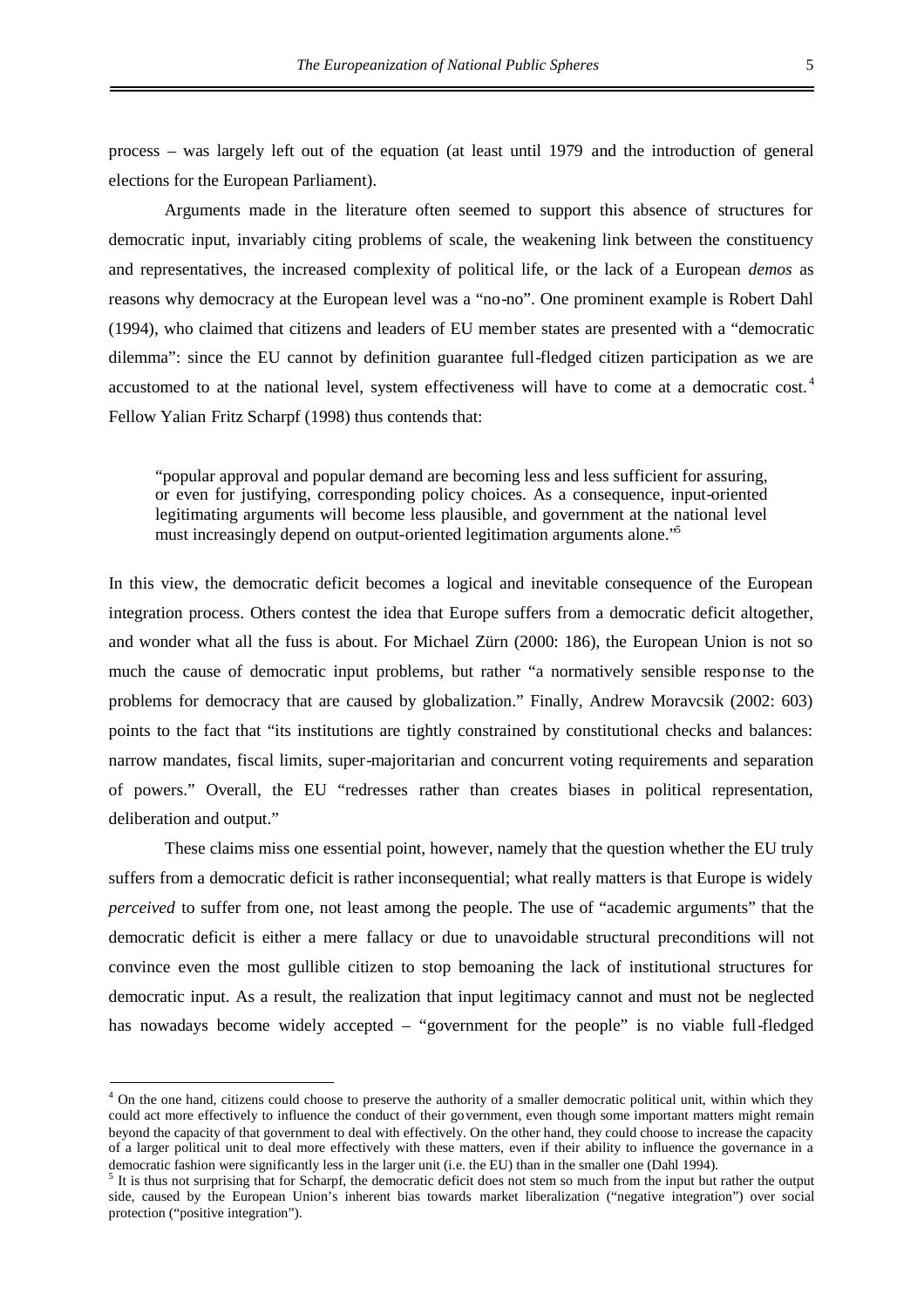alternative to "government by the people". This is reflected, for instance, in the Laeken Declaration of 2001 that "the Union needs to become more democratic, more transparent and more efficient."

The necessity of democracy in the European Union can be justified on normative as well as practical grounds (Jachtenfuchs 1997). On the one hand, by taking collectively binding decisions that intervene in the lives of the people, the latter need to have some voice in the system and a realistic chance of influencing the course of events. Lord and Beetham (2001) have argued that the classification of the European Union as a non-state political system does not remove the need for meeting the same standards of legitimation as a liberal-democratic state. Nor are substitute forms of legitimation – e.g. output legitimacy or indirect legitimation through nationally elected executives – enough on their own to deliver the core attributes of democratic governance, which they take to be public control with political equality.

On the other hand, Jachtenfuchs (1997) reminds us that democracy and system effectiveness are not part of a zero-sum game, given that the former also *increases* system stability and problemsolving efficiency. Since it would be impossible to govern against strong citizen opposition, democratic legitimacy should hence be seen not only as a matter of performance, but also of the public's acceptance of it. The consent of citizens will be necessary especially when decisions could run counter to their established interests, such as on the controversial question of Turkish membership. Otherwise, it may not take too long for Europeans to increasingly start voicing their discontent with the European integration process. In fact, such tendencies have been gaining momentum at least since the early 1990s with the transformation of Lindberg's "permissive consensus" into something resembling its opposite, a "constraining dissensus" (Hooghe & Marks forthcoming). This became apparent for the first time after the Danish rejection of the Maastricht Treaty in 1992, which was to a large degree due to the "abrupt heightening of awareness about possible trade-offs" between democratic input and output congruence (Dahl 1994: 23). However, if this red card to Europe managed to raise a few eyebrows in European capitals and temporarily halt the integration process at the time, then the recent French "non" and Dutch "nee" to the European Constitution have thrown the EU into its biggest crisis to date.

In this respect, then, neofunctionalists did get one thing right: European integration has become an increasingly controversial and contested issue. On balance, however, opinion polls show that support for European integration among the public has not risen but steadily declined (Eichenberg & Dalton 2003), as has trust in European institutions (Schmitt & Thomassen 1999), and voter participation in European elections (Smith 2004). Finally, in many member states we are witnessing tendencies of a "renationalization" of politics, as evidenced in the increasing support for xenophobic parties, which usually have a strong anti-European profile, or the emergence of Euroskeptic parties. Given these worrying trends, the present study argues that the increasingly controversial nature of the integration process, the need to reform the EU's institutional structure and decision-making process in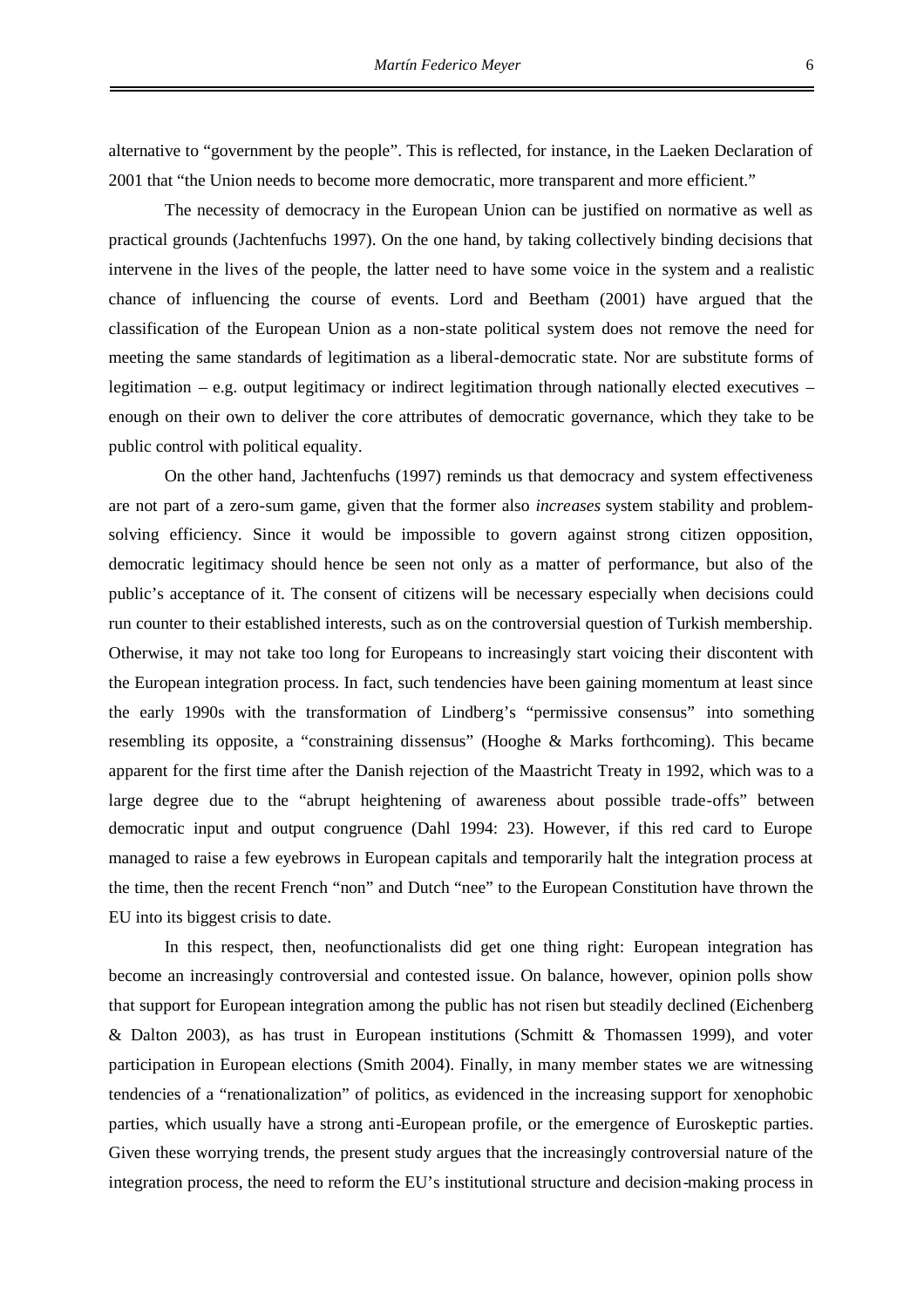the context of enlargement, as well as the heightened visibility of Europe in people's everyday life, make further steps in the integration process ever more dependent on an active engagement, acceptance, and legitimacy among the citizenry (Koopmans & Erbe 2004: 97–98, Koopmans, Erbe & Meyer forthcoming). Or to paraphrase Philippe Schmitter (2000), we better start thinking of how to democratize the European Union… and we better start bothering now.

So far, there has been a tendency to explain the democratic deficit in terms of the institutional design of the European Union or a lack of interest in, and identification with, the EU among European citizens. Many proposals for democratizing the European Union therefore tend to focus solely or primarily on institutional reform (e.g. Schmitter 2000, Hix 2002, Schneider & Verdier 2003), or on methods of dealing with the low turnout in European elections (e.g. Smith 2004). [6](#page-13-0) Examples include ensuring a more transparent and accountable policy-making process, increasing the competences of the European Parliament, or directly electing the Commission and its president, for instance by national parliamentarians. Institutional measures have also proven to be the preferred means of successive Treaty reformers for addressing the perceived democratic deficit. The legislative powers of the European Parliament vis-à-vis the Council and Commission and the use of qualified majority voting (QMV) have been constantly extended during the 1990s. More recently, the open method of coordination or the convention method for preparing the draft Constitutional Treaty were other (albeit unsuccessful) attempts of bringing Europe closer to the citizen.

Various scholars have taken issue with these institutional approaches and argued that a more fundamental question relates to the extent to which a public space of communication has evolved in recent years, in which citizens discursively interact with one another as well as European institutions and actors (e.g. Grundmann 1999, Giorgi *et al*. 2001, Ward 2001; but see Meadowcroft 2002). Although institutional reform may well be needed to make the EU more transparent and accountable, this view maintains that the success of both structural amendments and efforts to strengthen citizens' identification with Europe ultimately depends "on the development of an intermediary public sphere of political communication and mobilization that can help bridge the gap between European policies and institutions and the European citizenry" (Koopmans & Statham 2002: 4). As formulated by Ward (2001: 77), "if the EU fails to engage with the imagination of its citizens, institutional change at the polity level alone will not bring about the desired directly accountable democratic structures." What is needed, therefore, are not just more accountable systems of governance, but rather a "discursive superstructure" which would make a democratic political community possible in the first place. The interaction of different individuals with one another, as well as governmental institutions and actors, is seen to be essential for facilitating the praxis of citizenship, and enabling disparate members of a

<span id="page-13-0"></span> $6$  Others argue that the solutions must be found not at the European level but in the nation-states. Dahl (1994: 33), for instance, maintains that democratic institutions *within* countries would need to be strengthened, given that "stronger democratic institutions would provide whatever democratic control may be possible over the authority delegated to transnational decision makers and thus help to prevent delegation from becoming in effect a total and permanent alienation of control."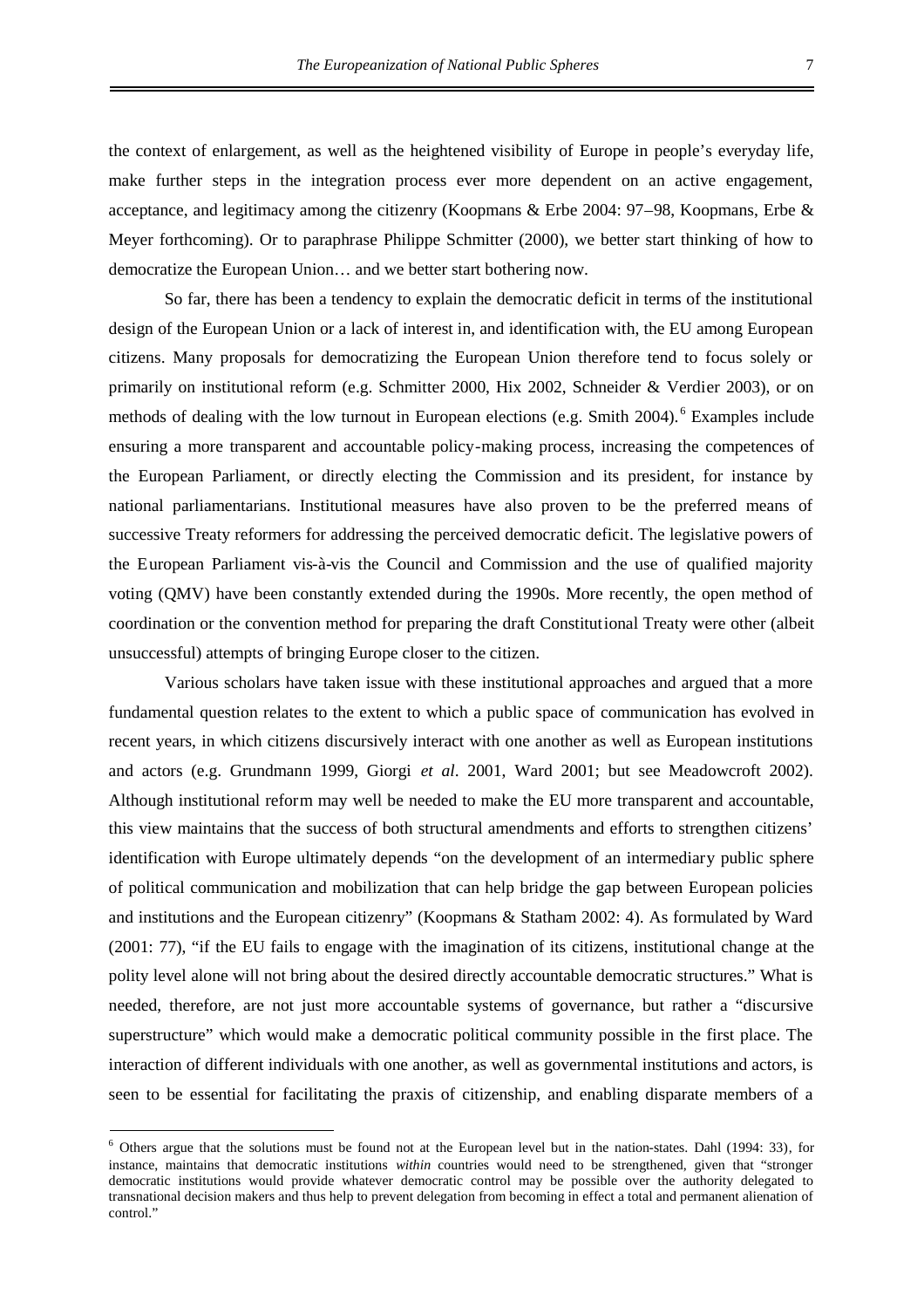society to identify with such a political community. According to Giorgi *et al*. (2001: 74), "citizens subscribing to a form of European collective identity could possibly overcome both the actual and the perceived democratic deficit. […] A democratically viable Europe, then, requires a 'public space' or 'public sphere'."

Inevitably, studies that emphasize the need for a European public sphere in order to overcome the present democratic predicament, and lack of public identification with Europe, draw heavily on the arguments of German sociologist Jürgen Habermas (1989). In his seminal work, he maintained that the replacement of local and regional levels of political organization as the predominant unit of political space by the nation-state was not just a matter of institution-building from above, or pre-existing identifications among the citizenry, but depended to a great extent on the development of a civic public sphere, which acted as an interactive field allowing citizens to participate in national public debates and collective action (Statham & Gray 2005: 63). The most important feature of the public sphere as it existed in the eighteenth century was the public use of reason in rational-critical debate, which was essential for keeping a check on the domination by the state or the illegitimate use of power. In its classical form, the public sphere consists of:

"a realm of our social life in which something approaching public opinion can be formed. Access is guaranteed to all citizens. A portion of the public sphere comes into being in every conversation in which private individuals assemble to form a public body […] Citizens behave as a public body when they confer in an unrestricted fashion […] about matters of general interest" (Habermas 1974: 49).

In principle, such a space of citizen interaction is "independent of both the market and the state. […] Individuals relate to one another not in terms of market transactions, nor in terms of power relations, but rather as politically equal citizens (subjects) of a polity" (Giorgi *et al*. 2001: 74). As a result, it is expected that citizens will have an incentive to lay aside their own self-interest and adopt a "public interest" perspective centered on the common good.

Habermas has been widely criticized for this idealistic conceptualization of the public sphere and its historical accuracy (cf. Curran 1991), partly because the emergence of the bourgeois public sphere described in his work rested to a large degree on the systematic exclusion of different groups of citizens based on class, race, and gender (Fraser 1992). Consequently, the notion of European public sphereemployed here differs in fundamental ways from Habermas' original usage of the term.<sup>7</sup> Most importantly, this study does not advance a conceptualization of the public sphere as independent of the market and the state, in which the economic and political dimension is excluded. Since European integration has always been an elite-driven project with its main focus on economic integration, it

<span id="page-14-0"></span> $<sup>7</sup>$  At the same time, one must not forget that the concepts "public sphere" as used in the English-speaking literature and the</sup> word *Öffentlichkeit* in German are not coterminous. The arbitrary choice of the former for translating the original concept has introduced issues into the English discussion, most notably the spatial discussion, which were absent from the way Habermas used the term (Kleinsteuber 2001).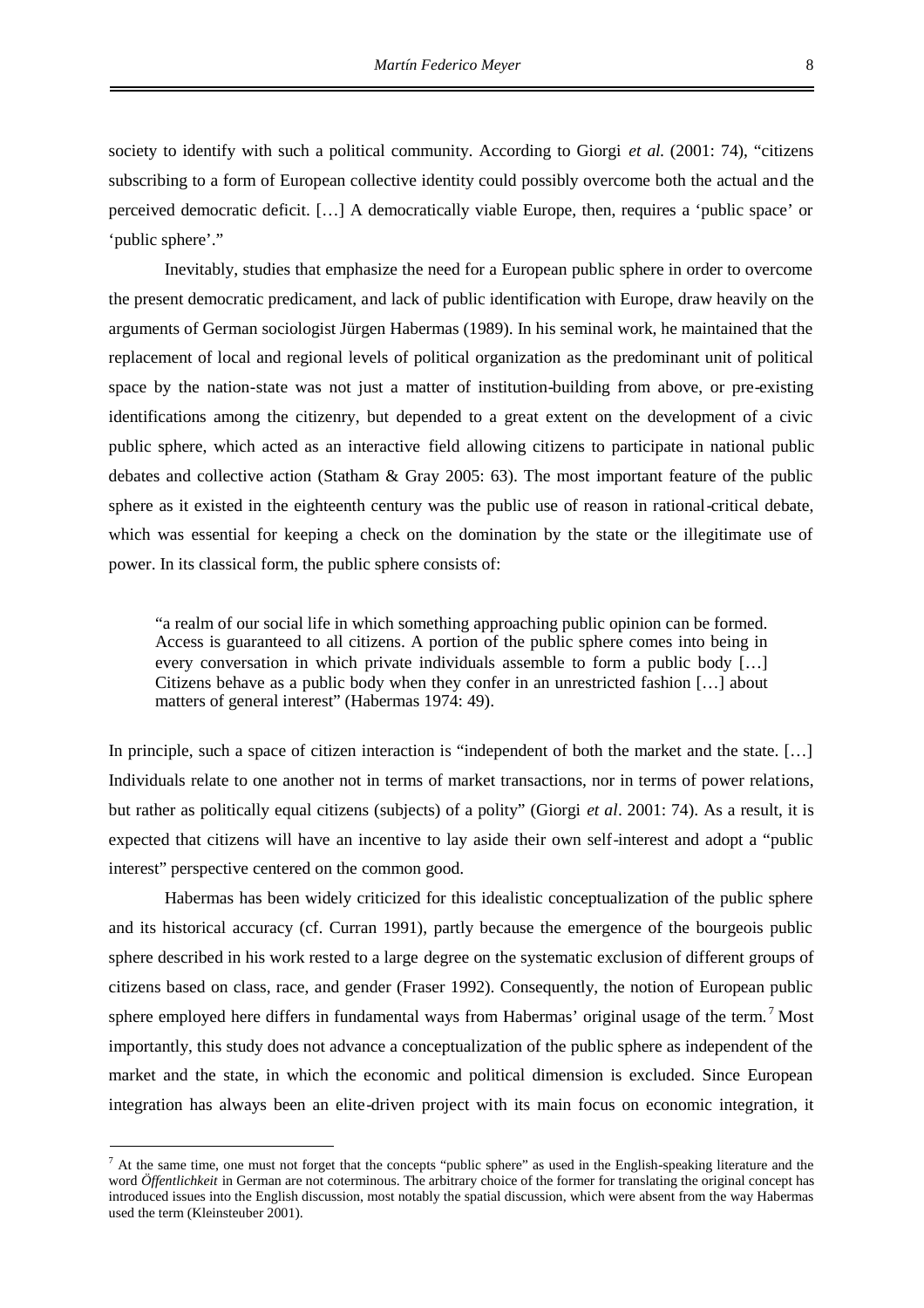appears rather misguided to exclude these two defining characteristics. Moreover, it seems unrealistic to expect that discussions in a public sphere need to be centered around some form of common good criterion. "The idea that participants within the European public space should set aside their own selfinterest and instead pursue the public interest is […] an epistemological impossibility" (Meadowcroft 2002: 189). Instead, the concept of European public sphere proposed in this thesis follows broader and less restrictive approaches rooted in the deliberative notion of democracy, which can be defined as "collective decision-making with the participation of all who will be affected by a decision […] by means of arguments offered by and to participants who are committed to the values of rationality and impartiality" (Elster 1998: 8; see also e.g. Barber 1984, Fishkin 1991, and especially Eriksen & Fossum 2000).

Although questions may be raised about the appropriateness of his particular notion of *Öffentlichkeit* for the project of democratizing the European Union, Habermas' (2001) claim that the democratic deficit will only be overcome once Europe develops a public sphere, in which the democratic process is embedded, appears more convincing. Contrary to those who dismiss the notion of democracy in the European Union as wishful thinking, widespread public deliberations and discourses could perform a variety of Pareto-improving functions without falling into the "democracyefficiency trap" discussed previously. This means that input legitimacy could be enhanced without, at the same time, undermining the effective working and problem-solving capacity of the EU.

It is generally agreed that for their legitimacy and effectiveness, modern democracies rely upon multiple channels of intermediation between private actors in civil society and public authorities (Risse 2003):

"Democratic legitimation in complex societies derives from the interplay of institutional consultation and decision-making operations with informal, media-transmitted, opinion formation processes within a public sphere of communication. Within democratic constitutional states, the public communicative infrastructure plays the ideal-type function of crystallizing problems of common social concerns within discourses, such that citizens are given the opportunity to orient themselves in line with equally weighted arguments and take a positive or negative stance on controversial contributions (Habermas 2001: 19)."

The various benefits of a public sphere have been extensively discussed in the past. On the one hand, opportunities for citizens to take part in public deliberation and decision-making allows for the creation of an "informed and enlightened citizenry" (Dahl 1994: 31) as well as "civic virtues" (Putnam 1993). The perhaps most serious problem facing the EU at present is the general lack of knowledge about its functions and operations. A public sphere would help render it more visible and understandable to the general public. On the other hand, public debates and political mobilization serve as an input to the elite-led policy processes in the form of information on the demands, opinions, and interests of the citizenry, and thereby increase the responsiveness and legitimacy of policies and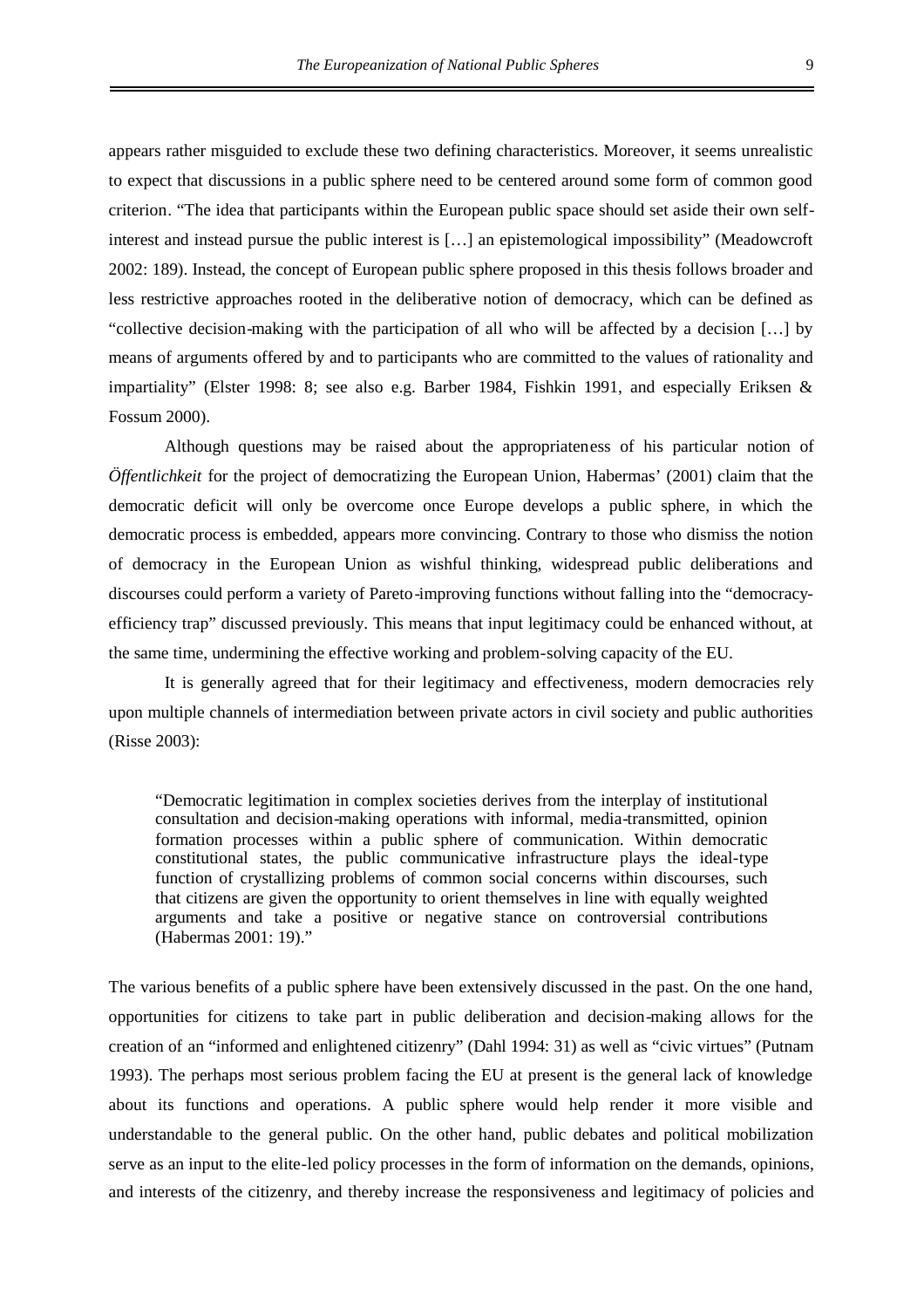institutions (Koopmans & Statham 2002). The public sphere is basic to the concept of democratic legitimacy, as it centers on the possibility of including all potentially affected by a political decision (Eriksen 2004). Similarly, information and critical evaluation of policies and institutions provided within the public sphere are crucial for ensuring that policies and policy-makers can be held accountable, and that political decisions are *justified*, and not simply spoon-fed to an unassuming citizenry. As shown in the case of the corruption scandal of the European Commission (Meyer 2002), the European public sphere is essential for ensuring a basic function of democracy: the ability "to throw the rascals out."

Given these various insights, instead of simply reforming the institutions of the European Union, this thesis argues that tackling the democratic deficit is likely to be "resolved more effectively by an increasing engagement of intermediary actors, such as political parties and civil society actors, in acts of political communication. Such interaction [would] build communicative linkages between EU elites and the citizenry, which in turn may then help create a European political process with better political institutional arrangements and stronger forms of citizenry identification" (Statham & Grey 2004: 64). In order to ensure a satisfactory level of democracy, the European Union will therefore need to follow a process of "integration through deliberation" (Eriksen & Fossum 2000), the goal of which should be the creation of a European public space of political communication and mobilization.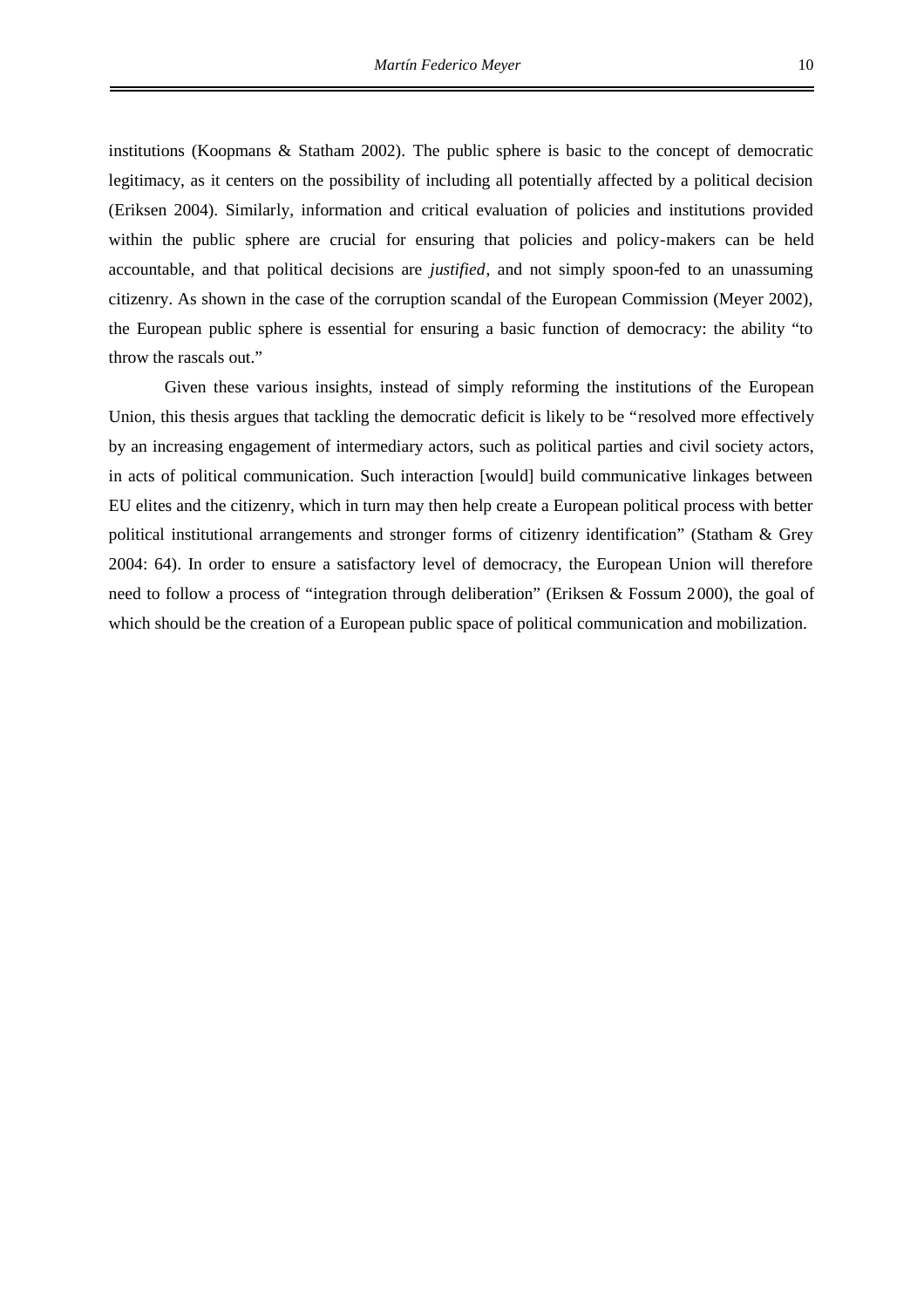#### **III. ON CONCEPTUALIZING EUROPEAN PUBLIC SPHERES**

As Koopmans and Pfetsch (2003) have suggested, while the need for a common European space of communication is widely agreed upon, the scholarly debate has mostly focused on controversies about how it should be conceptualized theoretically. This is an important question, since different notions have in the past inevitably led to distinct conclusions about the theoretical possibility and actual presence of such a transnational space of debate and discussion in the EU (Risse 2003). In the literature, one can generally differentiate between two main – although not necessarily mutually exclusive – arguments of how a European public sphere could come into existence.

A first group of authors (most notably Grimm 1995, Kielmansegg 1996) advocates a very demanding conceptualization, by viewing the European public sphere as structurally identical to national ones, just on a much larger scale. The prerequisite for the emergence of such a "genuine" supranational European public sphere would then be that national collective actors, media, and publics all became transnationalized and superimposed on the established national public spaces (Neidhardt *et al*. 2000). It is hardly surprising that the empirical evidence of these authors indicates that such a development is not taking place (e.g. Schlesinger 1995, 1999). The conditions that permitted the emergence of public spaces in the individual European nation-states are simply lacking on the European level.

So far, a pan-European civil society remains virtually non-existent (Imig & Tarrow 2001). Actors that operate on the European level remain firmly rooted in their respective nation-states, or direct most of their efforts at national administrations. The domestic side in their "multi-level games" therefore continues to be preeminent. The same applies to organized lobbying groups such as the Union of Industries in the European Community (UNICE) or the European Trade Union Confederation (ETUC), which derive most of their activity from national or regional interests (Schlesinger 1999, see also Marks & McAdam 1996). Similarly, despite the increasing relevance of transnational party organizations, which have been considered as embryonic parties at the European level (Bardi 1994), it is the national parties that remain the key players. And whenever "parties compete on a European level, it is clear that domestic considerations take precedence over European ones" (Taggart 1998: 384).

Most importantly, however, the pan-European media system continues to be nothing but a bad joke. So far, all past attempts of establishing a European-wide mass media have failed – such as the newspaper *The European* – are confined to a limited elite audience that communicates in English, or take the form of non-political media that focus on sports and music (Kevin 2003: 38–41). Due to this absence of developed channels of mass communication, Grimm (1995) adopts a very pessimistic view about the possibility of European democracy through the development of a European public sphere. He maintains that only a pan-European media system could act as a sphere of debate and discussion,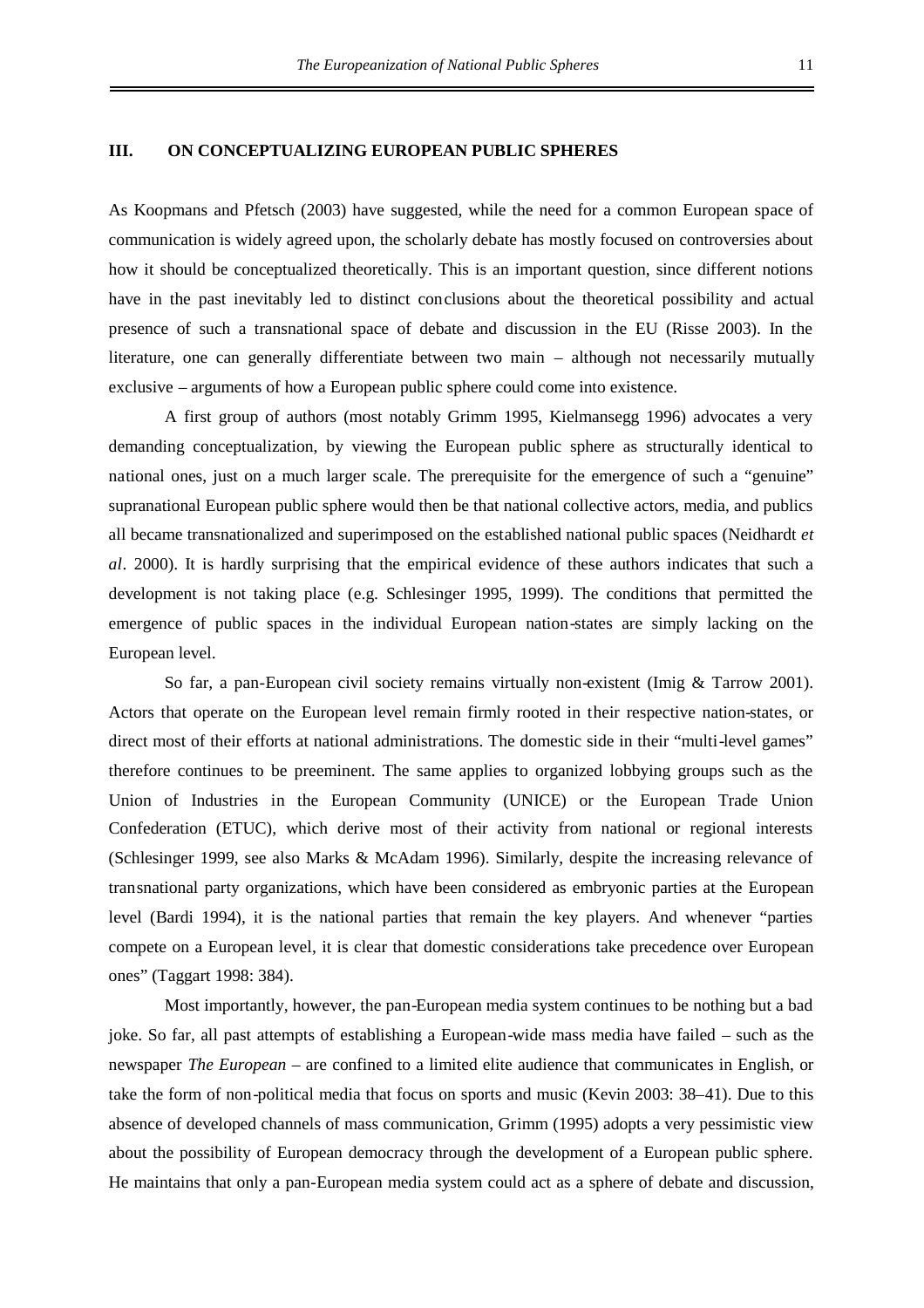and guide the political decisions of the European institutions, thereby grounding them in the legitimacy of the people (Ward 2002).

Moreover, the prospects of a pan-European audiovisual or press sector ever establishing themselves in the future are rather bleak, to say the least (Schlesinger 1995). Prime reasons for this include the specificity of national media structures, channels of communication, and consumers, as well as the deep-rooted nationalistic structural features of the existing media systems: "the way the media are organized and funded, the training of their journalists and editors, the expectations of their audiences, the political and economic pressures under which they labor, even the very languages that they use, are all primarily defined in terms of the system of sovereign states" (Kunelius & Sparks 2001: 10). These observations are in line with Hoskins and Mirus' (1988: 511) notion of "cultural discount", which is commonly cited for explaining the absence of European-wide channels of communication (Morley & Robins 1995, Ward 2002): media programs such as news, current and political affairs, and informational content all have a very low trade potential to other public spheres by virtue of their close proximity to very specific regional interests.

In order to deliver a final knock-out punch to the possibility of pan-European political communication and mobilization, Grimm adds a further insurmountable barrier by arguing that a fully developed European-wide media system transcending the borders of national media would need to be supported by the establishment of a *lingua franca*. Despite the arguments of some authors who see the English language assuming such a role in the future (e.g. De Swaan 1993), it is clear that this has so far not occurred and is neither particularly likely. Since Europe is characterized by a plurality of languages, which incidentally increases with each passing round of enlargement, Kielmansegg (1996) maintains that it could never form a community of memory and common experience, nor could it develop a European identity and civil society. Without the possibility of becoming a "community of communication", it simply lacks the necessary preconditions for democratization. On balance, then, presuming that a unitary European media system, supported by a common language and ideally a shared culture and identity, would be required, one can safely conclude that a full-fledged supranational European public sphere, identical to national ones, seems rather unlikely for the moment. In this view, "a transnational public sphere on a European scale seems not only a rather improbable prospect but almost a contradiction in terms" (Kunelius & Sparks 2001: 11).

However, this "one-size-fits-all" approach has been criticized as being fundamentally flawed and suffering from a variety of theoretical and practical inconsistencies (e.g. Kantner 2003, 2004, Van de Steeg 2002). The currently dominant view in the literature on European integration has been to see the EU as a new and complex form of multi-level polity, not strictly superimposed hierarchically on the existing European system of nation-states (e.g. Jachtenfuchs & Kohler-Koch 1996, Hooghe & Marks 2001). This new multi-level polity clearly "constitutes in many respects a historically new type of political organization and not just a replication on a higher level of spatial aggregation of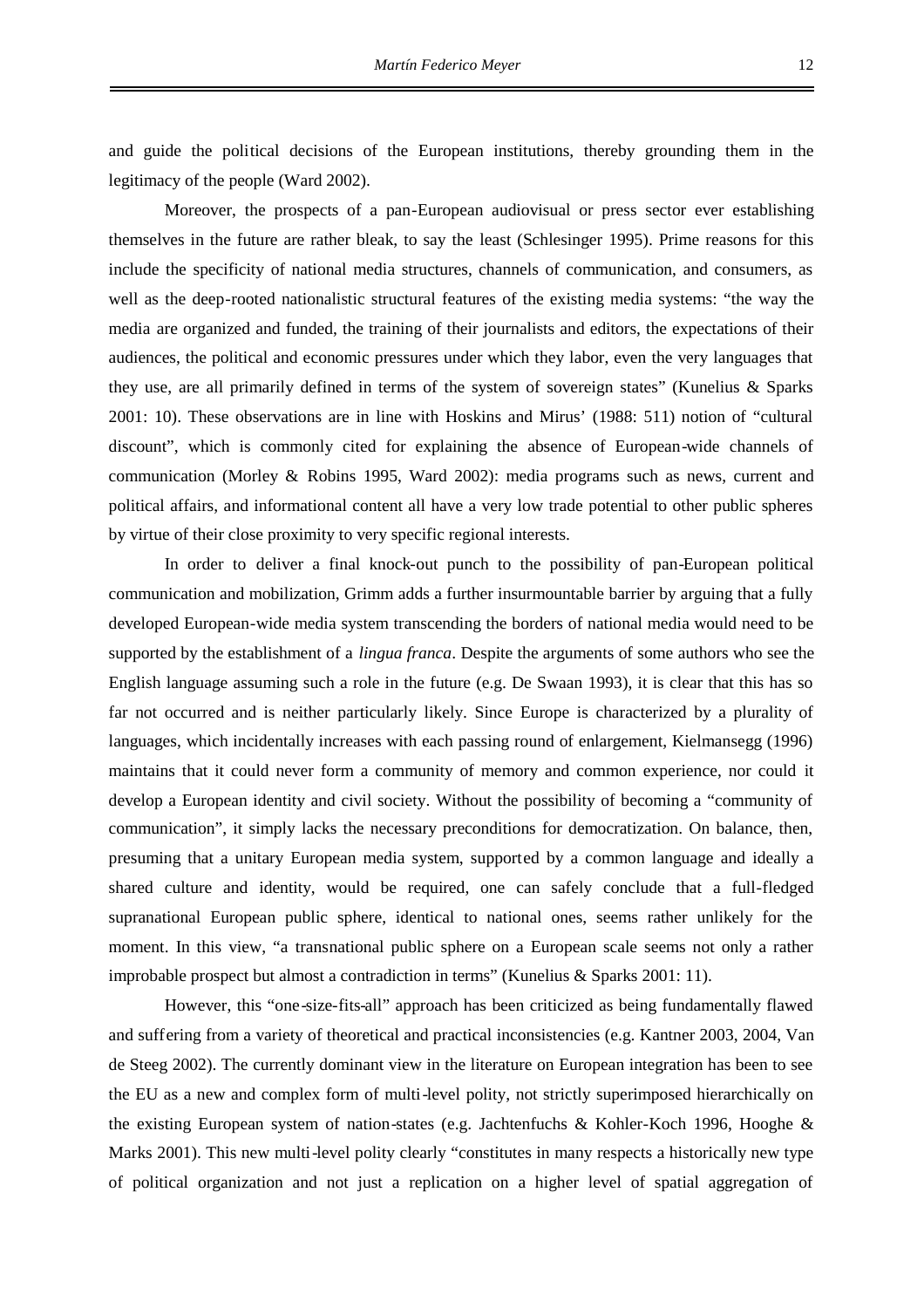developments and processes that have characterized the emergence of the classical nation-state" (Neidhardt *et al*. 2000: 3). As a result, applying the traditional conception of a national public sphere to the European level seems to be an inappropriate approach, setting up both unrealistic and unnecessary conditions for the emergence of a European public sphere. In fact, a single European public sphere with a *lingua franca* and common European media could even be undesirable, since most people would want to be informed and communicate in their own mother tongue, and remain loyal to their customary sources of information such as the local newspaper (Kurpas 2005).

The conventional view is also problematic because it presupposes a degree of linguistic and cultural homogeneity not even found in many well-functioning democratic states, such as the Netherlands and Switzerland. Already Habermas' (1989) initial depiction of the national polity as a *single* public sphere was widely criticized for being too restricted. Nancy Fraser (1992) maintains, for instance, that even within national polities, one finds a *plurality* of competing publics, characterized by diverse interests and backgrounds but still able to engage in "interpublic discursive interaction." Similarly, Calhoun (1995, cited in Schlesinger 1999: 265) challenges us to think in terms of a "sphere of publics," of "multiple intersections among heterogeneous publics, not only as the privileging of a single overarching public." Consequently, if speaking the same language, using the same media, and a common culture are not necessary requirements to be able to communicate within national borders, it begs the question of why heterogeneity must invariably lead to the demise of the European "Tower of Babel". In fact, quite the opposite may be the case, since it is feasible to assume that a lively public sphere should be able to provide a wide range of views and opinions. Thomas Risse (2003: 5) has suggested that contestation ought to be considered as a crucial requirement for the emergence of a European public sphere, rather than an indicator for its absence: "the more contentious European policies and politics become and the more social mobilization occurs on European issues, the more we should observe truly European debates." Therefore, one may argue that features such as a common European perspective would be produced in the process of interaction itself, and need not be present *a priori* (Van de Steeg 2002: 505).

The obvious conclusion, according to Kunelius and Sparks (2001: 12), is that "whatever the European public sphere in its concrete manifestations might look like, it will never really exist as an ideal public sphere." It should not be perceived as a unified and coherent whole, but rather "as a series of non-integrated, fragmented and autonomous public spheres formed not by association with a national or a European state but by new modes of contestation, claims-making, and collective action" (Rumford 2001: 207). Based on such considerations, Gerhards (1993, 2000) has rightly argued that instead of a supranational European public sphere in the singular, the more likely scenario would be that of a *Europeanization of national public spheres*, meaning that European issues, actors, and institutions become increasingly important in the political discourses of the different EU member states. Gerhards proposes to take the national public spheres as a starting point for the emergence of a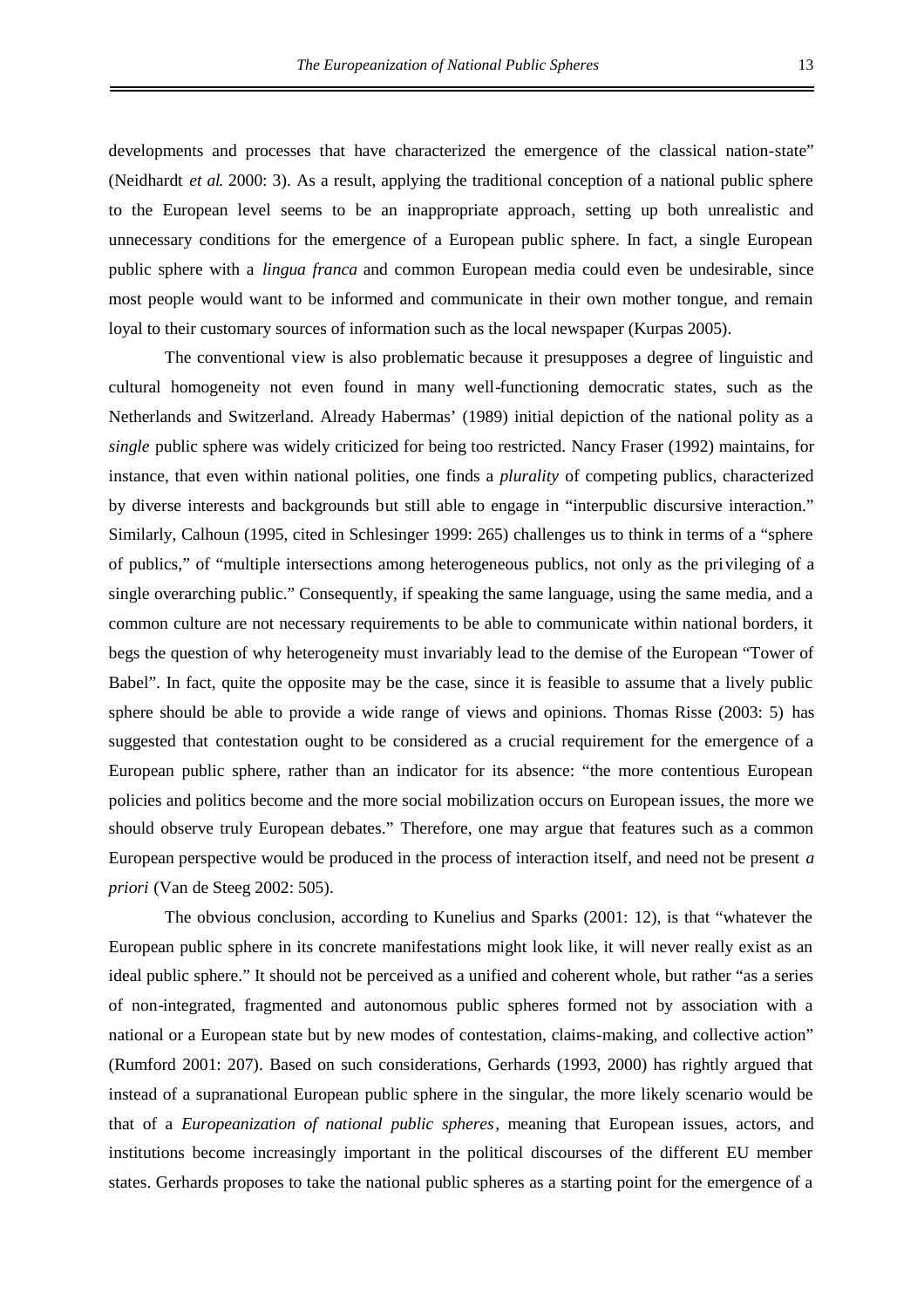European public discourse, and view them not so much as obstacles to be overcome, but rather as the very building blocks on which a European public sphere could evolve. Moreover, this view does not stipulate that nationally based media and civil society have to become transnationalized. Instead, their object of focus may merely become less fixed on the context of the nation-state, and increasingly focus on what happens in the institutions of the European Union and other European public arenas. However, although most scholars have now subscribed to this account, there still remains much controversy with regard to "how much transnationalization of national public spheres is sufficient to constitute a European public sphere" (Risse 2002: 5). The different conclusions of whether Europeanized public spheres can be observed in the EU are thus again largely dependent on the

Gerhards (2000) himself mentions two different criteria, namely that national public spheres must come to increasingly communicate about European rather than national issues, and that the issues at stake must reflect a European perspective that extends beyond the own country and its interests; political discourse must therefore be "framed" within a European dimension. Gerhards assumes that since European actors are the most likely to frame an issue from a European view, the number of statements of such EU officials in the national media coverage can be used as an indicator for the degree of Europeanization. Using data drawn from Kepplinger (1998), he shows that in Germany there has hardly been an increase in the saliency of such European themes and actors, and thus reaches the conclusion that the emergence of a European public sphere has been lagging behind the processes of economic and political integration.

distinct conceptualizations employed.

One may agree with Gerhards that the presence of European actors and themes in national media does appear to be an important indicator. However, apart from the doubts that can be raised concerning his data, which was collected for different purposes and may thus not accurately reflect the European dimension of themes and actors and the complexity of multi-level politics, one needs to be skeptical concerning his second criterion, given that it appears unnecessarily restrictive by demanding an "orientation on a European common good in order for an act of public communication to qualify as Europeanized" (Koopmans & Erbe 2004: 100, see also Trenz 2000). Similar to Habermas' conceptualization discussed earlier, if one were to apply such a notion, one would need to exclude a whole range of relevant actors, such as socio-economic interest groups, which would in every case reduce the European public sphere to an empty shell.

A less restrictive perspective has been adopted by Eder and Kantner (2000) and Eder *et al*. (2000), who maintain that due to the complexity of multi-level politics, one may not necessarily find a strong orientation of public communication just towards European institutions. In their view, the Europeanization of policies and regulations may instead lead to a coordination and convergence between various national public spheres, in the sense that increasingly the same topics are discussed at the same time and with the same frame of relevance. Eder *et al*.'s insistence that direct references to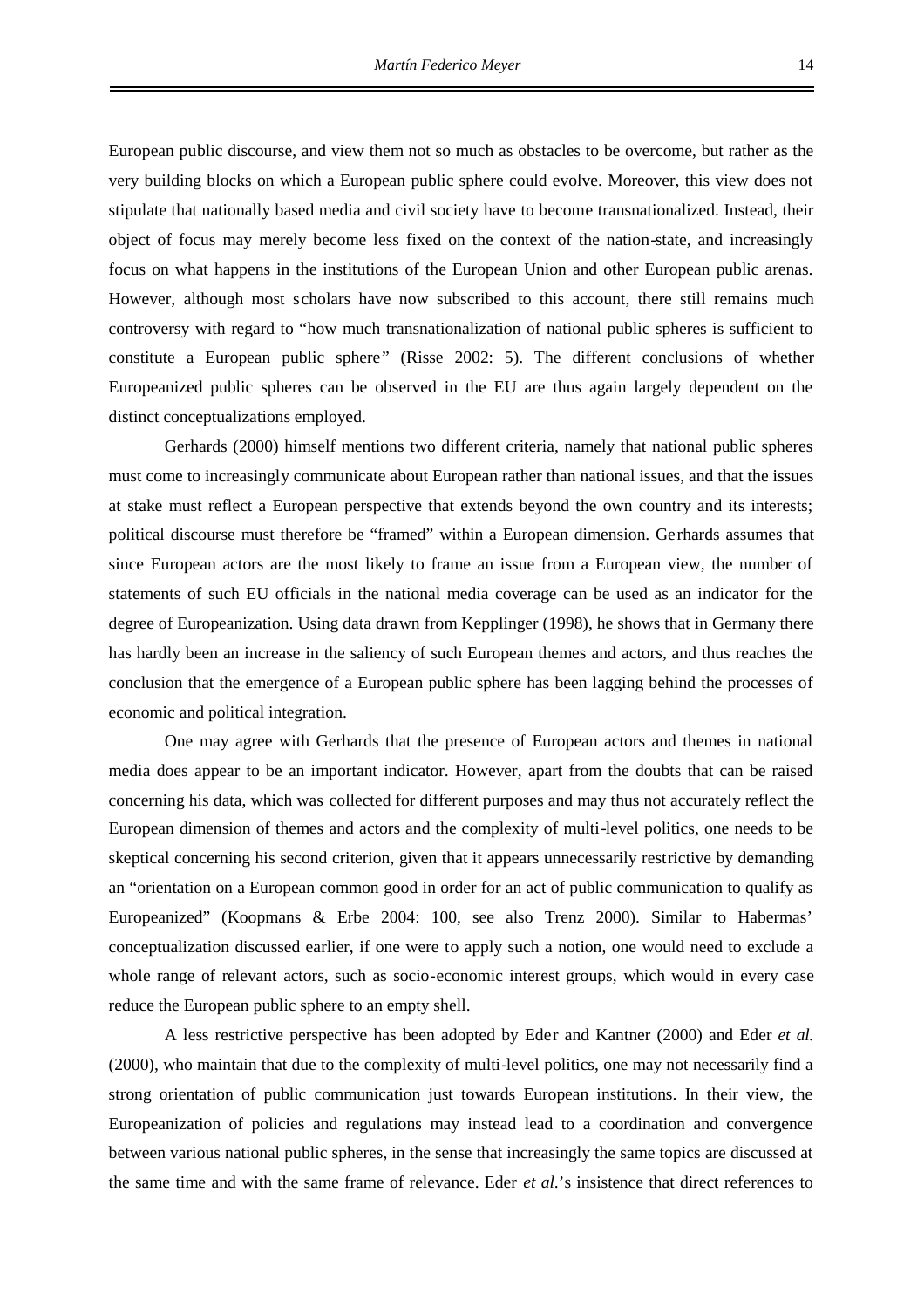the EU are not a necessary precondition for the Europeanization of public spheres constitutes an important missing piece of the puzzle. However, by speaking of "common frame of relevance", their notion is essentially open to similar criticisms as Gerhards' focus on a European frame or perspective (cf. Risse 2003). Ironically, their conceptualization also only partially conforms to what one of the three authors recently described as the two principal analytical elements of the public sphere: the visibility and connectivity of communication (Trenz 2004).

Concerning the first feature, Eder *et al*.'s view neglects the fact that even if the same topics are discussed at the same time, as long as the European dimension is not visible in media coverage, one can hardly term this as constituting Europeanization. Consider the example of the wide-spread and more or less simultaneous debates on asylum policies in different European countries during the 1990s, following discussions on the supranational European-level and the subsequent Dublin Agreement (cf. Koopmans & Erbe 2004: 100, Koopmans, Erbe & Meyer forthcoming). In this case, the fact that these asylum policies originated on the European level were hardly mentioned in the media coverage of these debates, which means that one could not speak of a Europeanization of national public spheres, since the public perceived the issues as belonging purely to national debates. If anything, this example illustrates the nature of the public sphere deficit, rather than being a solution to it. Consequently, "the visibility of communication is the necessary precondition of the public sphere: it denotes that European media and the public observe communication with reference to European politics" (Trenz 2004: 292).

Concerning the second criterion – the connectivity of communication – Risse  $(2002)$  has pointed out that it is not sufficient that the same topics be discussed at the same time and with the similar level of relevance in different national public sphere. Otherwise, the Eder *et al*. definition suffers from the opposite problem of Gerhards' view, namely that it is already *too flexible*, making it almost impossible not to find a Europeanization of national public spheres. Instead, it is necessary to also have some interconnection and mutual exchanges between these national public spheres through discursive interaction. This means that national public spheres have to be in contact with one another and be open to fellow European speakers, who are treated as legitimate participants in national discourses and debates. This horizontal type of Europeanization does not consist so much of direct references to supranational European actors and themes, but rather increased attention for public debates and mobilization in other European countries. As a result of European integration, political developments in other member states increasingly have important repercussions on the domestic economic and political systems. A greater focus on what happens on the other side of the fence is thus just as much a cause of Europeanization as looking towards Brussels.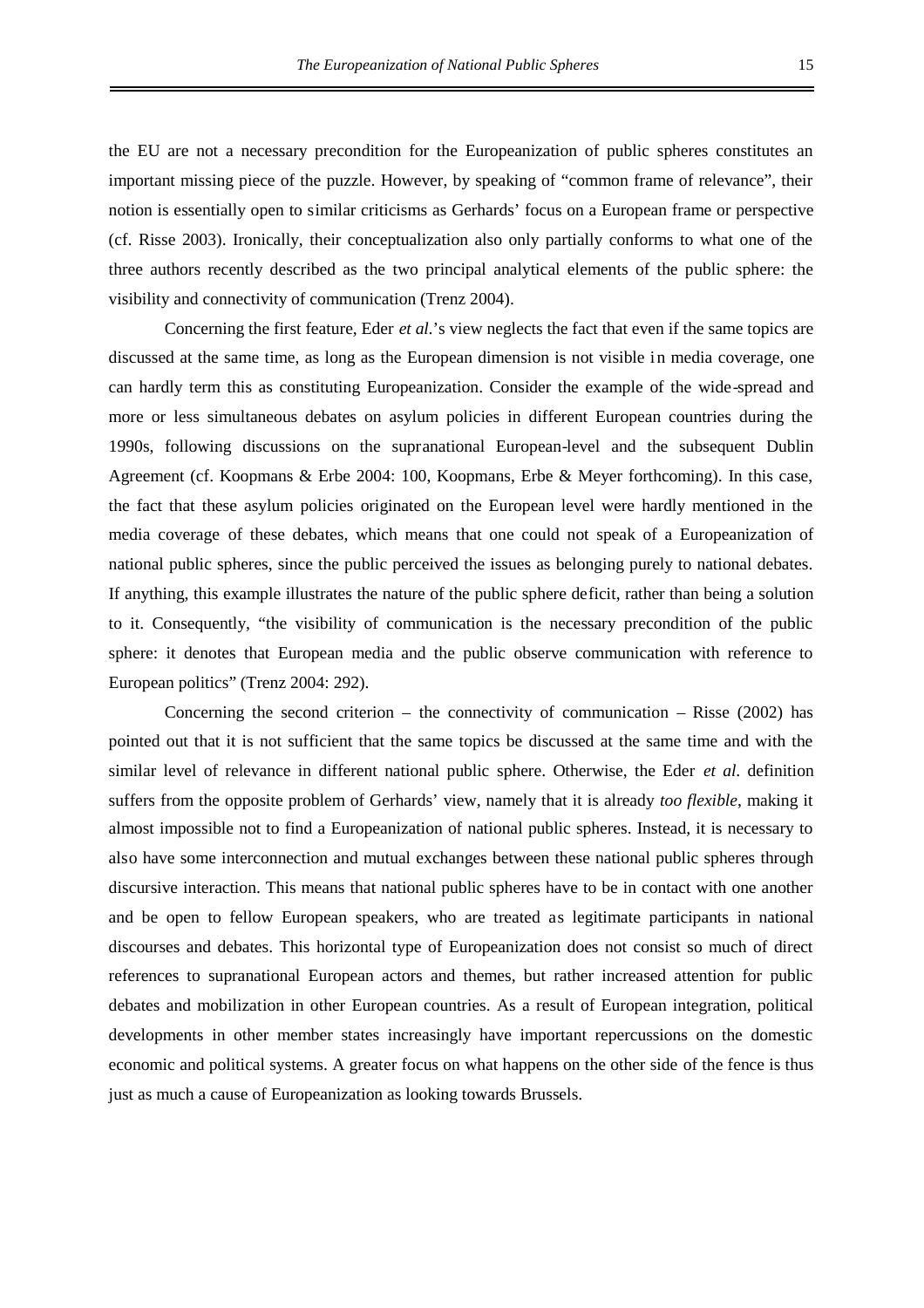#### **IV. RESEARCH METHODOLOGY**

#### *Theoretical Framework*

Drawing on the various conceptualizations discussed in the previous section, this study will now measure three different theoretically plausible forms of the Europeanization of public communication and mobilization (cf. Koopmans & Erbe 2004, Koopmans, Erbe & Meyer forthcoming).

- (1) *Supranational Europeanization*: the development of a "genuine" supranational European public sphere, structurally similar to existing national public spheres, with European-level mass media, political parties, interest groups, social movements, and other collective actors all taking active part in political debates. As indicated, such a full-fledged European public sphere seems unlikely for the moment, but this does not exclude the possibility of its partial emergence, for instance in specific policy domains.
- (2) *Vertical Europeanization*: the establishment of communicative linkages between the national and the European institutional level, which occurs by European topics and European actors becoming increasingly part of national communicative spaces. Two basic variants of this pattern can be identified, namely a bottom-up one, where national actors address European actors or make reference to European issues, and a top-down one, where European actors intervene in national policies and public debates in the name of European regulations and common interests.
- (3) *Horizontal Europeanization*: the creation of communicative linkages between different European countries through the diffusion of public opinion and political debates from one public sphere to another. One may distinguish a weak and a strong variant. In the weak variant, the media in one country merely cover what happens within the national political spaces of other member states, such as debates and public contestations, but without representing communicative interaction between actors from different countries. In the stronger variant, actors from one country increasingly participate in political communication and mobilization in the public sphere of another member state, for instance by explicitly addressing or referring to specific actors or relevant policies.

The present analysis measures these different theoretically possible forms of the Europeanization process across three comparative dimensions – countries, time, and policy domains (see Koopmans  $\&$ Statham 2002). First, in this study, I focus on the case studies of Germany, Spain, and the United Kingdom.<sup>[8](#page-22-0)</sup> This cross-national set of countries was chosen in order to include three of the five most important EU member states in terms of size, and to provide for sufficient variation along potentially relevant dimensions, such as the date of entry into the EU, the different political systems (e.g. federal versus centralized, majoritarian versus consensus), and support for European integration (e.g. traditional widespread Euroskepticism in the UK, compared to a rather strong pro-European elite consensus in Germany).

<span id="page-22-0"></span><sup>&</sup>lt;sup>8</sup> At *Europub*, we also looked at France, Italy, the Netherlands, and Switzerland. Preliminary results for these countries are available at the project's website (http://europub.wz-berlin.de).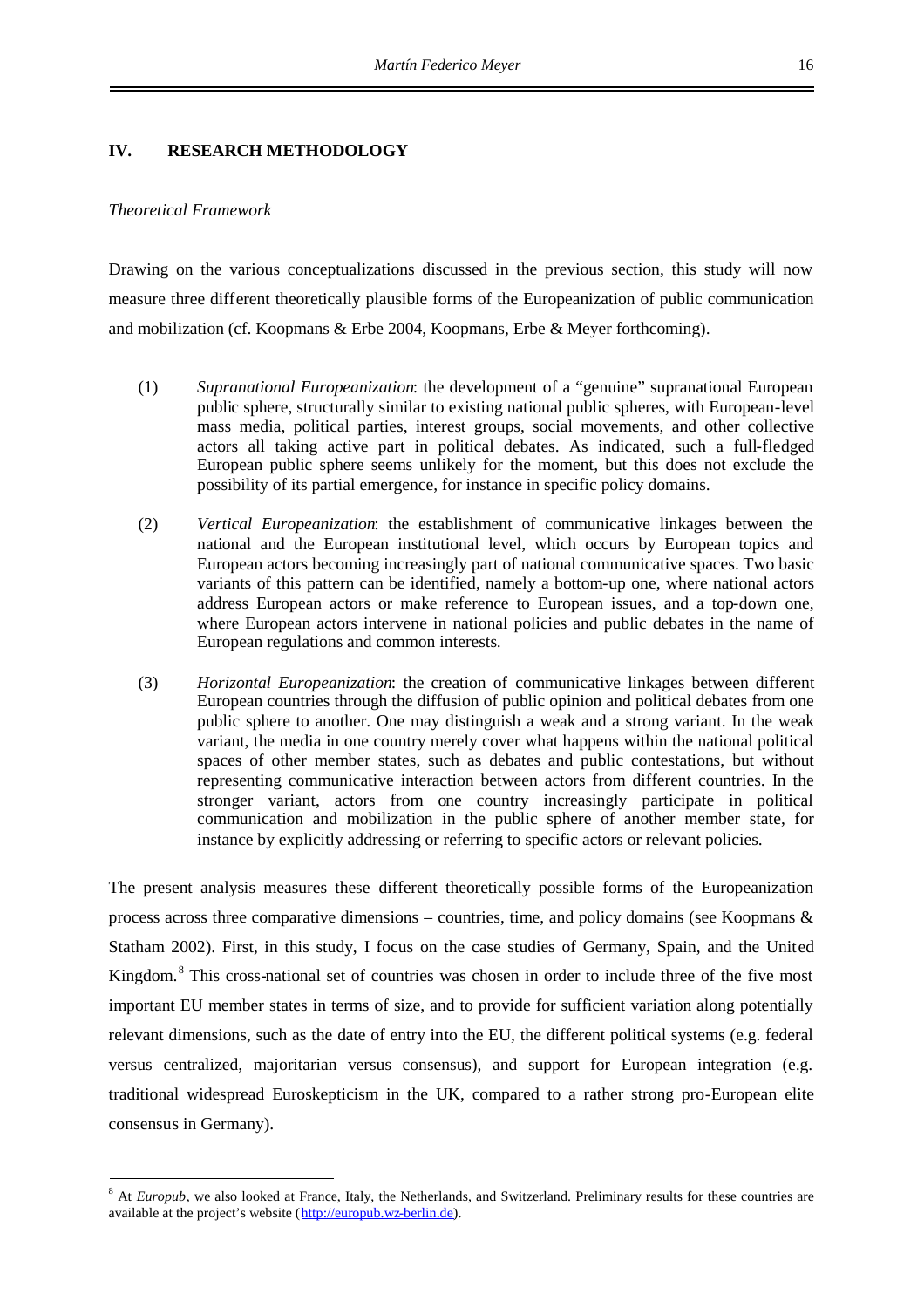Second, the Europeanization process is studied along a time dimension by comparing the years 1990, 1995, 2000, and 2002. If Europeanization is a process, as the name implies, then there should be a discernible trend towards more focusing on European actors and issues over the years, as a result of advancing European integration. Studying Europeanization over time also enables one to investigate to what extent important institutional changes – such as the Maastricht Treaty of 1992 or the *de facto* introduction of the common currency in 1999 – have had an impact on levels and forms of Europeanization of public discourses.

Third, the emergence of a European public sphere is examined across several different policy domains, characterized by a varying degree and form of involvement of European institutions. The choice of domains is based on the EU's pillar structure, as stipulated in the Maastricht and Amsterdam treaties, which defines different distributions of political competences for decision-making, policydevelopment, and implementation between the national and European levels. Given the importance of the first pillar as the driving force behind integration, two issue areas belonging to the common market framework of the European Communities are chosen. Similarly, two cases are selected from policy areas outside the Treaty structure, in order to include an example of a more socio-economic topic, as well as one dealing with a cultural and educational issue. Accordingly, the following different policy fields are selected:

- Common market policies (Pillar 1):
	- o **Monetary politics**: currency politics and interest rate adjustments (e.g. introduction of the euro, the Stability and Growth Pact)
	- o **Agriculture**: subsidies, livestock and dairy quotas, animal disease control (e.g. BSE, EU quota regulations, GATT negotiations on agricultural subsidies)
- Foreign and defense policies (Pillar 2):
	- o **Troop deployment** for both military and humanitarian purposes (e.g. former Yugoslavia, Afghanistan, Iraq)
- Justice and internal policies (Pillar 3):
	- o **Immigration politics** (e.g. Schengen cooperation, asylum and refugee policies)
- Cooperation outside the Treaty structure (socio-economic):
	- o **Retirement and pensions** (e.g. retirement age, pensions funds)
- Cooperation outside the Treaty structure (culture and identity): o **Education** (e.g. primary, secondary, and tertiary education, Bologna process)

Finally, given the present research question, it appears reasonable to also include the meta-field of **European integration** itself – in the strict sense a *polity* rather than a *policy* issue – which embraces the institutional and normative issues of European integration not referring to Europe's role in a specific substantive issue field, such as matters of the EU's institutional structure, its collective identity, its normative foundations, as well as the issue of EU enlargement.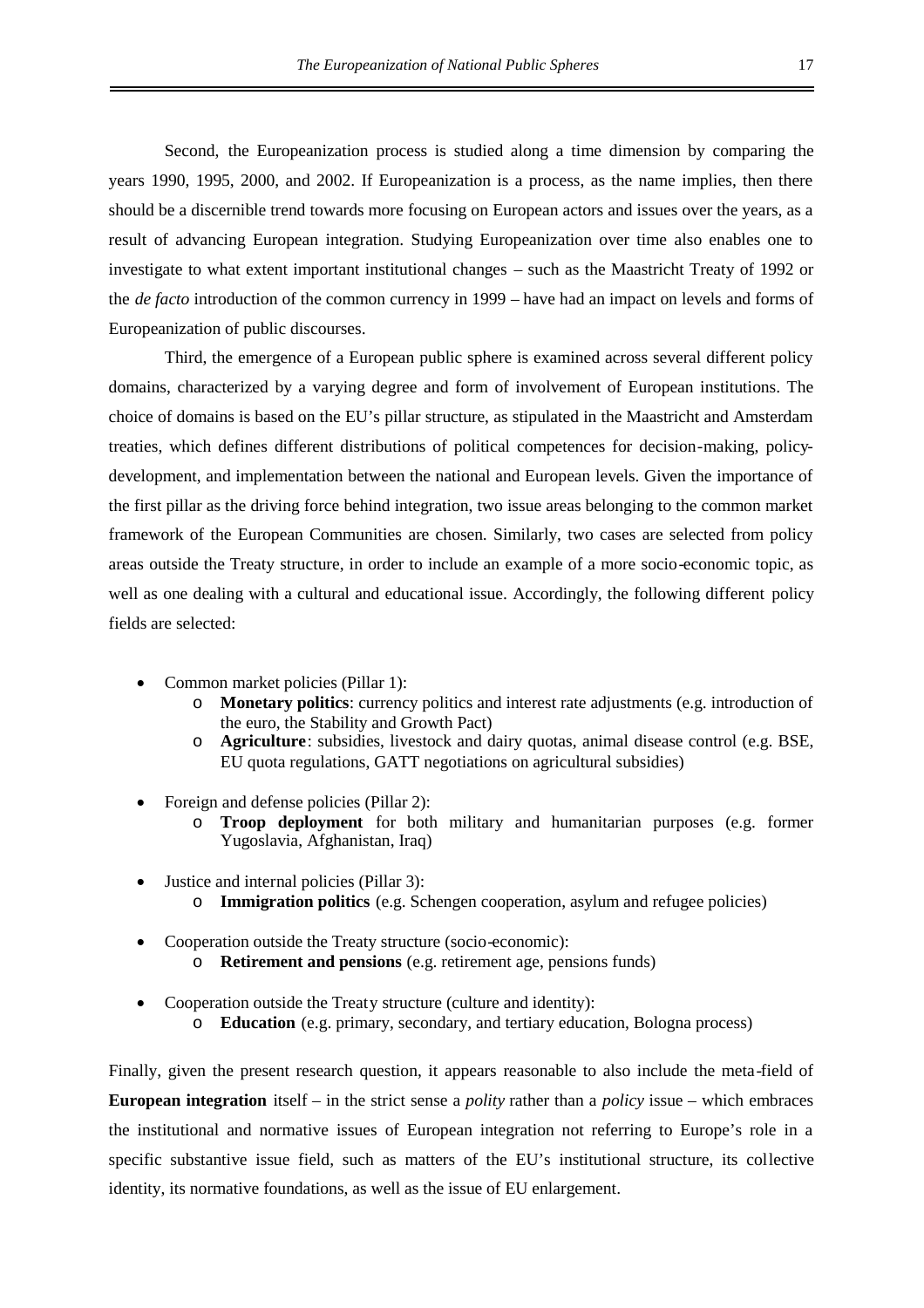#### *Data Basis*

This study relies on empirical data gathered as part of the *Europub* research project, which was collected using the methodology of *political claims analysis* (Koopmans & Statham 1999). This approach was inspired by protest event studies of social movement, but extends this methodology to include not only demonstrations and other unconventional protest forms, but also discursive features such as public statements, interviews, or press conferences.<sup>[9](#page-24-0)</sup> A political claim is defined as a strategic act of political communication in the public sphere and consists of the expression of a political opinion or demand through any form of physical or verbal action – for instance press conferences, demonstrations, criticisms, or decisions – and which originates from any type of collective actor, such as government officials, political parties, NGOs, or interest groups. A political claim can be broken down into different elements, for each of which a number of variables and subvariables can be coded for subsequent analysis. The four broad categories most relevant to the present analysis are the following (although the ideal claim would contain all of the following elements, at times one of these pieces of information may be missing from a statement, in which case no entry was coded):

- 1. *Claimant*: who makes the claim?
- 2. *Addressee*: at whom is the claim directed?
- 3. *Issue*: what is the claim about?
- 4. *Object actor*: who or what would be affected if the claim were realized?

For each of these four variables, the geographical or polity level at which they are situated were coded, and the results were then categorized in this study according to the following five political spaces: national (own country), national (other European), national (non-European), transnational European, and transnational non-European.<sup>[10](#page-24-1)</sup> National (other European) refers to the respective public spheres of all European countries apart from the one in which the claim is reported in the media. This category includes not only the twenty-seven current and future member states of the European Union, but also all European states apart from Russia and other states of the former Soviet Union. National

<span id="page-24-0"></span><sup>&</sup>lt;sup>9</sup> At the same time, this method also goes beyond traditional forms of media content analyses by focusing not only on how media professionals frame the particular subject matter, but also considering the role of non-media political actors and, more importantly, the relations between them, their role in public debates, and the positions they take with regard to specific issues. Traditional methods could at best provide an indication of the frequency and co-occurrences of different actors and issues mentioned in the media, but do not enable one to establish the communicative interactions, linkages, and relations between these factors, which is necessary for distinguishing between the different forms of a Europeanization of public spheres (Koopmans 2003).

<span id="page-24-1"></span><sup>&</sup>lt;sup>10</sup> Consider, for instance, the following fictitious statement reported in the German media: "The European Commission (*claimant*) issues a statement in which it criticizes the German government (*addressee*) for its continued breach of the Stability and Growth Pact (*issue*), arguing that it could have negative repercussions on other member states (*object actor*)." Here, the claimant would be of a transnational European scope, the addressee would be a national from the same country in which the claim was reported, the issue would refer to the transnational European political space, and the object actor to nationals of other European countries.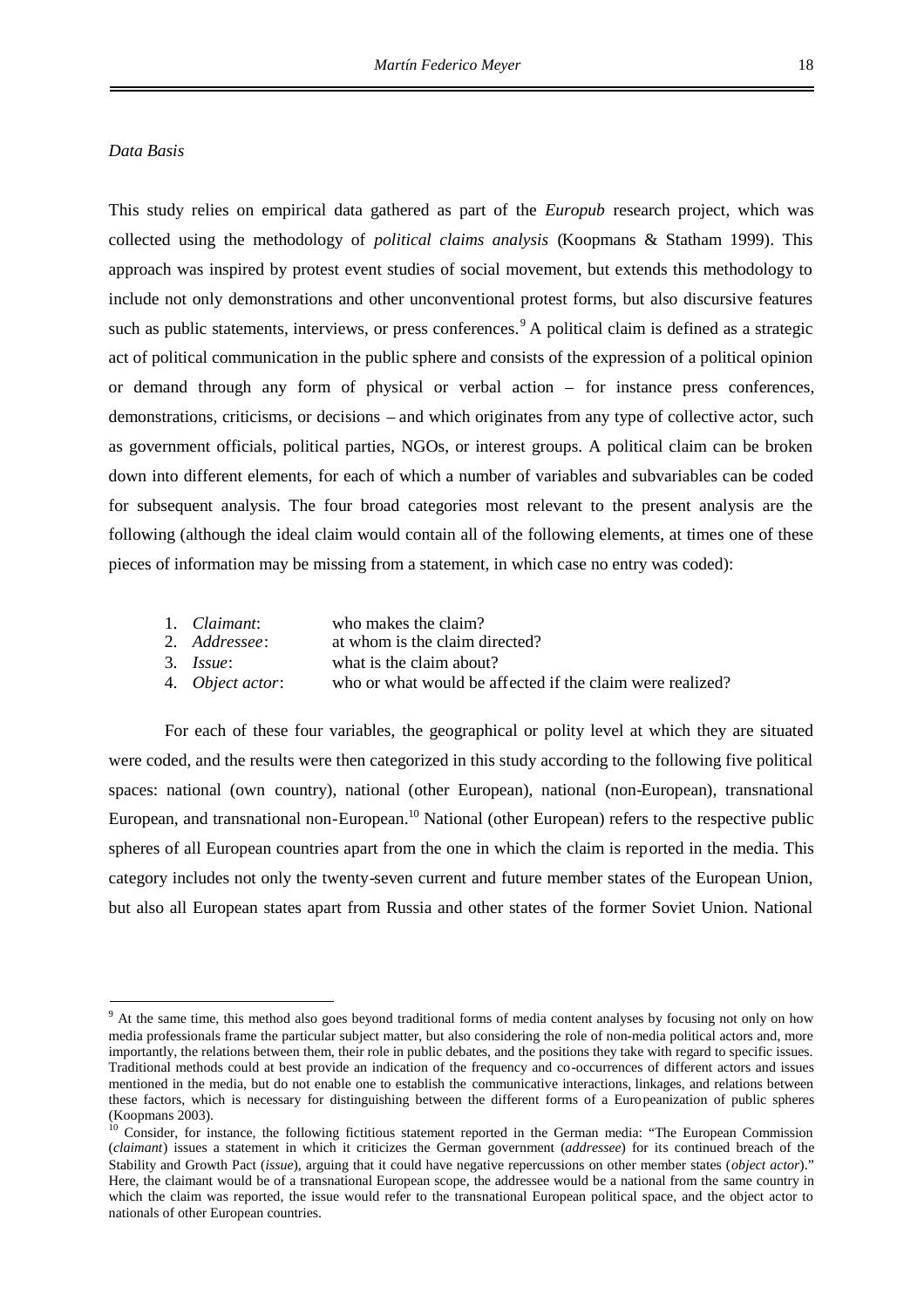(non-European) refers to all countries from the rest of the world and their national public spheres.<sup>[11](#page-25-0)</sup> The transnational European political space includes all supranational European institutions and common policies, most notably those of the European Union, but also others like the European Free Trade Association (EFTA) or the Council of Europe. We are therefore speaking about genuine "Europeanization", as opposed to just "EU-ization" (although the latter may certainly be the most important feature of the former). Finally, transnational non-European encompasses all global supranational institutions such as the International Monetary Fund (IMF), the International Court of Justice, or the United Nations (UN), as well as international treaties and conventions.

The claims in the three countries were drawn from a set of newspaper articles. The print media is thus treated as a representation for the publicly visible part of the various forms of claims-making in national public spheres. This is certainly not the only arena for presenting claims, since some actors are either less dependent upon the mass media by virtue of enjoying direct access to relevant decisionmakers, whilst others are less able to influence the mass media and thus need to resort to alternative communication channels. However, one can reasonably assume that the printed media is one of the most important arenas, and that most actors will, at one stage or another, use it in order to make their views public (Della Porta & Caiani 2004). Similarly, not all attempts at making public claims will reach the columns of the news media. For the present research question, however, it is precisely the publicly visible claims that matter, since by definition only those that become public can contribute to a Europeanization of public spheres (Koopmans 2003).

The various claims were obtained from four different types of newspapers, namely two daily quality newspapers of a nation-wide reach and a moderately center-right and left-liberal political affiliation respectively, as well a regional paper, and a tabloid. The papers selected were the following: *Süddeutsche Zeitung*, *Frankfurter Allgemeine Zeitung*, *Leipziger Rundschau*, and *Bild Zeitung* in Germany, *El País*, *El ABC*, *La Vanguardia*, and *El Mundo* in Spain, and *The Guardian*, *The Times*, *The Scotsman*, and *The Sun* in the United Kingdom.<sup>[12](#page-25-1)</sup> By focusing on the most important newspapers in each country in terms of readership, and different types in terms of the target audience, this selection is believed to offer a fairly comprehensive and reliable representation of the print media landscape in the three countries.

The data was coded from Lexis-Nexis or microfilm versions of the newspapers by trained coding assistants using a standardized codebook, with subsequent conventional inter-coder reliability tests. Owing to the limited resources and the labor-intensive nature of the type of content coding employed, not all issues of all newspapers for all years could be coded. Consequently, a sampling strategy was employed. Concerning the two quality papers in each country, two issues per week for

<span id="page-25-0"></span> $11$  It is worth pointing out that within each of the national political spaces, one could have additionally drawn the regional, local, and sectoral levels. Nonetheless, for the sake of brevity as well as clarity, these subnational spaces are left out of the picture and treated as part of the larger national political spaces.

<span id="page-25-1"></span><sup>&</sup>lt;sup>12</sup> Given that no genuine tabloid was present in Spain, the choice of *El Mundo* depended on the particular composition of the national media landscape.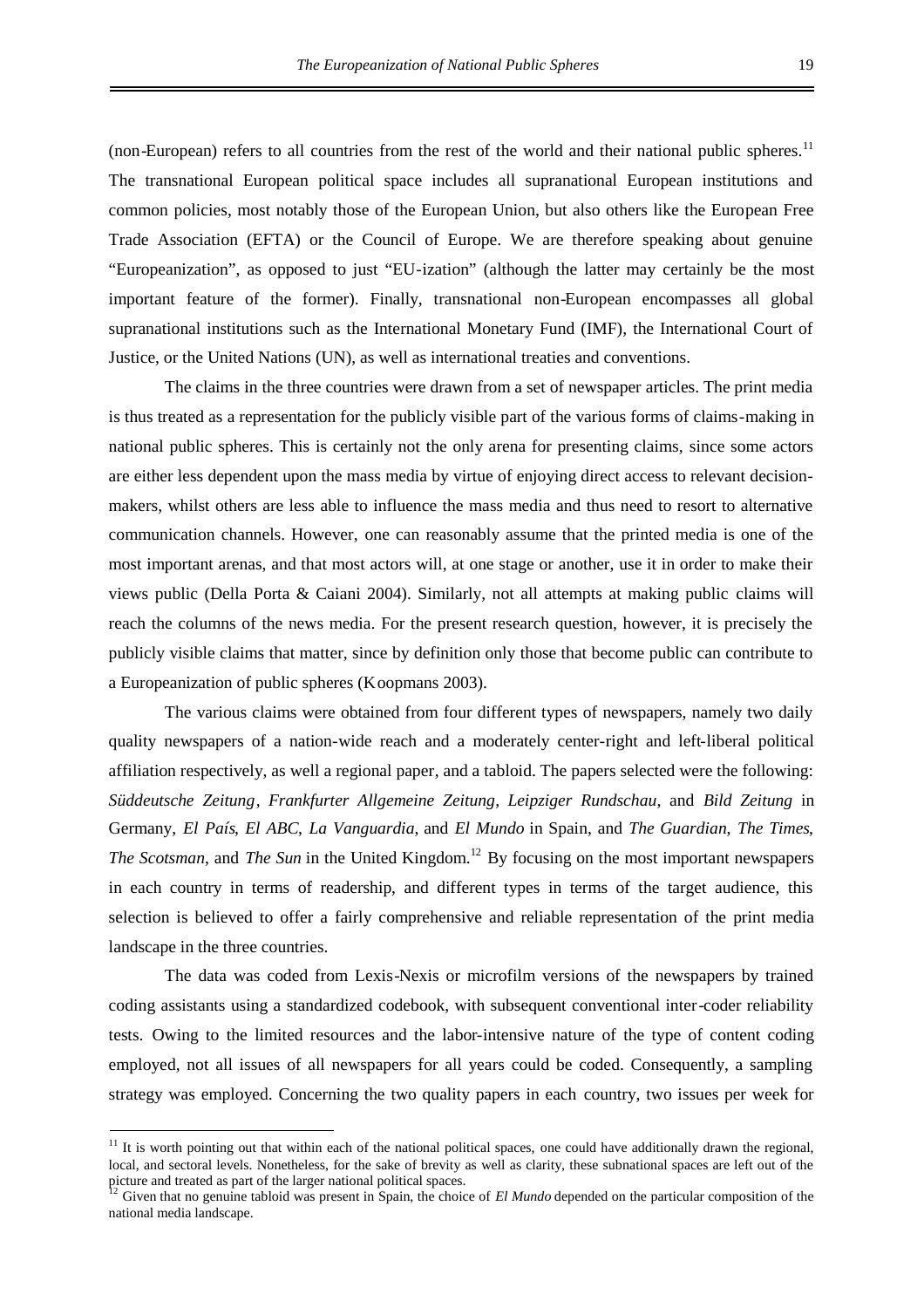the years 2000 and 2002, and one issue per week for the years 1990 and 1995 were chosen. The regional and tabloid newspapers were only coded for the year 2000 on the basis of one issue every two weeks. In order to overcome this bias, and ensure that the results would not be skewed towards the more recent years which have a higher density, the data was weighed in such a way that each year would contribute equally to the overall result. Finally, in this study I focus only on the analysis of the factual coverage of statements and events in newspaper articles, leaving out any comments and evaluations made by reporters or editors, such as opinion pieces or editorials.<sup>[13](#page-26-0)</sup> For more detailed information on the coding rules, I wish to refer to the *Europub* codebook, which is available online.<sup>[14](#page-26-1)</sup>

#### *Operationalizing Europeanization of Public Communication*

In recent years, several studies have measured the emergence of a European public sphere by analyzing media reporting and debates on particular European issues, such as the participation of Jörg Haider's extremist party in the Austrian government, the introduction of the euro, the BSE epidemic, the issue of EU enlargement, or the corruption scandal of the Santer Commission (e.g. Grundmann 1999, Eder & Kantner 2000, Trenz 2000, 2002, Meyer 2002, Van de Steeg 2004). As Risse (2003) points out, most of these studies have observed that European issues are being discussed and reported in the media of different European countries at the same time and in a similar fashion. Furthermore, particular European themes are framed in a quite similar manner, leading to similar interpretative schemes and structures of meaning. Not surprising then, these studies tend to be more optimistic concerning the emergence and existence of a European public sphere than those authors who merely measure the salience of European issues and actors in national news coverage compared to regional, national, or global questions (Gerhards 2000, Peter *et al*. 2003, Kevin 2003). Observing commonalities in media reporting of different countries, in terms of similar criteria of relevance and similar frames of reference when discussing European issues, supposedly constitutes an important precondition for the presence of a transnational European space of communication and deliberation.

Despite the valuable insights provided by these studies, Gerhards (2002: 145) argues that they suffer from two important methodological problems. On the one hand, he maintains that debates such as the corruption scandal constitute very exceptional moments, which cannot be taken as representative of how the media usually selects and deals with different topics and speakers in their coverage. It is therefore hard to draw valid generalizations from these specific and selective case studies. On the other hand, studies which focus on a single event or topic are unable to satisfactorily uphold the claim that there is an increasing Europeanization of a public sphere, for which a longitudinal time series analysis encompassing several years, ideally across different countries, would

<span id="page-26-0"></span><sup>&</sup>lt;sup>13</sup> The *Europub* project did undertake a very extensive separate analysis of the media's own voice (see Pfetsch 2004 for the main results), but this dimension needs to be left out of the present study due to space limitations.

<span id="page-26-1"></span><sup>&</sup>lt;sup>14</sup> At http://europub.wz-berlin.de/Data/Codebooks%20questionnaires/D2-1-claims-codebook.pdf.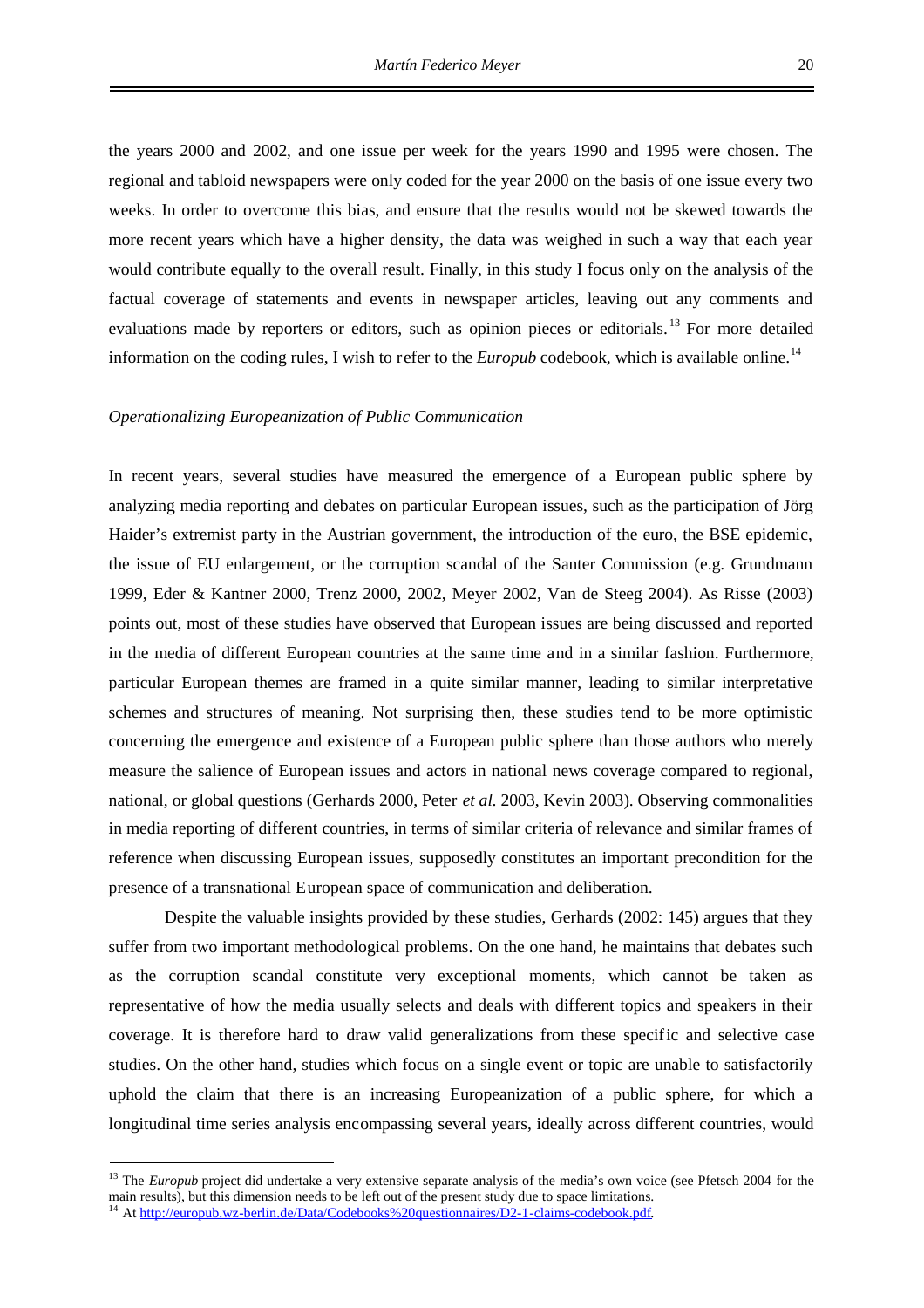be needed. This thesis, and the research project on which it builds, is the first serious attempt of meeting this highly demanding empirical task. By focusing on the period from 1990 and 2002 in three different countries, this study is better situated to represent general trends in the Europeanization of national public spheres. Furthermore, the present approach goes beyond previous research by focusing on the broader institutional setup in which topics such as the BSE epidemic, the Haider debate, or EU enlargement are embedded, and is thus able to offer a more encompassing explanation of the Europeanization process.

Following Koopmans and Erbe (2004) and Koopmans, Erbe and Meyer (forthcoming), this study proposes that trends in the Europeanization of national public spheres can be measured by investigating different patterns of communicative flows, and assessing the relative density of public communication within and between different political spaces. In Figure 1, the aforementioned five different geographical and polity levels, according to which political claims were categorized, are represented by a set of concentric circles, numbered from 1 to 5. In terms of this model, the three different theoretically possible forms of a Europeanization of public spheres – supranational, horizontal, and vertical – are now constituted by the relative density of communicative linkages within andbetween these five spaces (symbolized in the figure by arrows a to r).<sup>15</sup>

According to this operationalization, one may speak of the emergence of a *supranational European public sphere* to the extent that claimants, addressees, issues, and object actors all have a transnational European scope (meaning they are all situated in circle 3). An example would be the European Parliament urging the Council to undertake institutional reforms for improving the EU's efficiency in policy-making (represented by arrow k). Moreover, a second form of supranational Europeanization occurs whenever political claims relating to Europe and its institutions refers to political spaces situated outside of Europe (i.e. circles 4 and 5). Such political claims constitute the foreign political dimension of the European polity, for example when the EU and USA criticize one another's position in the GATT negotiations (arrow l), or when the EU General Affairs Council agrees on embedding the WEU in NATO structures (arrow m). The degree to which one can speak of the evolution of a supranational European public sphere is then measured by the relative amount of all communicative action that conforms to both these supranational patterns of claims-making. Consequently, a fully supranationalized European public sphere would have a density of 100% of such communicative linkages.

Concerning the model of *vertical Europeanization*, one may again distinguish a number of varieties in which vertical communicative linkages between the national and the European political space can be made. On the one hand, this form may occur whenever claims refer at the same time to the own country and the supranational European level, without making reference to other European

<span id="page-27-0"></span><sup>&</sup>lt;sup>15</sup> The following explanation draws heavily on the operationalization developed as part of the *Europub* project, which first appeared in Koopmans (2003).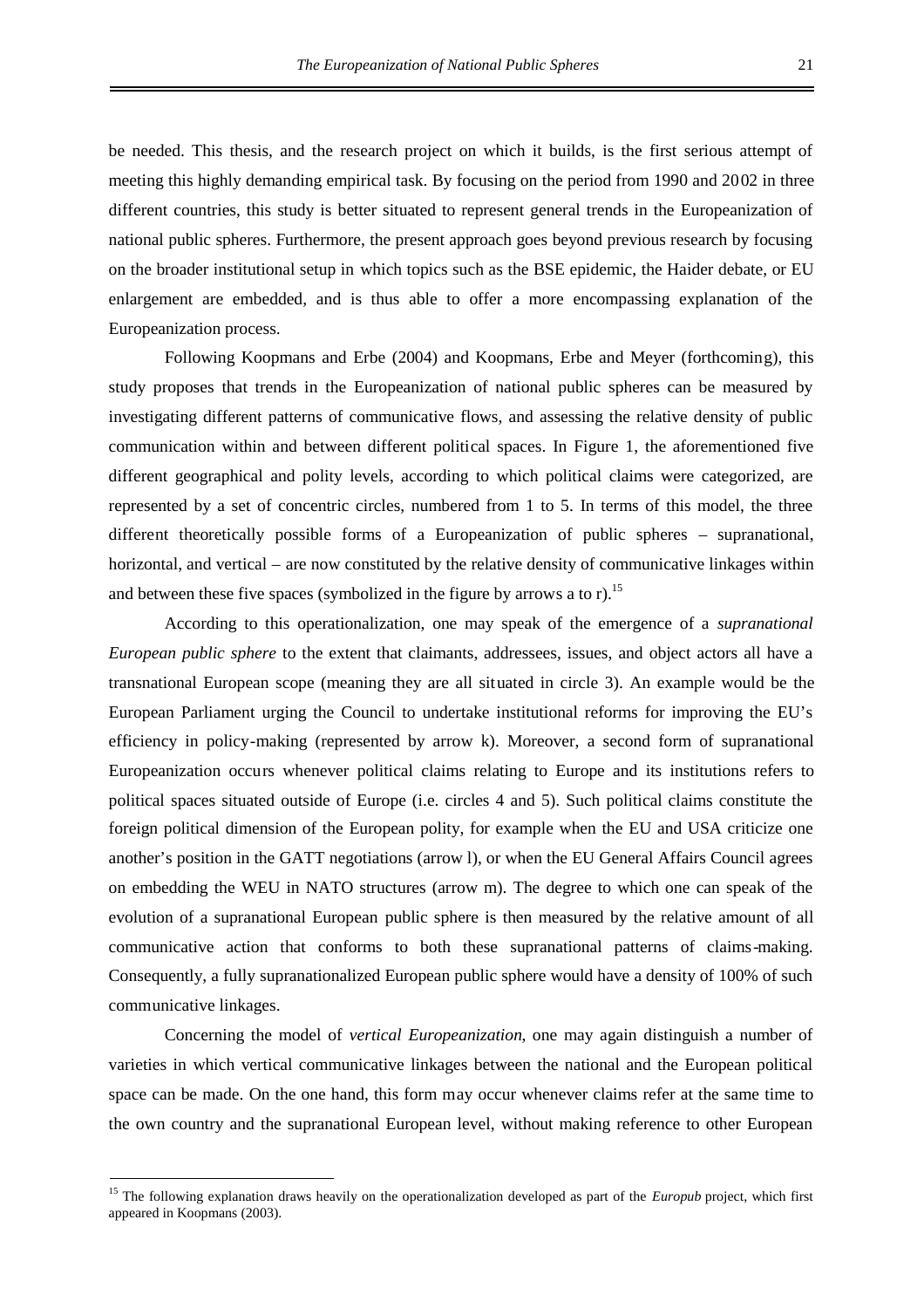

**Figure 1:** Model of intra- and inter-sphere communication from the perspective of national media from European countries (Source: Koopmans & Erbe 2004: 102, to be reprinted in Koopmans, Erbe & Meyer forthcoming).

countries (arrow c). This includes both the bottom-up as well as the top-down variant discussed earlier. An example of the former would be a national claimant directly addressing a European institution, or national claimants addressing national authorities, asking them to promote the group's interests on the European level. An example of the latter is when European-level actors address national actors regarding common European issues and interests. Alternatively, vertical Europeanization could be said to occur whenever the media of one country report on the relations and interactions between European institutions or actors and another European country (arrow h). In this case, the four elements of the claim would only have scopes belonging to the "national (other European)" and "transnational European" categories. Finally, it is also possible to have multi-level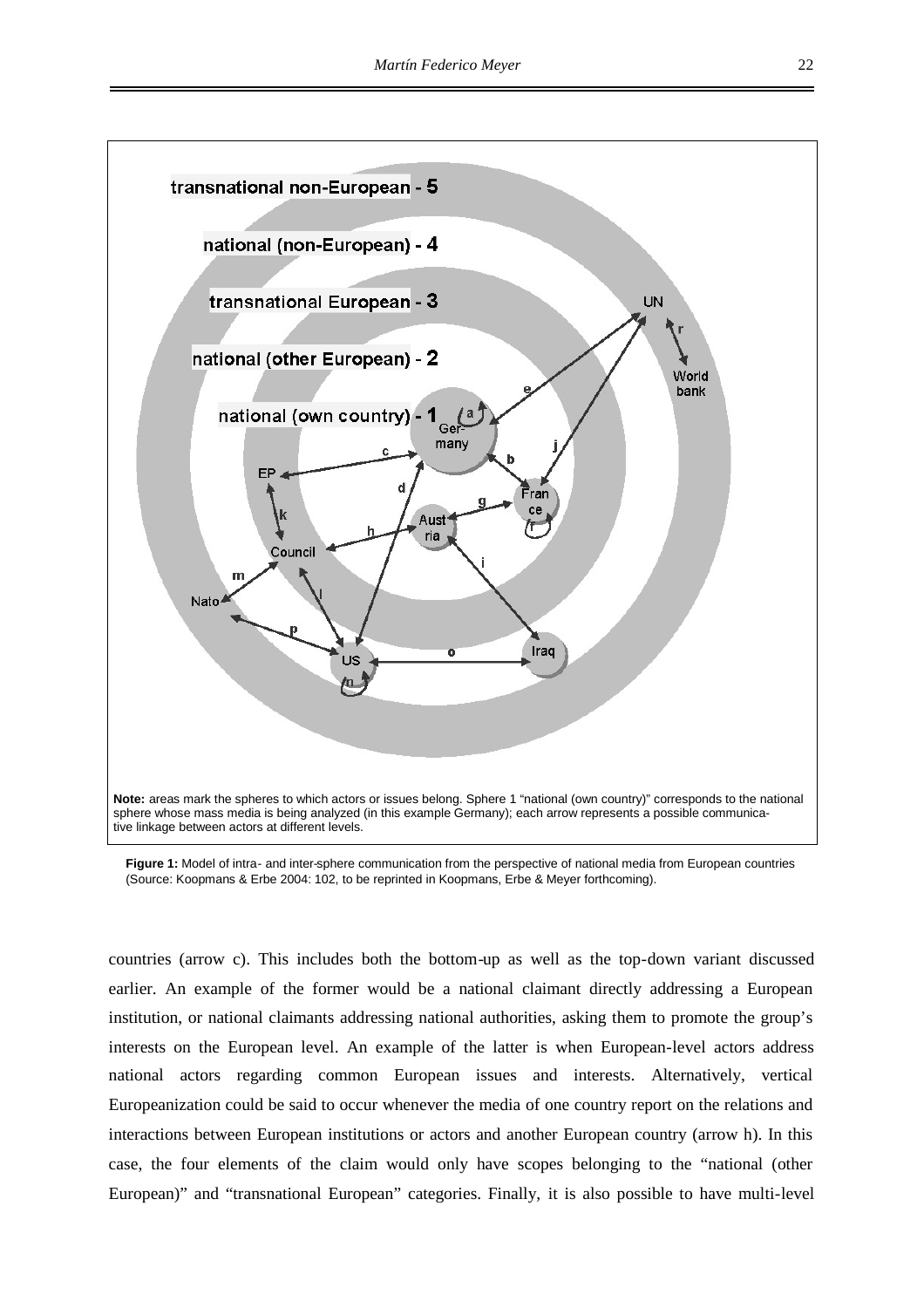linkages with both vertical and horizontal features, such as when the media report at the same time on the relations of the own country with other European countries and the European supranational level. This occurs, for instance, when government representatives of several member states issue a common statement on some European issue, such as proposals for institutional reform of the EU.

With regard to *horizontal Europeanization*, the stronger variant is brought about by direct communicative linkages between the political spaces of the own country and other European countries, without reference to the supranational European level. In this case, claimants, addressees, issues, and object actors would have scopes of either "national (own country)" or "national (other European)" (arrow b). An example would be if a national claimant addressed a political actor in another country, or if a national actor directed a claim to a domestic addressee, but concerning an issue that involves another European country, thus inserting a European dimension in the domestic public debate. The weak variant of horizontal Europeanization occurs whenever the domestic media merely reports on what happens within the national political spaces of other European countries (arrow f) or relations among other European countries (arrow g). Similarly, a further possibility relates to the national media reporting on the external relations of other European countries with non-European countries (arrow i) or institutions (arrow j). In both cases, however, the degree to which such coverage represents a form of Europeanization of the national public sphere can only be evaluated in a relative sense. Horizontal Europeanization may be said to occur if coverage of other European countries is over-represented in comparison to that of non-European countries, for instance if in the German public sphere references to France are much more frequent than the United States, or if coverage about the foreign policies of other European countries is more common than the international and supranational politics of non-European states (e.g. relations between the US and Russia).

It is important to note that despite these Europeanized forms of claims-making, there are also three types of communicative linkages that are obvious competitors to Europeanized political communication. The most prominent of these types is when claims in the national media remain solely confined to the national political space. An example would be a German newspaper article reporting on a German claimant making demands on a German addressee in the name of the interests of a German beneficiary, with a set of aims and frames that refer only to the German political space. Moreover, even if a transnationalization of public communication and mobilization does occur, this must not necessarily be of a European dimension. For instance, it is possible that most of the resulting linkages beyond the national level completely bypass the European level by referring solely to non-European countries (arrow d) or to supranational institutions (arrow e). Finally, a substantial part of foreign political news coverage consists of the internal affairs of non-European countries (arrow n), relations between such countries (arrow o), between them and supranational institutions (arrow p), or among supranational institutions (arrow r). If such forms of political communication and contestation receive prominent coverage that increases relative to other types of coverage over time, one may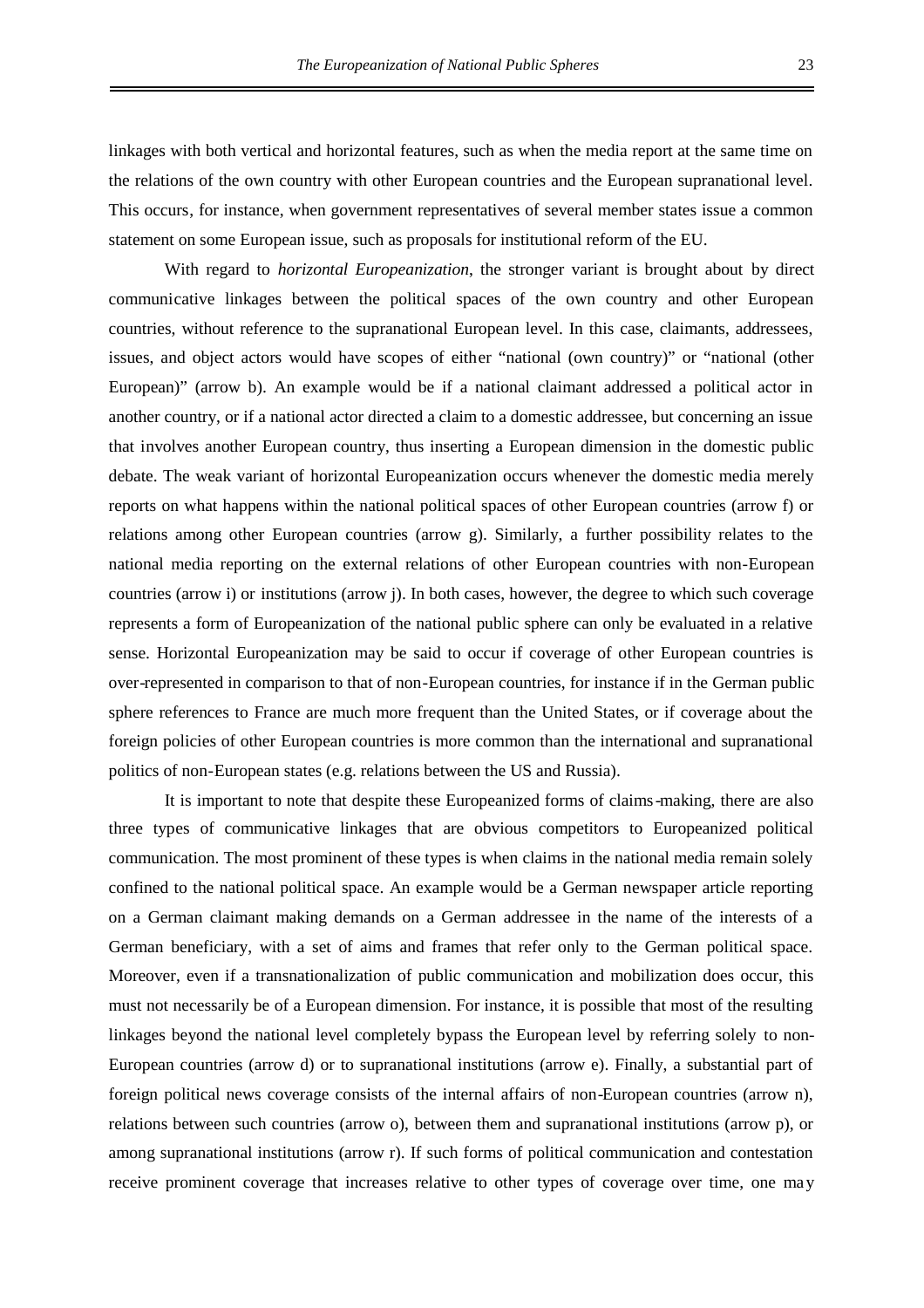certainly consider them as an indicator of a denationalization or transnationalization of the national public spheres, but not of a more specific and delimited form of *Europeanized* public communication.

Summing up, this study on the print media's role in European integration is based on a notion of Europeanization of public spheres that goes beyond the usual simple frequency measures of European actors and issues in national media, or comparing how a particular topic is covered in different countries. Instead, it is argued that one can speak of a Europeanized public sphere to the extent that a substantial, and over time increasing, part of public communication and mobilization as reported by the national mass media progressively transcends national borders, but remains at least partly grounded in Europe. Media reporting about the internal and foreign affairs of other member states constitutes a borderline case and can only be interpreted as a form of Europeanization if it is increasingly more prominent compared to such coverage of non-European countries.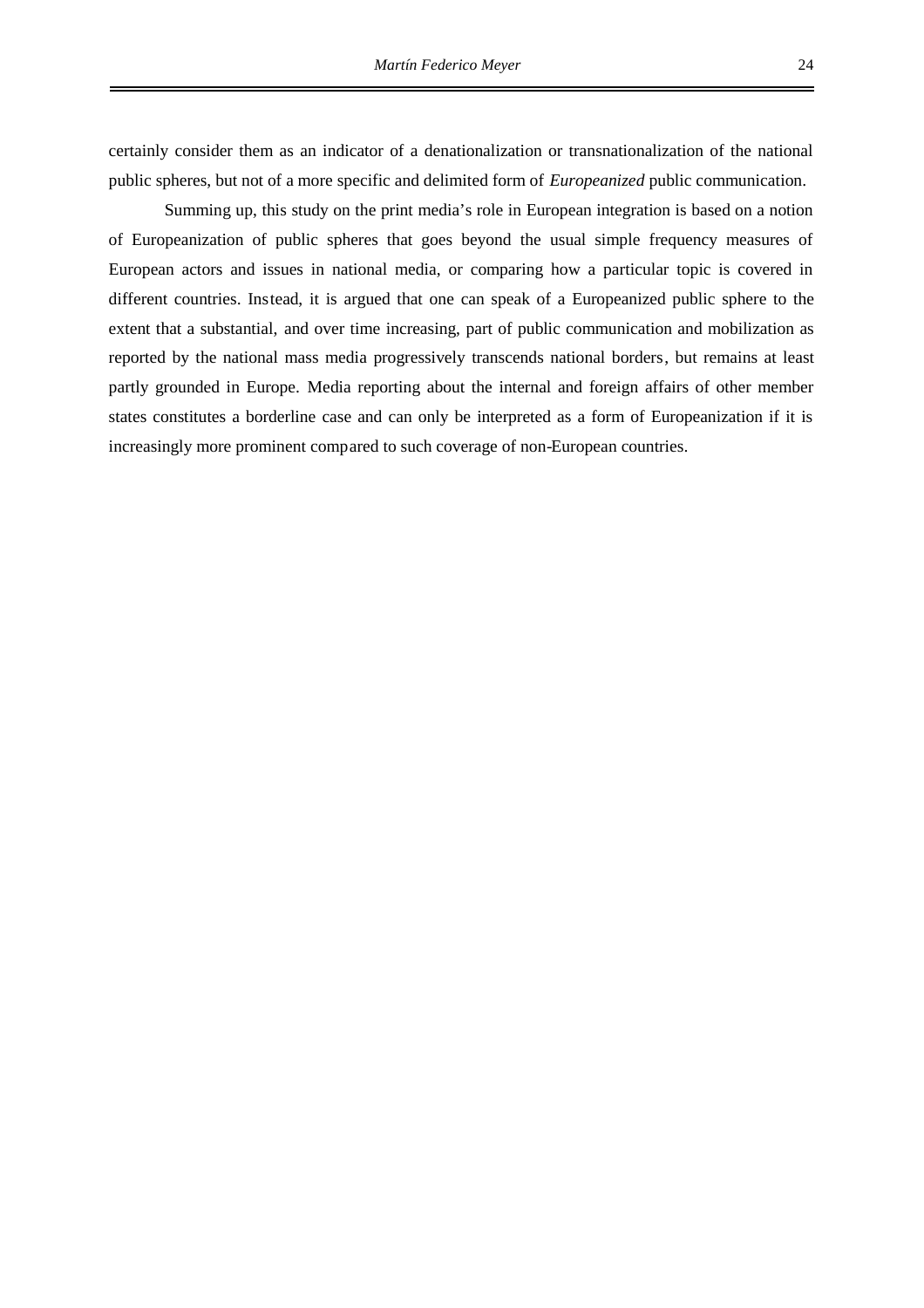#### **V. THE DIMENSIONAL SCOPE OF PUBLIC CLAIMANTS**

This section considers where the different types of political actors involved in debates in the public sphere originate from, followed in the next section by an investigation of the multi-level structure of claims reported in the media, taking into account not just the claimants, but also the addresses, object actors, and substantive issues at stake.<sup>[16](#page-31-0)</sup> Moreover, in Section IX, the study will also consider the important question of which types of actors – such as state and party actors, civil society actors, the media – participate in political discussions, which should give an indication regarding the access to the public sphere enjoyed by actors characterized by different degrees of power and institutionalization.

#### *Levels of Europeanization of political communication across policy issues*

In all of the three countries, actors from the same country in which the claim is reported – from local, regional, and particularly national levels – dominate in public communication and mobilization, accounting for 45%, 50%, and 68% of all claims in Spain, Germany, and the UK respectively during the period from 1990 to 2002 (see Table 1 in the appendix). Comparing European-level actors and nationals of other European states, in all three countries the latter are more prominent in the public sphere, although in Spain their share is almost identical. Quite striking in this regard, however, are especially the low levels attained by these actors in the United Kingdom, who account for only 7% and 12% of all claims. In Spain these values are significantly higher – 20% in both cases – whilst in Germany they are 13% and 22%. The values for claimants from non-EU countries and supra- and international organizations are very similar across the board. The former are equal to 12% in all three countries, whereas the latter do not exceed 3% in any of the cases. However, these total percentages are only of limited interest for the present purposes, given that they aggregate averages across all seven policy fields, and may thereby conceal significant variations across the different issue areas.

Figures 2–4 (visualizing results from Table 1) indicate that in public claims-making on the issue of monetary politics, European actors play a much more important role in public communication. In Germany (Figure 2), 45% of public statements on monetary issues are voiced by German actors, but, at the same time, political actors from the European level account for 17% of all claims. In Spain, the role of European claimants is even more pronounced, with as much as 32% of all instances of public political communication in monetary politics coming from the various European institutions (Figure 3). National actors are only slightly more present in the media (with 36%). Not surprisingly, the UK, a member state that has not adopted the euro, is the odd one out (Figure 4). Here, almost 71%

<span id="page-31-0"></span><sup>&</sup>lt;sup>16</sup> The subsequent two sections thereby follow to some extent Koopmans and Erbe's (2004) approach for the German case in 2000, but significantly expand on those findings by also including differences across countries and years. In Koopmans, Erbe & Meyer (forthcoming), we will analyze in this manner all of the seven countries of our research project.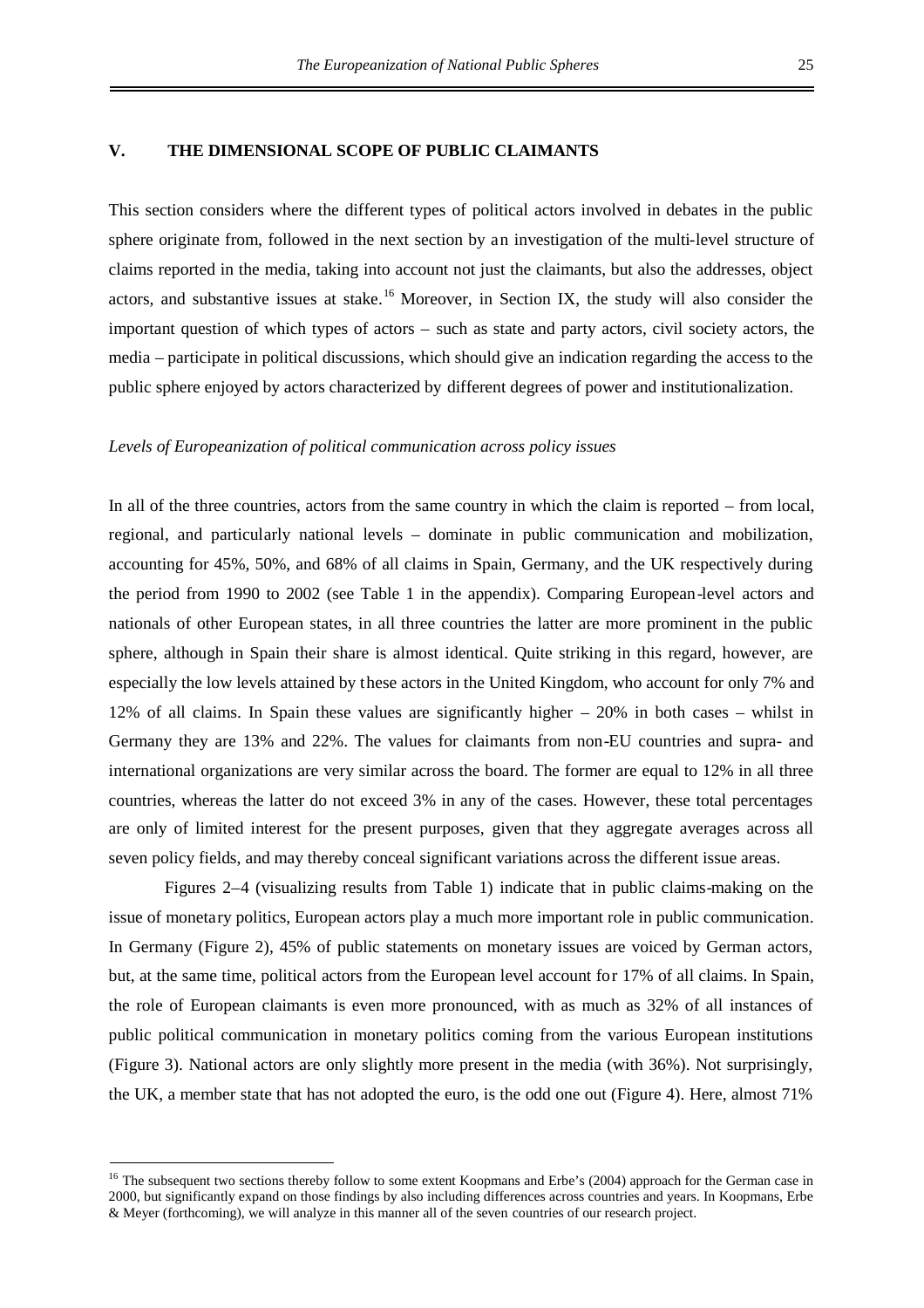

**Figure 2:** Dimensional scope of claimants by policy field in Germany (*N* = 2803)





**Figure 3:** Dimensional scope of claimants by policy field in Spain (*N* = 1130)

**Figure 4:** Dimensional scope of claimants by policy field in the UK (*N* = 2069)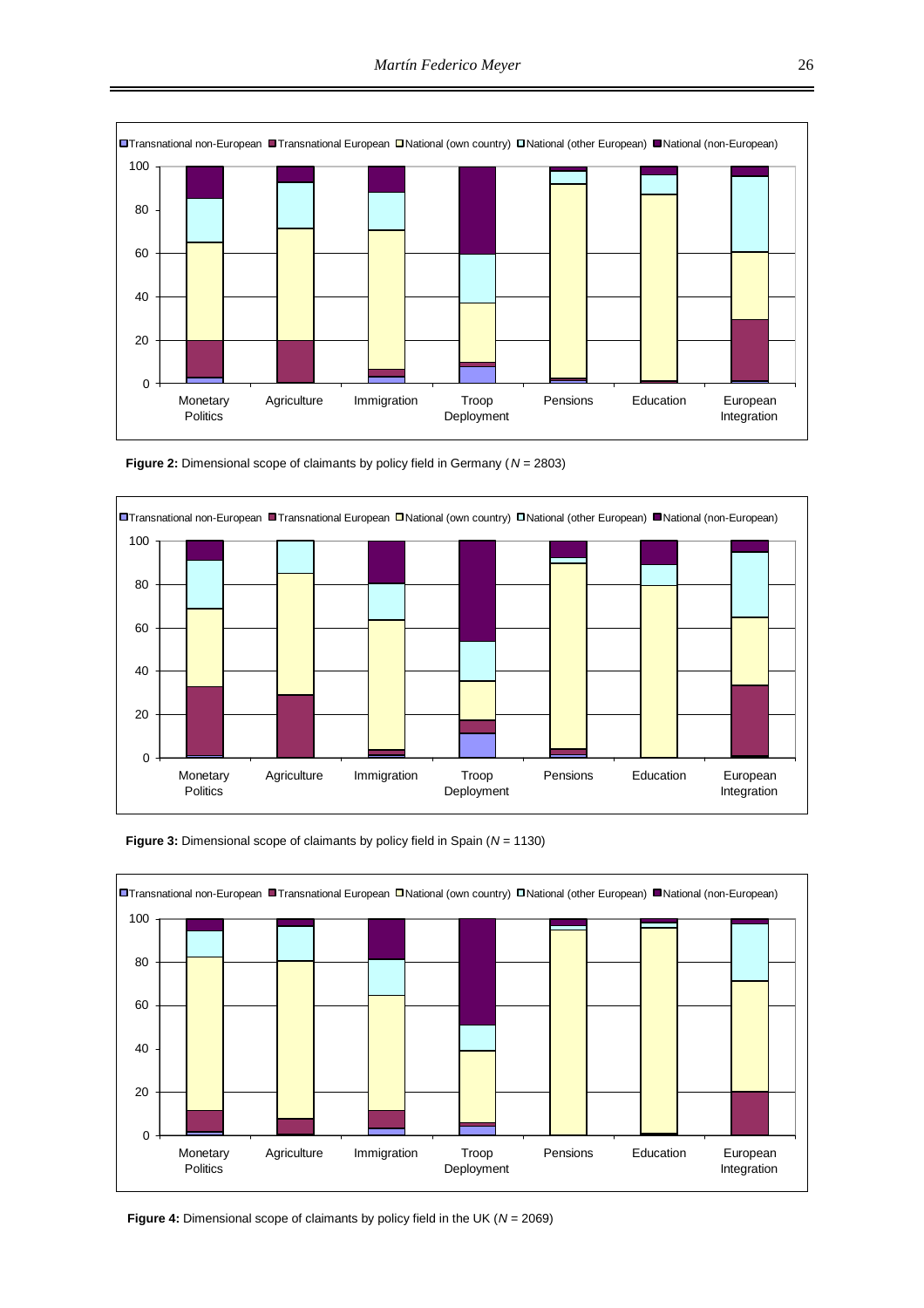of claims continue to come from British nationals, while only 10% come from the EU. Since monetary policy continues to be controlled domestically, the role of European-level claimants is as a result markedly less significant in the newspaper coverage. A similar pattern can be observed for public claims coming from nationals of other European countries. In Germany and Spain, 20% and 22% respectively come from speakers from states other than the own, which as part of EMU now play an important role domestically, whereas in the UK this value is only 12%. Moreover, in the German media one can also detect a substantial share of claims (15%) coming from non-EU nationals, especially the USA, explained by the continued importance of the dollar in the field monetary politics. Conversely, in all of the three countries, the role of actors from other supra- and international institutions is rather marginal.

The field of agriculture exhibits strikingly similar results. In both Germany and Spain, the dominant role of political actors from the own country (52% and 56% respectively) is complemented by a noteworthy share of speakers from European institutions (19% and 29%) and other countries (21% and 15%). Again, however, the UK partly defies this pattern. Although the number of speakers from other European countries is similar to Germany and Spain (at 16%), the percentages of public statements by national actors reported in the media is disproportionately higher (73%), and the role of the European institutions is by all measures insignificant (a mere 7%). Even though the UK does not have a large agricultural sector in comparison to other member states such as France and Spain, the fact that the European dimension is virtually non-existent whenever articles in British newspaper do deal with agricultural issues is a noteworthy indicator. Compared to monetary politics, EU institutions play a very significant role in British agriculture, not least through the Common Agricultural Policy (CAP), and legal provisions meant to ensure the free movement of goods as part of the Common Markets pillar. Even in Germany, like the UK traditionally an industrially oriented economy, public statements on agriculture from the European supranational level are reported on more frequently.

Indeed, the only issue field in which there appears to be in all three countries clear evidence in favor of a truly Europeanized public sphere – both vertically and horizontally – is on the process of European integration. Again national actors dominate media reporting on this topic (31% both in Germany and Spain) and again their share is disproportionately higher in the United Kingdom (at 51%). However, in all three countries, European-level actors and nationals from other EU member states enjoy a quite prominent role. In the UK, public statements from the EU account for 20%, in comparison to 28% in Germany and 33% in Spain. The Spanish media is in fact the only one which covers statements by the EU institutions on the integration process more frequently than by national political actors. Of further notice is the fact that in all the three countries, actors from other European states appear with a relatively high degree of frequency, ranging from 27% in the UK, 30% in Spain, to 35% in Germany.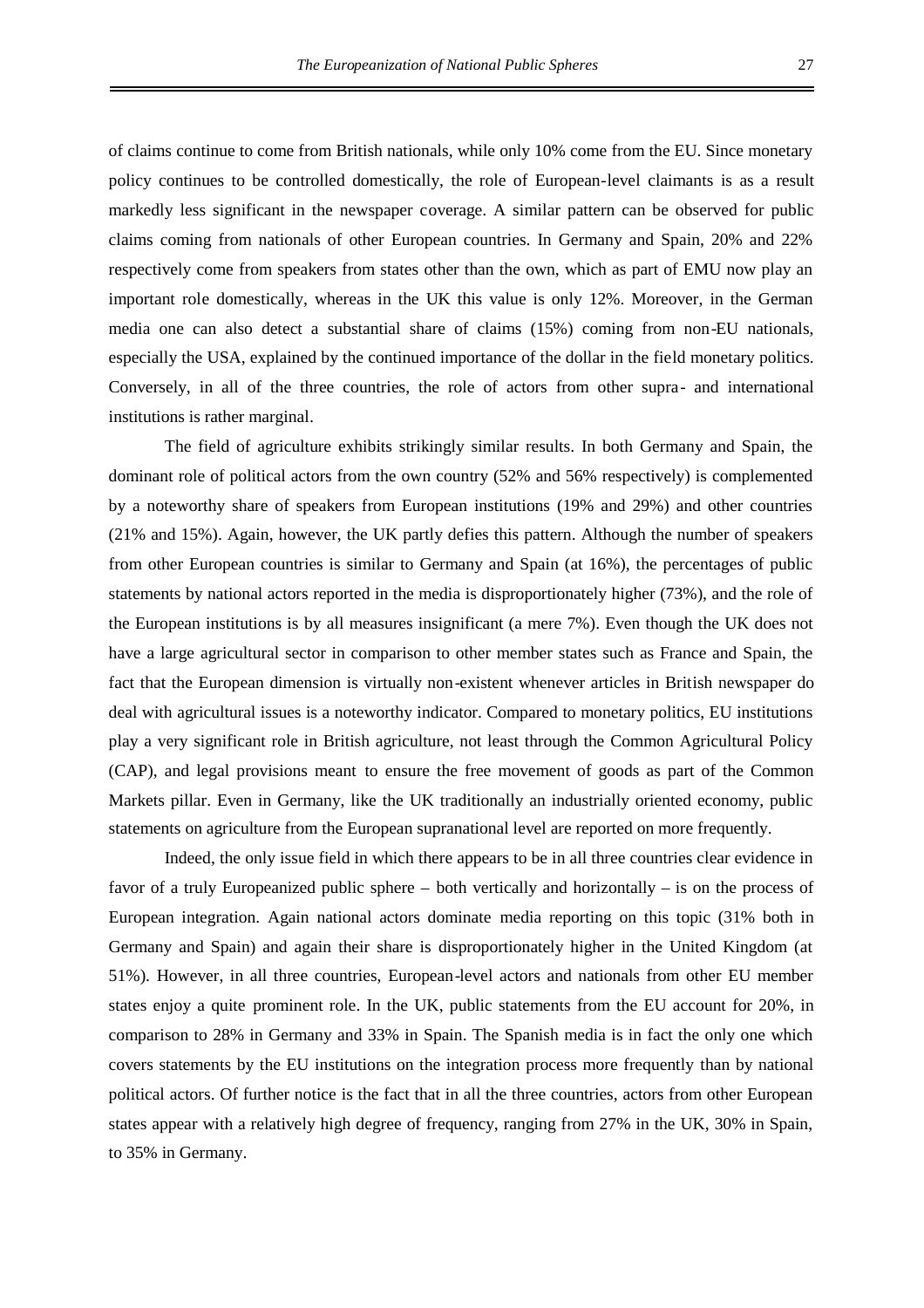After considering the three issues in which the competences of the European institutions are most strongly pronounced, we now turn towards the fields of troop deployment and immigration, which correspond respectively to Pillars II and III of the European Union institutional structure. These fields continue to be much less strongly institutionalized at the European level than those belonging to the first pillar, with EU decision-making being more intergovernmental and less supranational. However, the level of intergovernmental activity at the European level is far from insignificant, and therefore the present findings that European-level actors and also nationals from other member states do not play nearly as an important role in the media coverage as in the three previous policy fields can be seen as rather surprising.

Regarding the issue of troop deployment, in all three countries the percentage of statements made by European-level institutions and actors reported in the newspapers is extremely low: 2% in both Germany and the UK, and 6% in Spain. Similar figures are found in the immigration field. Troop deployment is, in fact, the only topic in which actors from non-EU countries – most notably the USA – account in all three countries for roughly half of all claim-makers, and are therefore even more important than nationals from the own country and from other EU member states. In immigration, they are not as prominent, but still more so than other European nationals in Spain and the UK. Finally, troop deployment is also the field in which the role of supranational actors beyond the Europe, such as NATO and the UN, is the strongest of the seven issue areas, although they play virtually no role in immigration. Consequently, particularly troop deployment, and to a lesser extent immigration, appear in all three countries as strongly transnationalized policy fields, but not ones in which European-level institutions or actors from other European countries play an important role. Even though the European Union has begun deploying troops only recently, such as Operation Artemis in 2003, it is surprising that the media has failed to adequately report on the widespread discussion about the need for military capabilities, as evidenced by the inadequacy of Europe's military resources in the Bosnia and Kosovo conflicts during the 1990s. Consequently, especially regarding the issue of troop deployment, the weakness of the European dimension in political discourses must be perceived as a very troubling indicator, in view of the European Union's attempt of establishing a genuine and effective Common Foreign and Security Policy (CFSP), and the inability of Europe to act with a powerful and unitary voice in the recent controversial military conflict against Iraq.

Finally, moving towards the two issues outside the EU's Treaty framework, education and pension politics, the results indicate that both are, as expected, highly dominated by national actors. This is not surprising given that in both fields, it is the national institutions that continue to be preeminent, and the European institutions have no formal competences but at most a coordinating task. As a result, vertical Europeanization – i.e. statements by representatives of the European institutions – is by all measures non-existent, although in view of recent EU-supported coordination efforts such as the Bologna process as well as the Socrates and Erasmus initiatives, one could have expected some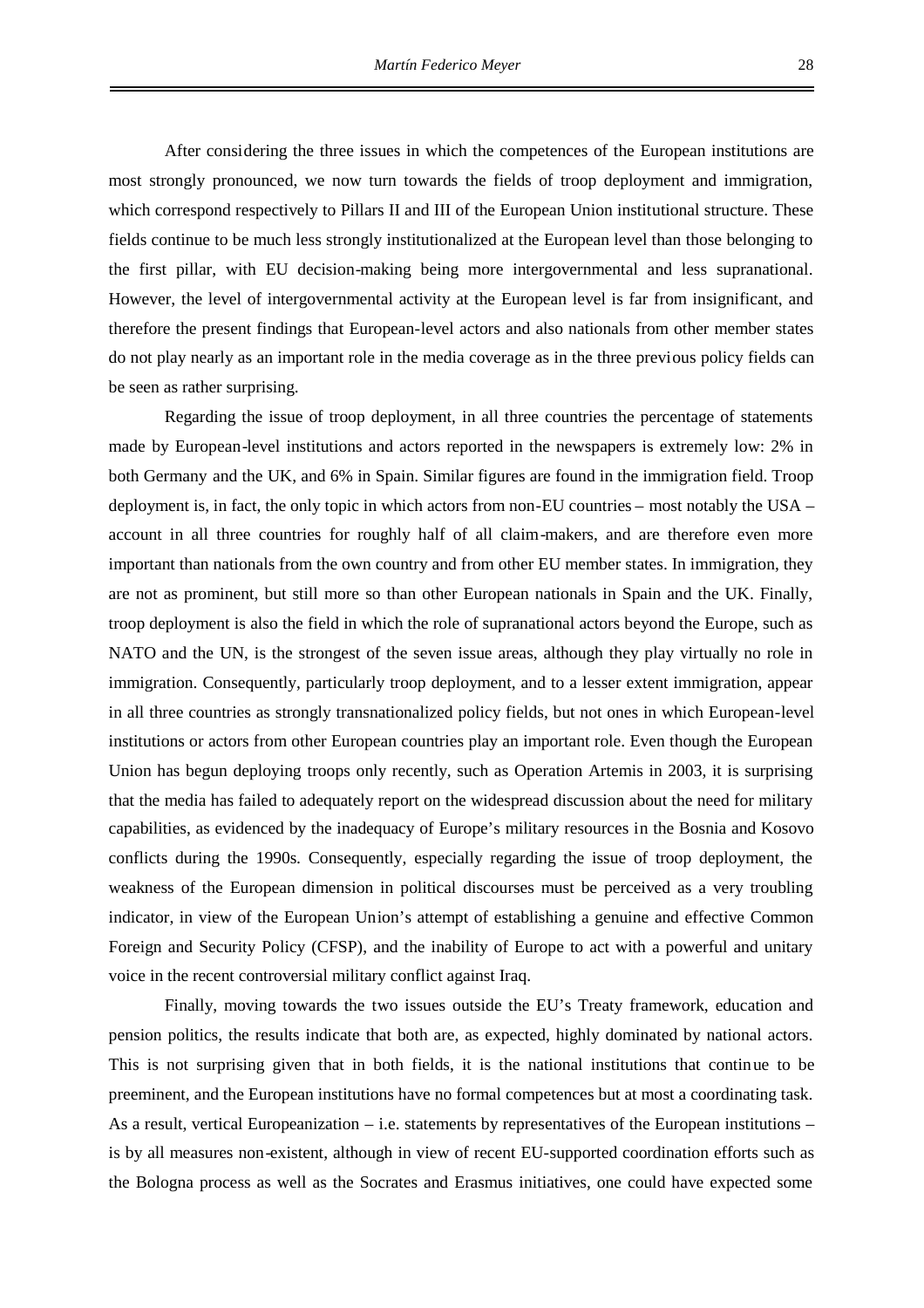higher values. Furthermore, for the education field, there exists a slightly higher, albeit still very modest, indication for horizontal Europeanization in Germany and Spain (10% and 8% respectively), but not the United Kingdom (only 3%). Claims by other supranational institutional actors and from nationals outside the EU play no role whatsoever. In general, therefore, one can state that media reporting in both fields is still predominantly and overwhelmingly nationalized in all three countries.

#### *Trends over time in the Europeanization of political communication*

Europeanization of political communication in national public spheres is not just a matter of relative degree, but needs to be considered over time as a developing process (Koopmans 2003). Even if the previous results do not indicate high levels of Europeanization, it is possible that in recent years there have been important increases in relative terms, and which may continue in the future, leading to genuinely Europeanized public discourses in due course. Moreover, during the last few years, many important developments have occurred in the European Union, such as the introduction of the euro, the 1995 and 2004 enlargements, and the Convention on the Future of Europe. Generally, one should expect political communication in the media coverage to follow suit, and take these changes into account, in order to keep the public adequately informed about significant developments, as well as European policymakers concerning the demands and wishes of the citizenry.

|         |                               | In % within year |      |      | Total |        |      |
|---------|-------------------------------|------------------|------|------|-------|--------|------|
|         |                               | 1990             | 1995 | 2000 | 2002  | In $%$ | (N)  |
| Germany | Transnational non-European    | 2.6              | 3.7  | 2.1  | 2.2   | 2.4    | 68   |
|         | Transnational European        | 9.5              | 8.2  | 13.6 | 14.9  | 12.8   | 358  |
|         | National (own country)        | 45.2             | 46.7 | 55.3 | 48.7  | 50.4   | 1413 |
|         | National (other European)     | 23.9             | 26.5 | 20.2 | 20.2  | 21.5   | 604  |
|         | National (non-European)       | 18.8             | 14.9 | 8.7  | 14.1  | 12.8   | 360  |
|         | Total (%)                     | 100              | 100  | 100  | 100   | 100    |      |
|         | (N)                           | 389              | 377  | 1041 | 996   |        | 2803 |
| Spain   | Transnational non-European    |                  | 2.9  | 2.1  | 0.8   | 1.6    | 18   |
|         | Transnational European        | 18.1             | 9.4  | 21.4 | 22.9  | 20.1   | 227  |
|         | National (own country)        | 37.9             | 53.6 | 43.6 | 46.4  | 45.1   | 510  |
|         | National (other European)     | 21.6             | 18.8 | 22.8 | 18.2  | 20.7   | 234  |
|         | National (non-European)       | 22.4             | 15.2 | 10.1 | 11.6  | 12.5   | 141  |
|         | Total (%)                     | 100              | 100  | 100  | 100   | 100    |      |
|         | (N)                           | 116              | 138  | 514  | 362   |        | 1130 |
| UK      | Transnational non-European    | 0.6              | 3.0  | 2.2  | 0.6   | 1.4    | 30   |
|         | <b>Transnational European</b> | 5.8              | 5.1  | 7.8  | 6.9   | 6.7    | 138  |
|         | National (own country)        | 62.9             | 63.1 | 73.5 | 67.4  | 67.8   | 1402 |
|         | National (other European)     | 11.6             | 16.0 | 10.8 | 11.2  | 11.9   | 246  |
|         | National (non-European)       | 19.1             | 12.7 | 5.7  | 14.0  | 12.2   | 253  |
|         | Total (%)                     | 100              | 100  | 100  | 100   | 100    |      |
|         | (N)                           | 329              | 331  | 593  | 816   |        | 2069 |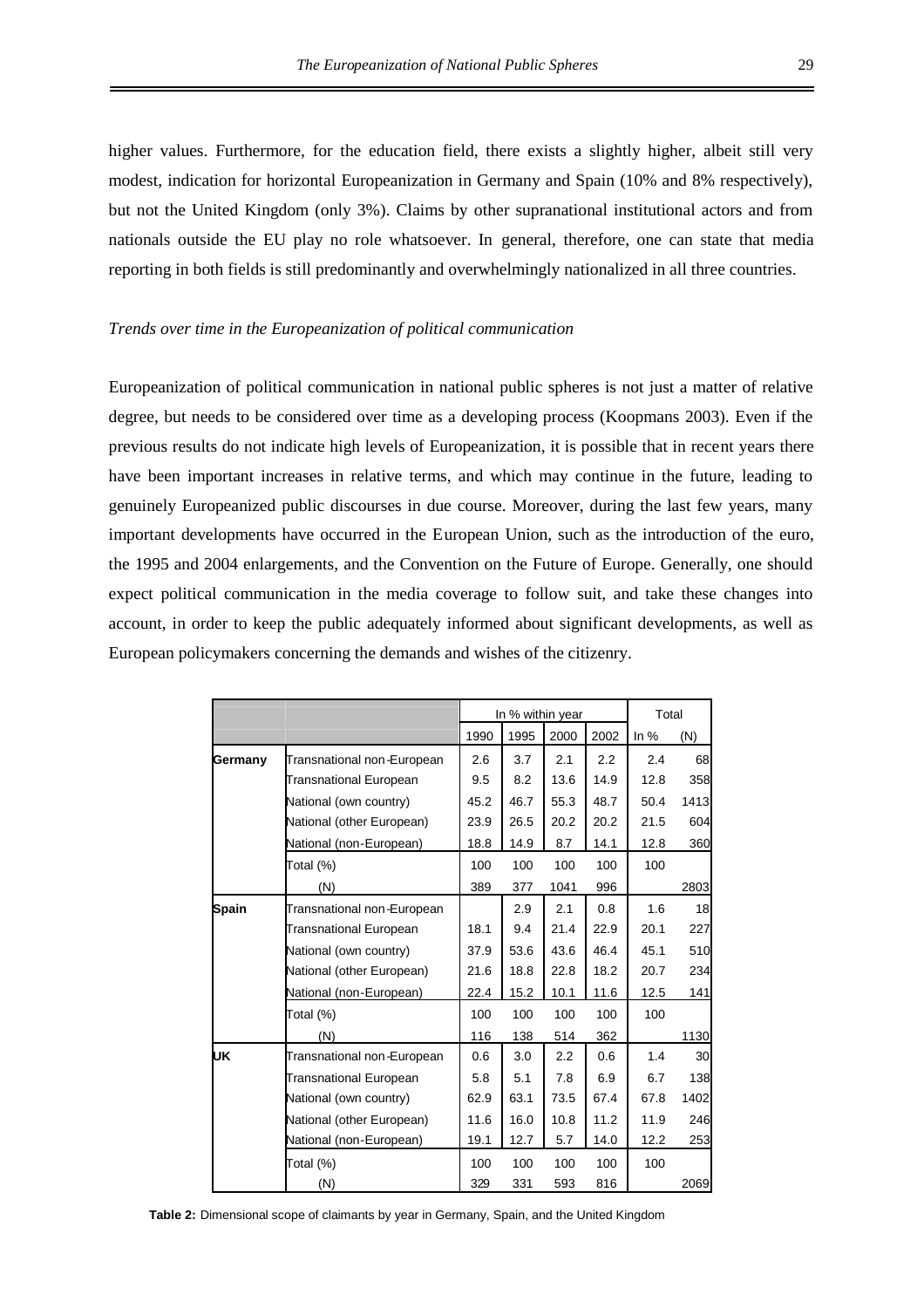To investigate the empirical validity of this expectation, it is therefore imperative to study not just the overall presence of political actors reported in the news media, but also how the levels have evolved from 1990 to 2002. In this regard, however, Table 2 indicates that in none of the three countries there have been spectacular changes in the levels of public claimants. In Germany, the percentages of national political actors reported on in the news media has remained constant throughout the years, whereas in Spain and the United Kingdom they have on the whole even increased in prominence between 1990 and 2002. Adding insult to injury, actors from the supranational European level and from other European countries have not seen any greater coverage in the media (in some cases even decreasing ones), which raises serious doubts as to the existence of vertical and horizontal forms of Europeanization of national public spheres. However, it is important not to overestimate these preliminary results, since there may again be significant differences across the seven different policy fields.

Table 3 does indeed bear out this expectation. Looking at the results for the field of monetary politics, one can see that in Germany and Spain, the percentage of public statements made by German and Spanish nationals respectively has continuously declined during the twelve-year reference period. In 1990, as much as 62% of claims reported in the German print media came from within Germany, whilst by 2002 this number had dropped to a mere 40%. In Spain, the fall has been even more spectacular, from 63% in 1990 to a meager 11% in 2002. In both countries, this decline in the importance of national political actors has been accompanied with *a steady raise in the role of European-level actors*: in Germany from 6% in 1990 to 21% in 2002, and in Spain from 4% in 1995 to 51% in 2002. In Spain, therefore, political claimants from the institutions of the European Union are already significantly more important than national actors. Such a declining importance of national claimants, coupled with a respective increase of EU actors in the public sphere, is certainly consistent with an increased vertical Europeanization.

Conversely, the data provides less of an indication for the existence of horizontal Europeanization in these two countries. In Germany, the share of nationals of other European countries making political claims in the public sphere has actually decreased (from 22% in 1990 to 19% in 2002, after reaching a peak of 30% in 1995); currently, even non-EU nationals appear to be equally prominent. In Spain, there has been a slight increase of other European nationals, from 13% in 1990 to 19% in 2002, but certainly not of the same dimensions as actors from the European institutions. Finally, it is not surprising that the United Kingdom – which, as highlighted previously, had very low numbers of claimants with a European dimension to begin with – exhibits trends of neither vertical nor horizontal Europeanization. The dominant position of national actors in the British public sphere on issues of monetary politics has remained constant at roughly 70%, as have the values for speakers from other polity levels.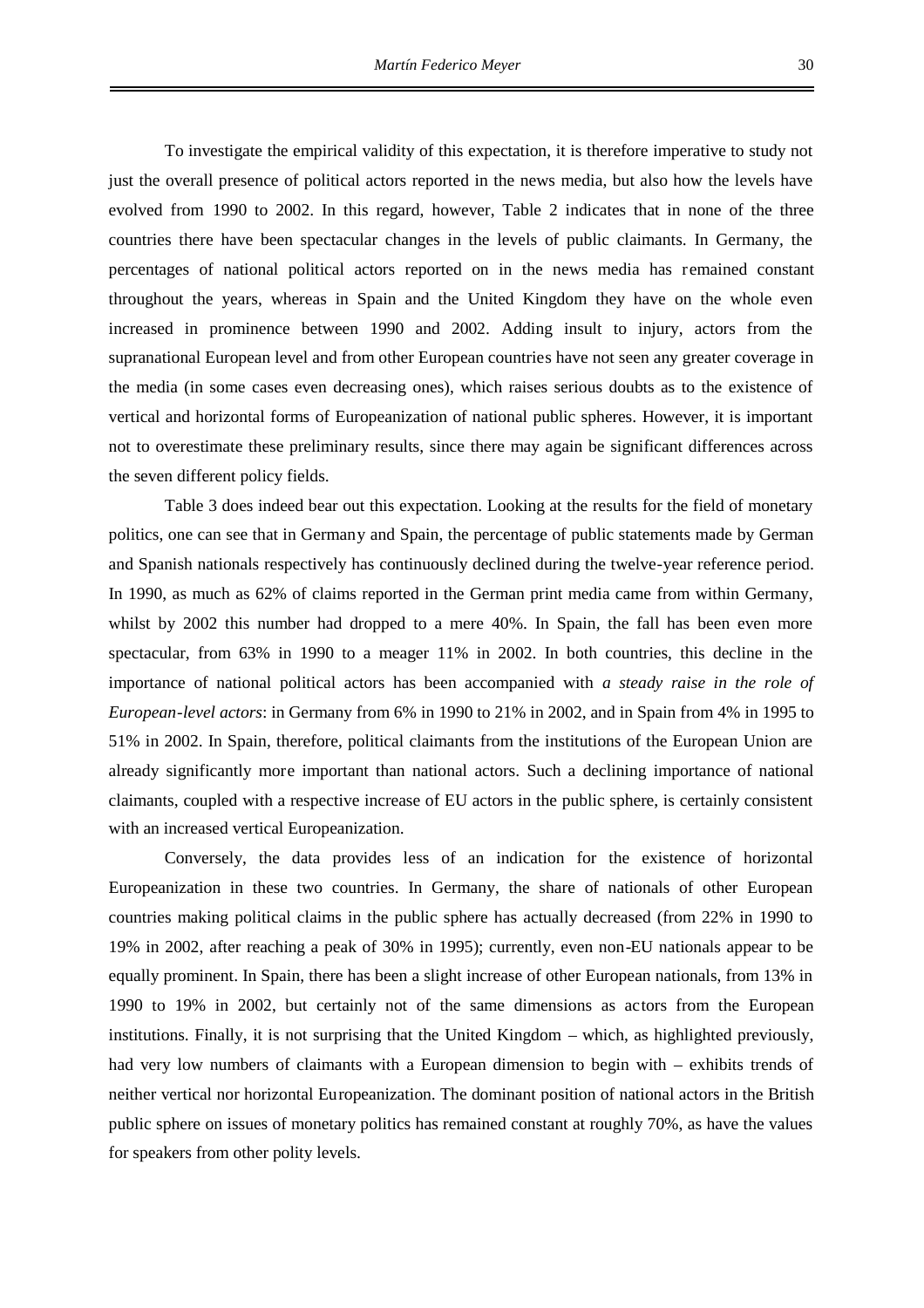|              |                               |     | In % within issue field and year |            |                          |              |                                                                                  |     |           |            |          |     |                                         |     |                   |               |                                                |                |                       |        |               |                                                         |     |           |                                    |     |              |               |                         |
|--------------|-------------------------------|-----|----------------------------------|------------|--------------------------|--------------|----------------------------------------------------------------------------------|-----|-----------|------------|----------|-----|-----------------------------------------|-----|-------------------|---------------|------------------------------------------------|----------------|-----------------------|--------|---------------|---------------------------------------------------------|-----|-----------|------------------------------------|-----|--------------|---------------|-------------------------|
|              |                               |     |                                  | <b>MON</b> |                          |              | <b>AGR</b>                                                                       |     |           |            |          | IMM |                                         |     |                   | <b>TRP</b>    |                                                |                | <b>PEN</b>            |        |               |                                                         | EDU |           |                                    |     |              | EU I          |                         |
|              |                               | 90  | 95                               | $00\,$     | 02                       | 90           | 95                                                                               | 00  | 02        | 90         | 95       | 00  | 02                                      | 90  | 95                | 00            | 02                                             | 90             | 95                    | 00     | 02            | 90                                                      | 95  | 00        | 02                                 | 90  | 95           | 00            | 02                      |
| Germany      | Transnational non-European    |     | $4.4$ 3.3                        | 1.7        | 2.1                      |              |                                                                                  | 1.1 |           | 4.3        |          | 3.9 | 1.9                                     |     | 2.3 12.6 22.4 4.5 |               |                                                |                |                       | 0.6    | 2.5           |                                                         |     |           |                                    | 2.9 |              |               | 1.8                     |
|              | Transnational European        |     |                                  |            |                          |              | 5.9 11.1 21.1 20.6 16.2 15.4 14.9 28.1 6.5                                       |     |           |            |          | 2.0 | 5.8                                     |     | 2.3               | 6.1           | 1.8                                            |                | 4.2                   |        | 2.5           | 5.7                                                     |     | 1.0       |                                    |     |              |               | 21.0 23.2 27.3 35.0     |
|              | National (own country)        |     |                                  |            |                          |              | 61.8 43.3 45.6 39.7 37.8 30.8 62.8 48.4 45.7 72.7                                |     |           |            |          |     |                                         |     |                   |               | 69.9 60.6 15.9 26.4 14.3 35.3                  | 90.0           | 75.0                  |        | 94.9 84.0     | 80.0                                                    |     |           | 76.0 84.5 94.6 45.7 31.9 27.6 28.8 |     |              |               |                         |
|              | National (other European)     |     |                                  |            |                          |              | 22.1 30.0 16.1 19.0 29.7 46.2 18.1 15.6 28.3 9.1 14.4 21.2 28.4 25.3 8.2 22.6    |     |           |            |          |     |                                         |     |                   |               |                                                | 10.0           | 12.5                  | 3.8    | 8.6           | 8.6                                                     |     |           | 16.0 10.7 4.5 23.8 43.5 39.8 31.4  |     |              |               |                         |
|              | National (non-European)       |     |                                  |            | 5.9 12.2 15.6 18.5 16.2  |              | 7.7                                                                              |     |           |            |          |     |                                         |     |                   |               | 3.2 7.8 15.2 18.2 9.8 10.6 53.4 33.3 49.0 35.7 |                | 8.3                   | 0.6    | 2.5           | 5.7                                                     |     |           | $8.0$ $3.9$ $0.9$ 6.7              |     |              | $1.4$ 5.3 3.1 |                         |
|              | Total (%)                     |     | 100 100                          |            | 100 100 100 100          |              |                                                                                  | 100 |           |            |          |     |                                         |     |                   |               |                                                | 100            | 100                   |        | 100 100       | 100                                                     |     |           | 100 100 100 100 100                |     |              |               | 100 100                 |
|              | (N)                           | 68  | - 90                             |            | 180 189 37               |              | 13                                                                               | 94  | 64        | 46         |          |     | 44 153 104 88                           |     | 87                | 49            | 221                                            | 10             | 24                    | 158 81 |               | 35                                                      |     |           | 50  103  111  105  69  304  226    |     |              |               |                         |
| <b>Spain</b> | Transnational non-European    |     |                                  | 2.0        |                          |              |                                                                                  |     |           |            |          | 1.1 | 1.1                                     |     |                   | 13.3 25.0 5.0 |                                                |                | 5.3                   |        |               |                                                         |     |           |                                    |     | 3.6          |               | 1.0                     |
|              | <b>Transnational European</b> |     |                                  |            |                          |              | 25.0 3.8 35.6 50.8 33.3 33.3 25.6 31.4 12.5                                      |     |           |            |          | 3.4 |                                         | 6.3 |                   | 6.3           | 10.0                                           |                |                       | 5.4    |               |                                                         |     |           |                                    |     |              |               | 29.3 35.7 29.8 38.8     |
|              | National (own country)        |     |                                  |            |                          |              | 62.5 62.3 33.7 11.1 66.7 66.7                                                    |     |           |            |          |     | 69.2 40.0 18.8 50.0 60.2 68.9 28.1 13.3 |     |                   |               |                                                | 3.1 30.0 100.0 |                       |        |               | 84.2 83.8 89.5 100.0 50.0 73.1 83.8 29.3 39.3 30.9 31.6 |     |           |                                    |     |              |               |                         |
|              | National (other European)     |     |                                  |            | 12.5 30.2 21.8 19.0      |              |                                                                                  |     |           |            |          |     | 5.1 28.6 25.0 6.3 21.6 13.3 18.8 26.7   |     |                   |               | 6.3 30.0                                       |                |                       | 5.4    |               |                                                         |     |           | 25.0 19.2 2.7 31.7 14.3 34.0 25.5  |     |              |               |                         |
|              | National (non-European)       |     |                                  |            | 3.8 6.9 19.0             |              |                                                                                  |     |           |            |          |     |                                         |     |                   |               | 43.8 43.8 13.6 16.7 46.9 46.7 59.4 25.0        |                |                       |        | 10.5 5.4 10.5 |                                                         |     |           | 25.0 7.7 13.5 9.8 7.1              |     |              |               | $5.2$ $3.1$             |
|              | Total (%)                     | 100 | 100                              |            | 100 100 100              |              | 100                                                                              | 100 |           | 100 100    |          |     | 100 100 100 100 100 100                 |     |                   |               | 100                                            | 100            | 100                   |        | 100 100       | 100                                                     |     | 100 100   |                                    |     | 100 100 100  |               | 100 100                 |
|              | (N)                           | 16  | 53                               | 101        | 63                       | $\mathbf{3}$ | 3                                                                                | 39  | 35        | 16         | 16       | 88  | 90                                      | 32  | 15                | 32            | 20                                             | 2              | 19                    | 37     | 19            | 6                                                       | 4   | 26        | 37                                 | 41  | 28           |               | 191 98                  |
| <b>IUK</b>   | Transnational non-European    |     | 3.0                              | 1.7        | 1.4                      |              |                                                                                  | 1.7 |           | 6.3        | 9.1      | 6.5 | 1.0                                     | 1.2 |                   | 9.9 13.5 1.2  |                                                |                |                       |        |               |                                                         |     | 1.3       |                                    |     |              |               |                         |
|              | <b>Transnational European</b> | 8.7 | 4.5                              | 9.3        | $13.8 \quad 5.3$         |              |                                                                                  | 6.8 | 10.5      |            | 18.2 9.7 |     | 8.2                                     | 4.8 | 1.4               |               | 0.6                                            |                |                       |        |               |                                                         | 1.3 | 0.6       |                                    |     |              |               | 17.1 13.9 21.6 24.7     |
|              | National (own country)        |     |                                  |            |                          |              | 75.4 77.3 65.7 71.7 65.8 100.0 71.2 71.9 68.8 45.5 58.1 50.0 22.9 21.1 51.4 39.3 |     |           |            |          |     |                                         |     |                   |               |                                                | 50.0           | 100.0 97.2 93.0 100.0 |        |               |                                                         |     |           | 86.3 96.2 95.6 46.3 52.8 57.8 43.8 |     |              |               |                         |
|              | National (other European)     |     |                                  |            | 11.6 10.6 14.5 10.1 15.8 |              |                                                                                  |     | 20.3 15.8 |            |          |     | 18.2 16.1 19.4 12.0 23.9 2.7            |     |                   |               | 8.6                                            | 50.0           |                       |        | 2.3           |                                                         | 5.0 | 0.6       |                                    |     |              |               | 3.9 31.7 31.9 19.6 28.1 |
|              | National (non-European)       | 4.3 | 4.5                              |            | 8.7 2.9 13.2             |              |                                                                                  |     |           | $1.8$ 25.0 |          |     |                                         |     |                   |               | 9.1 9.7 21.4 59.0 43.7 32.4 50.3               |                |                       | 2.8    | 4.7           |                                                         |     | $7.5$ 1.3 | $0.4$ 4.9                          |     | 1.4          |               | $1.0$ $3.4$             |
|              | Total (%)                     | 100 | 100                              |            | 100 100 100              |              | 100                                                                              | 100 |           | 100 100    |          |     |                                         |     |                   |               | 100 100 100 100 100 100 100                    | 100            | 100                   |        | 100 100       | 100                                                     |     |           | 100 100 100 100 100                |     |              |               | 100 100                 |
|              | (N)                           | 69  |                                  |            | 66 172 138 38            |              | 16                                                                               | 59  | 57        | 16         |          |     | 11 31 98                                | 83  | 71                | 37            | 163                                            |                | 15                    | 36     | 43            | 80                                                      |     |           | 80 156 228                         |     | 41 72 102 89 |               |                         |

**Table 3:** Dimensional scope of claimants by issue field and year in Germany, Spain, and the United Kingdom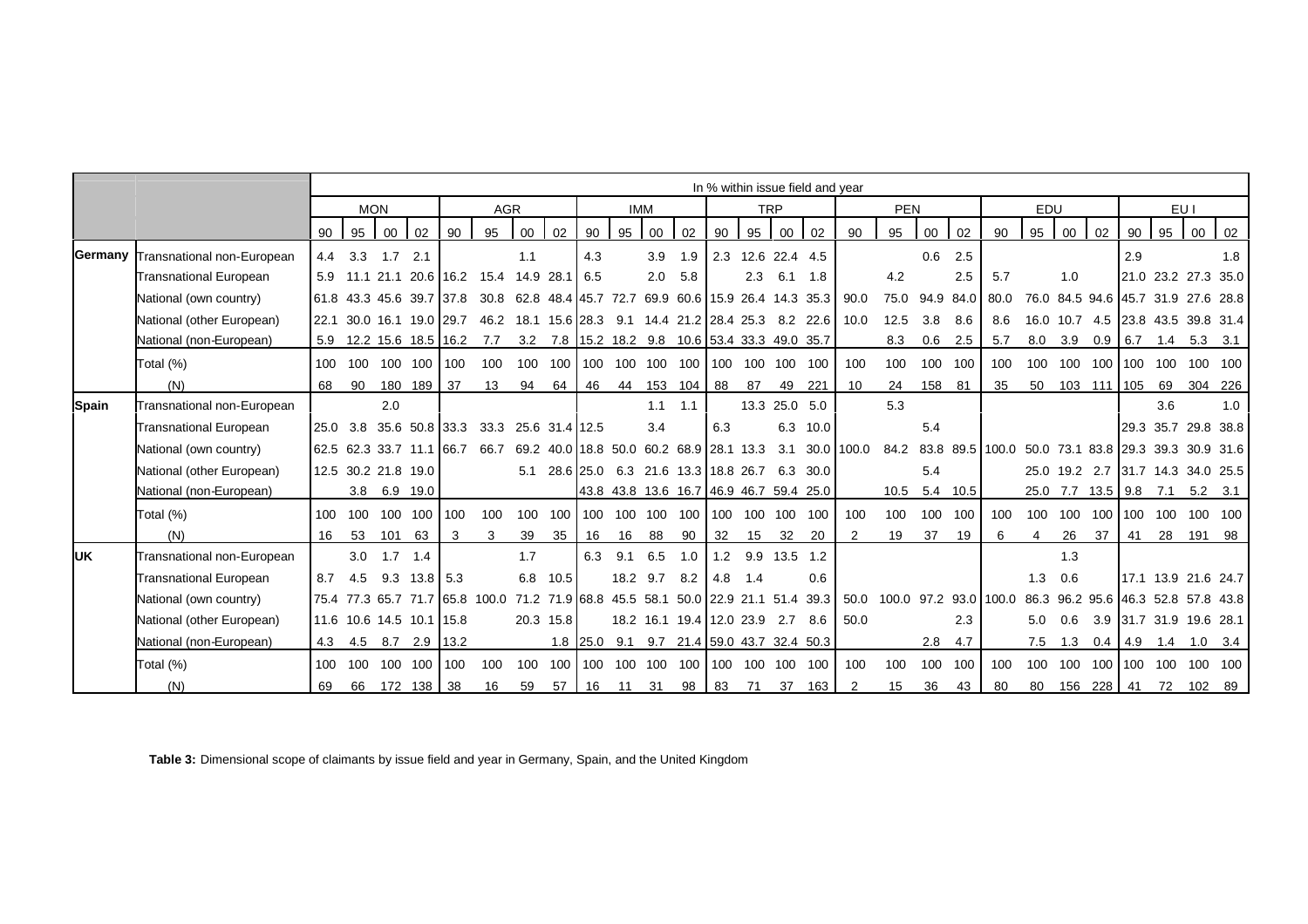Concerning the issue field of agriculture, one can again witness a decreasing prominence of national political actors in recent years: in Germany from 63% in 2000 to 48% in 2002, and in Spain from 69% in 2000 to 40% in 2002. The same period has seen a simultaneous increase in coverage on European-level political speakers (from 15% to 28% in Germany, and 26% to 31% in Spain).<sup>[17](#page-38-0)</sup> In the United Kingdom, however, national claimants have not lost any political clout. Agriculture continues to be a topic dominated by a select group of national British political actors, with the European dimension – both vertically and horizontally – not seeing any important increases throughout the years. Things are slightly different in media coverage on the topic of European integration, where in all countries there has been a raise in the number of speakers from the European level. At the same time, however, nationals from other European countries feature, on balance, less prominently and have generally not seen their share expand over the years.

As expected, the remaining four policy fields, which had low shares of European speakers and claimants from other European countries in the first place, also do not experience any significant changes in terms of horizontal and vertical Europeanization. In other words, this indicates that only in the fields where the role of national political actors is complemented by a significant number of representatives from the European supranational level and other European countries – i.e. the fields of monetary politics, European integration, and to some extent agriculture – do we also see any important changes in the relative degrees of the different claimants involved in political communication and mobilization across the years.

<span id="page-38-0"></span><sup>17</sup> It is, however, debatable to what extent these changes are due to Europeanization, or simply the fact that pressures for agricultural reform, most prominently concerning the CAP, have increasingly been on the European agenda since 2000. I wish to acknowledge Geoffrey Edwards for pointing this out to me.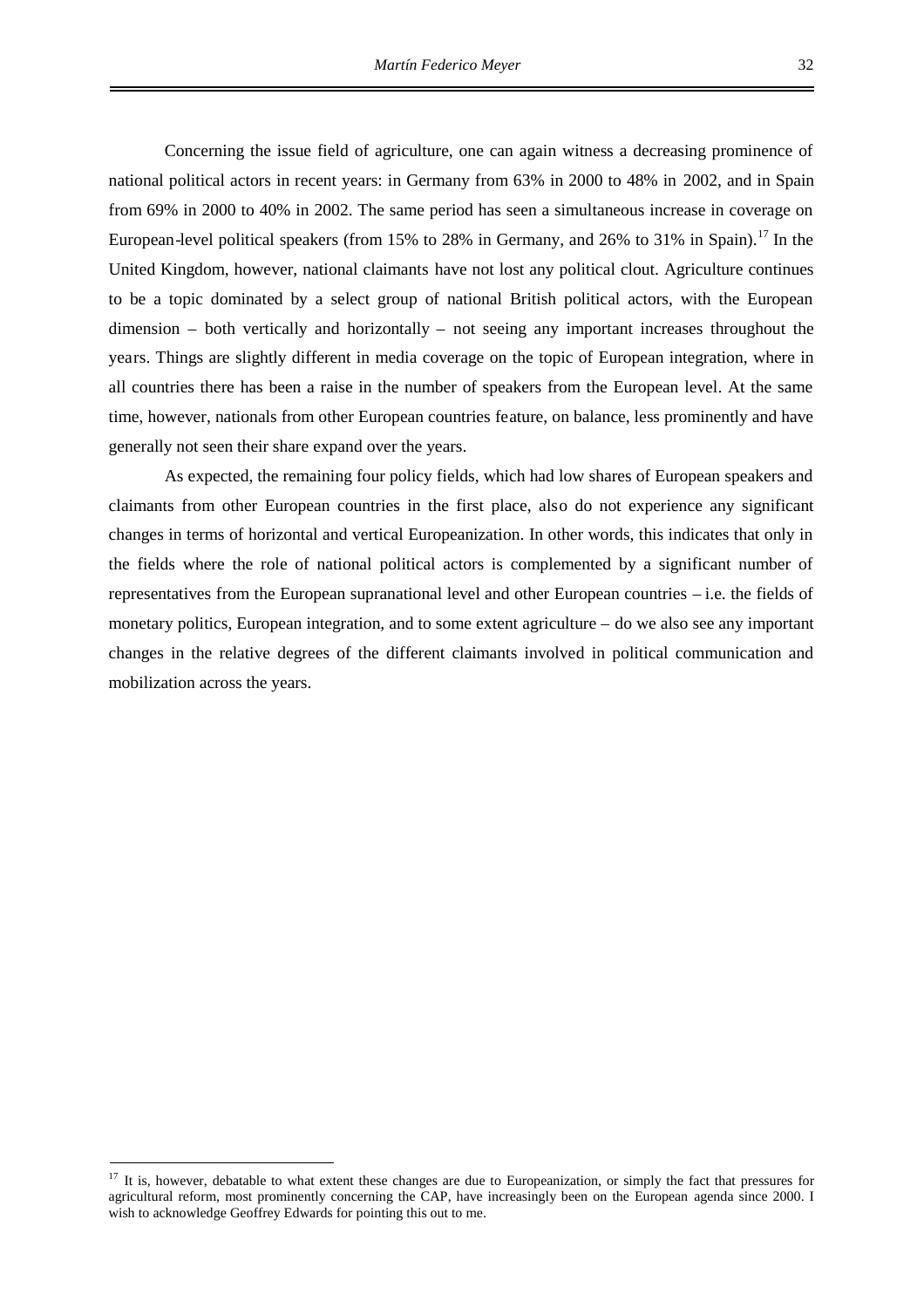#### **VI. THE MULTI-LEVEL STRUCTURE OF POLITICAL DISCOURSES**

Even though it is very important to study from what geographical and polity levels political speakers that appear in the media originate from, an inspection of such claim-makers alone does not provide a sufficient basis for drawing conclusions about the nature of public communication. This is because according to our conceptualization, a Europeanization of public spheres may occur even if national actors continue to dominate newspaper coverage on most policy issues, as long as they increasingly refer in their political claims to policies, institutions, or interests related to the European level or other EU member states. Hence, this section will consider not only the different political claimants involved in public discourses, but also the question of who is addressed, whether the issue is of a European dimension, and which are the formulated substantive aims and frames.

For this purpose, we return to the operationalization of the various types of communicative linkages between different geo-political spaces outlined in Section IV. For reasons of clarity, the seventeen possible types of linkages that were distinguished in Figure 1 have been grouped into eleven main categories, which are shown in Table 4 according to the theoretical form of Europeanization they represent.<sup>[18](#page-39-0)</sup> Average percentages are given for all seven issues taken together, as well as excluding the issue of European integration. In contrast to the other policy domains, claims in this field have by definition a European dimension, and may therefore bias the overall average towards supranational and vertical forms of Europeanization (Koopmans & Erbe 2004).

The previous section has shown that national actors remain the most prominent speakers in the media coverage. Table 4 below indicates that even if all four elements of political claims are taken into account, public discourses in the media that are entirely confined to the own national political spaces continue to be by far the most important category in the three countries. In Germany, purely national claims – i.e. having a German claimant, addressee, issue, and object actor – account for 25% of claims across all seven policy fields, and 33% if one looks only at the six substantive policy fields excluding the meta-issue of European integration. In Spain, these values are 19% and 27% respectively, whereas in the United Kingdom they are 39% and 46%. At the same time, however, Table 4 indicates that if one includes all seven policy fields, Europeanized forms of claims-making are already more prevalent in Germany and Spain (58% and 64%) than those which make no reference to Europe whatsoever. In the UK this is not that case, since political discourses are significantly less Europeanized (44%). This is very much in line with the previous results, which showed that national political actors were most prominent in the UK, followed by Germany, and finally Spain. In other words, the public spheres of Germany and Spain are much more denationalized than in Great Britain and, on balance, Spain has the most Europeanized public sphere.

<span id="page-39-0"></span><sup>&</sup>lt;sup>18</sup> The letters in brackets in Table 4 show which categories correspond to which arrows in Figure 1 above.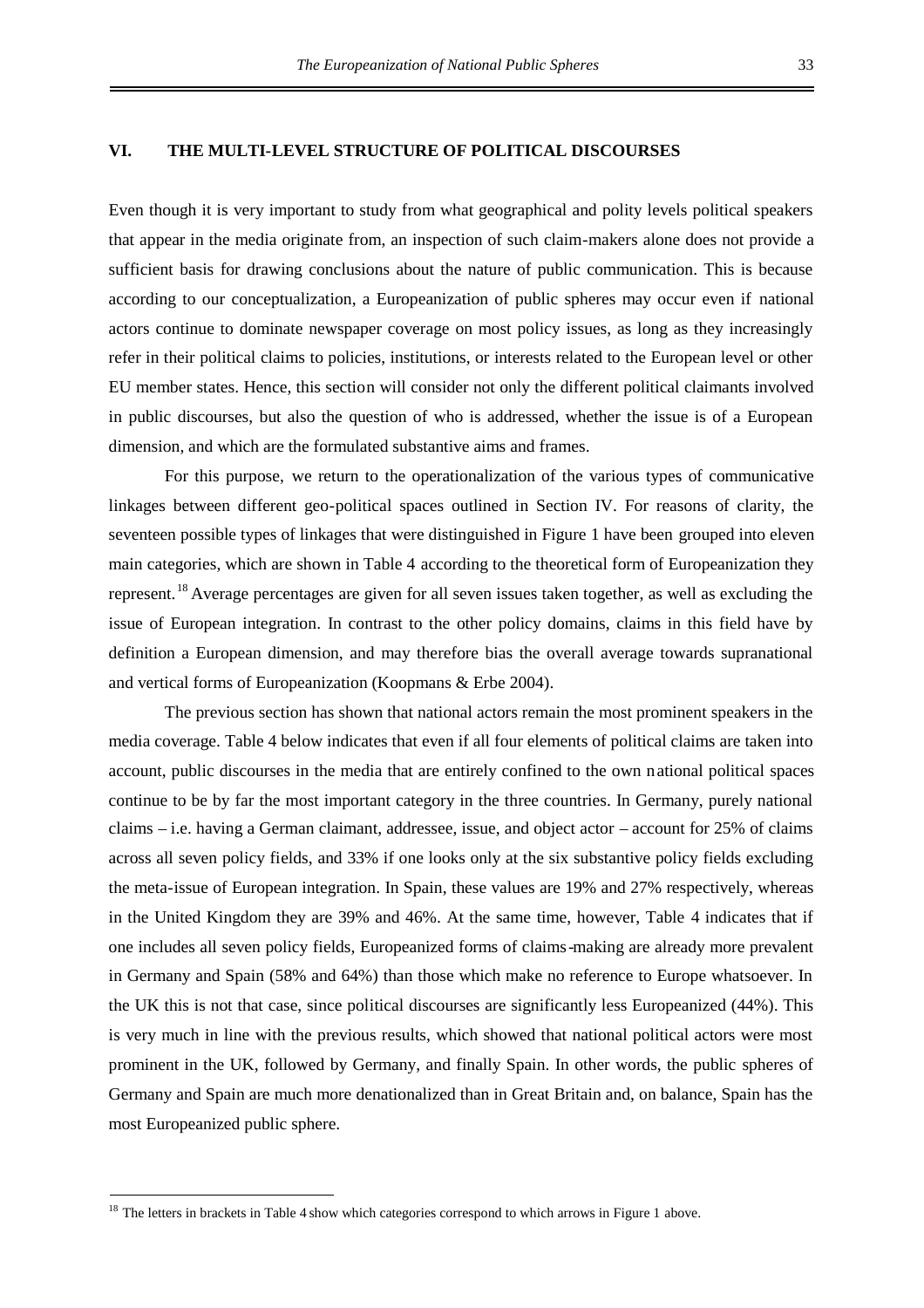|                                 |                                                                                                                 |                           |                                                   |                           | In % within country and issue fields              |                           |                                                   |
|---------------------------------|-----------------------------------------------------------------------------------------------------------------|---------------------------|---------------------------------------------------|---------------------------|---------------------------------------------------|---------------------------|---------------------------------------------------|
|                                 |                                                                                                                 |                           | Germany                                           |                           | Spain                                             |                           | <b>UK</b>                                         |
| Form of public<br>communication | Type of multi-level linkage<br>[Letters refer to the corresponding arrows in<br>Figure 1]                       | All 7<br>policy<br>fields | 6 policy<br>fields<br>(excl. Eur.<br>Integration) | All 7<br>policy<br>fields | 6 policy<br>fields<br>(excl. Eur.<br>Integration) | All 7<br>policy<br>fields | 6 policy<br>fields<br>(excl. Eur.<br>Integration) |
|                                 | Non-Europeanized forms of claims-making                                                                         | 41.9                      | 55.9                                              | 36.3                      | 52.9                                              | 56.1                      | 65.7                                              |
|                                 | Purely own country [a]                                                                                          | 24.9                      | 33.3                                              | 18.5                      | 27.1                                              | 39.1                      | 45.8                                              |
|                                 | Foreign relations own country outside Europe<br>[d, e]                                                          | 6.8                       | 9.1                                               | 8.4                       | 12.3                                              | 8.1                       | 9.5                                               |
|                                 | Int'l politics without reference to own country<br>or Europe [o, p, r]                                          | 10.2                      | 13.5                                              | 9.4                       | 13.5                                              | 8.9                       | 10.4                                              |
|                                 | Europeanized forms of claims-making                                                                             | 58.1                      | 44.1                                              | 63.7                      | 47.1                                              | 43.9                      | 34.3                                              |
| Supranational                   | Purely supranational European [k]                                                                               | 6.7                       | 4.2                                               | 12.9                      | 9.5                                               | 3.4                       | 1.8                                               |
|                                 | European-level foreign relations [I, m]                                                                         | 3.0                       | 2.4                                               | 3.7                       | 2.2                                               | 1.6                       | 1.4                                               |
| Vertical                        | Relations own country with supranational<br>European level [c]                                                  | 14.4                      | 11.6                                              | 18.5                      | 13.1                                              | 20.1                      | 15.1                                              |
|                                 | Relations other European countries with<br>supranational European level [h]                                     | 14.1                      | 5.9                                               | 16.5                      | 8.8                                               | 7.7                       | 4.3                                               |
| Mixed vertical/<br>horizontal   | Relations own country with other European<br>countries and supranational European level<br><b>Icombination1</b> | 7.3                       | 3.3                                               | 4.1                       | 2.3                                               | 3.0                       | 2.2                                               |
|                                 | Relations own country and other European<br>countries [b]                                                       | 3.3                       | 4.4                                               | 1.3                       | 1.8                                               | 2.3                       | 2.7                                               |
| Horizontal                      | Relations among and within other European<br>countries [f, g]                                                   | 4.2                       | 5.6                                               | 3.3                       | 4.5                                               | 1.9                       | 2.3                                               |
|                                 | Relations other European countries with<br>countries and institutions outside Europe [i, i]                     | 5.1                       | 6.8                                               | 3.5                       | 4.9                                               | 3.8                       | 4.5                                               |
| Total (%)                       |                                                                                                                 | 100                       | 100                                               | 100                       | 100                                               | 100                       | 100                                               |
| (N)                             |                                                                                                                 | 2803                      | 2099                                              | 1130                      | 772                                               | 2069                      | 1765                                              |

**Table 4:** Average multi-level linkages within claims

Comparing the three different forms of Europeanization, Table 4 shows that the vertical type is the most common type of claims-making. Altogether, 36% of claims (21% excluding the issue of European integration) in Germany, 39% (24%) in Spain, and 31% (22%) in the United Kingdom link the European to the national level in one way or another.<sup>[19](#page-40-0)</sup> If one looks only at claims related to the supranational European political space, it is surprising that relations between the own country and European-level actors and policies are covered more extensively in the British media than in Spain or Germany. This is to some extent offset, however, by the scarcity of coverage concerning the interactions between other European countries and the European Union (only 8% in the UK, compared to 14% in Germany and 17% in Spain).

Concerning horizontal Europeanization, 20% of claims in Germany, 12% in Spain, and 11% in the UK (same percentages in all three countries when excluding European integration) establish communicative linkages between two or more European countries. Moreover, most of the horizontal linkages belong to the weak variant in which national media report about claims by actors in other

<span id="page-40-0"></span><sup>&</sup>lt;sup>19</sup> These percentages are obtained by summing all vertical forms and adding those from the mixed category. The same applies for the horizontal categories.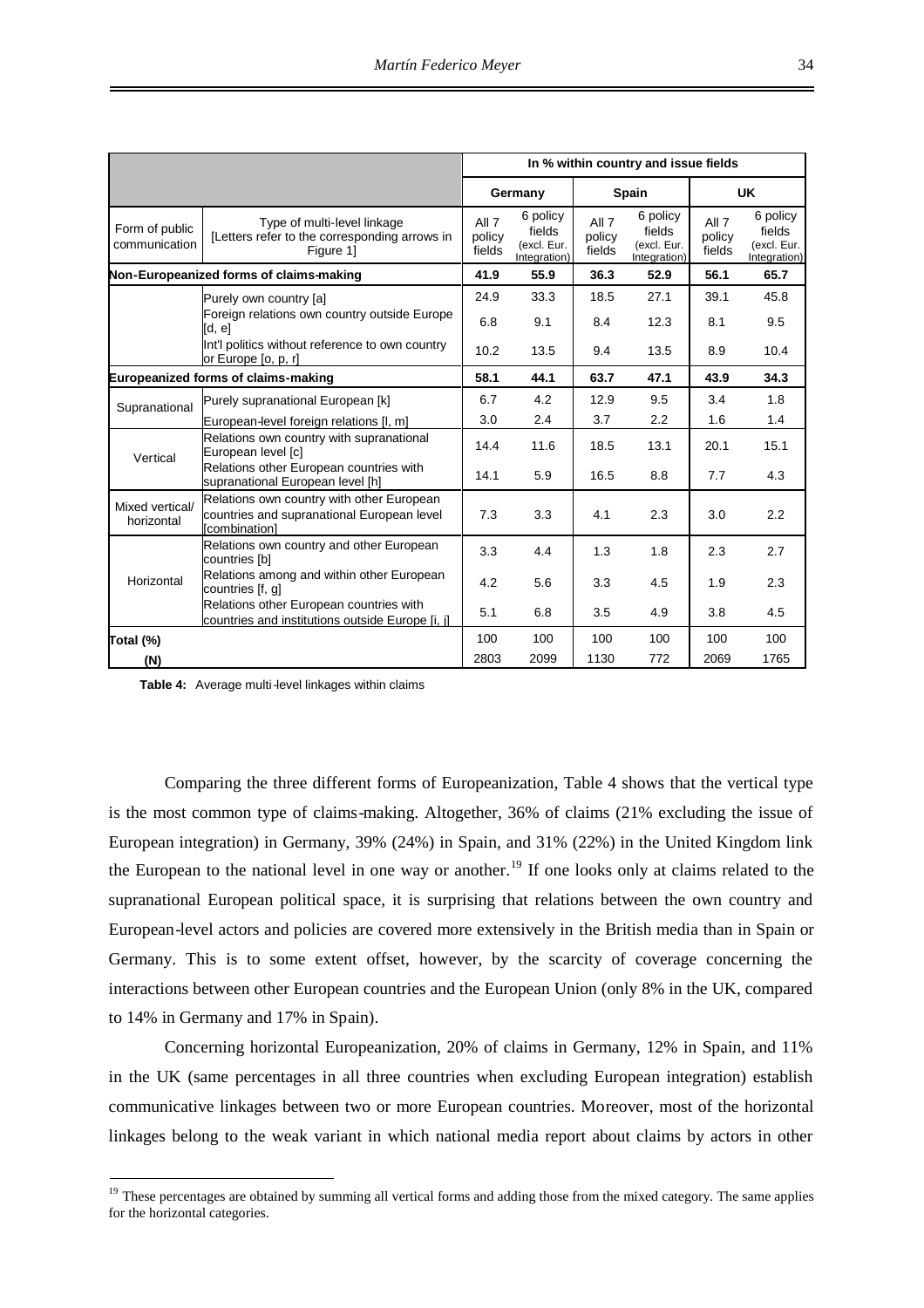European countries that do not refer to the own country. As previously argued, such claims can be seen as a form of Europeanization of political discourses only if they are over-represented when compared with the foreign news coverage of non-European countries. Yet, Table 4 does not suggest that this is necessarily the case, as claims belonging to international politics without any reference to Europe and its member states are more frequent (around 10% in all countries) than claims about relations between and within other European countries or their foreign relations (9% in Germany, 7% in Spain, 6% in the UK). With regard to cross-country differences, references to actors and policies in other European states have the lowest value in the British public sphere, thus confirming the general patterns found so far. On average, Germany and Spain pay more attention than the United Kingdom to the relations of the own country with other European nations, as well as domestic political events in other member states and their foreign relations.

Finally, confirming this study's expectation and the theoretical arguments found in the literature on the European public sphere, the supranational variant is indeed the least common form of Europeanization, with only 10% of all claims (7% excluding European integration) in Germany, 17% (12%) in Spain, and 5% (2%) in the United Kingdom belonging to this category.

However, as the analysis in the previous section has made clear, one needs to be careful in drawing conclusions about the Europeanization of public communication from these results, since one finds significant differences depending on the particular policy field. Figures 5 to 7 (see Table 5 in the appendix for the exact percentages) generally confirm the trends already seen in the previous discussion on claimants. The four issue fields with the highest percentages of claims which indicate no degrees of Europeanization are also the ones in which very low values of speakers from the supranational European level and other European countries were found, namely the issue areas of immigration, troop deployment, pensions, and education. On the other hand, in those two fields where the competences of the EU are greater, namely agriculture and monetary issues, the content of claims is far less nationalized. Although in the previous section we saw that national actors from the own country remained the most frequent claim-makers in these fields, the present figures suggest that their claims commonly refer to transnational geopolitical contexts beyond the own country. The data shows that only 30% of political claims on agriculture in Germany and Spain remained purely confined to the national level, whilst in the United Kingdom, 40% is focused completely on the domestic political sphere.<sup>[20](#page-41-0)</sup> Purely national claims are even less frequent in the case of monetary politics for all three countries (29% in the UK, 13% in Germany, 9% in Spain).

If one looks only at the claims with reference to a supranational European actor or issue (Table 6), the European dimension is very much present in those fields where the EU is a relevant actor. By definition, 100% of claims in the field of European integration refer to the European level

<span id="page-41-0"></span><sup>&</sup>lt;sup>20</sup> However, even in Germany and Spain, given the high concentration of regulative power in the field of agriculture at the European level, the frequency of claims without any reference to Europe whatsoever is still surprisingly high.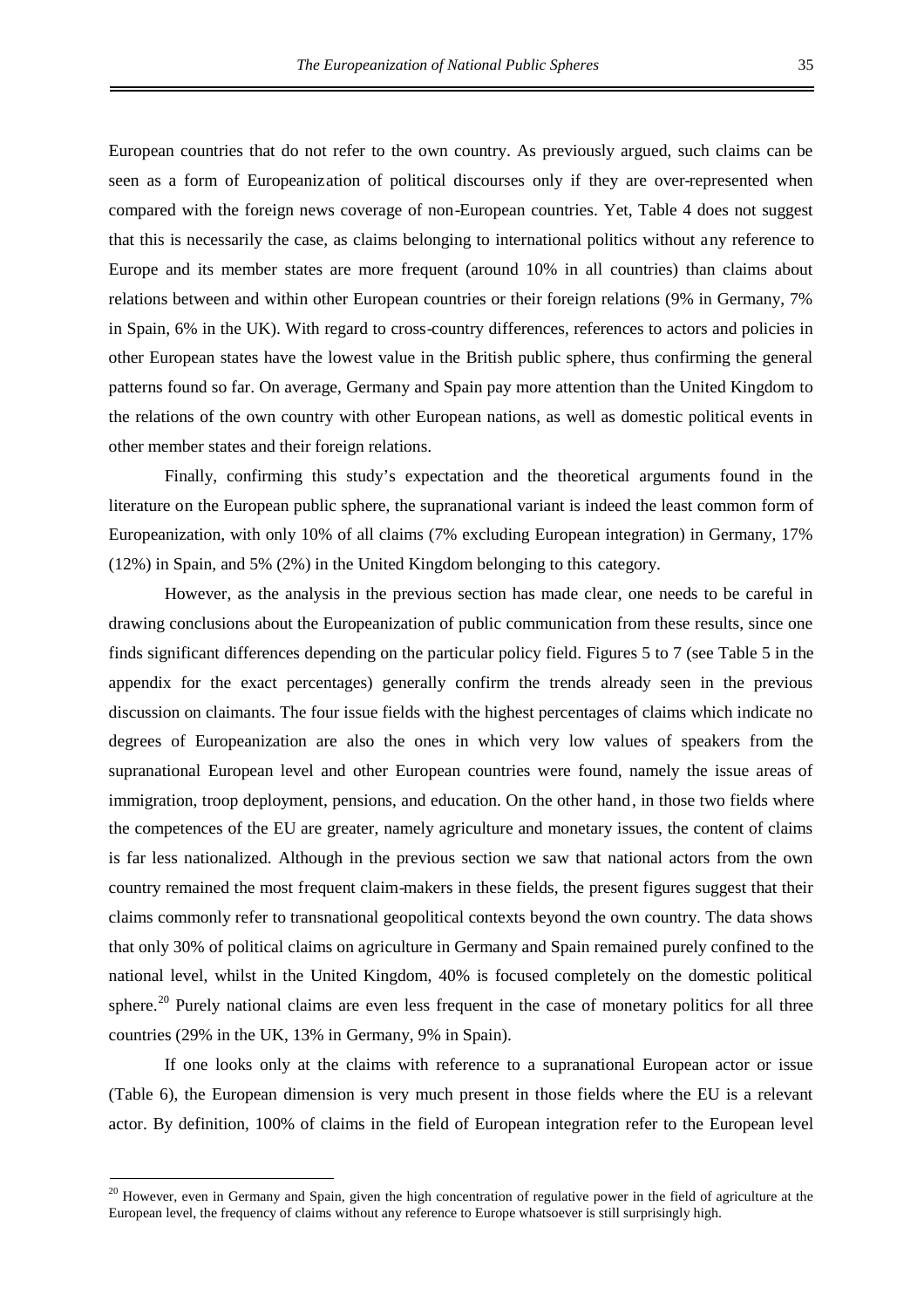





**Figure 5-7:** Multi-level relations within claims by policy fields in Germany, Spain, and the United Kingdom (\* = incl. foreign relations with non-European countries or institutions)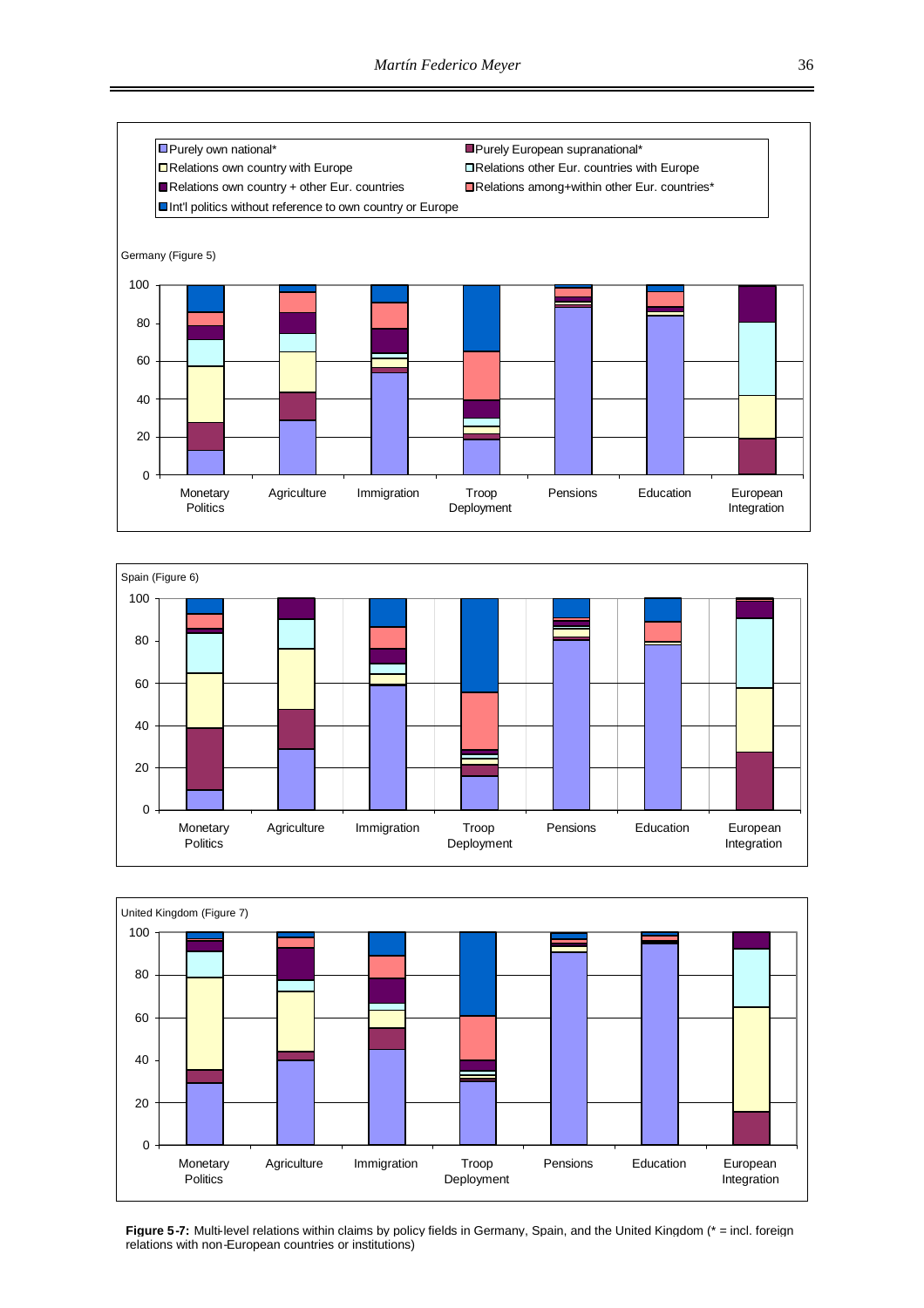|              |           | <b>MON</b> | <b>AGR</b> | <b>IMM</b> | TRP  | <b>PEN</b> | <b>EDU</b> | EU I  | Average (7<br><b>Policy Fields)</b> | Weighted<br>average (exc.)<br>EU I) |
|--------------|-----------|------------|------------|------------|------|------------|------------|-------|-------------------------------------|-------------------------------------|
| Germany      | $\%$      | 64.7       | 50.0       | 11.8       | 11.9 | 2.9        | 2.3        | 100.0 | 44.7                                | 26.4                                |
|              | Total (N) | 527        | 208        | 347        | 445  | 273        | 299        | 704   | 2803                                | 2099                                |
| <b>Spain</b> | $\%$      | 75.5       | 67.5       | 12.9       | 10.1 | 7.8        | 1.4        | 100.0 | 55.4                                | 35.5                                |
|              | Total (N) | 233        | 80         | 210        | 99   | 77         | 73         | 358   | 1130                                | 772                                 |
| IJΚ          | $\%$      | 66.1       | 47.1       | 23.7       | 4.2  | 3.1        | 0.7        | 100.0 | 35.6                                | 24.5                                |
|              | Total (N) | 445        | 170        | 156        | 354  | 96         | 544        | 304   | 2069                                | 1765                                |

**Table 6:** Claims with a reference to a supranational European actor or issue, as a percentage of all claims within each policy field (Table combines the supranational, vertical, and mixed forms of Europeanization of Table 4).

(either in the form of supranationally or vertically Europeanized claims) but, more interestingly, this is also the case for 65% of claims on monetary politics in Germany, 76% in Spain, and 66% in the United Kingdom. Thus, with the introduction of a common currency, monetary politics has very quickly become a field that is debated and contested almost entirely from a European perspective (even without including claims of the horizontal type) (Koopmans & Erbe 2004). Even in the UK, which has not yet adopted the common currency, the European level plays an important role that cannot be neglected. This is less the case in the field of agriculture politics, where 50% in Germany, 68% in Spain, and 47% in the UK of claims refer to the European Union in one way or another. A possible explanation for the lower percentages could be that member-state governments play a much more important role in determining the budget for the Common Agricultural Policy than in monetary policy, characterized by the very centralized decision-making power of the European Central Bank.

In the other policy fields, the European level plays a very modest role. In Germany and Spain, the EU is referred to in 12% and 10% respectively on troop deployment, whilst in the UK the value is as low as 4%. Similar figures are found for the third pillar on immigration (except in the UK, where 24% of claims refer to the EU). In these two fields, one may probably speak of a deficit of public communication, since these relatively low percentages do not seem to adequately reflect the influence of the EU in the foreign policy and immigration fields. Finally, concerning those issues outside the EU institutional framework, the values for claims on pensions and retirement policies are 3% in Germany as well as the UK and 8% in Spain, and only between 1% and 2% in the three countries on education. However, the lack of strong supranational or vertical forms of Europeanization is in some of these policy fields partly compensated by significant levels of horizontally Europeanized claims (see Table 5), which refer to debates and policies on these issues in other member states. This is the case in the fields of immigration and troop deployment, where claims referring to other European states are not negligible.

As in the previous analysis of claim-makers, it is also important to place these findings within a temporal dimension. One can see in Table 7 (in the appendix), confirming the previous results on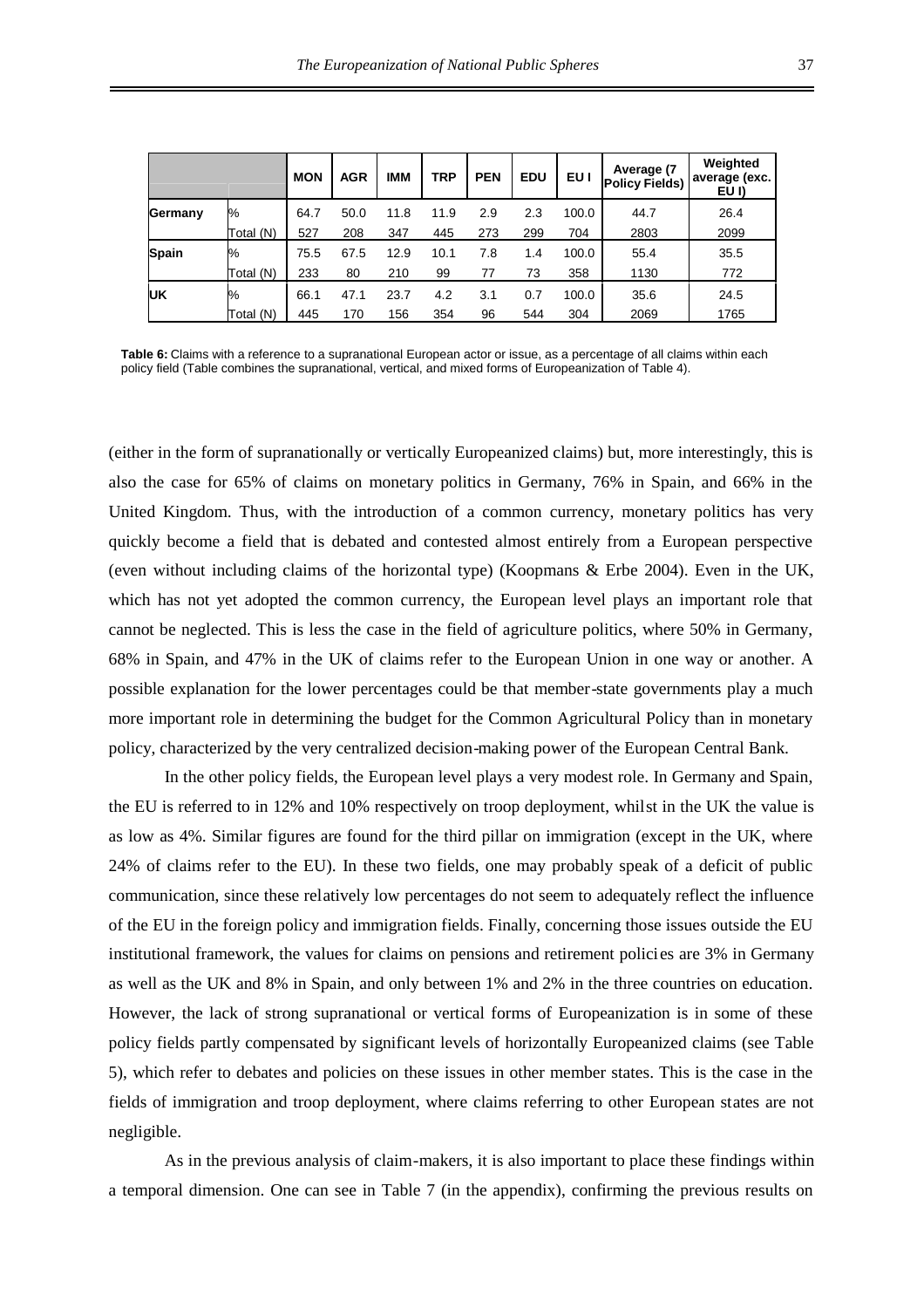claimants, that no overwhelming increases in Europeanization can be detected. If anything, one even finds tendencies of a "renationalization" of political communication and mobilization, with purely own national claims increasing on average in all three countries. However, as one may have expected by now, the results are very different depending on the issue field. Table 8 (appendix) shows that in monetary politics, one does find significant changes in public claims-making, with the European dimension constantly increasing in Germany and Spain across the years. Most significantly, we also see that between 1995 and 2000 there is a tremendous decline in the number of purely national claims and simultaneous increase of European supranational claims, which corresponds with the introduction of the single currency in 1999. Media reporting has therefore reacted quite quickly to the shift in monetary competences from the national to the European level.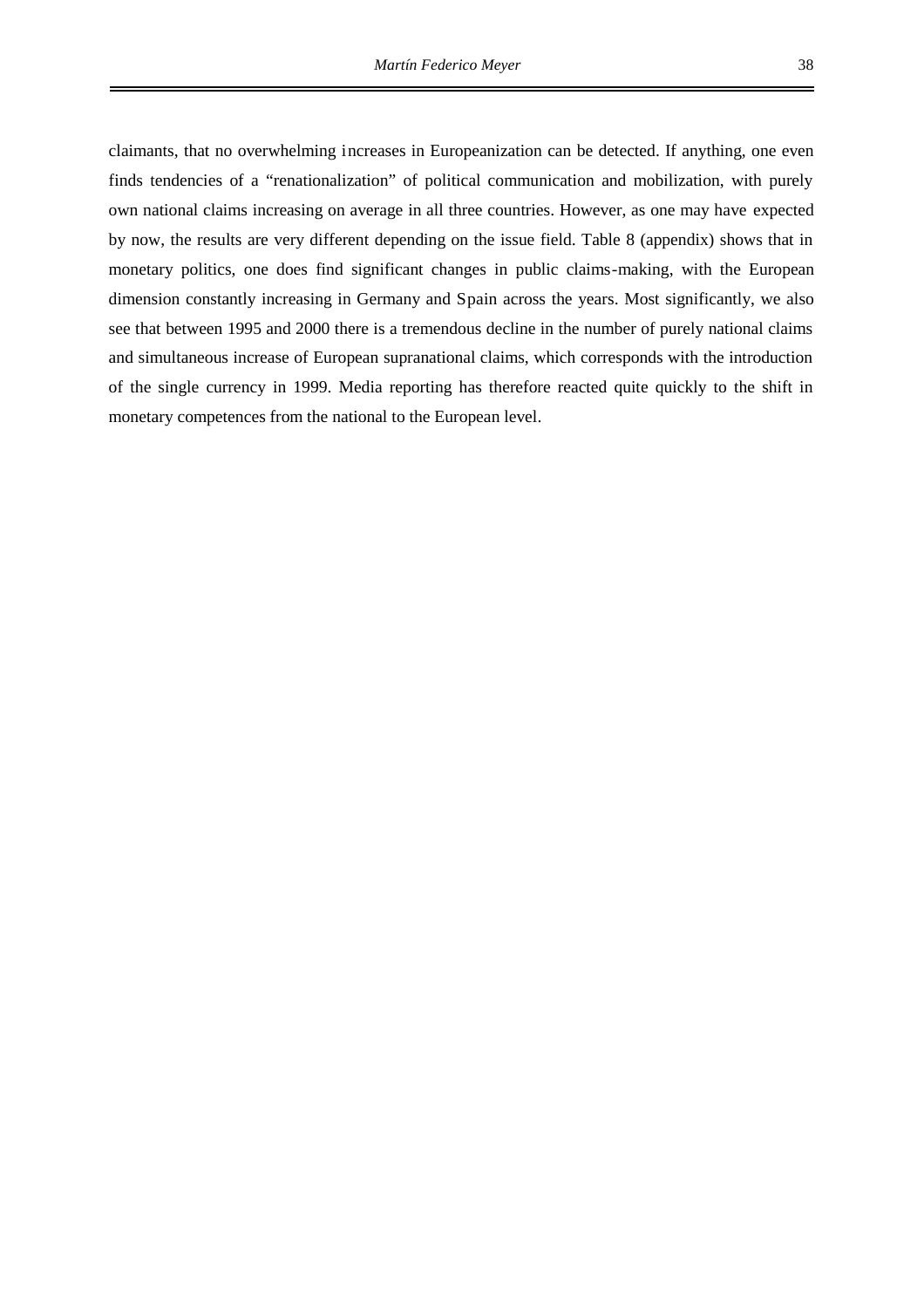# **VII. INSTITUTIONALIZATION & EUROPEANIZATION: EXPLAINING DIFFERENCES ACROSS POLICY ISSUES AND YEARS**

In the previous two sections, the levels and forms of Europeanization of public communication were found to vary greatly across the seven different policy domains, depending on the distribution of decision-making and implementation competences and capacities between the supranational European and national levels. In each of the three countries, a higher degree of Europeanization was observed in those policy domains that are supranationalized, a lesser degree for intergovernmental policies, and almost none for national ones. This finding clearly indicates that the level of Europeanization of public spheres correlates with the extent to which political competences have been transferred to the European Union in each policy domain: the greater the institutional power of the EU, the more public debate about the issue is Europeanized.<sup>[21](#page-45-0)</sup> Time, on the other hand, does not appear to be as an important factor as the degree of institutionalization, given that the topic of agriculture, which has been on the European agenda since the 1960s, is less Europeanized than the monetary policy field. Therefore, the results lend empirical support to Eder and Trenz' (2003: 118) claim that "public spaces develop [mainly] as a by-product of the multi-level expansion of political institutions."

In general, these results are very much in line with prevalent research on political mobilization and social movements, and more specifically the *political opportunity structures* approach (e.g. Kriesi *et al*. 1995), which stipulates that forms of political claims-making in European public spheres emerge and develop in response to shifts in the broader political and institutional environment. To the extent that European integration results in the replacement or decline in the importance of the nation-state as the exclusive seat of formal political power, Marks and McAdam (1996, 1999) suggest that European integration creates a multi-level polity which offers a set of new political opportunity structures for participation and influence on the EU level (see also Nentwich 1996, Greenwood & Aspinwall 1998, Reising 1998). Furthermore, such "shifts in the geographic locus of institutionalized power can be expected to be accompanied by simultaneous changes in the structure and locus of mass politics" (Marks & McAdam 1996: 250). Similarly, Imig and Tarrow (2001: 7) maintain that "if Europe is becoming a polity, […] sooner or later ordinary citizens will turn their claims and forms of contentious politics beyond their borders and toward this new level of governance." This may occur if citizens directly address European-level actors and institutions, or if they continue to address national ones – the more likely and indeed prevalent scenario – but concerning a European issue or frame. In both cases, political discourses in the public sphere are likely to react as competences are shifted to the European level, and become more Europeanized.

<span id="page-45-0"></span> $21$  A similar correlation between degrees of Europeanization and institutionalization at the EU level was recently pointed out by Christoph Meyer (2005), who showed that fiscal policy co-ordination leads to more Europeanization of media discourse, as compared to the "softer" governing mode in the area of employment policy.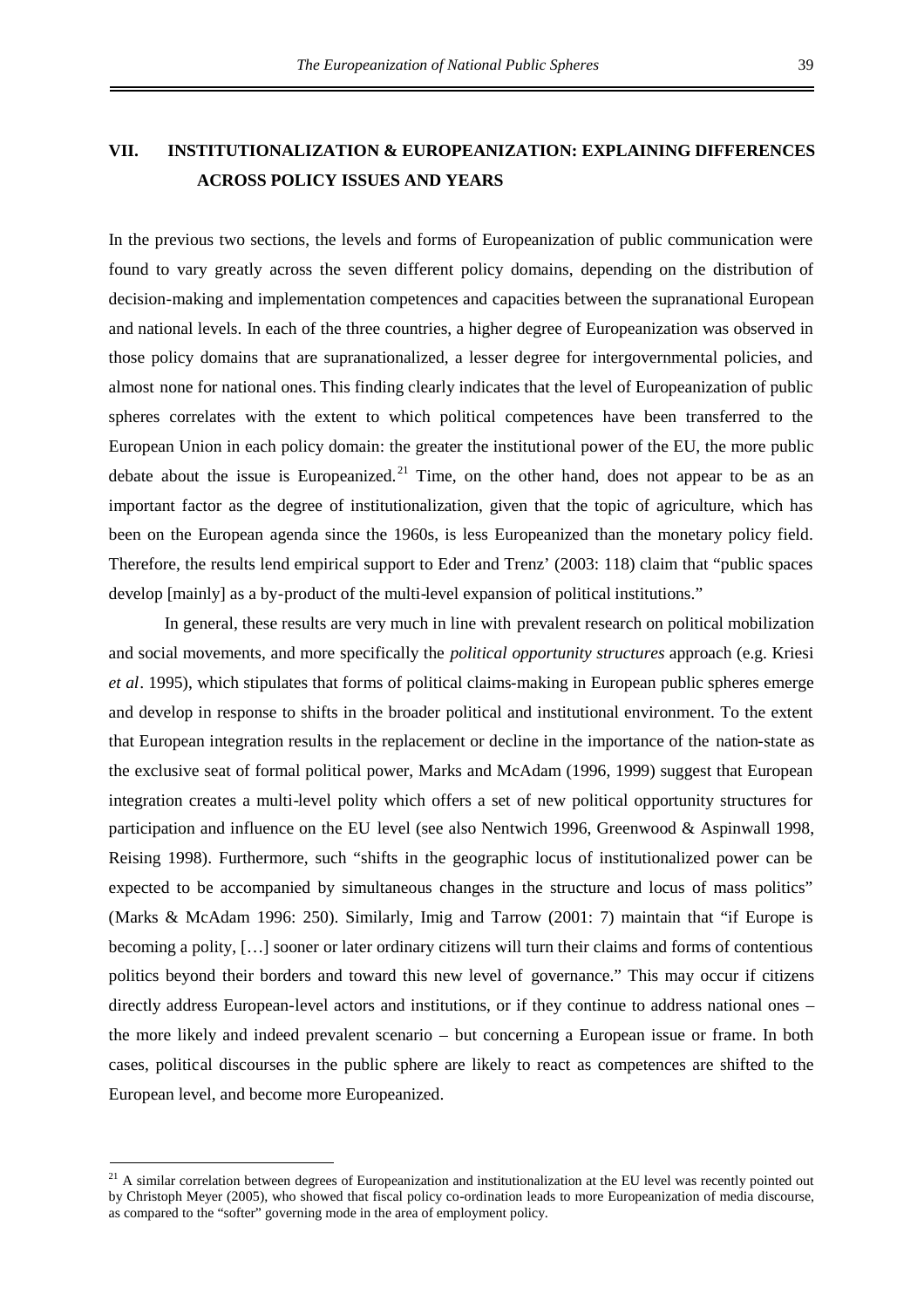This was further corroborated by the analysis over time, which showed how political communication and mobilization reacted to shifts in competences from the national to the European level, with a European frame of reference coming to overwhelmingly dominate German and Spanish public discussion on monetary politics only one year after the introduction of the single currency. In other words, if significant power is transferred to the European level and the institutional responsibilities are transparently demarcated, then something resembling a spill-over effect occurs, whereby the "political actors in several distinct national settings are persuaded to shift their loyalties, expectations and political activities towards a new political center" (Haas 1961: 196). The results thus give credence to those schools of European integration theory, including neofunctionalism, neoinstitutionalism, and multi-level governance, which believe that as the locus of power shifts to the EU

over time, domestic actors and mass media reporting will also adapt to the new institutional realities.

At the same time, these findings contradict some of the underlying predictions of the intergovernmentalist strand of integration theory. Andrew Moravcsik (1998) has underlined, for instance, that national preferences in policy sectors are the key driving forces behind European integration, while geopolitical factors or ideology play merely a secondary role. National governments aggregate the various domestic pressures and interactions from nationally-based economic actors as represented in political institutions and interest groups, and then represent the economic interests of their national constituencies in international negotiations at the European level. However, Moravcsik predicts that domestic debates over integration vary "by both issue and country" (1998: 28). Consequently, the higher the salience of an issue in national politics, the more Europeanization in this domain is likely to occur and generate contention activity against the EU. For intergovernmentalist theories the prime determinant of Europeanization is thus not that the particular sector has been supranationalized, but the endogenous preferences of the different member states (Statham & Guiraudon 2003). The current data indicates, however, that Europeanization follows the *same pattern of variation* across all three member states, regardless of how high or low national stakes are in a particular issue field.

How are we to interpret the findings of this study in light of the alleged democratic deficit and public sphere deficit? On balance, the present results certainly cannot be read as providing unequivocal evidence either for or against the existence of *a* European or Europeanized public sphere; theanswer again depends on the different issue field.<sup>22</sup> Public contestation around the meta-issue of European integration as covered in the media of the three countries quite closely approaches the ideal of a Europeanized public sphere, with actors from the European level and other European countries both playing a significant role in claims-making. As a result, the information about the integration

<span id="page-46-0"></span> $22$  A serious flaw of previous studies has been the tendency to reach conclusions about the presence or absence of a public sphere deficit simply by gathering data across all possible political issues, and computing a summary measure of the degree to which European institutions and policies are mentioned. Such an approach inevitably hides considerable differences between issue fields, some of which may be highly Europeanized, while others may be debated largely in a national context (Koopmans & Pfetsch 2003).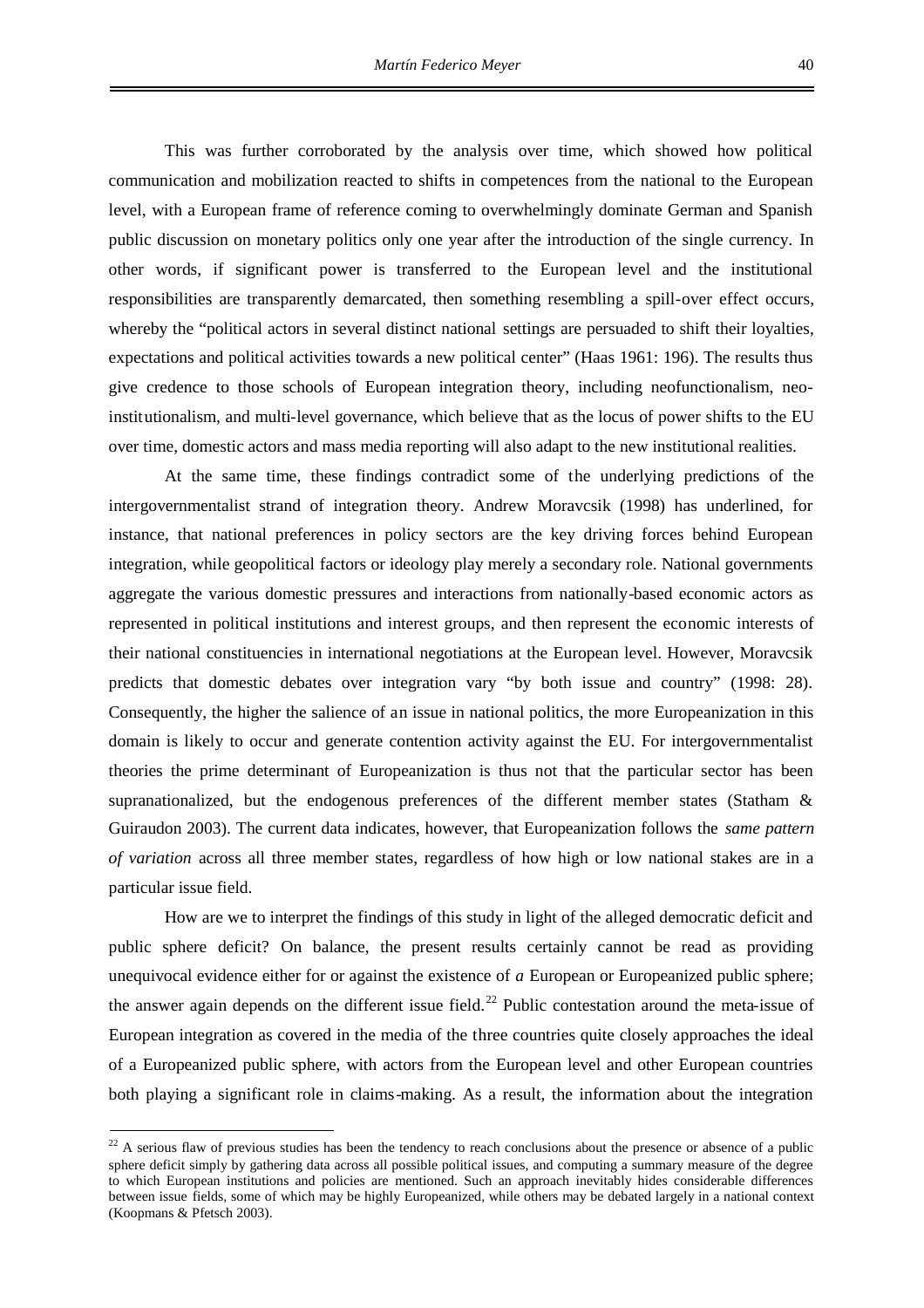process that newspaper readers get in the three countries is clearly not limited to a parochial national view on the issue, and provides ample room for expressions of opinion from European institutions and actors in other member states (Koopmans & Erbe 2004).

Concerning the two policy fields where the EU's competences are firmly established, political communication dominated by a European frame of reference were found in both agriculture and especially monetary politics. The generally lower than expected levels of Europeanization of claimsmaking in agriculture can be partially explained by the fact that member states have retained more autonomy than in monetary politics, as well as the shifting of decisions to supra-European institutions, such as the WTO. However, especially the results for the field of monetary politics provide support for the idea that the alleged "public sphere deficit" of the European Union is merely a derivative of a lack of strong and clearly demarcated competences on the European level (Koopmans & Erbe 2004). With the ECB, and the relatively transparent delineation of its prerogatives and those of the Commission in this field, a clear focus for public communication has been created that has led to the quick establishment of a strongly Europeanized pattern of public contestation over monetary politics. The results thus challenge Verdun and Christiansen's (2000: 162) observation that in the case of EMU, European governance suffers from "dilemmas of legitimacy" insofar as it "rests on the creation of a set of powerful institutions with direct and executive authority in an area of policymaking", while their establishment "precedes the emergence of a political community in which such decisions, or, more significantly, the procedures for the taking of such decisions, can be grounded."

The finding that the most important determinant for patterns of mass media coverage is simply where the decision-making power in a policy field is concentrated also entails that the low levels of claims with European references – either of the supranational, vertical, or horizontal type – in education and pensions policies cannot be reasonably taken as evidence for the lack of a Europeanized public sphere. These domains remain fully under the control of the member states, with the EU enjoying little or no power and influence. As a matter of fact, rather than the result of a general lack of interest of the media in Europe or of a parochial concentration on national interests, Koopmans and Erbe (2004) maintain that the modest place given to European actors and issues in these fields results from the media fulfilling, rather than failing in, their function to provide the citizenry with an accurate coverage of those actors and issues that matter most politically. The media thus manage to comply with their legitimacy, accountability, responsiveness, and participation functions quite accurately.

Nevertheless, there is more reason to have doubts about whether the discourse in the mass media adequately reflects the influence of European institutions and policies in the fields of troop deployment and immigration. Even though in these issues the supranational European level does not as yet have extensive powers, and at most can influence outcomes through intergovernmental procedures, immigration politics and foreign policy issues do form part of the EU institutional pillar structure. Moreover, given the institutional interdependencies among member states, one could have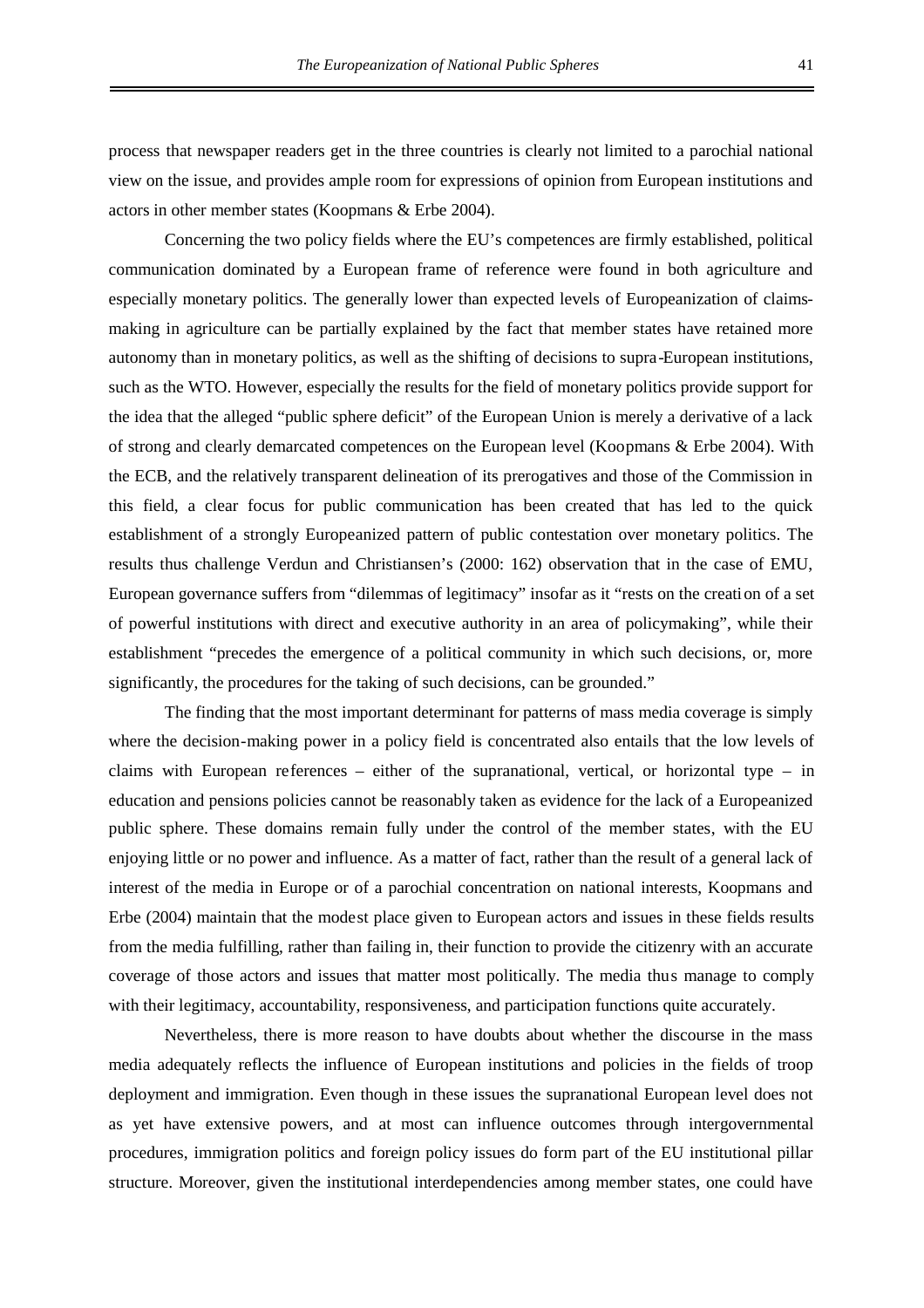expected more attention to debates on these topics occurring in other countries. Concerning Germany and Spain, at least, flows of migration to the own country are no longer independent from other states' immigration policies as a result of the opening of the internal EU borders in the context of the Schengen agreement. Furthermore, the recent enlargement will have important immigration consequences, especially for Germany, which shares long borders with two of the most important accession countries, namely Poland and the Czech Republic.

Similarly, although much of the present period of study has been characterized by the institutionalization of the Common Foreign and Security Policy (CFSP) lagging behind the rhetoric used by many of Europe's politicians, this has changed at least since the Franco-British St. Malo Declaration of 1998, with moves towards enhanced defense cooperation within the EU becoming more substantial. And although the EU has only during the last three years become actively involved in policy-making on deploying troops, one could have expected that media coverage in European public spheres would have at least featured the wide-spread discussion over European military capabilities (or lack thereof) for troop deployment. The results thus lend empirical support to what has so far only been speculated about, namely that in the CFSP "there still is no 'European public space' – there is only a juxtaposition of national public spaces, capped by a jumble of intergovernmental and supranational bureaucracies" (Hoffmann 1999: 38-9).<sup>[23](#page-48-0)</sup>

<span id="page-48-0"></span><sup>&</sup>lt;sup>23</sup> Recent work by Mary Martin (forthcoming) suggests, however, that especially the events of the last three years – most notably the attacks of 9/11 and the ensuing War on Terrorism, including the debate about military action in Iraq – have led not only to a significant convergence of existing public discourses but also the creation of new European level discourses. This discursive convergence therefore indicates an at least modestly developing common European public sphere in the domain of foreign affairs.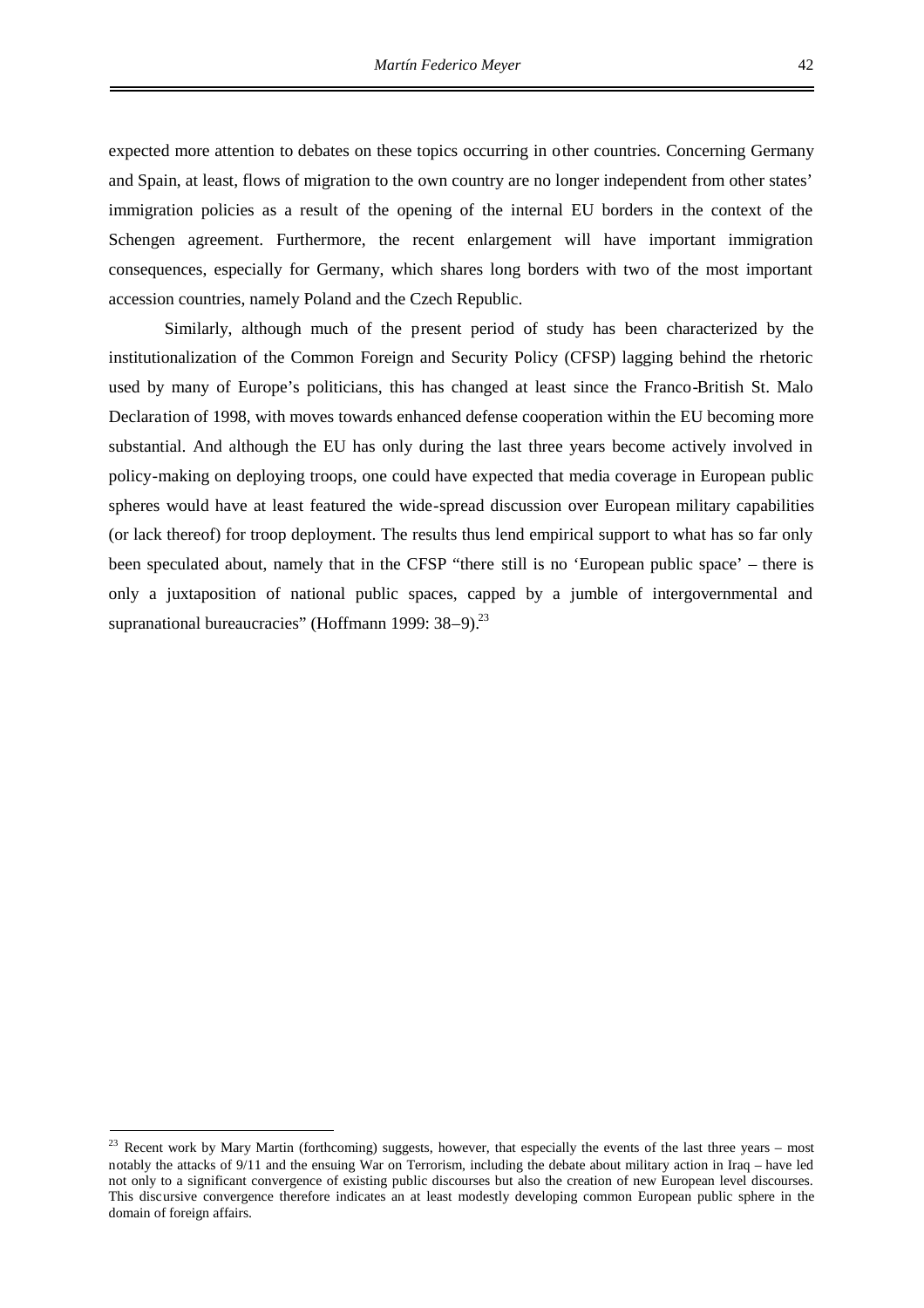Although the general pattern of variation across the seven different policy fields is the same in all three countries, there are however important differences in the total levels of Europeanization of political discourses in Germany, Spain, and Britain. On average, the UK was found to have the most nationalized and least Europeanized public sphere, followed by Germany and then Spain. How are we to account for these disparities?

A first feasible explanation draws on traditional theories of International Relations, and concerns the different benefits a country stands to gain from the European integration process. In the past, neofunctionalist and intergovernmentalist theories have both stressed the role of domestic selfinterests and preferences in determining the degree of openness vis-à-vis international markets and institutions. Ernst B. Haas (1958) argued, for instance, that interest groups and political parties are the key actors in driving European integration forward, since they would consider further integration as being in their interest, and as a way of resolving the various problems they faced domestically. Although different groups inevitably have different problems and ideological positions, they would all see regional integration as a means to their desired ends. Similarly, as highlighted above, (liberal) intergovernmentalist theories underscore the important role played by domestic interests – particularly the "commercial interests of powerful economic producers" (Moravcsik 1998: 3) – in creating a *demand* for cooperation on the European level. The greater the material gain and interest towards market integration by these dominant actors, the higher the support for and calls towards cooperation on the European supranational level and regional market integration.

Based on these interpretations, Hooghe and Marks (forthcoming) maintain that it is reasonable to expect residents of countries that are net recipients of European Union spending to support European integration, and those in donor countries to oppose it. The same logic is often at work in regional or federal states, where poorer regions advocate centralization to increase redistribution while prosperous regions favor decentralization. Consequently, one would expect the degree of Europeanization in terms of the development of a European discourse to be higher in those countries that are more advantaged by European integration, both directly in terms of net transfers from the EU, and indirectly in terms of national economies which would gain more from the construction of a free European market (see Della Porta 2003). The present findings, however, give only limited supported to this hypothesis. Among the three countries, Spain has the smallest economy in terms of GDP per capita, thus being objectively the most dependent in political and economical terms upon the outside world, and has also benefited the most in terms of cohesion-oriented transfers from the EU in the past. In line with the previous rationalist arguments, it is thus not surprising that the Spanish public sphere is the one most oriented towards Europe.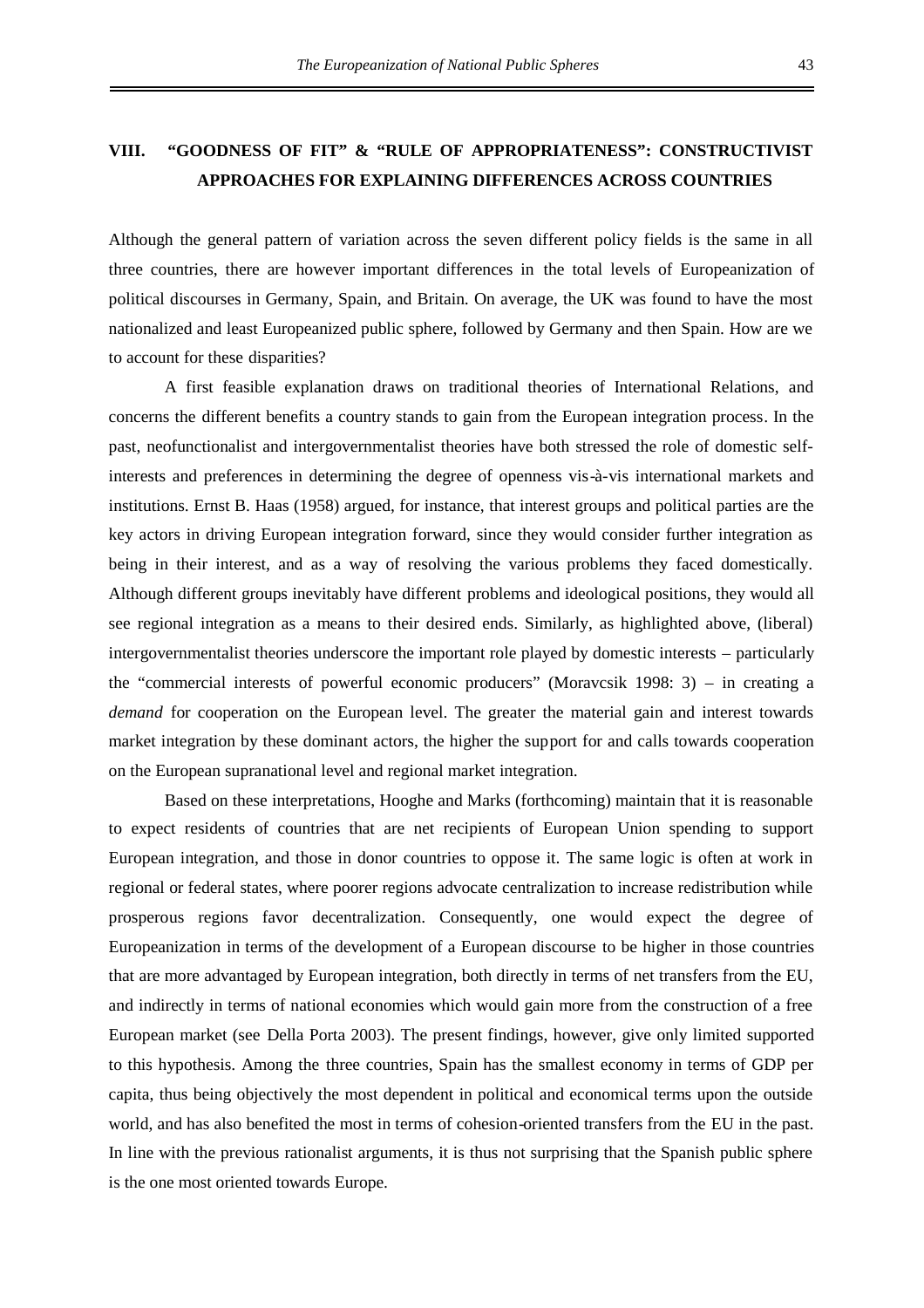The Spanish case, however, contradicts another argument which would resonate with rationalist integration theory, namely that one would expect the longer a country has been a member of the European Union, the more developed its interests in Europe would have become. Yet, of the three countries in this study, Spain was the last to join (in 1986), almost forty years after Germany and thirteen after the United Kingdom. Furthermore, economic rationalist explanations fail to account for the fact that the German public sphere is significantly more Europeanized and less nationalized than the British. First, in terms of annual GDP figures, the German economy is still larger than the British, and, at the same time, *comparatively* not as dependent on foreign direct investment flows (Della Porta 2003). Furthermore, if one considers net material gains from European integration, Germany has traditionally been a much larger net-payer of the European Union than the United Kingdom. Ever since Thatcher decided to get her "money back" in the early 1980s, Britain has enjoyed an even more favorable budgetary balance compared to Germany, as part of the UK rebate agreed upon at the Fontainebleau summit in  $1984.<sup>24</sup>$  $1984.<sup>24</sup>$  $1984.<sup>24</sup>$ 

Turning towards alternative explanations for justifying different degrees of Europeanization of public spheres, the present study finds instead more supportive evidence in approaches of sociological (constructivist) institutionalism (e.g. March & Olsen 1998, Wendt 1999, Christiansen *et al*. 2001, Checkel 2001). Risse, Green Cowles, and Caporaso (2001: 1) have recently argued that the Europeanization process is characterized by "domestic adaptation with national colors" in which national features continue to have important influences in shaping the various outcomes, and which depends on the "goodness of fit" between European processes and national political institutional settings, rules, and practices. "The lower the compatibility (fit) between European institutions, on the one hand, and national institutions, on the other, the higher the adaptational pressures" (*ibid*.: 7). Conversely, if European institutions were to fit perfectly with national ones, there would be no need for adaptation. In other words, Europeanization is only likely to result in domestic change if it is "inconvenient" (Börzel & Risse 2003). For the present purpose, I argue that compatibility and adaptational pressures are important for explaining differences in the Europeanization of public spheres, but one can turn the "misfit" assumption on its head and propose that the *better* the fit between national political institutions and the institutions of the European Union, the higher levels of Europeanized political communication and mobilization. I thus follow authors such as Bulmer (1997) and Katzenstein (1997), who argued that institutional *congruence* between Germany and the EU in terms of constitutional order, norms and conventions, patterns of meso-level governance, and policy goals not only facilitated domestic adaptation, but also allowed Germany to play a leading role in shaping the integration project.

<span id="page-50-0"></span><sup>&</sup>lt;sup>24</sup> This is not meant to suggest that Germany has not benefited substantially in economic terms from European integration, for instance concerning access to new markets. Moreover, economic factors are certainly not the only plausible rationalist explanation, but they are widely seen as one of the most important, particularly for explaining attitudes to Europe and propensity to Europeanization within different member states (e.g. Eichenberg & Dalton 2003).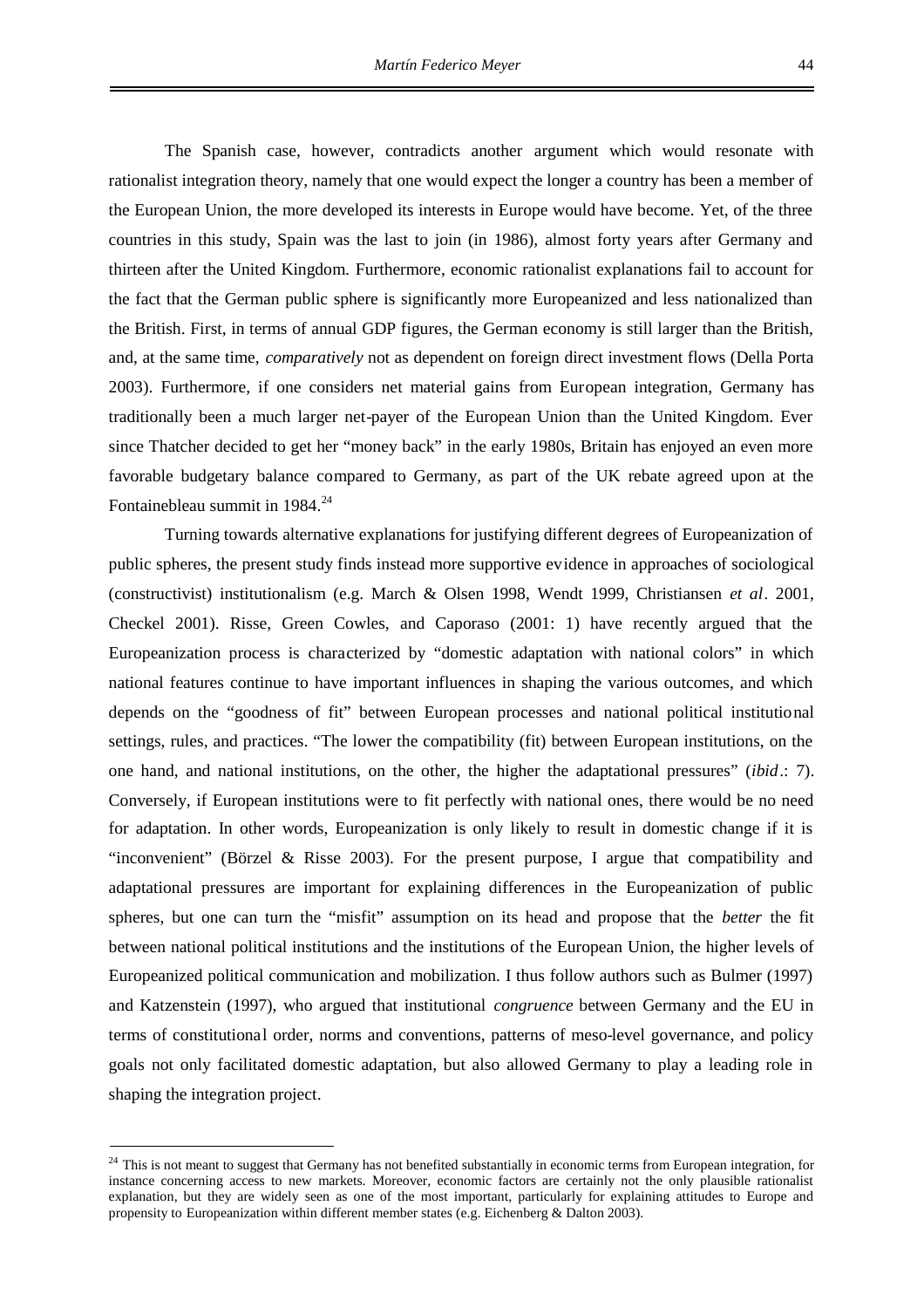As a first step, I test this hypothesis using Lijphart's (1999) latest typology of majoritarian versus consensual models of democracy. Previous scholars have applied his definition of a consensus democracy for characterizing the political system of the European Union (Lord 1998: 46–54, Schmitter 2000), which is thus expected to resonate more with other consensual-type institutions. The present data should thus show higher levels of Europeanization for those countries coming closest to the consensus model in comparison to the majoritarian one. Considering four main indicators – the separation of power between parliament and government, the degree of independence of the judiciary, the autonomy of the national bank, and the geographic distribution of power – Della Porta (2003: 12– 13) shows that of the three countries considered in this study, Germany is the one approaching the consensual model the most. The German political system is characterized by a large division of power, partly due to its bicameral parliamentary structure and proportional electoral system, and at the same time highly independent and strongly autonomous judiciary and central bank. Moreover, being a decentralized, federalist state, Germany again enjoys a high degree of compatibility with the institutions of the European Union.

The United Kingdom, on the other hand, is a majoritarian system *par excellence*. Given its adversial, unicameral parliamentary system, single party government, majoritarian electoral system, and low number of effective parties, the political system in the UK is characterized by the predominant role of the executive, and low separation of power between the government and parliament. Furthermore, compared to Germany and Spain, the judiciary in the UK has the weakest degree of autonomy, and the Bank of England is far less independent than its German counterpart (although slightly more so than in Spain). The United Kingdom also has the most centralized and unitary political system of the three countries. All these factors thus lead one to expect a low fit with the EU institutional structure and as a result, low levels of Europeanization of the public sphere. Finally, according to della Porta (2003), Spain occupies a position between both poles, on some indicators tending more towards the consensual model (e.g. high jurisdictional autonomy, semi-federal state system), whilst in others to the majoritarian one (e.g. high percentage of minimal winning coalition-governments, low number of effective parties). In terms of Europeanization, one would thus expect to find Spain located between Germany and the United Kingdom. As we saw previously, this was not the case, however, since political discourses in Spain were in fact the most Europeanized.

Apart from looking at the political institutions, and due to the fact that the object of this study are "mediated" public spheres, it also makes sense to consider differences in the three countries' media landscapes. Here too, it is suggested that the institutional congruence model can be used for comparing the characteristics of media systems that may influence the process of Europeanization of public spheres. The better a country's media system fits the requirements to depict European politics, the greater one can expect the potential to be to find a Europeanized public sphere.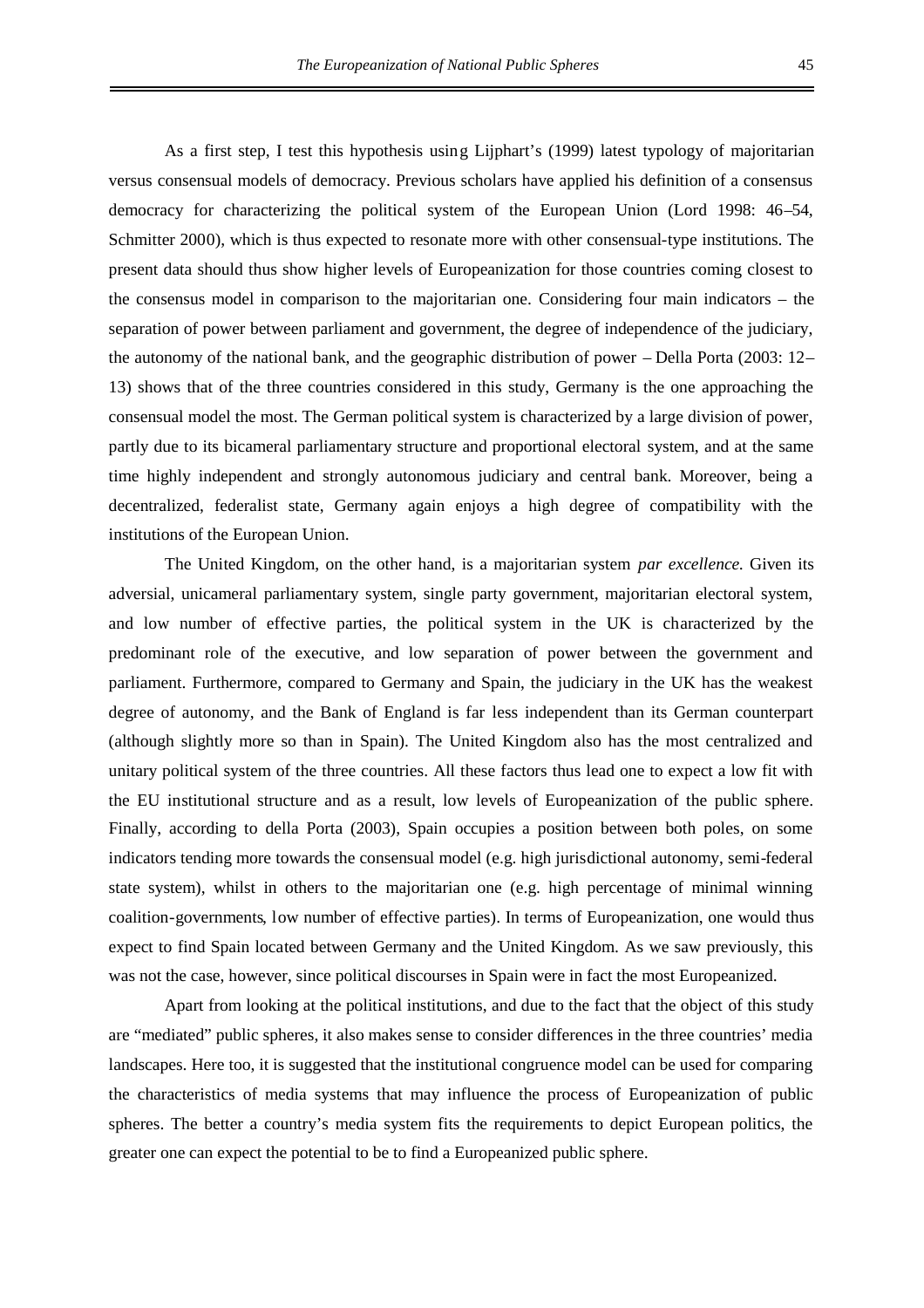Adam, Berkel and Pfetsch (2003) have argued that two major dimensions – the information capacity of national media systems and the patterns of political discourse in national public spheres – determine the chances of a Europeanization of media-inducted public spheres. The first dimension refers the media's ability of providing a diversity of viewpoints as well as offering complete and reliable information, and is measured in terms of the plurality (i.e. the degree of representation of varying interests, opinions, and attitudes) and commercialization of the media system. Adam *et al*. show that in terms of the variety, degree of ownership concentration, and geographical diversity of media outlets, the German print media has the highest degree of plurality, followed by Spain and then the United Kingdom. Germany and Spain have a greater distribution of daily newspapers, both in absolute terms and per capita, whereas in the UK, one finds fewer papers, which implies a more pronounced concentration in the readers' market. Furthermore, in the United Kingdom the five most popular daily newspapers have a share of about half of the circulation – compared to 29% in Germany and 38% in Spain – and about 90% of the readership is shared by the top four publishing companies, the most important being the Rupert Murdoch-owned News International. Germany and Spain also have a greater number of regional or local papers, with the United Kingdom characterized by a strong national press. Concerning the degree of commercialization, the lowest degree is found in Spain, with significantly higher percentages in Germany and the United Kingdom. The Spanish newspapers can thus devote the most space to (political) information compared to advertising, which could explain the higher levels of Europeanization than in the other two countries.

Adam *et al*'s second dimension refers to the complexity and abstractness that media allow for in public discourses, and is measured in term of the politicization and "media culture" of the different national media systems. Concerning the degree of politicization, the authors show that political elites can influence, dominate, or control substantial parts of the media system the most in Spain and Germany, especially in the former due to the media's dependence on the state for its tax-based form of financing. It is argued that the media will thus tend to show a higher elite-orientation, leading to a higher information focus and reflection of the emphasis and attitudes of the political elites towards Europe. Conversely, the estimation of how strongly governments and political parties can influence public broadcasters is very low for the United Kingdom. Finally, Adam *et al*. argue that both Germany and especially the UK are characterized as a "tabloid culture", whilst in Spain quality newspapers are the market leaders, which have a higher ability of reporting on complex and argumentative discourse, and thus greater chance for a Europeanization of the public sphere.

Consequently, the goodness of fit model as used in this study gives quite useful predictions, both in terms of compatibility with Europe of the political and media institutions. In line with the results of this study, it correctly predicts the low degree of Europeanization of the British public sphere and comparatively higher levels for Germany and Spain. At the same time, however, it is only partly able to account for the fact that Spain's public sphere is the least nationalized. Due to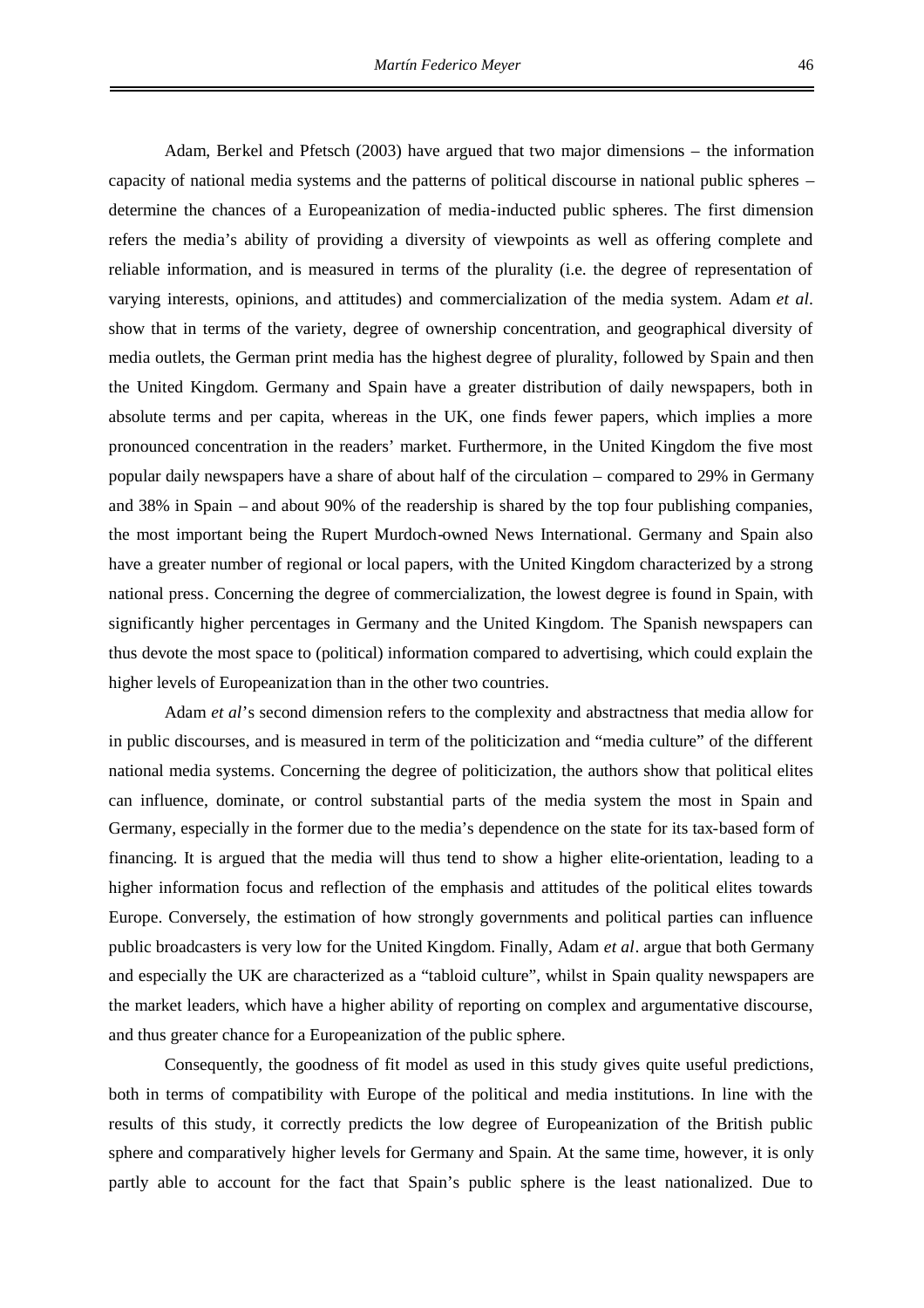Germany's consensual political system and higher degree of media plurality, one would have expected it to be more Europeanized than Spain. We thus need to also consider alternative explanations.

In Europeanization studies, there is a consensus that "national institutions *and* actors matter, in the sense that they have a profound, if not determining, effect on how European integration as a force of polity and politics change plays out in the domestic context" (Hix & Goetz 2001: 20, emphasis added). For this reason, it makes sense to additionally draw on the insights of constructivist studies which focus not so much on the institutional structure and context, but rather the role of different political agents (e.g. Knill & Lenschow 1998). Such studies commonly draw on March and Olsen's (1998) conception of a "logic of appropriateness", in which individual actions are seen as being rulebased, as opposed to deriving from conscious calculations of self-interest:

"Human actors are imagined to follow rules that associate particular identities to particular situations, approaching individual opportunities for action by assessing similarities between current identities and choice dilemmas and more general concepts of self and situations. Action involves evoking an identity or role and matching the obligations of that identity or role to a specific situation. The pursuit of purpose is associated with identities more than with interests, and with the selection of rules more than with individual rational expectations" (*ibid*.: 951).

Drawing on these insights, one can expect public debates on Europeanization to be influenced not so much by institutional features, but rather general attitudes towards Europe, in both the public and the elites, and the extent to which the image of Europe resonates with different national identities. Where a broad elite consensus on European integration prevails at national level, one can expect low levels of conflict over European integration issues and a predominance of positive references to Europe (Della Porta 2003). I test this hypothesis by looking in Table 9 at the general attitudes towards the European integration process by the most important political parties in each country. For this, the data used in this study has been reduced to include only claimants from political parties and their evaluation of the European integration process.<sup>[25](#page-53-0)</sup> A value closer to  $+1$  corresponds to support for European integration, whereas a value closer to –1 indicates Euroskepticism.

| Germany               | Mean | <b>Spain</b> | Mean    | <b>United Kingdom</b> | Mean    |
|-----------------------|------|--------------|---------|-----------------------|---------|
| CDU                   | 0.48 | IPP          | 0.11    | Conservative          | $-0.25$ |
| CSU                   | 0.06 | <b>PSOE</b>  | 0.18    | Labor                 | 0.27    |
| <b>FDP</b>            | 0.68 | CiU          | 0.10    | Liberal Democrats     | 0.58    |
| <b>SPD</b>            | 0.43 | lΙU          | $-0.20$ | <b>Green Party</b>    | $-0.33$ |
| Die Grünen/Bündnis 90 | 0.43 |              |         | Independence Party    | $-1.00$ |
| <b>PDS</b>            | 0.33 |              |         |                       |         |

**Table 9:** Support for European integration by political parties in Germany, Spain, and the United Kingdom

<span id="page-53-0"></span><sup>&</sup>lt;sup>25</sup> A score of  $+1$  was given if a party claimant expressed support for the European integration process or if the claim implied extensions in the rights and prerogatives of European institutions (or a rejection of restrictions in these prerogatives). A score of -1 indicates opposition to the integration process or implications of the claim that restrict the rights and prerogatives of European institutions. A score of 0, finally, indicates positions that are neutral or ambivalent toward the integration process.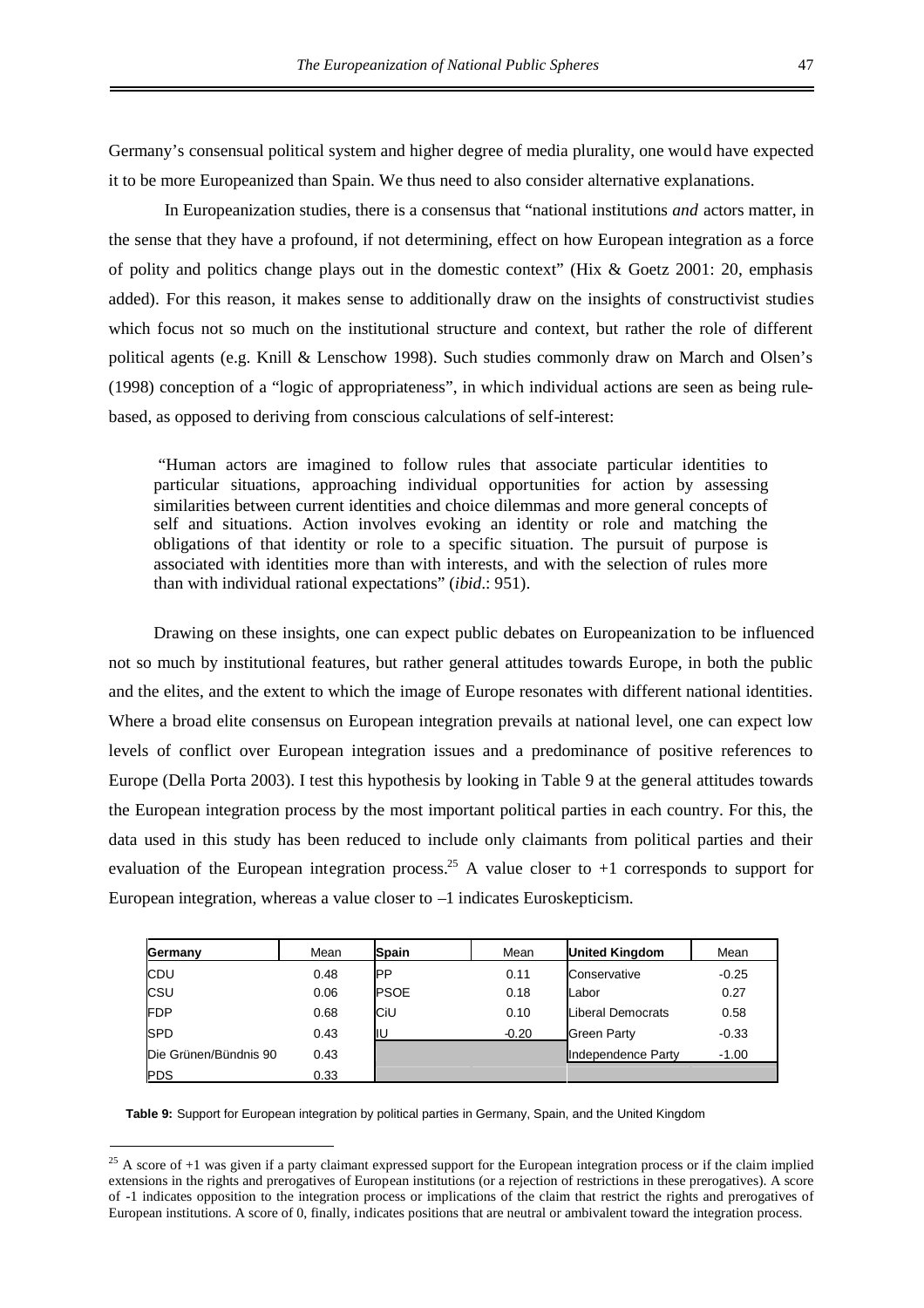As can be seen, in Germany there is a strong consensus among the elite that European integration should be supported, coupled with a virtual absence of purely anti-European parties (apart perhaps from the "Republikaner"). All of the major German parties strongly support European integration, with little to no political polarization over this issue. The same applies to Spain, where there has always been a clear and widespread association between membership of the EU and its own democratic consolidation. As a result, there is a general consensus in favor of European integration and anti-European parties or movements are almost non-existent. Nevertheless, support for European integration is clearly not as pronounced in Germany. Moreover, in recent years the national left-wing coalition Izquierda Unida (IU) has expressed some opposition and resistance toward certain aspects of European integration, adopting a position conceptually close to "soft-Euroskepticism" (Taggart & Szczerbiak 2002).

Finally, the present data supports the expectation that Britain's political elites have been most divided on the question of European integration, which helps explain the consistently low level of attention and support for Europe in the British public sphere. The current Labour administration under Blair as well as the Liberal Democratic party adopt a pro-European outlook, whilst the Tories, opposed to Britain joining the euro and to the European Constitution, have a significantly greater proportion of Euroskeptics. Among the fringe parties one also finds widespread opposition to European integration, such as the UK Independence party and Green Party, the former specifically established to campaign against further European integration and advocate Britain's withdrawal from the European Union altogether.

Apart from the elites, the degree of general attitudes to Europe in public opinion is also deemed to play an important role. Consequently, it makes sense to look at support and opposition regarding European institutions and the integration process in the public at large. Various authors have observed, for instance, that individuals who strongly identify with their national community and who support exclusionary norms tend to perceive European integration as a threat (Carey 2002, Luedtke 2005). Similarly, McLaren (2002: 553) points to the fact that "antipathy toward the EU is not just about cost/benefit calculations or about cognitive mobilization […] but about fear of, or hostility toward, other cultures." Overall, it may thus be expected that countries with weaker national identification and lower levels of trust in national institutions will manifest a stronger propensity to Europeanization since integration is seen as a way of overcoming identity and governance problems at the national level (Della Porta 2003: 20).

In his study on attitudes to European integration in Germany, Spain, and the United Kingdom, Juan Díez Medrano (2003) argues that national cultures are a key determinant of how citizens perceive, or "frame", their own nation-state and the European Union. Díez Medrano shows how these identifications are largely shaped by different national historical legacies and major events. Regarding attitudes to Europe, the defining event was World War II and the degree to which each country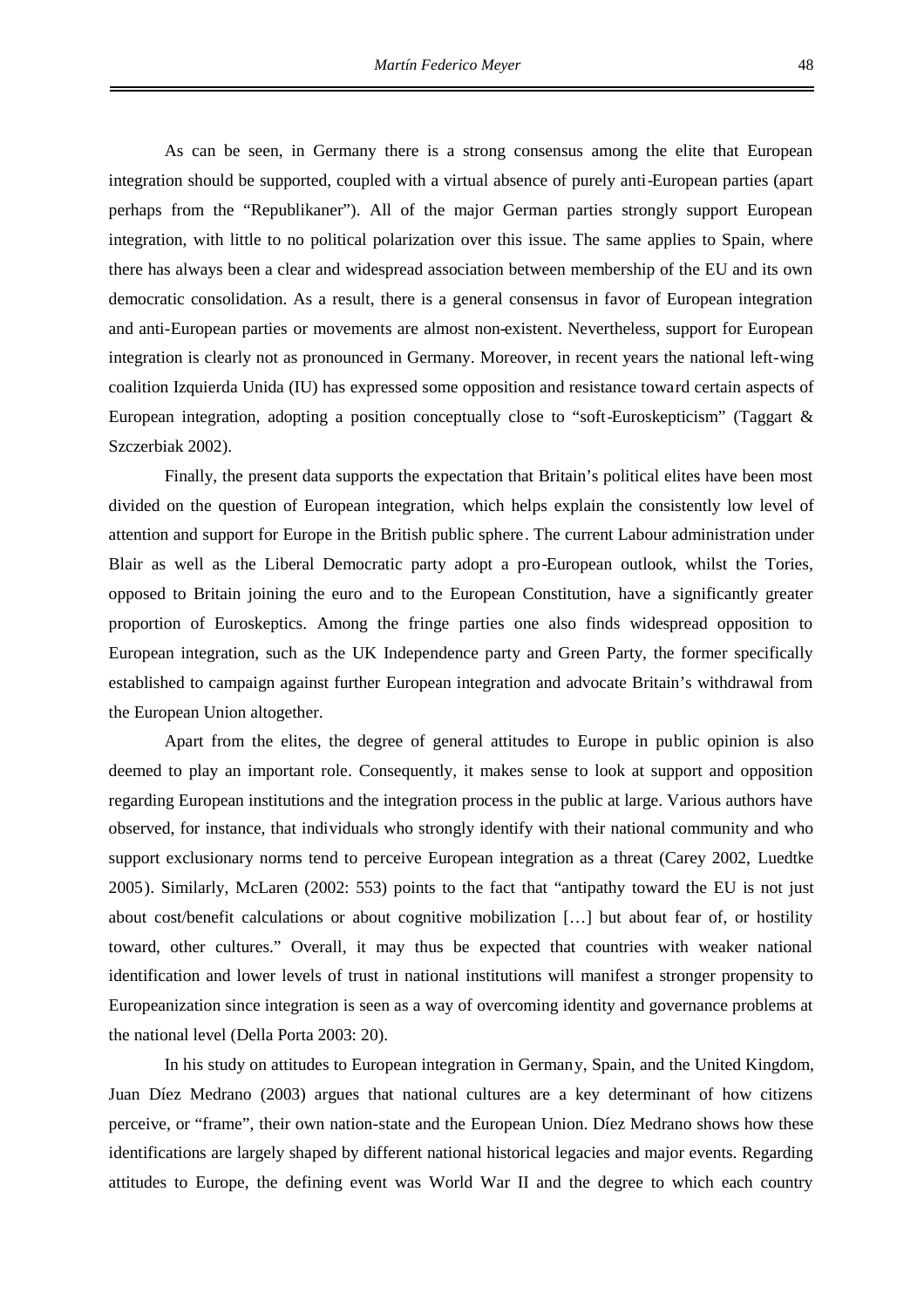realized its particular "supranational project" following 1945. Only the United Kingdom succeeded in consolidating and retaining an extra-European Empire for a while, whereas Germany and Spain quickly abandoned their corresponding aspirations. These differences meant that these countries' populations developed different degrees of identification as Europeans and, partly in consequence, different degrees of support for the building of a federal Europe. Given Britain's special history of empire and its resulting obsession with cultural singularity, Britons now mostly perceive European integration as a threat to their national identity and are thus less supportive of European integration. In this regard, then, a more suitable description of British attitudes to Europe would not be "Euroskepticism" but "Europhobia". Conversely, Díez Medrano argues that West Germans were more inclined to develop a pro-European identity due to a pragmatic desire to reassure other countries, whilst Spaniards have come to see European integration as a proxy for strengthening its modernization and democratization process.

On balance, the results of this study seem to be quite in line with Díez Medrano's (2003: 3) constructivist approach "in which history and culture trumps economics and geopolitics as the major forces behind European integration." As shown previously, rationalist arguments only partly explained differences in the degrees of Europeanization of national public spheres and why the British public sphere is by far the most nationalized. A more feasible explanation is that due to its greater sense of cultural distinctiveness, there is a lower readiness to identify with a supranational level and thus focus on European actors, institutions, and issues in British political communication and mobilization. On the contrary, Spain and Germany, due to their less nationalist and exclusivist identification and more favorable attitudes to Europe, are more predisposed to frame political debates in the public sphere with a European dimension.

Finally, Sánchez-Cuenca (2000: 147) has suggested that "the higher citizens' opinion of the functioning of supranational institutions and the lower that of national institutions, the greater their support for integration. This is so because the worse the opinion of the national political system, the lower the opportunity cost of transferring sovereignty to Europe." I address the question of different degrees of trust in national and European institutions by comparing in Table 10 the claimant's evaluation of addressees from the own nation, other European countries, and supranational European level.<sup>[26](#page-55-0)</sup> As is shown by the prevalence of negative evaluations, criticism predominates in public political communication in all of three countries, but particularly in the United Kingdom. However, one can also see that in Spain, EU-level actors and institutions receive a more positive evaluation than domestic ones. Spaniards thus tend to believe that their own governments are more unreliable

<span id="page-55-0"></span><sup>&</sup>lt;sup>26</sup> This was calculated in a similar way as in Table 9. When actors are the target of political claims, this may entail criticism or support, or a more neutral appeal. This is measured by giving each addressee a score of +1 if it is the target of support, -1 if it is the target of criticism, and 0 if it is targeted in a neutral or ambivalent way. These scores are then averaged across claims per addressee. The resulting score on a range between +1 and -1 indicates to what extent a particular political actor or institution is evaluated positively or negatively by other actors in the public sphere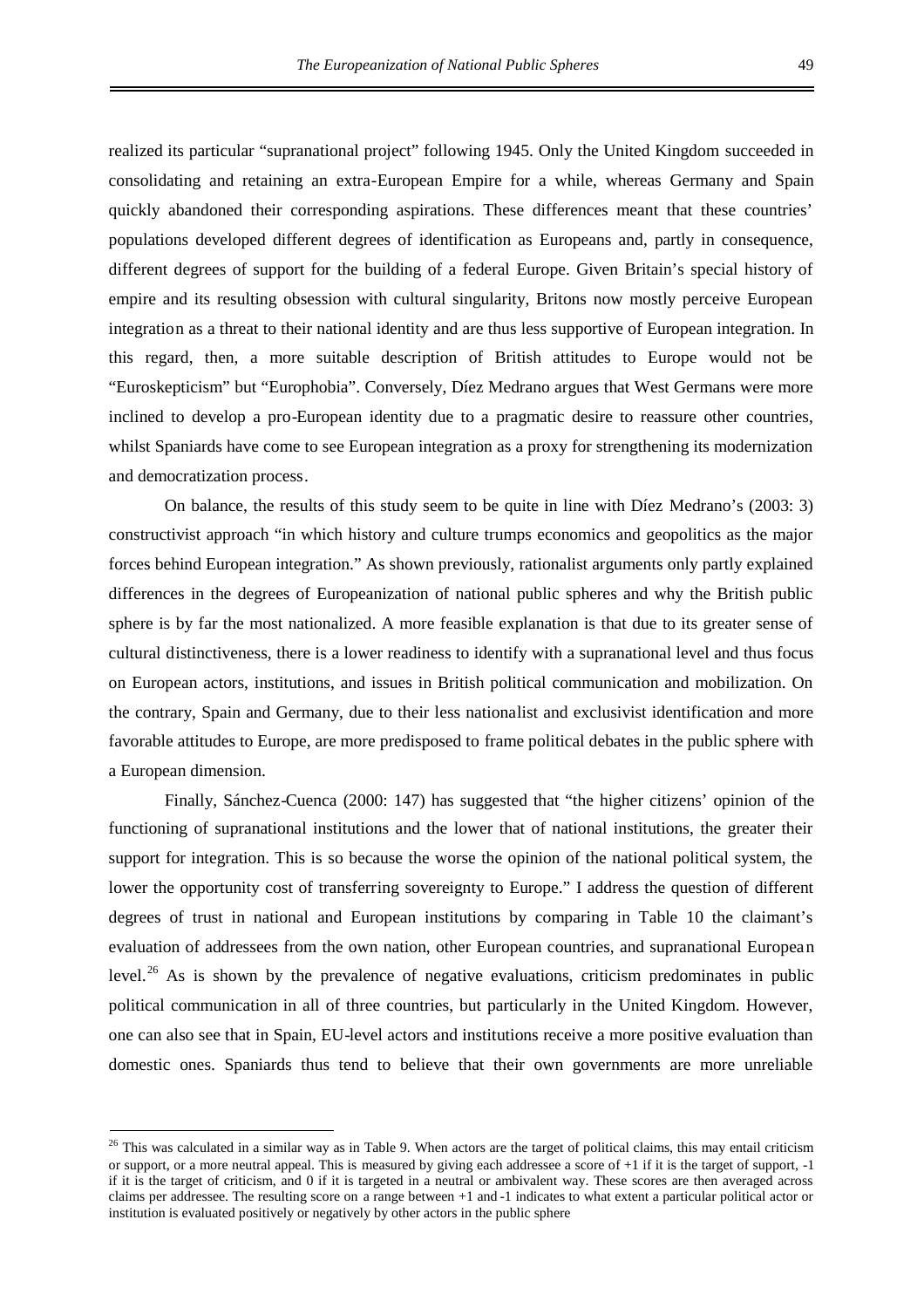|                       | Own Nation | European Institutions<br>and Actors | Other European<br>countries |
|-----------------------|------------|-------------------------------------|-----------------------------|
| Germany               | $-0.31$    | $-0.33$                             | $-0.34$                     |
| Spain                 | $-0.33$    | $-0.20$                             | $-0.12$                     |
| <b>United Kingdom</b> | $-0.37$    | $-0.43$                             | $-0.43$                     |

**Table 10:** Support for different political actors and institutions in Germany, Spain, and the United Kingdom

than the European institutions. The most negative evaluation of the supranational European level is – one should have guessed by now – found in the United Kingdom. In the UK, domestic political institutions and actors are strongly criticized, but they are nonetheless evaluated more favorably than their European counterparts. Germany occupies a role in-between these extremes, with national and European institutions evaluated more or less equally.

The same pattern also holds when one considers how political actors and institutions from other European countries are perceived. In Spain, political leaders and institutions from other European countries are evaluated significantly more positively than national ones, which goes a long way in explaining why the Spanish public sphere exhibits the largest degrees of horizontal Europeanization. Conversely, the British public sphere's Euro-distant attitude and low horizontal Europeanization is also reflected in the most negative evaluation of other European countries compared to the own institutions.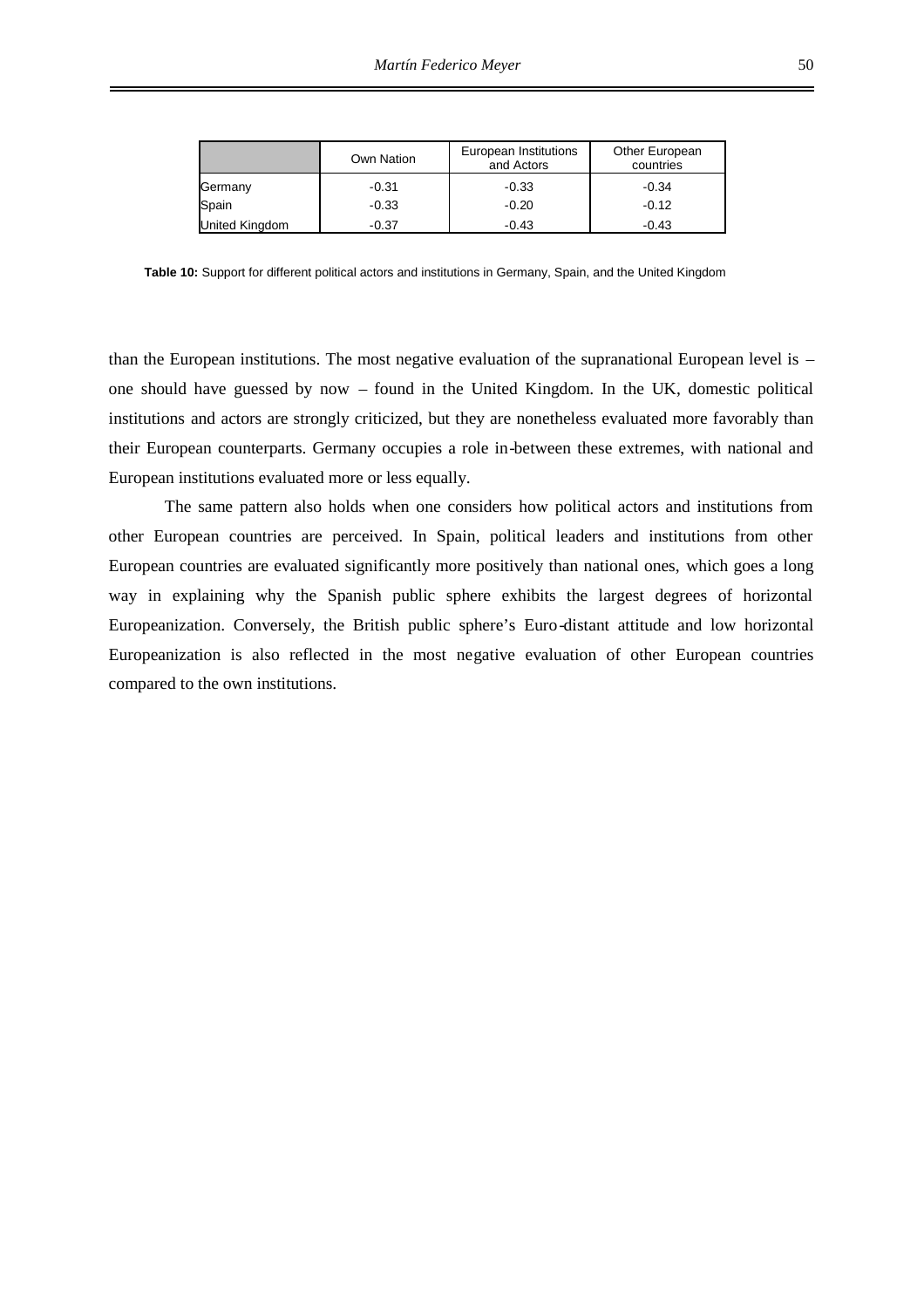### **IX. THE LIMITED ACCESS TO THE PUBLIC SPHERE AND ITS IMPLICATIONS**

So far, this study has measured the degree of Europeanization of three national public spheres and then explained the different extent and forms by drawing on insights from research on political mobilization and theoretical approaches on European integration and Europeanization. Contrary to previous assumptions, the results have shown that there is a remarkable level of Europeanized debate in the print media in those issues where the EU "matters". As a result, there is only little evidence for a democratic deficit stemming from the absence of a European public sphere or a communications deficit manifested in low coverage on EU-related issues. Nevertheless, before declaring the democratic deficit as a fallacy, for which there is no empirical evidence, it is important to consider a factor that has so far intentionally been left out of the picture, namely the question of *who* exactly has access to these Europeanizing public spheres. After all, it is one thing to show that claims in public spheres are increasingly characterized by a European dimension, quite another that also everybody – from the general public to state and party actors – participates in political communication and mobilization.

To address the question of the "winners" and "losers" of Europeanized claims-making, Table 11 (appendix) looks at the geopolitical level at which different types of actors participating in the public sphere are organized. The results suggest that political communication and mobilization in the three countries is overwhelmingly dominated by state and party actors. This is particularly the case for the supranational European level, where around 95% of all actors that appear in the public debates are state and party actors. Conversely, the focus on both economic and non-economic civil society groups organized at the European level is, as one would expect, extremely low. More interesting is, however, the finding that media reporting on other European countries also focuses overwhelmingly on national politicians. Indeed, only when the media reports on *domestic* public speakers are other actors taken into account. For instance, in the United Kingdom about 21% of claims are made by non-economic civil society actors, such as citizens' organizations or professional groups. In all three countries, the role of state and party actors is thus much less predominant among national claimants.

We now turn to the participation of different categories of actors in public debates on the seven issue fields (Table 12). As one can see, state and party actors are again the most important category. In Germany and Spain, this group accounts for 72% and 75% of all claims respectively, whereas in the UK this value is 60%. In Britain one detects the highest percentages of economic interest groups and other civil society actors as well as media representatives participating in the British public sphere. Conversely, Spain has the lowest figures for non-state and party actors among the three countries. Germany occupies a middle position but tending more towards the Spanish extreme. These results are highly significant, since they indicate *an inverse relationship between the degree of Europeanization and the degree of access to national public spheres*. Europeanization of public debates has a tendency to exacerbate power differentials, by biasing participation in the public sphere even further towards actors who command strong institutional power.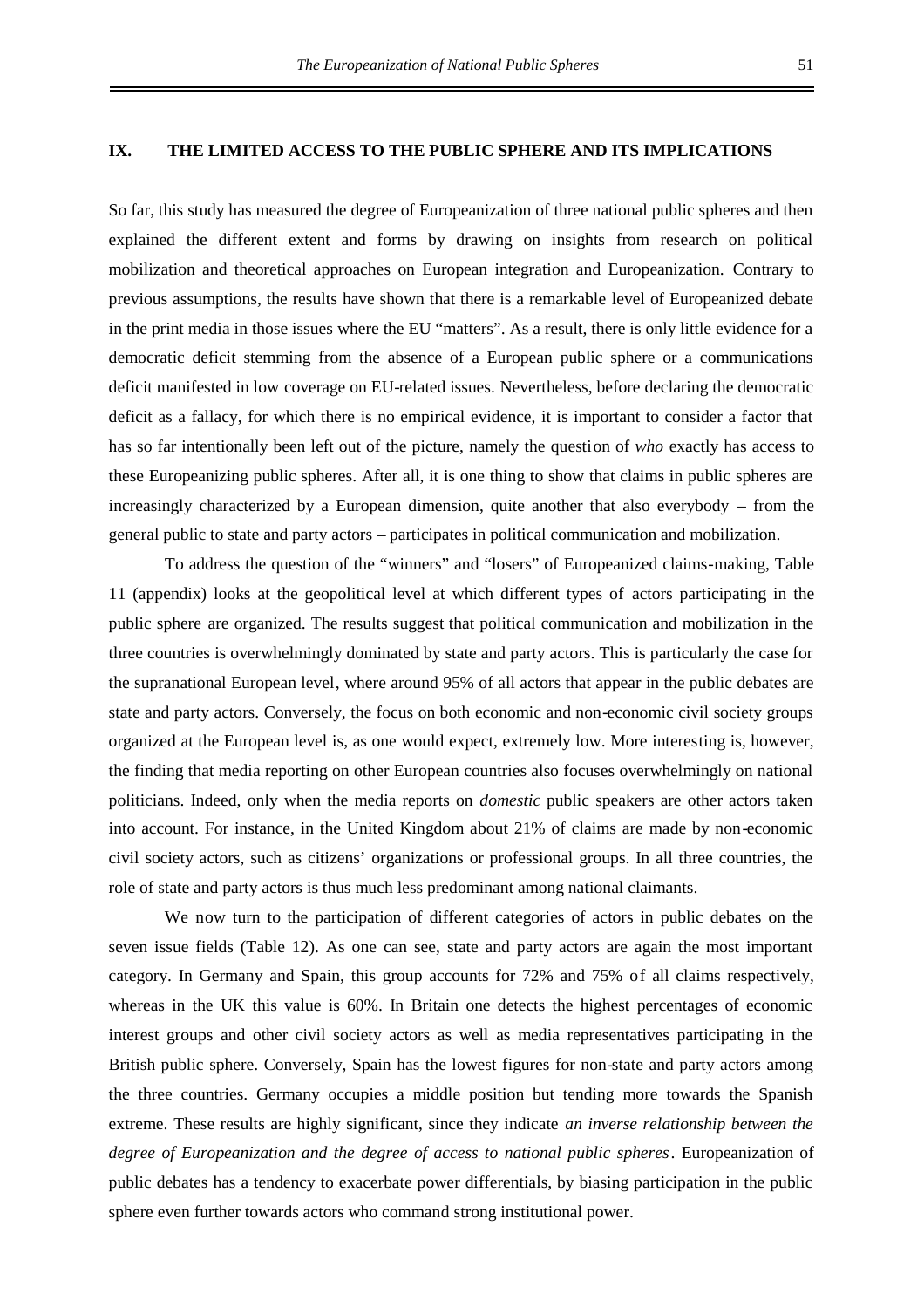|              |                            |            |            |            | In % within issue field |            |      |            | Total   |      |
|--------------|----------------------------|------------|------------|------------|-------------------------|------------|------|------------|---------|------|
|              |                            | <b>MON</b> | <b>AGR</b> | <b>IMM</b> | <b>TRP</b>              | <b>PEN</b> | EDU  | <b>EUI</b> | $(\% )$ | (N)  |
| Germany      | State and party actors     | 59.0       | 77.9       | 72.9       | 80.0                    | 70.0       | 58.9 | 81.8       | 72.2    | 2025 |
|              | Economic interest groups   | 25.2       | 12.0       | 5.8        | 0.7                     | 17.2       | 8.0  | 2.8        | 9.7     | 272  |
|              | Media and journalists      | 12.0       | 3.8        | 7.5        | 13.5                    | 5.9        | 8.0  | 10.4       | 9.6     | 270  |
|              | Other civil society actors | 2.8        | 4.3        | 11.2       | 4.7                     | 7.0        | 24.7 | 4.3        | 7.4     | 207  |
|              | <b>Unspecified</b>         | 0.9        | 1.9        | 2.6        | 1.1                     |            | 0.3  | 0.7        | 1.0     | 29   |
|              | Total (%)                  | 100        | 100        | 100        | 100                     | 100        | 100  | 100        | 100     |      |
|              | (N)                        | 527        | 208        | 347        | 445                     | 273        | 299  | 704        |         | 2803 |
| <b>Spain</b> | State and party actors     | 73.8       | 65.0       | 75.2       | 78.8                    | 75.3       | 50.7 | 82.4       | 75.2    | 850  |
|              | Economic interest groups   | 16.7       | 22.5       | 3.3        |                         | 16.9       | 9.6  | 0.6        | 7.6     | 86   |
|              | Media and journalists      | 6.4        | 2.5        | 5.2        | 10.1                    | 6.5        | 16.4 | 10.6       | 8.2     | 93   |
|              | Other civil society actors | 2.1        | 3.8        | 9.5        | 2.0                     | 1.3        | 21.9 | 1.3        | 4.6     | 52   |
|              | Unspecified                | 0.9        | 6.3        | 6.7        | 9.1                     |            | 1.4  | 5.0        | 4.3     | 49   |
|              | Total (%)                  | 100        | 100        | 100        | 100                     | 100        | 100  | 100        | 100     |      |
|              | (N)                        | 233        | 80         | 210        | 99                      | 77         | 73   | 358        |         | 1130 |
| lυĸ          | State and party actors     | 49.2       | 54.1       | 67.9       | 82.5                    | 41.7       | 48.0 | 75.7       | 59.9    | 1240 |
|              | Economic interest groups   | 26.7       | 23.5       | 3.2        | 0.8                     | 24.0       | 12.5 | 2.6        | 12.9    | 266  |
|              | Media and journalists      | 16.0       | 6.5        | 12.2       | 10.2                    | 6.3        | 4.2  | 13.8       | 10.1    | 208  |
|              | Other civil society actors | 7.9        | 14.7       | 14.7       | 5.6                     | 28.1       | 34.6 | 6.6        | 16.3    | 338  |
|              | Unspecified                | 0.2        | 1.2        | 1.9        | 0.8                     |            | 0.7  | 1.3        | 0.8     | 17   |
|              | Total (%)                  | 100        | 100        | 100        | 100                     | 100        | 100  | 100        | 100     |      |
|              | (N)                        | 445        | 170        | 156        | 354                     | 96         | 544  | 304        |         | 2069 |

**Table 12:** Actor type category of claimants by policy field in Germany, Spain, and the United Kingdom

The same holds true when one considers the different policy fields. While civil society actors are also underrepresented in national public debates, their position is even more marginal in debates on European issues. European integration, previously shown to be by far the most Europeanized topic, is at the same time the most elitist, with state and party actors dominating public debates more strongly than any other fields. It has been pointed out that if Europe were indeed to open up new opportunities for actors whose interests are more weakly represented on the national level, then these actors should be more visible in debates on European integration than in the other fields where the nation-state context is still important or even predominant (Koopmans 2003). Contrary to this expectation, debates on European integration turn out to be highly discriminatory. Economic interest groups and other civil society groups are much less prominent in debates on European integration than in the other issue fields. Only the media and journalists appear somewhat more often than average as speakers on European integration issues – a finding which corrects the popular misperception that the democratic deficit would be related to a lack of media interest in European affairs (Koopmans & Pfetsch 2003). Finally, the United Kingdom – the least Europeanized in this particular polity issue – is at the same time the country with comparatively the most egalitarian public sphere in debates on European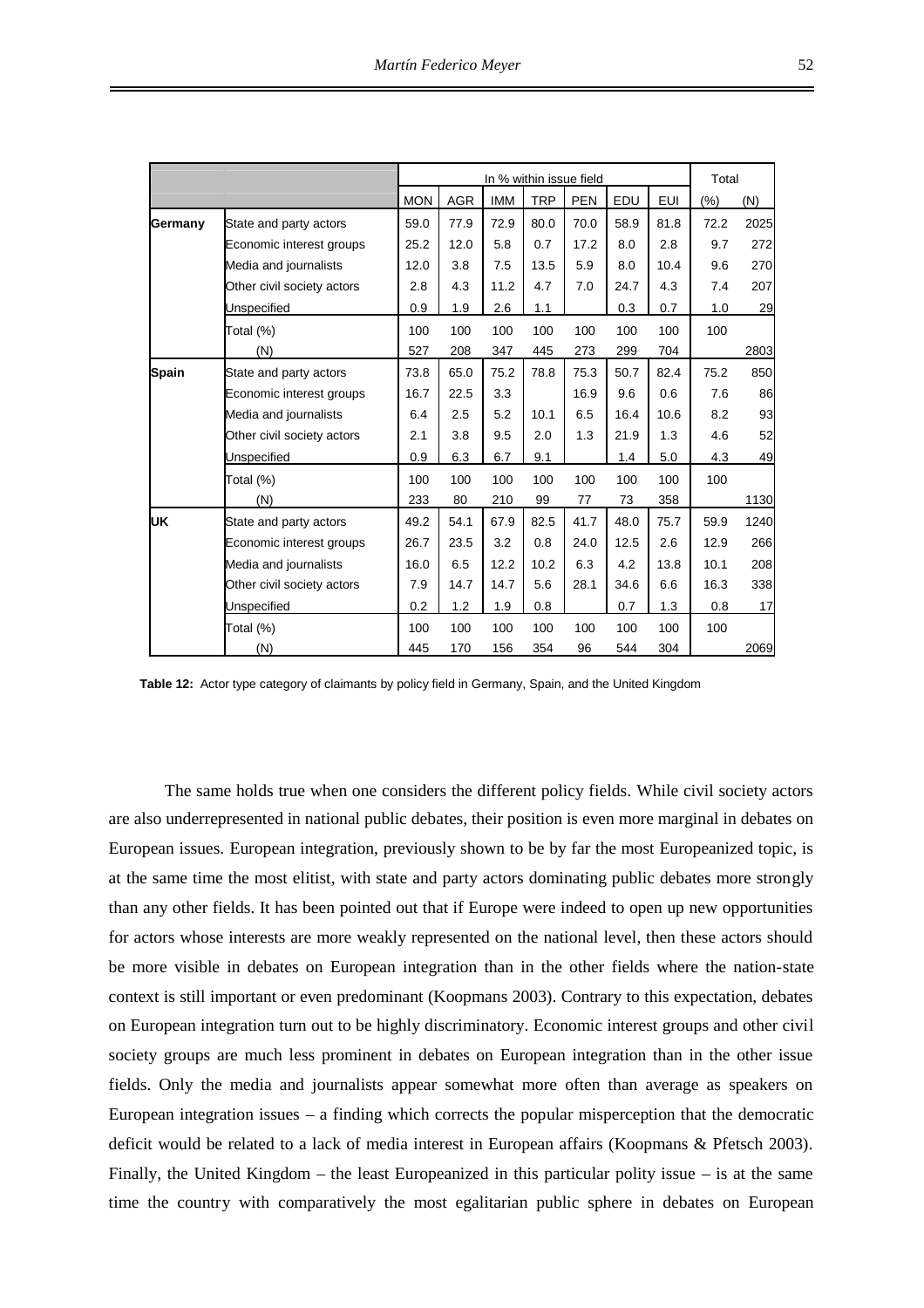integration. The other policy fields show more fluctuations with regard to this pattern. Nonetheless, pensions and especially education – the least Europeanized issues – are the most open to the whole range of actors, not just the elites.

Finally, Table 13 shows the actors' support of the European integration process. The main results in the different countries are strikingly similar. Everywhere support for the integration process is stronger among state and party actors than among the various categories of civil society actors: economic interest groups, the media, and other civil society groups. Civil society actors, who find themselves on the loosing side of Europeanization, are also most critical about European integration and institutions, whereas the state and executive actors who dominate European public debates display the strongest support. On balance, these results suggests that European integration finds most support among actors that are already powerful on the national level, namely those of the executive, legislative, and judiciary within the state sector. Actors who are less influential in Europeanized public debates also tend to be more critical of European institutions and less supportive of the integration process. This is not to suggest a linear causal explanation between access to the public sphere and support for European integration. However, the study proposes that the impact of European integration on the distribution of influence in public debates should be seen as one important factor for explaining different attitudes to Europe of political actors. This assumption can also be derived from the literature on political opportunity structures, which has argued that closed political institutions tends to provoke confrontational challenges, whereas open opportunity structures invite more consensual and cooperative forms of claims-making (Kriesi *et al*. 1995: 44–51).

How are we to explain these results? As highlighted above, European integration has been argued to provide a new structure of political opportunities "to exit from domestic constraints, either to promote certain policies, or to veto others, or to secure informational advantages (Hix & Goetz 2001: 10). Nonetheless, Koopmans (forthcoming) maintains that European integration is far from always being a "win-win game" in which every actor is continuously benefited and nobody is disadvantaged at one point or another. The implication is that shifts in political opportunity structures are not a neutral process, and may thus affect the relative power and influence of different actors by providing greater opportunities and resources for some groups compared to others. Likewise, the transfer of

|                            | Germany | Spain   | United Kingdom |
|----------------------------|---------|---------|----------------|
| State and party actors     | 0.32    | 0.14    | 0.13           |
| Economic interest groups   | 0.13    | 0.09    | 0.14           |
| Media and journalists      | 0.23    | 0.05    | $-0.07$        |
| Other civil society actors | 0.19    | $-0.02$ | 0.05           |
| <b>Unknown</b>             | 0.30    | 0.09    | $-0.30$        |

**Table 13:** Support for European integration by actor type category in Germany, Spain, and the United Kingdom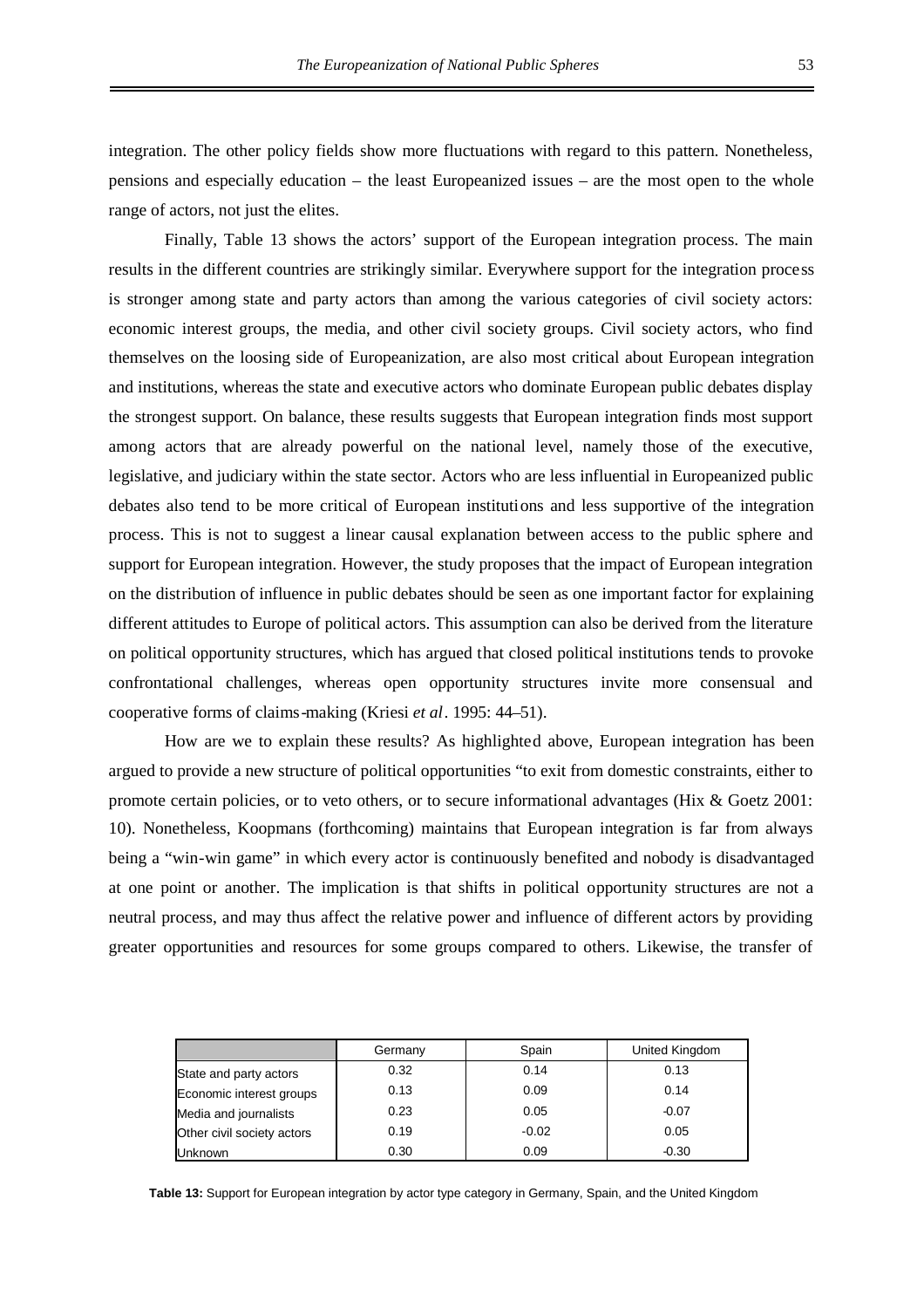political competences from the national to the European level may also negatively affect those actors who previously enjoyed institutionalized links to national resources and opportunity structures. In this view then, "European integration unavoidably implies a redistribution of power, not just institutionally, but also regarding public debates and political mobilization" (*ibid*., see also e.g. Moravcsik 1994, Marks & McAdam 1999, Rucht 2000).

While there is a general agreement in the literature that European integration facilitates and constrains the strategic opportunities of different actors in different ways, the question of which actors stand to profit and which stand to lose from the Europeanization process is far more contentious. If European institutions work as an additional level of opportunity, it is open to debate whether the actors who are powerful at national level also tend to be powerful at the supranational European level, or whether the European institutions offer more leverage to actors who are comparatively powerless at home (Della Porta 2003). On the one hand, Europe is seen to be a potential counterweight to the entrenched national powers, like executive actors and business interests, by offering new opportunities for those actors that are relatively weak and marginalized at the national level – such as regional minorities, NGOs, social movements and other civil society actors (Green Cowles 2001). Hix and Goetz (2000: 14) maintain that "the openness of the EU policy process and the pursuit of neo-pluralist strategies by the Commission (such as subsidizing under-represented groups) ensure that both diffuse and concentrated interests tend to be able to pursue exit and veto opportunities and have access to key information."

On the other hand, an equally plausible possibility is that power is cumulative and that Europeanization would thus strengthen even more those who are already powerful on the national level and further marginalize the weaker political actors (Della Porta 2003). Moravcsik (1994) has shown, for instance, that European integration has mostly further strengthened the national executives, due to their abundance of political resources (initiative, institutions, information, and ideas). Although autonomy with regard to their foreign counterparts is diminished when policies are transferred from the domestic to the European arena, it widens the autonomy of executives in relation to other *domestic* actors. It is thus reasonable to start from the assumption that "the extent to which domestic actors are able to exploit new opportunities depends on their previous resources and identities provided by domestic institutions" (Risse *et al*. 2001: 11–12).

Koopmans (forthcoming) contends that apart from different opportunity structures on the national and European levels, a further factor that may influence the chances of actors to intervene in Europeanized public debates are differences in the news selection process between national coverage, on the one hand, and international or European news coverage, on the other. For instance, national news reporting may literally be "closer to the people", and subject to less strict selection pressures than international or supranational news coverage. Conversely, in foreign news coverage, international press agencies play a much more important role, and among foreign correspondents one finds a stronger tendency to rely on institutional sources and news routines (Meyer 1999). Such differences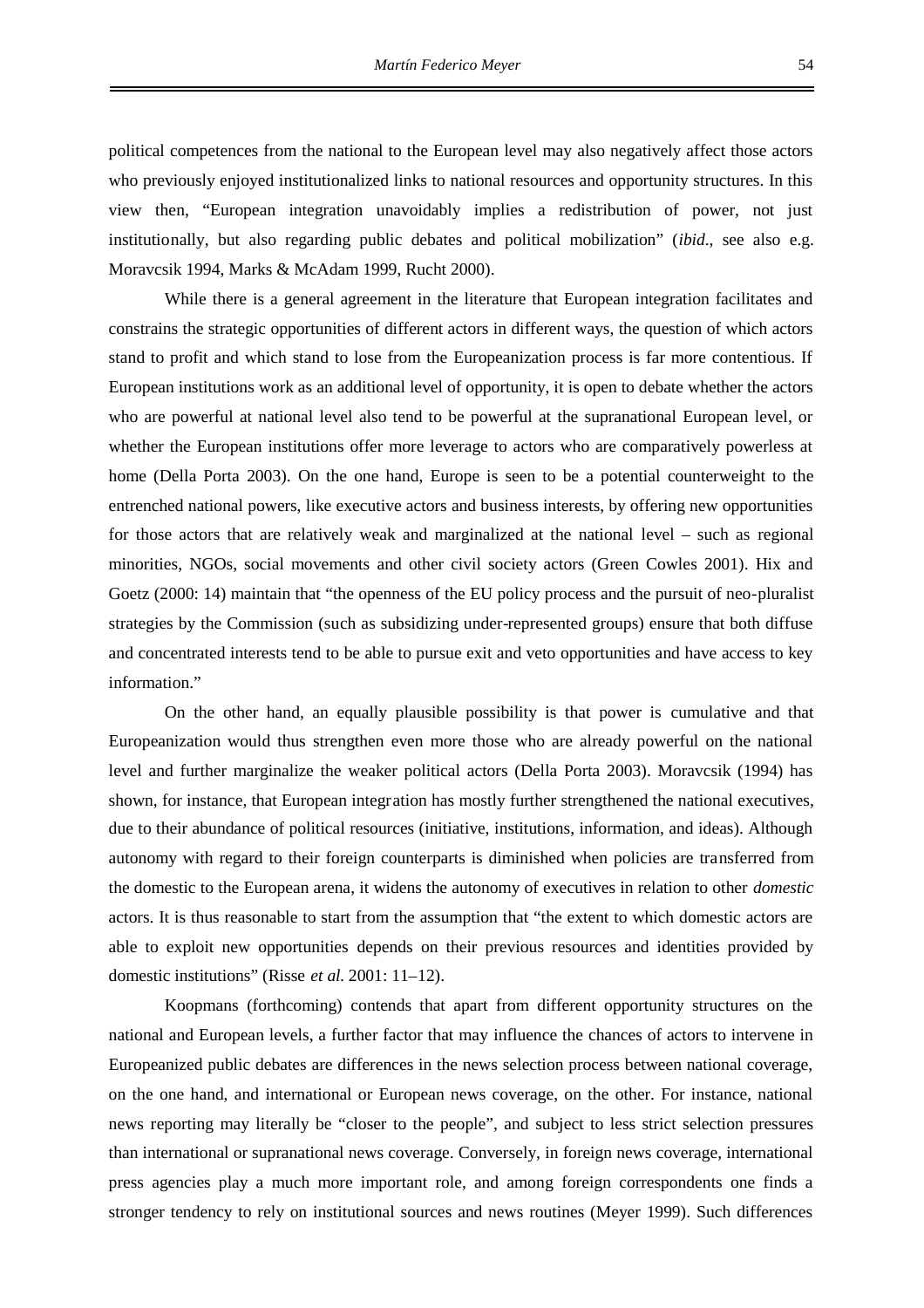between national and international news selection processes imply greater difficulties for less resourceful actors to get access to European and foreign news coverage, and a greater reliance in such news on institutional actors, especially executive and governmental actors such as the European Commission, or national foreign ministers or heads of state (Koopmans forthcoming).

The degree to which the findings presented in this section are due to opportunity structures or news gathering and selection routines can be determined by comparing the figures for European-level actors to those for actors from other countries than the own country (Table 11 in the appendix). If the emphasis on the executive and the neglect of civil society actors in coverage of European-level actors are due to the different features of foreign compared to national news gathering, one should find a similar bias in the coverage of claims of actors from countries outside the home country. However, if more closed opportunity structures on the European compared to the national level are the most important factor, one should find that actors from other national contexts resemble national actors, and that they include less executive and more civil society actors than one finds among European-level actors (Koopmans 2003).

By looking at the results, the answer seems to lie in between these two extremes, since national actors from other countries are situated almost exactly in between national and Europeanlevel actors. This suggests that part of the reason why coverage of European-level actors focuses more strongly on the executive and less strongly on civil society actors lies in the characteristics of foreign news gathering and selection routines, which also affect coverage of actors from outside the own country. However, the results also show that this cannot be the whole story since the bias against civil society actors and in favor of executive actors is much stronger among European-level actors than among foreign national actors. Since there is no reason intrinsic to the working routines of journalists that would give a plausible account of why correspondents in Brussels would be so much more focused on the executive arena than national correspondents in capitals such as London, Paris, or Washington (*ibid*.), one must conclude that an important part of the answer must also lie in the nature

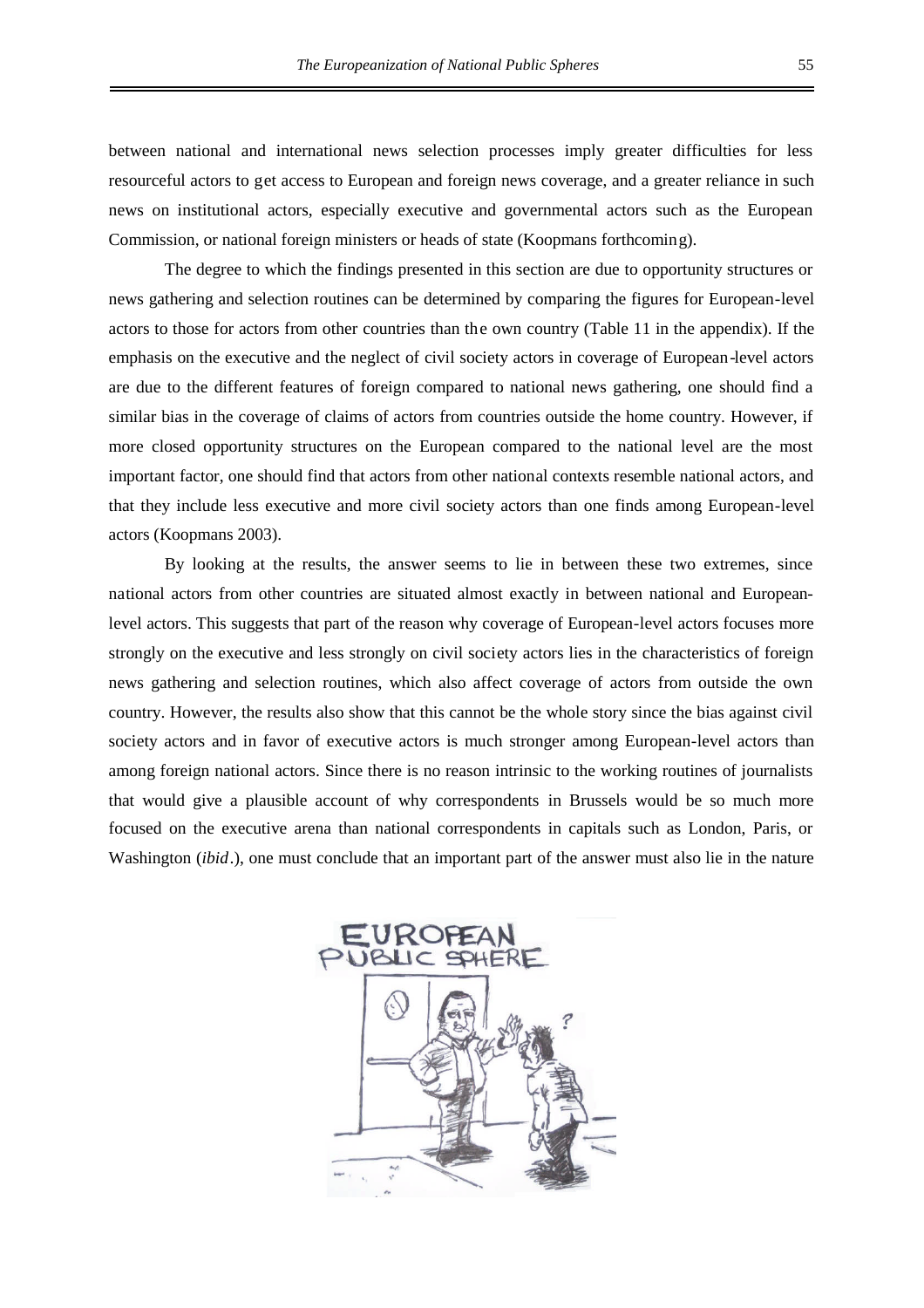of political opportunity structures within the EU. The EU political process apparently puts up important barriers for less institutionalized civil society groups, and seems to be especially suited to the publicity needs of actors from the executive.

One can thus conclude that the Europeanization of public contestation has above all strengthened the influence of state and executive actors who have almost exclusive hegemony in debates over European issues. Civil society actors, on the contrary, have hardly gained any foothold on the European level and are much better represented in debates that remain within the national political arena. In other words, the penetration of national public spheres by European actors, institutions, and issues has so far tended to make public debates less inclusive and less egalitarian. The results are in line with Schlesinger's (1999: 264) claim that "inasmuch as a media-sustained, supranational communicative space is presently emerging because of European Union integration, this is class inflected and has become predominantly the domain of political and economic elites and not that of a wider European public." Similarly, Trenz (2004: 301) has pointed to the "clear media bias towards institutional and governmental actors and away from civil society. Although NGOs and civic associations have become progressively included in European governance and quite often play a decisive role in EU policy deliberation and decision-making, this activity is not documented in news coverage." However, civil society is widely seen as the fundamental life-source for the possibility of an emerging European public sphere (cf. Perez Diaz 1998, Closa 2001, Soysal 2001). What's more, the differential access of actors to European public debates is strongly related to actors' evaluation of the European integration process and their assessment of European institutions. This suggests that the unequal access to European public debates can have serious negative repercussions on support for European integration, especially among civil society actors, and the future of the European Union.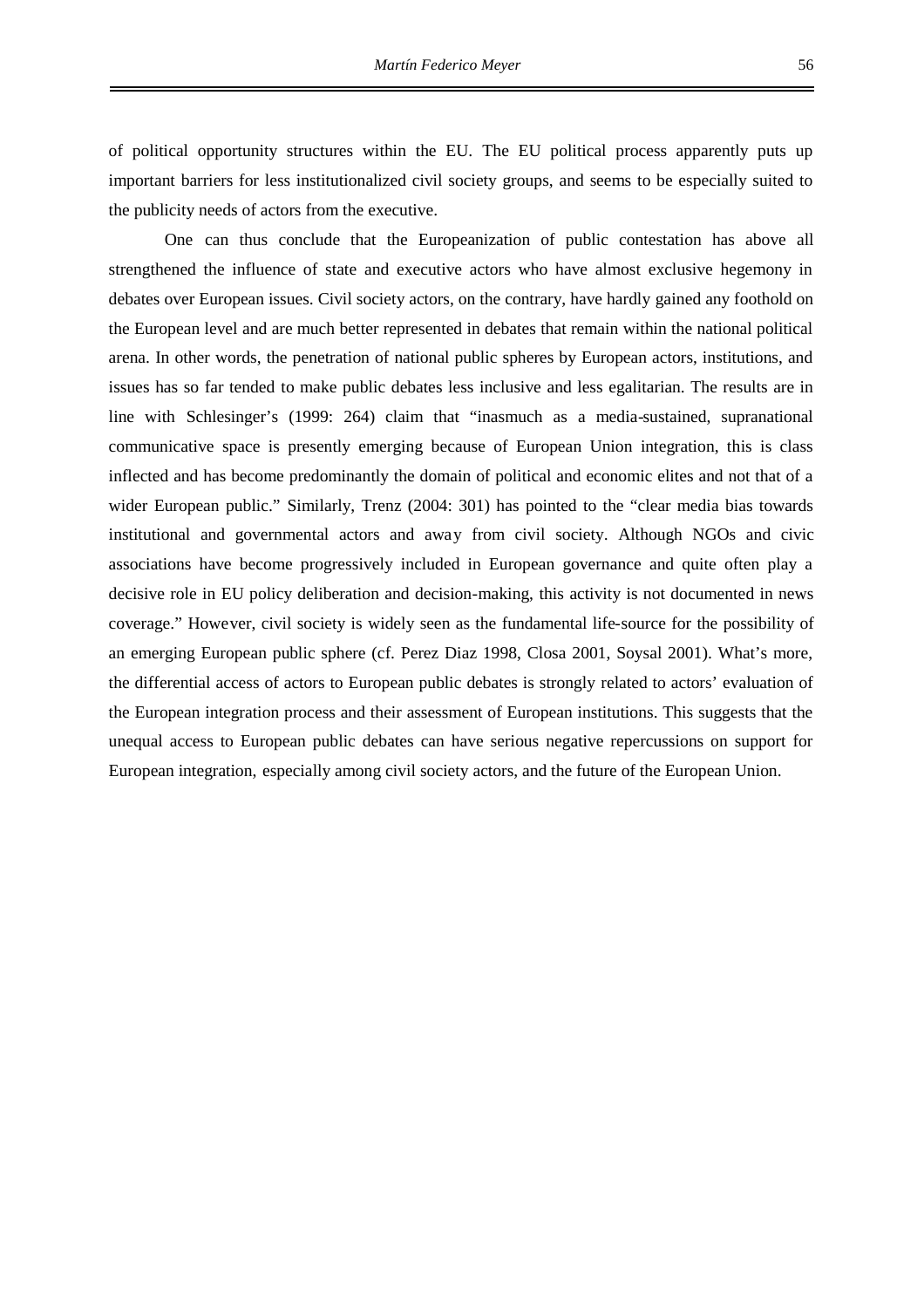## **X. CONCLUSIONS**

At the time these concluding paragraphs are being written in early June 2005, it seems that for days the media have been reporting on nothing else but the ratification crisis of the European Constitution, triggered by the resounding rejections of the treaty in France and the Netherlands, as well as the suspension of the referendum in several other member states. Hardly a communication or information deficit, but rather a *surplus*, dominated mostly by sensationalist and speculative headlines – "Mutiny in Europe", "The death of the EU", "The end of the Euro?" – as well as solemn remarks by usually ever-optimistic Eurocrats that the EU "no longer makes people dream." However, whilst such comments may be exaggerating and over-dramatizing the current situation, the unequivocal results of the referenda have been a heavy blow to, and placed a big question mark over the future of the European Union.

Who knows, perhaps the extensive debates, comments, and coverage on the present crisis may even generate substantial and lasting discussions about other European issues and thus contribute in the long run to a greater awareness and sense of proximity regarding the EU. What the events of this month have shown, however, is that the elitist logic of integration will no longer lead to satisfactory results. More than any other event in the history of the European Communities – more so than the Danish and Irish rejections of the Maastricht and Nice treaties – the French and Dutch referenda mark the people's long-overdue entry onto center stage of the European integration process. No longer content by having their lives dictated for them by Brussels, the voters have sent a clear message in favor of "government by the people" and being sufficiently involved in the development of the European Union. Although the European Convention for drafting the Constitutional Treaty was a first serious attempt of creating a common space of political communication where actors from different national backgrounds could participate on an equal footing, in hindsight it was too limited in scope and impact, and too little too late (Kurpas 2005). In this regard, then, the need for a larger and more decentralized European public sphere becomes as pressing as ever.

This study has argued that instead of transposing on a higher level of spatial aggregation the features that characterize national public spheres, a European public sphere is more likely to emerge out of the increased focusing on European actors, institutions, and issues in political communication of the different nation-states. This study has operationalized three different theoretically possible forms of this Europeanization of national public spheres: supranational, vertical, and horizontal. On the basis of data collected through political claims analysis in the *Europub* research project, the relative presence of these three different forms was analyzed in a cross-time, cross-issue, and cross-country perspective. The results have shown that for those policy domains in which the EU is a relevant institutional actor, political communication and mobilization has been increasingly characterized by a European Union context. There is thus sufficient reason for optimism about the emergence of a European public sphere for those policy fields where the EU is a relevant actor and where it enjoys a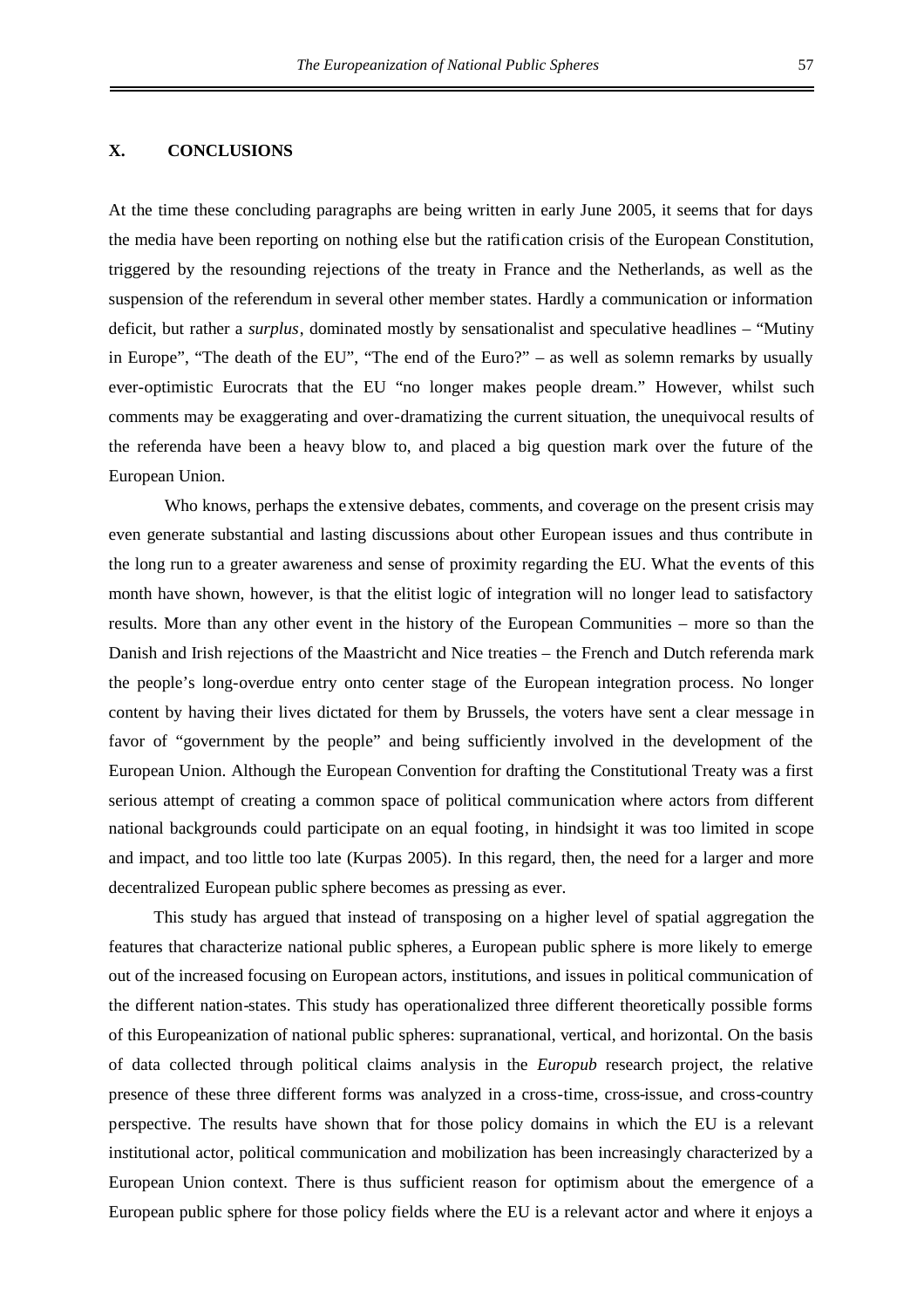substantial amount of competences. The empirical results for these policy fields indicate that a European public sphere is not a utopia, but to some extent already a reality.

Instead, a more serious question was found to be the type of actors that have access to this emerging space of communication, which is overwhelmingly populated by state and party actors. The democratic deficit is therefore not, as commonly expected, due to the media providing little coverage about European actors, institutions, and issues, but given the obstacles that less powerful and institutionalized civil society groups face in gaining access to the presently Europeanizing public spheres. The main problem regarding the Europeanization of political communication is not of a quantitative, but rather of a qualitative nature. The implication is that the solution to the deficits of the European public sphere must not be sought first and foremost in the media themselves, but rather in the structure of the European policy process, which so far strongly privileges national state and party actors, as compared to interest groups, NGOs, and other civil society actors. Institutional reforms will need to address this problem by improving the general accessibility to the European policy process and placing "the public" back in the public sphere. Otherwise, as the present study suggested, support for European integration and institutions may continue to erode amongst the European citizenry, putting into serious doubt the future of the European project.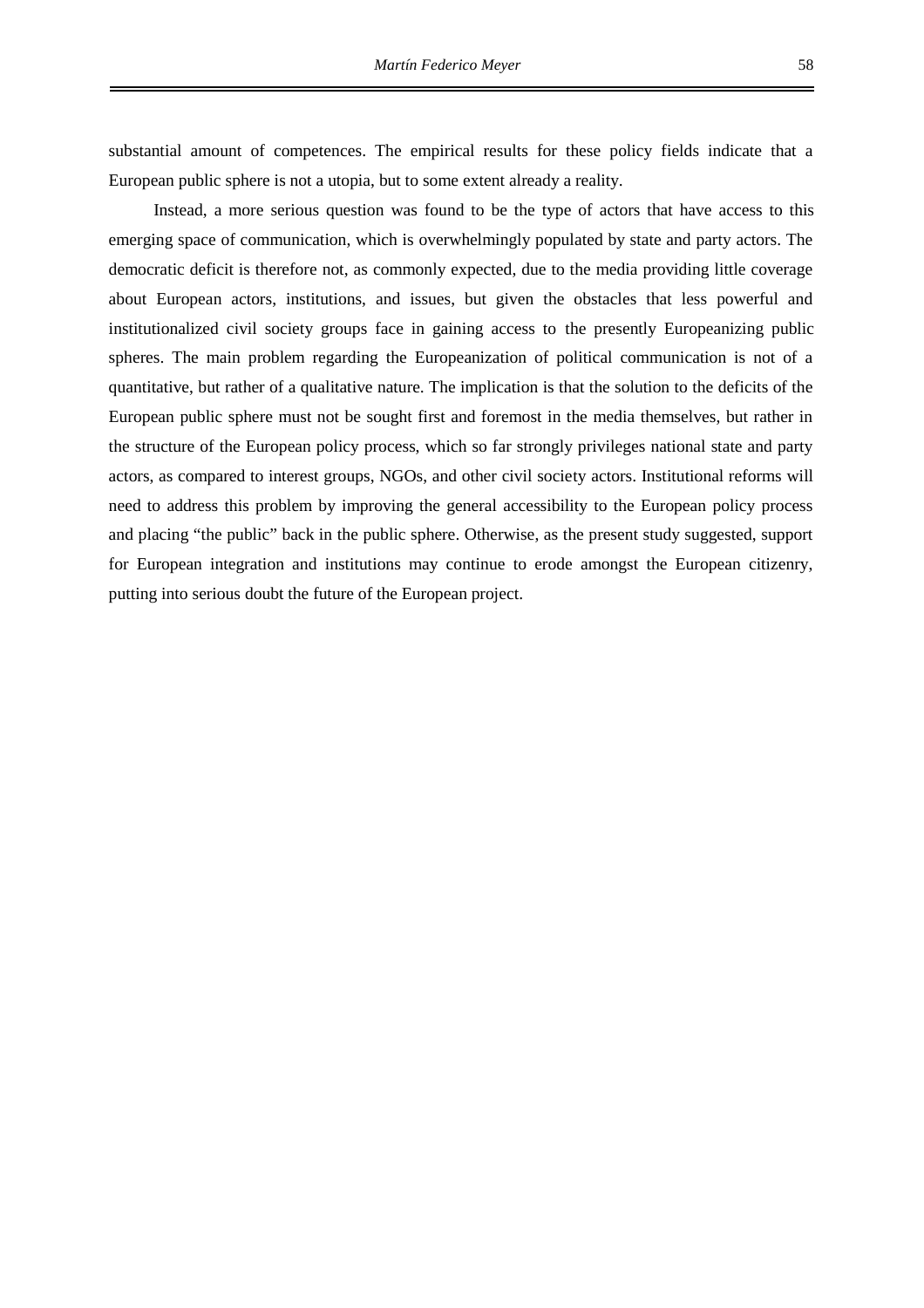#### **REFERENCES**

Adam, Silke, Berkel, Barbara & Pfetsch, Barbara (2003). "Media Opportunity Structures – A Brake Block for the Europeanization of Public Spheres?" in Donatella della Porta (ed.) *Dimensions of Political Opportunities and the Europeanization of Public Spheres*. Europub Research Project. pp. 69–104. Available at:

[http://europub.wz-berlin.de/Data/reports/WP1/wp1%20integrated%20report.pdf.](http://europub.wz-berlin.de/Data/reports/WP1/wp1 integrated report.pdf)

- Anderson, Peter J. & Weymouth, Anthony (1999). *Insulting the Public: The British Press and the European Union*. London: Longman.
- Baerns, Barbara & Raupp, Juliana (eds.) (2000). *Information und Kommunikation in Europa: Forschung und Praxis*. Berlin: Vistas.
- Barber, Benjamin (1984). *Strong Democracy: Participatory Politics for a New Age*. Berkeley: University of California Press.
- Bardi, Luciano (1994). "Transnational Party Federations, European Parliamentary Party Groups, and the Building of Europarties" in Richard S. Katz & Peter Mair (eds.) *How Parties Organize: Change and Party Organizations in Western Democracies*. London: Sage. pp. 357–372.
- Beck, Ulrich (1998). "Wie wird Demokratie im Zeitalter der Globalisierung möglich?" in Ulrich Beck (ed.) *Politik der Globalisierung*. Frankfurt am Main: Suhrkamp. pp. 7–66.
- Beetham, David & Lord, Christopher (1998). *Legitimacy and the European Union.* Harlow: Longman.
- Börzel, Tanja & Risse, Thomas (2003). "Conceptualizing the Domestic Impact of Europe" in Kevin Featherstone & Claudio M. Radaelli (eds.) *The Politics of Europeanization*. Oxford: Oxford University Press. pp. 57–82.
- Bulmer, Simon J. (1997). "Shaping the Rules? Constitutive Politics of the European Union and German Power" in Peter Katzenstein (ed.) *Tamed Power: Germany in Europe*. Ithaca: Cornell University Press. pp. 49–79.
- Calhoun, Craig (ed.) (1992). *Habermas and the Public Spher*e. Cambridge, MA: MIT Press.
	- ——— (2003). "The Democratic Integration of Europe: Interests, Identity, and the Public Sphere" in Mabel Berezin & Martin Schain (eds.) *Europe without Borders: Re-mapping Territory, Citizenship and Identity in a Transnational Age*. Baltimore: Johns Hopkins University Press. pp. 243–274.
- Carey, Sean (2002). "Undivided Loyalties: Is National Identity an Obstacle to European Integration?" *European Union Politics* 3 (4). pp. 387–413.
- Checkel, Jeffrey T. (2001). "Why Comply? Social Learning and European Identity Change". *International Organization* 55 (3). pp. 553–588.
- Christiansen, Thomas, Jorgensen, Knud E. & Wiener, Antje (eds.) (2001). *The Social Construction of Europe*. London: Sage.
- Closa, Carlos (2001). "Requirements of a European Public Sphere: Civil Society, Self, and the Institutionalization of Citizenship" in Klaus Eder & Bernhard Giesen (eds.) *European Citizenship: National Legacies and Transnational Projects*. Oxford: Oxford University Press. pp. 180–201.
- Cowles, Maria Green (2001). "The Transatlantic Business Dialogue and Domestic Business-Government Relationships" in Maria Green Cowles, James Caporaso & Thomas Risse (eds.) *Transforming Europe: Europeanization and Domestic Change*. Ithaca: Cornell University Press. pp. 159–179.
- Curran, James (1991). "Rethinking the Media as a Public Sphere" in Peter Dahlgren & Colin Sparks (eds.) *Communication and Citizenship: Journalism and the Public Sphere in the New Media Age*. London: Routledge. pp. 27–57.
- Crossley, Nick & Roberts, John (eds.) (2004). *After Habermas: New Perspectives on the Public Sphere*. Oxford & Malden: Blackwell.
- Dahl, Robert A. (1989). *Democracy and Its Critics*. New Haven: Yale University Press.
- ——— (1994). "A Democratic Dilemma: System Effectiveness versus Citizen Participation". *Political Science Quarterly* 109 (1). pp. 23–34.
- Della Porta, Donatella (2003). "Dimensions of Political Opportunities and the Europeanization of the Public Sphere: Hypotheses for a Cross-National Comparison" in Donatella della Porta (ed.)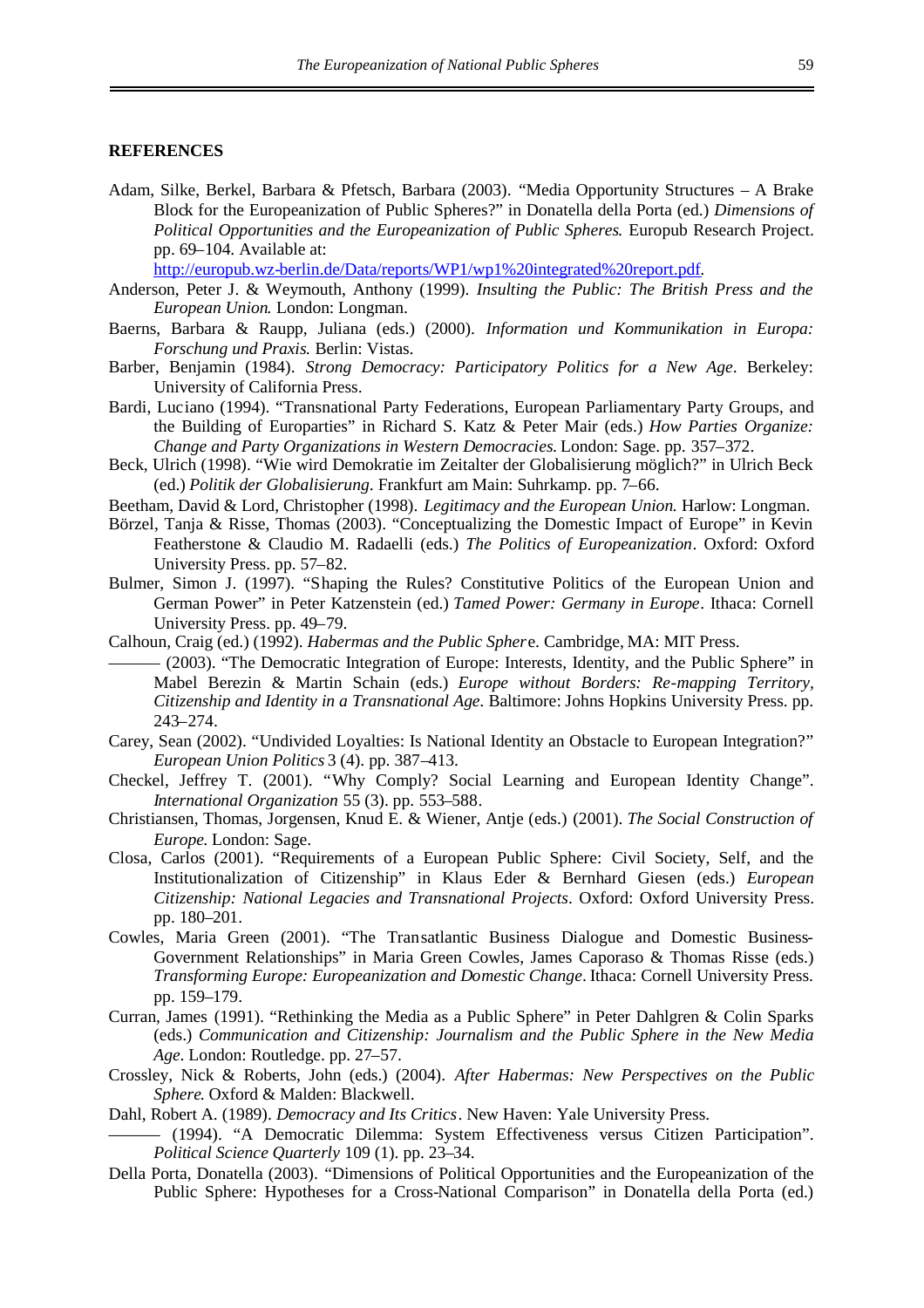*Dimensions of Political Opportunities and the Europeanization of Public Spheres*. Europub Research Project. pp. 9–68. Available at:

[http://europub.wz-berlin.de/Data/reports/WP1/wp1%20integrated%20report.pdf.](http://europub.wz-berlin.de/Data/reports/WP1/wp1 integrated report.pdf)

——— & Caiani, Manuela (2004). "Europeanization and the Civil Society in the Public Sphere: Some Results from a Research on Claims-Making in Italy". Paper presented at the ECPR Joint Sessions, Uppsala, Sweden. Available at:

[http://www.essex.ac.uk/ecpr/events/jointsessions/paperarchive/uppsala/ws8/DellaPorta.pdf.](http://www.essex.ac.uk/ecpr/events/jointsessions/paperarchive/uppsala/ws8/DellaPorta.pdf)

- De Swaan, Abram (1993). "The Evolving European Language System: A Theory of Communication Potential and Language Competition". *International Political Science Review* 14 (3). pp. 241– 255.
- De Vreese, Claes H. (2001). "Europe in the News: A Cross-National Comparative Study of the News Coverage of Key EU Events". *European Union Politics* 2 (3). pp. 283–307.
- Díez Medrano, Juan (2001). "Die Qualitätspresse und Europäische Integration". *Forschungsjournal Neue Soziale Bewegungen* 14 (4). pp. 30–41.
	- ——— (2003). *Framing Europe: Attitudes to European Integration in Germany, Spain, and the United Kingdom*. Princeton: Princeton University Press.
- Dinan, Desmond (1999). *Ever Closer Union: An Introduction to the European Integration* (2<sup>nd</sup> *Edition)*. Basingstoke: Macmillan.
- Eder, Klaus & Kantner, Cathleen (2000). "Transnationale Resonanzstrukturen in Europa: Eine Kritik der Rede vom Öffentlichkeitsdefizit" in Maurizio Bach (ed.) *Die Europäisierung nationaler Gesellschaften*. Wiesbaden: Westdeutscher Verlag. pp. 306–331.
	- ———, ——— & Trenz, Hans-Jörg (2000). "Transnationale Öffentlichkeit und die Strukturierung politischer Kommunikation in Europa". DFG Project Application. Available at:

[http://www2.rz.hu-berlin.de/struktur/forschung/transoeff/Euro-DFG-Antrag.pdf.](http://www2.rz.hu-berlin.de/struktur/forschung/transoeff/Euro-DFG-Antrag.pdf)

- ——— & Trenz, Hans-Jörg (2003). "The Making of a European Public Space: The Case of Justice and Home Affairs" in Beate Kohler-Koch (ed.) *Linking EU and National Governance*. Oxford: Oxford University Press. pp. 111–134.
- Eichenberg, Richard C. & Dalton, Russell J. (2003). "Post-Maastricht Blues: The Welfare State and the Transformation of Citizen Support for European Integration, 1973-2002". Manuscript, Department of Political Science, Tufts University.
- Elster, Jon (ed.) (1998). *Deliberative Democracy*. Cambridge: Cambridge University Press.
- Eriksen, Erik O. (2004). "Conceptualizing European Public Spheres. General, Segmented and Strong Publics". *ARENA Working Paper* 04 (3). Available at:

[http://www.arena.uio.no/publications/working-papers2004/papers/wp04\\_3.pdf.](http://www.arena.uio.no/publications/working-papers2004/papers/wp04_3.pdf)

——— & Fossum, John E. (eds.) (2000). *Democracy in the European Union: Integration Through Deliberation?* London: Routledge.

———, ——— (2002). "Democracy through Strong Publics in the European Union?" *Journal of Common Market Studies* 40 (3). pp. 401–424.

- Featherstone, Kevin & Radaelli, Claudio M. (eds.) (2003). *The Politics of Europeanization*. Oxford: Oxford University Press.
- Fishkin, James (1991). *Democracy and Deliberation: New Directions for Democratic Reform*. New Haven: Yale University Press.
- Fraser, Nancy (1992). "Rethinking the Public Sphere: A Contribution to the Critique of Actually Existing Democracy" in Craig Calhoun (ed.) *Habermas and the Public Spher*e. Cambridge, MA: MIT Press. pp. 109–163.

Franzius, Claudio & Preuss, Ulrich (eds.) (2004). *Europäische Öffentlichkeit*. Baden-Baden: Nomos.

- Gerhards, Jürgen (1993). "Westeuropäische Integration und die Schwierigkeiten der Entstehung einer Europäischen Öffentlichkeit". *Zeitschrift für Soziologie* 22 (2). pp. 96-110.
	- ——— (2000). "Europäisierung von Ökonomie und Politik und die Trägheit der Entstehung einer Europäischen Öffentlichkeit" in Maurizio Bach (ed.). *Die Europäisierung nationaler Gesellschaften*. Wiesbaden: Westdeutscher Verlag. pp. 277–305.
		- ——— (2002). "Das Öffentlichkeitsdefizit der EU im Horizont normativer Öffentlichkeitstheorien" in Hartmut Kaelble, Martin Kirsch & Alexander Schmidt-Gernig (eds.) *Transnationale Öffentlichkeiten und Identitäten im 20. Jahrhundert*. Frankfurt am Main: Campus. pp. 135–158.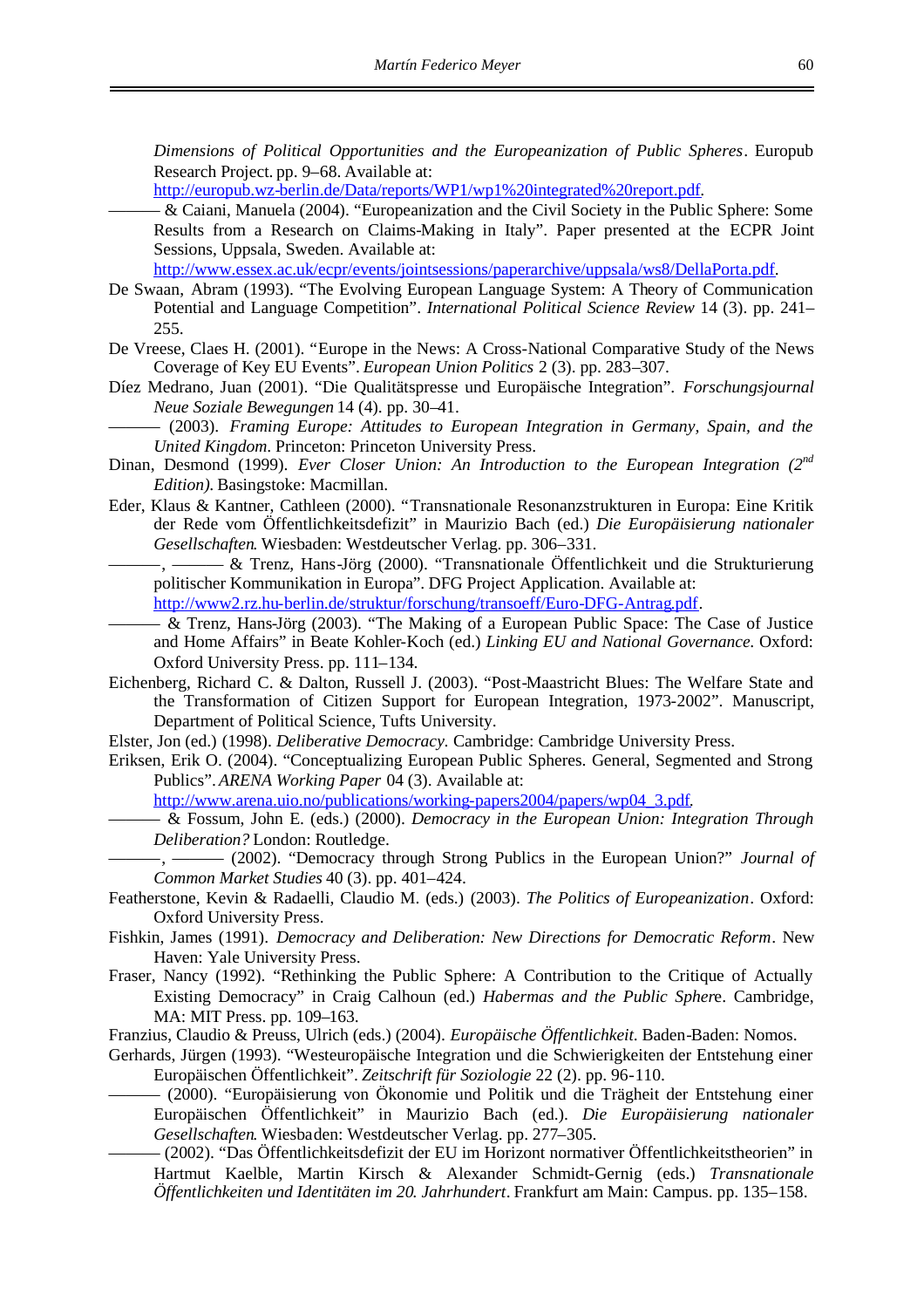- Giesen, Bernhard & Risse, Thomas (2000). "When Europe Hits Home: Europeanization and National Public Discourses". DFG Project Application. Available at: [http://www.fu-berlin.de/atasp/pub/dfggiesen.PDF.](http://www.fu-berlin.de/atasp/pub/dfggiesen.PDF)
- Giorgi, Liana, Crowley, John & Ney, Steven (2001). "Surveying the European Public Space A Political and Research Agenda". *Innovation: The European Journal of Social Science Research* 14 (1). pp. 73–83.
- Greenwood, Justin & Aspinwall, Mark (eds.) (1998). *Collective Action in the European Union: Interests and the New Politics of Associability*. London: Routledge.
- Grimm, Dieter (1995). *Braucht Europa eine Verfassung?* Munich: Carl Friedrich v. Siemens Stiftung.
- Grundmann, Reiner (1999). "The European Public Sphere and the Deficit of Democracy" in Dennis Smith & Sue Wright (eds.) *Whose Europe: The Turn Towards Democracy*. Oxford: Blackwell. pp. 125–146.
- Haas, Ernst B. (1958). *The Uniting of Europe*. Stanford: Stanford University Press.
- Haas, Ernst B. (1961). "International Integration: the European and the Universal Process". *International Organization* 15 (4). pp. 366–392.
- Habermas, Jürgen (1974). "The Public Sphere: An Encyclopedia Article". *New German Critique* 3 (1). pp. 14–21.
- ——— (1989). *The Structural Transformation of the Public Sphere: An Inquiry into a Category of Bourgeois Society*. Cambridge: Polity.
- ——— (2001). "So, Why does Europe Need a Constitution?" Robert Schuman Centre of Advanced Studies. European University Institute, Florence.
- Hagen, Lutz M. (ed.) (2004). *Europäische Union und mediale Öffentlichkeit: Theoretische Perspektiven und Befunde zur Rolle der Medien im europäischen Einigungsprozess.* Cologne: Halem.
- Held, David (1991). "Democracy, the Nation-State and the Global System" in David Held (ed.) *Political Theory Today*. Cambridge: Polity. pp. 197–235.
- Hix, Simon (1999). *The Political System of the European Union*. Basingstoke: Macmillan.
- ——— (2002). *Linking National Politics to Europe*. London: Foreign Policy Centre. Available at: [http://fpc.org.uk/fsblob/15.pdf.](http://fpc.org.uk/fsblob/15.pdf)
	- ——— & Goetz, Klaus H. (2001). "Introduction: European Integration and National Political Systems" in Klaus H. Goetz & Simon Hix (eds.) *Europeanized Politics: European Integration and National Political Systems*. London & Portland: Frank Cass. pp. 1–26.
- Hoffmann, Stanley (2000). "Towards a Common European Foreign and Security Policy?" *Journal of Common Market Studies* 38 (2). pp. 189–98.
- Hooghe, Liesbet & Marks, Gary (2001). *Multi-Level Governance and European Integration*. Lanham: Rowman & Littlefield.

 $-$ , ——— (forthcoming). "Calculation, Community, and Cues: Public Opinion on European Integration". Accepted for publication in *European Union Politics*.

- Hoskins, Colin & Mirus, Ralf (1988). "Reasons for the US Dominance of the International Trade in Television Programmes". *Media Culture and Society* 10 (4). pp. 499–515.
- Imig, Douglas & Tarrow, Sidney (eds.) (2001). *Contentious Europeans: Protest and politics in an Emerging Polity*. New York & Oxford: Rowman & Littlefield.
- Jachtenfuchs, Markus (1997). "Democracy and Governance in the European Union" in Andreas Follesdal & Peter Koslowski (eds.) *Democracy and the European Union*. Berlin: Springer. pp. 37–64.
	- ——— & Kohler-Koch, Beate (eds.) (1996). *Europäische Integratio*n. Opladen: Leske und Budrich.
- Kaelble, Hartmut, Kirsch, Martin & Schmidt-Gernig, Alexander (eds.) (2002). *Transnationale Öffentlichkeiten und Identitäten im 20. Jahrhundert*. Frankfurt am Main: Campus.
- Kaiser, Karl (1979). "Transnational Relations as a Threat to the Democratic Process" in Robert Keohane & Joseph Nye Jr. (eds.) *Transnational Relations and World Politics*. Cambridge, MA: Harvard University Press. pp. 356–370.
- Kantner, Cathleen. (2003). "Öffentliche politische Kommunikation in der Europäischen Union. Eine hermeneutisch-pragmatistische Perspektive" in Ansgar Klein, Ruud Koopmans, Hans-Jörg Trenz, Christian Lahusen & Dieter Rucht (eds.) *Bürgerschaft, Öffentlichkeit und Demokratie in Europa*. Opladen: Leske und Budrich. pp. 215–229.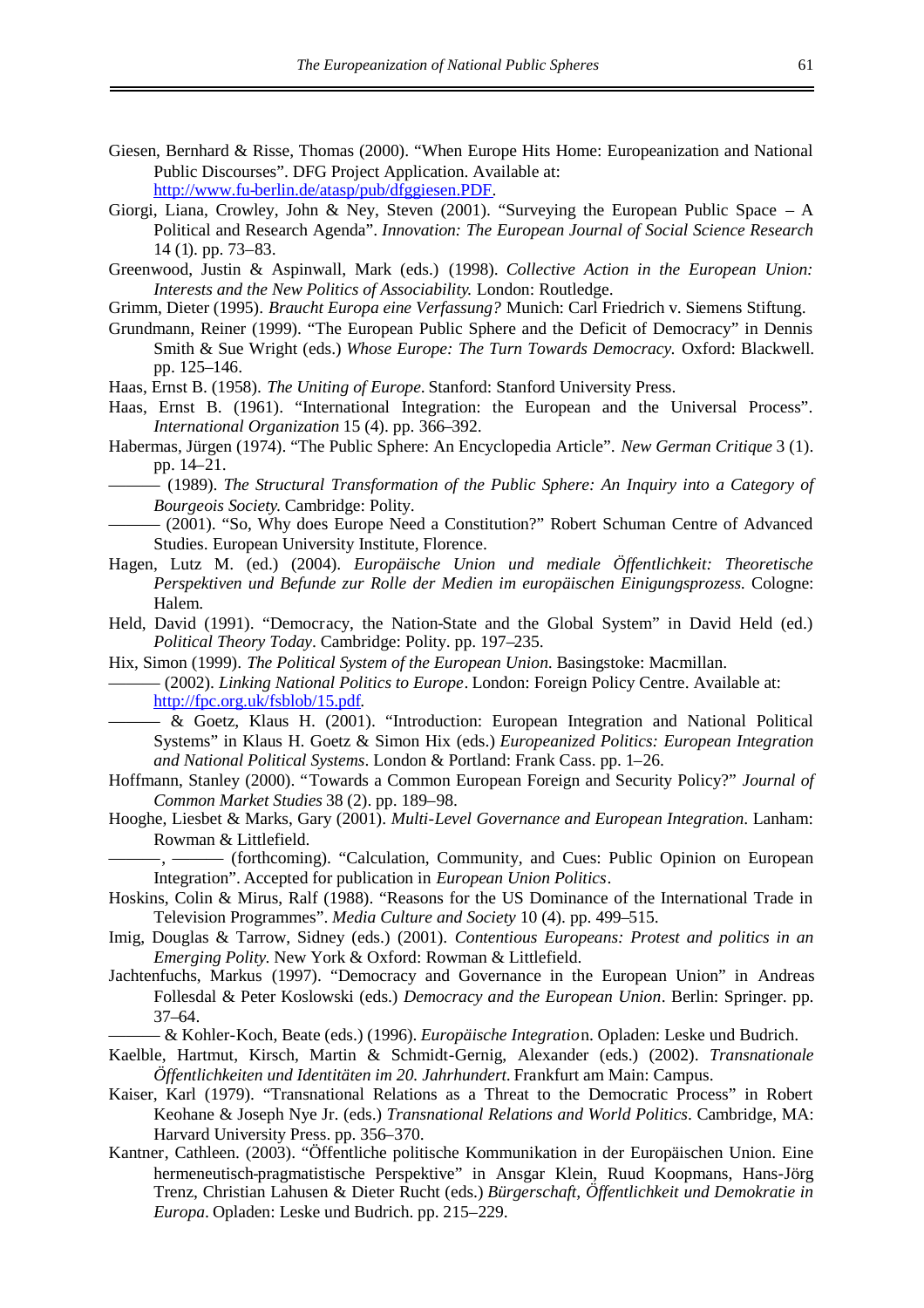——— (2004). *Kein modernes Babel: Kommunikative Voraussetzungen europäischer Öffentlichkeit*. Wiesbaden: VS Verlag.

Katzenstein, Peter (ed.) (1997). *Tamed Power: Germany in Europe*. Ithaca: Cornell University Press.

- Kepplinger, Hans M. (1998). *Die Demontage der Politik in der Informationsgesellschaft*. Freiburg & Munich: Karl Alber Verlag.
- Kevin, Deirdre (2001). "Coverage of the European Parliament Elections of 1999: National Public Spheres and European Debates". *Javnost–The Public* 8 (1). pp. 21–38.

——— (2003). *Europe in the Media. A Comparison of Reporting, Representation and Rhetoric in National Media Systems in Europe*. Mahwah & London: Lawrence Erlbaum Associates.

- Kielmansegg, Peter G. (1996). "Integration und Demokratie" in Markus Jachtenfuchs & Beate Kohler-Koch (eds.) *Europäische Integration*. Opladen: Leske und Budrich. pp. 47–72.
- Klein, Ansgar, Koopmans, Ruud, Trenz, Hans-Jörg, Lahusen, Christian & Rucht, Dieter (eds.) (2003). *Bürgerschaft, Öffentlichkeit und Demokratie in Europa*. Opladen: Leske und Budrich.
- Kleinsteuber, Hans J. (2001). "Habermas and the Public Sphere: From a German to a European Perspective". *Javnost–The Public* 8 (1). pp. 95–108.
- Knill, Christoph & Lenshow, Andrea (1998). "Change as 'Appropriate Adaptation': Administrative Adjustment to European Environmental Policy in Britain and Germany". *European Integration Online Papers* 02 (01). Available at: [http://eiop.or.at/eiop/pdf/1998-001.pdf.](http://eiop.or.at/eiop/pdf/1998-001.pdf)
- Koopmans, Ruud (2003). "Integrated Report: Cross-National, Cross-Issue, Cross-Time". Europub Research Project. Available at:

[http://europub.wz-berlin.de/Data/reports/WP2/D2-4%20WP2%20Integrated%20Report.pdf.](http://europub.wz-berlin.de/Data/reports/WP2/D2-4 WP2 Integrated Report.pdf)

- ——— (forthcoming). "Who Inhabits the European Public Sphere: Winners and Losers, Supporters and Opponents in Europeanized Political Debates". Submitted for publication.
- ——— & Statham, Paul (1999). "Political Claims Analysis: Integrating Protest Event and Political Discourse Approaches". *Mobilization: An International Journal* 4 (1). pp. 40–51.

- (2002). "The Transformation of Political Mobilization and Communication in European Public Spheres: A Research Outline". Europub Research Project.

- Available at: [http://europub.wz-berlin.de/Data/reports/Proposal.pdf.](http://europub.wz-berlin.de/Data/reports/Proposal.pdf)
- ——— & Pfetsch, Barbara (2003). "Towards a Europeanized Public Sphere: Comparing Political Actors and the Media in Germany". *ARENA Working Paper* 03 (23). Available at: http://www.arena.uio.no/publications/working-papers2003/papers/wp03\_23.pdf.
- $-\&$  Erbe, Jessica (2004). "Towards a European Public Sphere: Vertical and Horizontal Dimensions of Europeanized Political Communication". *Innovation: The European Journal of Social Science Research* 17 (2). pp. 97–118.
- -, ——— & Meyer, Martin F. (forthcoming). "Europeanization of Public Spheres: Where, When, and How is it Happening?" in Ruud Koopmans & Paul Statham (eds.) *Postnational Conversations or Bable Revisited? Public Debates, Democracy, and European Integration in Seven Countries* (provisional title).
- Kopper, Gerd (1997). *Europäische Öffentlichkeit: Entwicklung von Strukturen und Theorie*. Berlin: Vistas.
- Kriesi, Hanspeter, Koopmans, Ruud, Duyvendak, Jan W. & Giugni, Marco G. (1995). *New Social Movements in Western Europe. A Comparative* Analysis. Minneapolis: University of Minnesota Press.
- Kunelius, Risto & Sparks, Colin (2001). "Problems with a European Public Sphere: An Introduction". *Javnost–The Public* 8 (1). pp. 5–20.
- Kurpas, Sebastian (2005). "When the European Constitution 'Went National' A Plea for a European Public Sphere". CEPS Commentary. May 4. Available at: [http://www.ceps.be/Article.php?article\\_id=421.](http://www.ceps.be/Article.php?article_id=421)
- Lijphart, Arend (1999). *Patterns of Democracy: Government Forms and Performance in Thirty-Six Countries*. New Haven: Yale University Press.
- Lord, Christopher (1998). *Democracy in the European Union*. Sheffield: Sheffield Academic Press.
- ——— & Beetham, David (2001). "Legitimizing the EU: Is there a 'Postparliamentary Basis' for its Legitimation?" *Journal of Common Market Studies* 39 (3). pp. 443–62.
- Luedtke, Adam (2005). "European Integration, Public Opinion and Immigration Policy: Testing the Impact of National Identity". *European Union Politics* 6 (1). pp. 83–112.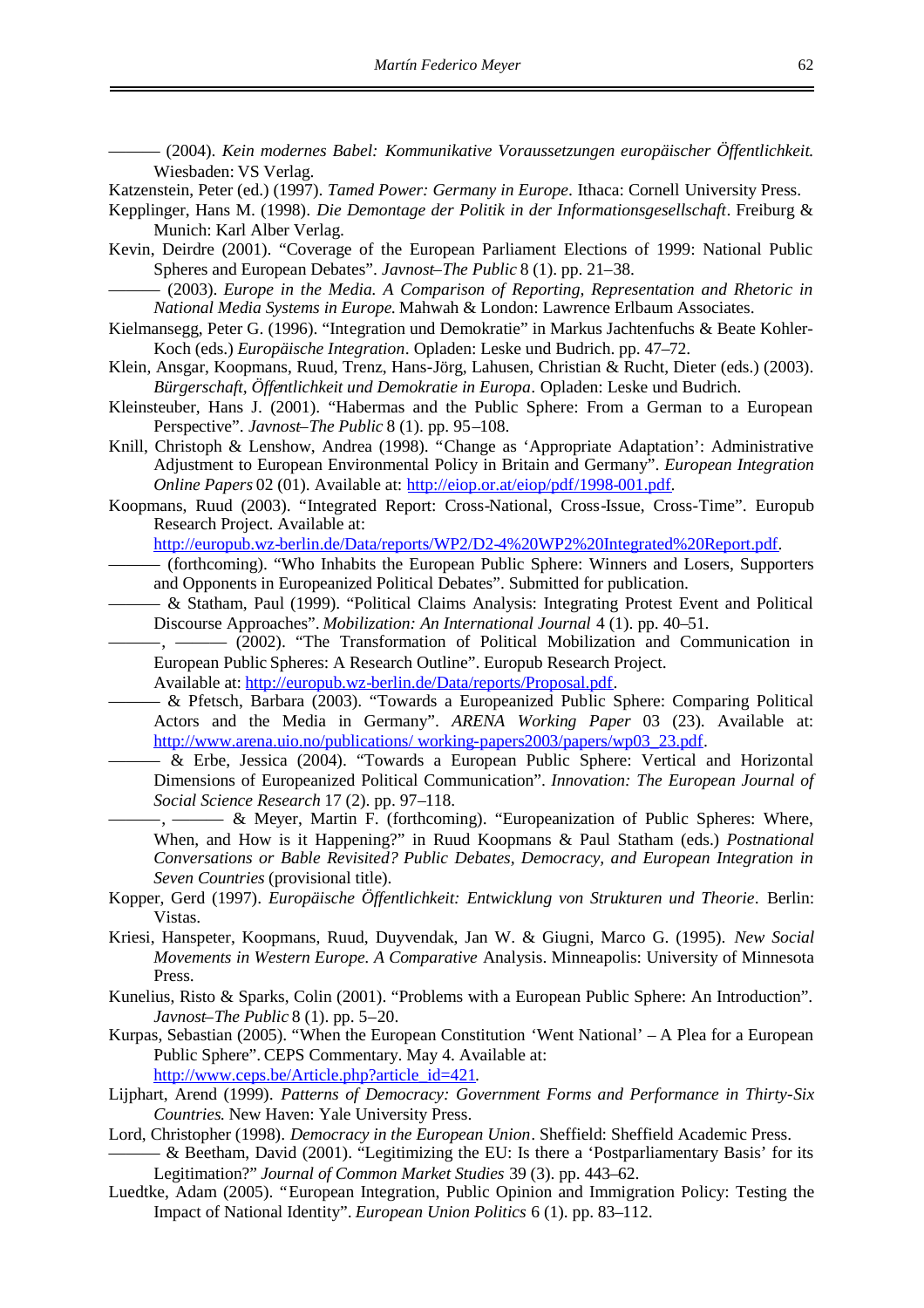Majone, Giandomenico (1996). *Regulating Europe*. London: Routledge.

- March, James G. & Olsen, Johan P. (1998). "The Institutional Dynamics of International Political Orders". *International Organization* 52 (4). pp. 943–969.
- Marks, Gary & McAdam, Doug (1996). "Social Movements and the Changing Structure of Political Opportunity in the European Union". *West European Politics* 19 (2). pp. 249–279.
- ———, ——— (1999). "On the Relationship of Political Opportunities to the Form of Collective Action: The Case of the European Union" in Donatella della Porta, Hanspeter Kriesi & Dieter Rucht (eds.) *Social Movements in a Globalizing World*. London: Macmillan. pp. 97–111.
- Martin, Mary (forthcoming). *Re-imagining a European Public Sphere: Discursive Constructions of the 'War on Terrorism' in Britain and Germany 2001-2002*. Unpublished PhD Thesis, Cambridge University.
- McGrew, Anthony (ed.) (1997). *The Transformation of Democracy: Globalization and Territorial Democracy*. Cambridge: Polity.
- McLaren, Lauren (2002). "Public Support for the European Union: Cost/Benefit Analysis or Perceived Cultural Threat?" *The Journal of Politics* 64 (2). pp. 551–66.
- Meadowcroft, John (2002). "The European Democratic Deficit, the Market and the Public Space: A Classical Liberal Critique". *Innovation: The European Journal of Social Sciences* 5 (3). pp. 181–192.
- Meyer, Christoph O. (1999). "Political Legitimacy and the Invisibility of Politics: Exploring the European Union's Communication Deficit". *Journal of Common Market Studies* 37 (4). pp. 617–639.
	- ——— (2002). *Europäische Öffentlichkeit als Kontrollsphäre: Die Europäische Kommission, die Medien und politische Verantwortung*. Berlin: Vistas.
- ——— (2005). "The Europeanization of Media Discourse: A Study of Quality Press Coverage of Economic Policy Co-ordination since Amsterdam". *Journal of Common Market Studies* 43 (1). pp. 121–148.
- Moravcsik, Andrew (1994). "Why the European Community Strengthens the State: Domestic Politics and International Cooperation." *Center for European Studies Working Paper* 52. Available at: [http://www.ces.fas.harvard.edu/publications/Moravcsik52.pdf.](http://www.ces.fas.harvard.edu/publications/Moravcsik52.pdf)
	- ——— (1998). *The Choice for Europe: Social Purpose and State Power from Messina to Maastricht*. New York: Cornell University Press.
	- ——— (2002). "In Defense of the 'Democratic Deficit': Reassessing Legitimacy in the European Union". *Journal of Common Market Studies* 40 (4). pp. 603–24.
- Morley, David & Robins, Kevin (1995). *Spaces of Identity: Global Media Electronic Landscapes and Cultural Boundaries*. London: Routledge.
- Neidhardt, Friedhelm, Koopmans, Ruud & Pfetsch, Barbara (2000). "Konstitutionsbedingungen politischer Öffentlichkeit: Der Fall Europa" in Hans Dieter Klingemann & Friedhelm Neidhardt (eds.) *Zur Zukunft der Demokratie*. Berlin: Sigma. pp. 263–293.
- Nentwich, Michael (1996). "Opportunity Structures for Citizens' Participation: The Case of the European Union". *European Integration Online Papers* 00 (01). Available at: [http://eiop.or.at/eiop/pdf/1996-001.pdf.](http://eiop.or.at/eiop/pdf/1996-001.pdf)
- Norris, Pippa (2000). *A Virtuous Circle. Political Communication in Postindustrial Societies*. Cambridge: Cambridge University Press.
- Nugent, Neill (2003). *The Government and Politics of the European Union (5th Edition)*. Basingstoke: Macmillan.
- Olsen, Johan P. (2002). "The Many Faces of Europeanization". *Journal of Common Market Studies* 40 (5). pp. 921–952.
- Pérez-Díaz, Víctor (1998). "The Public Sphere and a European Civil Society" in Jeffrey C. Alexander (ed.) *Real Civil Societies: Dilemmas of Institutionalization*. London: Sage. pp. 211–239.
- Peter, Jochen, Semetko Holli A. & de Vreese, Claes H. (2003). "EU Politics on Television News: A Cross-National Comparative Study". *European Union Politics* 4 (3). pp. 305–327.
- Peters, Bernhard (2003). "Die Transnationalisierung von Öffentlichkeit und ihre Bedeutung für politische Ordnungen am Beispiel der EU". Project Application. Available at: [http://www.sfb597.uni-bremen.de/download/de/forschung/B3\\_2003\\_projektantrag.pdf.](http://www.sfb597.uni-bremen.de/download/de/forschung/B3_2003_projektantrag.pdf)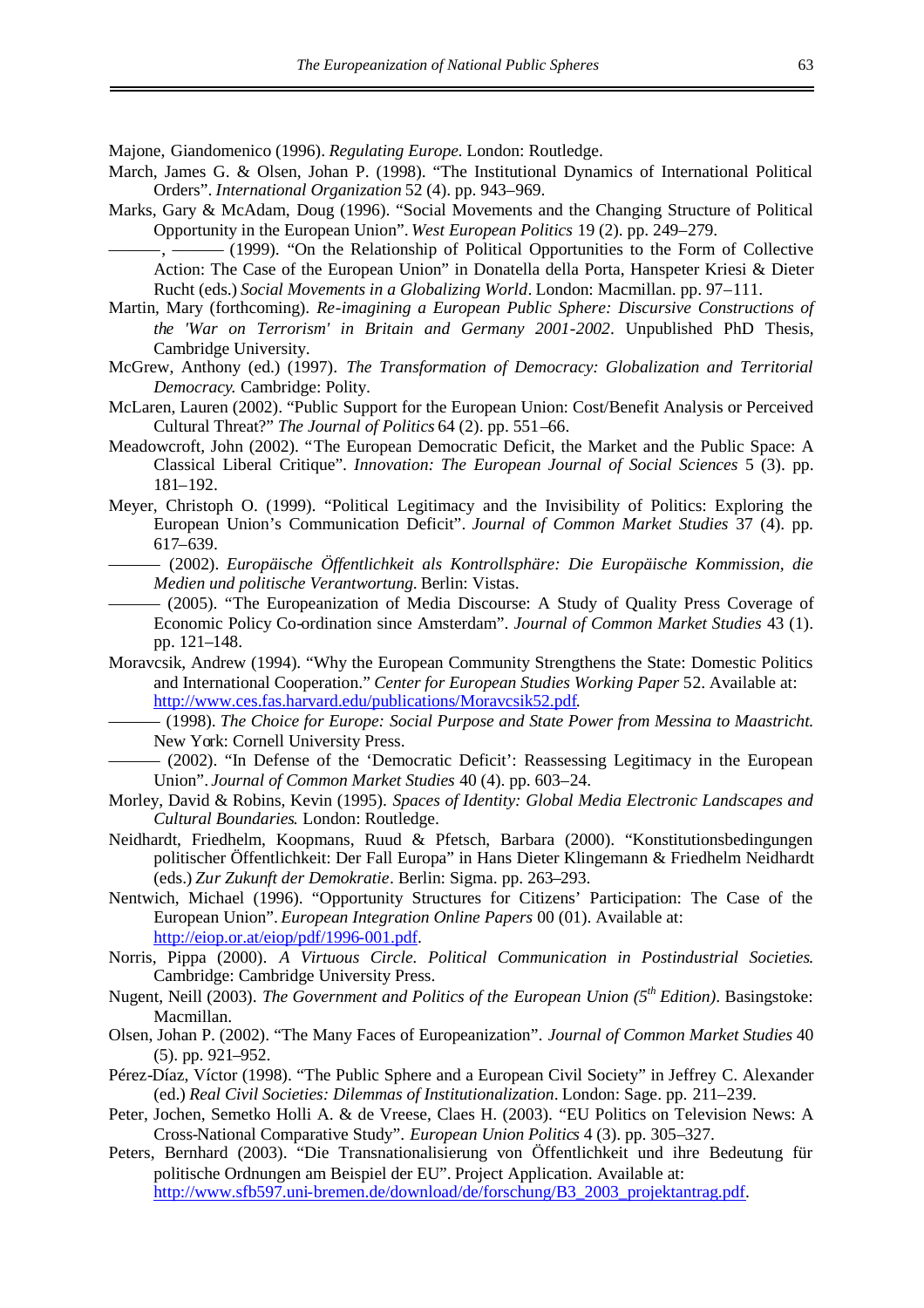- Pfetsch, Barbara (2004). "Integrated Report: The Voice of the Media in European Public Sphere. Comparative Analysis of Newspaper Editorials". Europub Research Project. Available at: [http://europub.wz-berlin.de/Data/reports/WP3/D3-4%20WP3%20Integrated%20Report.pdf.](http://europub.wz-berlin.de/Data/reports/WP3/D3-4 WP3 Integrated Report.pdf)
- Putnam, Robert D. (1993). *Making Democracy Work: Civic Traditions in Modern Italy*. Princeton: Princeton University Press.
- Reising, Uwe K. H. (1998). "Domestic and Supranational Political Opportunities: European Protest in Selected Countries 1980-1995". *European Integration Online Papers* 02 (05). Available at: [http://eiop.or.at/eiop/pdf/1998-005.pdf.](http://eiop.or.at/eiop/pdf/1998-005.pdf)
- Risse, Thomas (2002). "How Do We Know a European Public Sphere When We See One? Theoretical Clarifications and Empirical Indicators". Paper prepared for the IDNET Workshop "Europeanization and the Public Sphere", European University Institute, February 20–21. Available at: [http://www.fu-berlin.de/atasp/texte/pi5s1otn.pdf.](http://www.fu-berlin.de/atasp/texte/pi5s1otn.pdf)
	- ——— (2003). "An emerging European Public Sphere? Theoretical clarifications and Empirical Indicators". Paper presented to the Annual Meeting of the European Union Studies Association (EUSA), Nashville, March 27–30. Available at:

[http://www.fu-berlin.de/atasp/texte/030322\\_europe\\_public.pdf.](http://www.fu-berlin.de/atasp/texte/030322_europe_public.pdf)

 $-$ , Cowles, Maria Green & Caporaso, James (2001). "Europeanization and Domestic Change: Introduction" in Maria Green Cowles, James Caporaso & Thomas Risse (eds.) *Transforming Europe: Europeanization and Domestic Change*. Ithaca: Cornell University Press. pp. 1–20.

Rosamond, Ben (2000). *Theories of European Integration*. Basingstoke: Macmillan.

- Rucht, Dieter (2000). "Zur Europäisierung politischer Mobilisierung". *Berliner Journal für Soziologie* 10 (2). pp. 185–202.
- Rumford, Chris (2001). "Social Spaces beyond Civil Society: European Integration, Globalization and the Sociology of European Society." *Innovation: The European Journal of Social Sciences* 14 (3). pp. 205–218.
- Sánchez-Cuenca, Ignacio (2000). "The Political Basis of Support for European Integration". *European Union Politics* 1 (2). pp. 147–171.
- Scharpf, Fritz (1998). "Interdependence and Democratic Legitimation". *MPIfG Working Paper* 98 (2). Available at:

[http://www.mpi-fg-koeln.mpg.de/pu/workpap/wp98-2/wp98-2.html.](http://www.mpi-fg-koeln.mpg.de/pu/workpap/wp98-2/wp98-2.html)

——— (1999a). *Governing in Europe: Effective and Democratic?* Oxford: Oxford University Press.

- ——— (1999b). "Demokratieprobleme in der europäischen Mehrebenenpolitik" in Wolfgang Merkel & Andreas Busch (eds.) *Demokratie in Ost und West*. Frankfurt/Main: Suhrkamp. pp. 672–694.
- Schlesinger, Philip (1995). "Europeanization and the Media: National Identity and the Public Sphere". *ARENA Working Paper* 95 (07).
	- ——— (1999). "Changing Spaces of Political Communication: The Case of the European Union". *Political Communication* 16 (3). pp. 263–279.

——— (2003). "The Babel of Europe: An Essay on Networks and Communicative Spaces". *ARENA Working Paper* 03 (22). Available at:

[http://www.arena.uio.no/publications/working-papers2003/papers/wp03\\_22.pdf.](http://www.arena.uio.no/publications/working-papers2003/papers/wp03_22.pdf)

- ——— & Kevin, Deirdre (2000). "Can the European Union become a Sphere of Publics?" in Erik O. Eriksen & John E. Fossum (eds.) *Democracy in the European Union: Integration Through Deliberation?* London: Routledge. pp. 206–229.
- Schmitt, Hermann & Thomassen, Jacques (eds.) (1999). *Political Representation and Legitimacy in the European Union*. Oxford: Oxford University Press.
- Schmitter, Philippe C. (2000). *How to Democratize the European Union… And Why Bother?* Maryland: Rowman & Littlefield.
- Schneider, Gerald & Verdier, Daniel (eds.) (2003). *Democratic Institutions for a New Europe: Special Issue of European Union Politics*. London: Sage.
- Semetko, Holli A., de Vreese, Claes H. & Peter, Jochen (2000). "Europeanized Politics Europeanized Media: European Integration and Political Communication". *West European Politics* 23 (4). pp. 121–141.
- Smith, Julie (2004). *Reinvigorating European Elections: The Implications of Electing the European Commission*. London: Chatham House. Available at: [http://www.riia.org/pdf/research/europe/Report-JS.pdf.](http://www.riia.org/pdf/research/europe/Report-JS.pdf)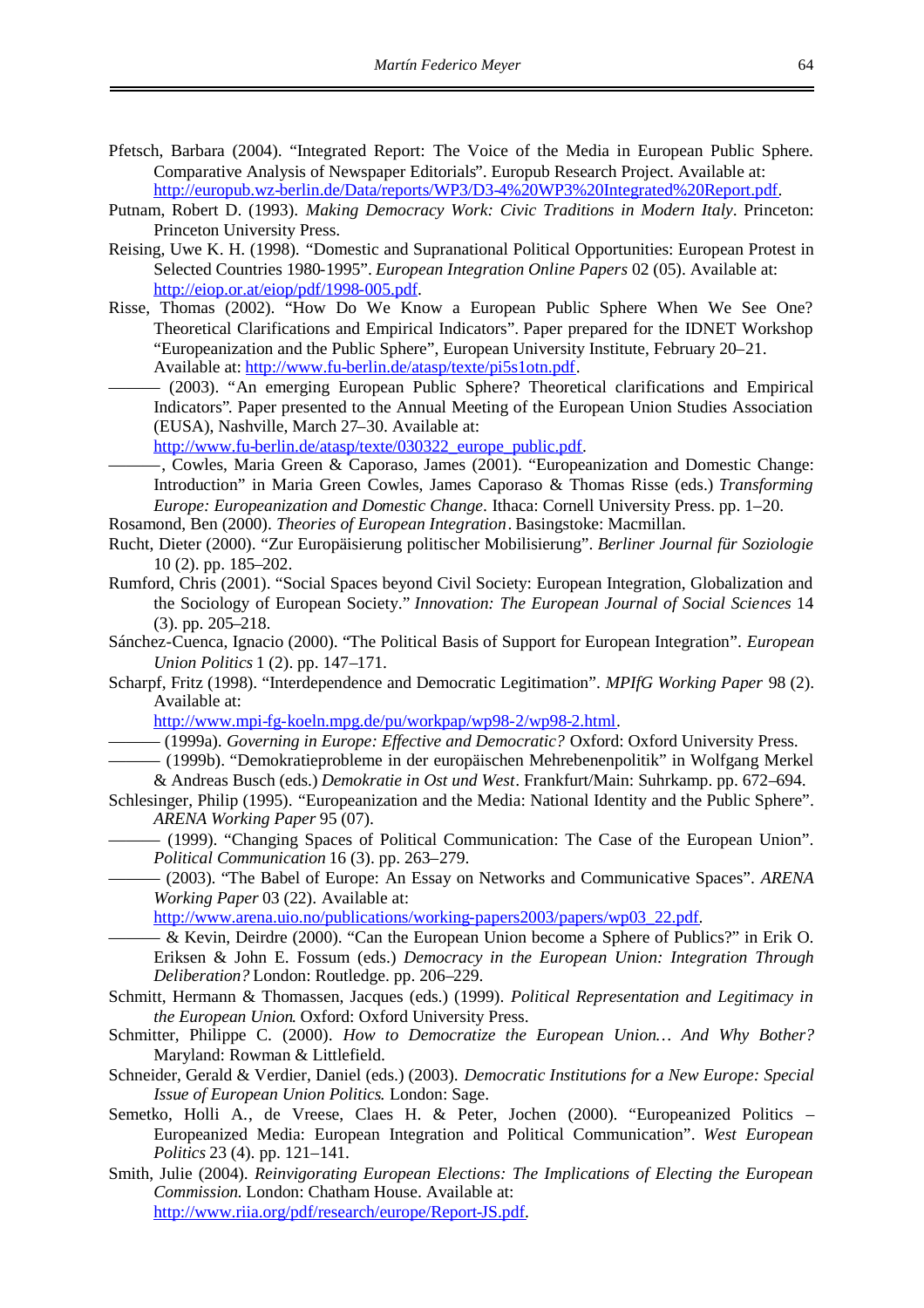- Soysal, Yasemin (2001). "Changing Boundaries of Participation in European Public Spheres: Reflections on Citizenship and Civil Society" in Klaus Eder & Bernhard Giesen (eds.) *European Citizenship: National Legacies and Transnational Projects*. Oxford: Oxford University Press. pp. 159–179.
- Statham, Paul & Guiraudon, Virginie (2003). "Europeanization, Public Debates and Contentious Politics in Britain and France: Two Different Paths?" Paper presented at the Conference "Europeanization of Public Spheres: Political Mobilization, Public Communication, and the European Union", Wissenschaftszentrum Berlin für Sozialforschung (WZB), June 20-22. Available at:

[http://europub.wz-berlin.de/Data/Conference%20material/Europub%20papers/Guiraudon-](http://europub.wz-berlin.de/Data/Conference material/Europub papers/Guiraudon-Statham2003.doc)[Statham2003.doc.](http://europub.wz-berlin.de/Data/Conference material/Europub papers/Guiraudon-Statham2003.doc)

- ——— & Gray, Emily (2005). "The Public Sphere and Debates over Europe in Britain: Internalized and Conflict-Driven?" *Innovation: The European Journal of Social Science Research* 18 (1). pp. 61–81.
- Stein, Eric (2001). "International Integration and Democracy: No Love at First Sight". *American Journal of International Law* 95 (3). pp. 489–534.
- Taggart, Paul (1998). "A Touchstone of Dissent: Euroskepticism in Contemporary Western European Party Systems". *European Journal of Political Research* 33 (3). pp. 363–388.
	- ——— & Szczerbiak, Aleks (2002). "Europeanization, Euroskepticism and Party Systems: Party-Based Euroskepticism in the Candidate States of Central and Eastern Europe". *Perspectives on European Politics and Society* 3 (1). pp. 23–41.
- Trenz, Hans-Jörg (2000). "Korruption und politischer Skandal in der EU: Auf dem Weg zu einer europäischen politischen Öffentlichkeit?" in Maurizio Bach (ed.) *Die Europäisierung nationaler Gesellschaften*. Wiesbaden: Westdeutscher Verlag. pp. 332–359.
	- ——— (2002). *Zur Konstitution politischer Öffentlichkeit in der Europäischen Union: Zivilgesellschaftliche Subpolitik oder schaupolitische Inszenierung?* Baden-Baden: Nomos.
- ——— (2004). "Media Coverage on European Governance: Exploring the European Public Sphere in National Quality Newspapers". *European Journal of Communication* 19 (3). pp. 291–319.
- ——— & Eder, Klaus (2004). "The Democratizing Dynamics of a European Public Sphere: Towards a Theory of Democratic Functionalism". *European Journal of Social Theory* 7 (1). pp. 5–25.
- Van de Steeg, Marianne (2002). "Rethinking the Conditions for a Public Sphere in the European Union". *European Journal of Social Theory* 5 (4). pp. 499–519.
- ——— (2004). "Does a Public Sphere Exist in the EU? An Analysis of the Content of the Debate on the Haider-Case". *EUI Working Paper* 04 (05). Available at: [http://cadmus.iue.it/dspace/retrieve/1767/sps2004-05.pdf.](http://cadmus.iue.it/dspace/retrieve/1767/sps2004-05.pdf)
- Verdun, Amy & Christiansen, Thomas (2000). "Policies, Institutions and the Euro: Dilemmas of Legitimacy" in Colin Crouch (ed.) *After the Euro: Shaping Institutions for Governance in the Wake of European Monetary Union*. Oxford: Oxford University Press. pp. 162–178.
- Ward, David (2001). "The Democratic Deficit and European Union Communication Policy: An Evaluation of the Commission's Approach to Broadcasting". *Javnost–The Public* 8 (1). pp. 75–95.
- ——— (2002). *The European Union Democratic Deficit and the Public Sphere: An Evaluation of EU Media Policy*. Amsterdam: IOS Press.
- Weiler, Joseph H. (1999). *The Constitution of Europe: Do the New Clothes Have an Emperor?* Cambridge: Cambridge University Press.
- Wessler, Hartmut (2004). "Europa als Kommunkationsnetzwerk: Theoretische Überlegungen zur Europäisierung von Öffentlichkeit" in Lutz M. Hagen (ed.) *Europäische Union und mediale Öffentlichkeit: Theoretische Perspektiven und Befunde zur Rolle der Medien im europäischen Einigungsprozess.* Cologne: Halem. pp. 13–28.
- Wendt, Alexander (1999). *Social Theory of International Politics*. Cambridge: Cambridge University Press.
- Zürn, Michael (2000). "Democratic Governance Beyond the Nation-State: The EU and Other International Institutions". *European Journal of International Relations* 6 (2). pp. 183–221.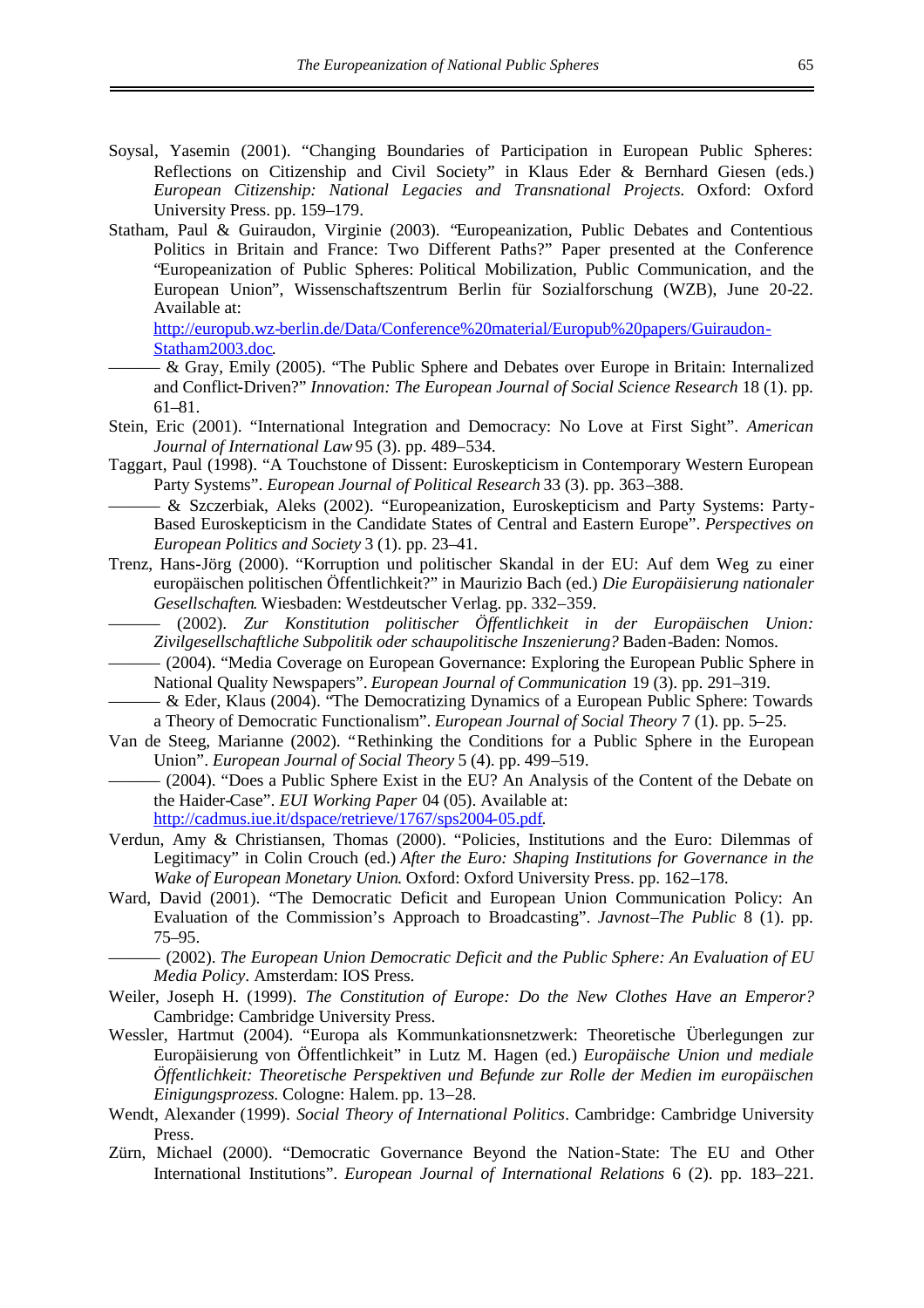## **APPENDIX: ADDITIONAL TABLES**

|              |                               |            | In % within issue field |            |            |            |      |            |      |      |  |  |  |  |
|--------------|-------------------------------|------------|-------------------------|------------|------------|------------|------|------------|------|------|--|--|--|--|
|              |                               | <b>MON</b> | <b>AGR</b>              | <b>IMM</b> | <b>TRP</b> | <b>PEN</b> | EDU  | <b>EUI</b> | (%)  | (N)  |  |  |  |  |
| Germany      | Transnational non-European    | 2.5        | 0.5                     | 2.9        | 7.6        | 1.1        |      | 1.0        | 2.4  | 68   |  |  |  |  |
|              | Transnational European        | 17.3       | 19.2                    | 3.5        | 2.0        | 1.1        | 1.0  | 28.4       | 12.8 | 358  |  |  |  |  |
|              | National (own country)        | 45.2       | 51.9                    | 64.3       | 27.4       | 89.7       | 86.3 | 31.1       | 50.4 | 1413 |  |  |  |  |
|              | National (other European)     | 20.3       | 21.2                    | 17.6       | 22.7       | 6.2        | 9.0  | 35.1       | 21.5 | 604  |  |  |  |  |
|              | National (non-European)       | 14.8       | 7.2                     | 11.8       | 40.2       | 1.8        | 3.7  | 4.4        | 12.8 | 360  |  |  |  |  |
|              | Total (%)                     | 100        | 100                     | 100        | 100        | 100        | 100  | 100        | 100  |      |  |  |  |  |
|              | (N)                           | 527        | 208                     | 347        | 445        | 273        | 299  | 704        |      | 2803 |  |  |  |  |
| <b>Spain</b> | Transnational non-European    | 0.9        |                         | 1.0        | 11.1       | 1.3        |      | 0.6        | 1.6  | 18   |  |  |  |  |
|              | <b>Transnational European</b> | 31.8       | 28.8                    | 2.4        | 6.1        | 2.6        |      | 32.7       | 20.1 | 227  |  |  |  |  |
|              | National (own country)        | 36.1       | 56.3                    | 60.0       | 18.2       | 85.7       | 79.5 | 31.6       | 45.1 | 510  |  |  |  |  |
|              | National (other European)     | 22.3       | 15.0                    | 17.1       | 18.2       | 2.6        | 9.6  | 29.9       | 20.7 | 234  |  |  |  |  |
|              | National (non-European)       | 9.0        |                         | 19.5       | 46.5       | 7.8        | 11.0 | 5.3        | 12.5 | 141  |  |  |  |  |
|              | Total (%)                     | 100        | 100                     | 100        | 100        | 100        | 100  | 100        | 100  |      |  |  |  |  |
|              | (N)                           | 233        | 80                      | 210        | 99         | 77         | 73   | 358        |      | 1130 |  |  |  |  |
| UK           | Transnational non-European    | 1.6        | 0.6                     | 3.2        | 4.2        |            | 0.4  |            | 1.4  | 30   |  |  |  |  |
|              | Transnational European        | 9.9        | 7.1                     | 8.3        | 1.7        |            | 0.4  | 20.1       | 6.7  | 138  |  |  |  |  |
|              | National (own country)        | 70.8       | 72.9                    | 53.2       | 33.1       | 94.8       | 95.0 | 51.0       | 67.8 | 1402 |  |  |  |  |
|              | National (other European)     | 12.1       | 15.9                    | 16.7       | 11.9       | 2.1        | 2.6  | 26.6       | 11.9 | 246  |  |  |  |  |
|              | National (non-European)       | 5.6        | 3.5                     | 18.6       | 49.2       | 3.1        | 1.7  | 2.3        | 12.2 | 253  |  |  |  |  |
|              | Total (%)                     | 100        | 100                     | 100        | 100        | 100        | 100  | 100        | 100  |      |  |  |  |  |
|              | (N)                           | 445        | 170                     | 156        | 354        | 96         | 544  | 304        |      | 2069 |  |  |  |  |

**Table 1:** Dimensional scope of claimants by policy field

|              |                                                           | In % within issue field |             |           |      |      |      |      |  |  |
|--------------|-----------------------------------------------------------|-------------------------|-------------|-----------|------|------|------|------|--|--|
|              |                                                           | <b>MON</b>              | AGR IMM TRP |           |      | PEN  | EDU  | EU I |  |  |
| Germany      | Purely own national*                                      | 12.9                    | 28.8        | 53.9      | 18.7 | 88.3 | 83.6 | 0.3  |  |  |
|              | Purely European supranational*                            | 14.8                    | 14.9        | 2.6       | 3.1  | 1.5  | 0.7  | 18.9 |  |  |
|              | Relations own country with Europe                         | 29.6                    | 21.2        | 4.9       | 3.8  | 1.5  | 1.7  | 22.7 |  |  |
|              | Relations other Eur. countries with Europe                | 14.0                    | 9.6         | 2.9       | 4.5  |      |      | 38.6 |  |  |
|              | Relations own country + other Eur. countries              | 7.4                     | 11.1        | 12.7      | 9.4  | 2.6  | 2.7  | 19.0 |  |  |
|              | Relations among+within other Eur. countries*              | 7.2                     | 10.6        | 13.8      | 25.6 | 4.8  | 8.0  | 0.1  |  |  |
|              | Int'l politics without reference to own country or Europe | 14.0                    | 3.8         | 9.2       | 34.8 | 1.5  | 3.3  | 0.3  |  |  |
| <b>Spain</b> | Purely own national*                                      | 9.4                     | 28.8        | 59.0      | 16.2 | 80.5 | 78.1 |      |  |  |
|              | Purely European supranational*                            | 29.2                    | 18.8        | 0.5       | 5.1  | 1.3  |      | 27.4 |  |  |
|              | Relations own country with Europe                         | 26.2                    | 28.8        | 4.8       | 3.0  | 3.9  | 1.4  | 30.2 |  |  |
|              | Relations other Eur. countries with Europe                | 18.9                    | 13.8        | 4.8       | 2.0  | 1.3  |      | 33.0 |  |  |
|              | Relations own country + other Eur. countries              | 2.1                     | 10.0        | 7.1       | 2.0  | 2.6  |      | 8.1  |  |  |
|              | Relations among+within other Eur. countries*              | 6.9                     |             | 10.5      | 27.3 | 1.3  | 9.6  | 0.8  |  |  |
|              | Int'l politics without reference to own country or Europe | 7.3                     |             | 13.3      | 44.4 | 9.1  | 11.0 | 0.6  |  |  |
| UK           | Purely own national*                                      | 29.2                    | 40.0        | 44.9      | 29.9 | 90.6 | 94.9 |      |  |  |
|              | Purely European supranational*                            | 6.3                     | 4.1         | 10.3      | 1.4  |      |      | 15.8 |  |  |
|              | Relations own country with Europe                         | 43.4                    | 28.2        | 8.3       | 1.7  | 3.1  | 0.7  | 49.0 |  |  |
|              | Relations other Eur. countries with Europe                | 12.4                    | 5.3         | 3.2       | 2.0  |      |      | 27.6 |  |  |
|              | Relations own country + other Eur. countries              | 4.7                     | 15.3        | 11.5      | 4.8  | 1.0  | 0.6  | 7.6  |  |  |
|              | Relations among+within other Eur. countries*              | 1.1                     | 4.7         | 10.9      | 20.9 | 2.1  | 2.4  |      |  |  |
|              | Int'l politics without reference to own country or Europe | 2.9                     | 2.4         | 10.9 39.3 |      | 3.1  | 1.5  |      |  |  |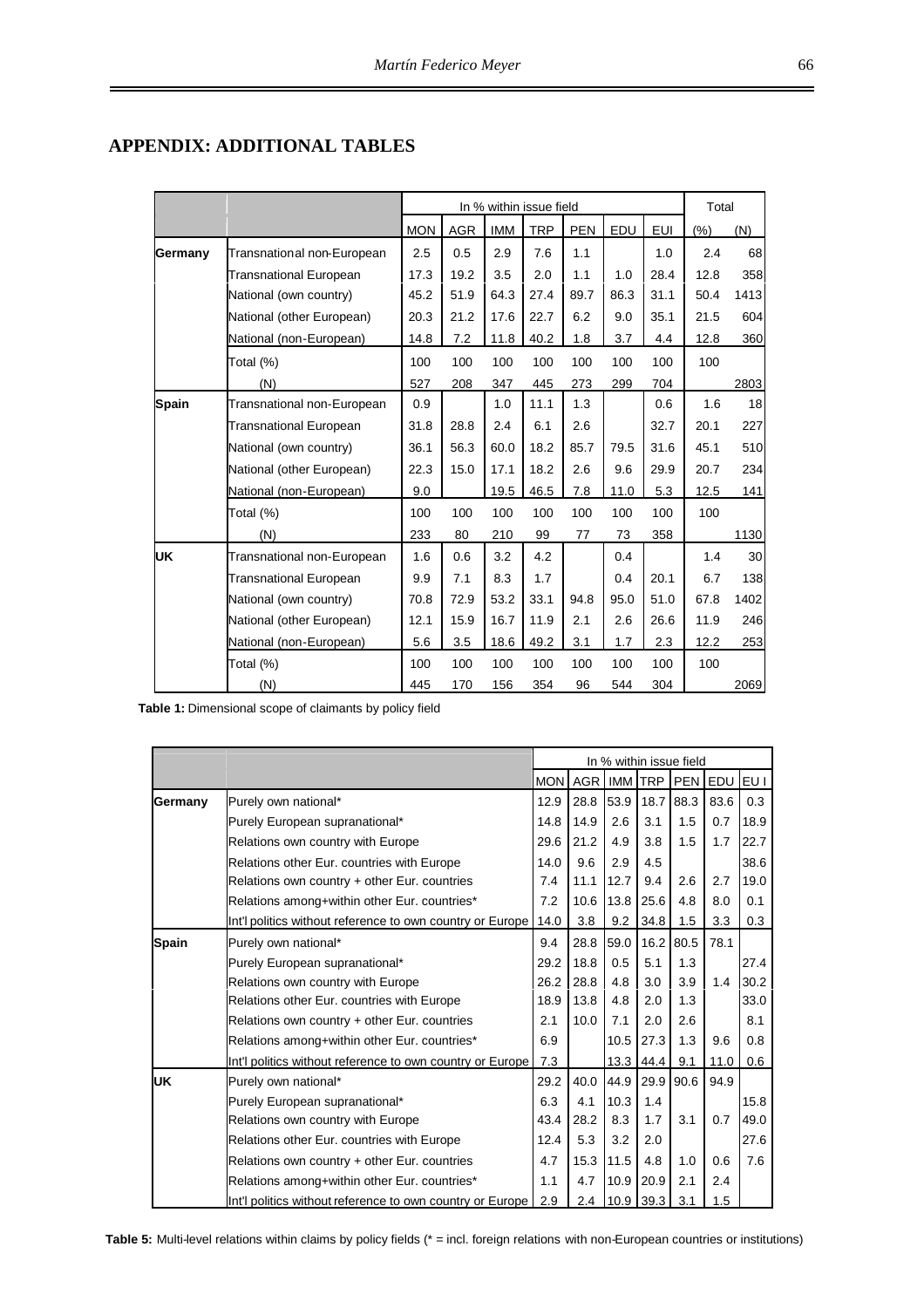|         |                                                                                                 |      |      | All 7 Policy Fields |           | 6 Policy Fields<br>(exc. EU I) |                |           |      |  |  |  |
|---------|-------------------------------------------------------------------------------------------------|------|------|---------------------|-----------|--------------------------------|----------------|-----------|------|--|--|--|
|         |                                                                                                 | 1990 |      | 1995 2000 2002      |           | 1990                           |                | 1995 2000 | 2002 |  |  |  |
| Germany | Purely own national*                                                                            | 27   | 26   | 36.3                | 31.1      | 36.6                           | 31.8           | 51.2      | 40.3 |  |  |  |
|         | Purely European supranational*                                                                  | 8.5  | 6.9  | 10.6                | 10.2      | 4.9                            | 4.2            | 7.5       | 7.3  |  |  |  |
|         | Relations own country with Europe                                                               | 18   | 13.3 | 14.3                | 13.5      | 8.1                            | 10.7           | 13        | 11.8 |  |  |  |
|         | Relations other Eur. countries with Europe                                                      | 10.5 | 11.9 | 16.2                | 14.2      | 4.9                            | 6.2            | 5.7       | 6.4  |  |  |  |
|         | Relations own country + other Eur. countries                                                    | 8.7  | 14.1 | 10.6                | 10        | 8.8                            | 13             | 5.7       | 7.3  |  |  |  |
|         | Relations among+within other Eur. countries*                                                    | 13.9 | 14.6 | 4.8                 | 10.1      | 18.7                           | 17.9           | 6.8       | 13.1 |  |  |  |
|         | Int'l politics without reference to own country<br>or Europe                                    | 13.4 | 13.3 | 7.2                 | 10.8      | 18                             | 16.2           | 10.2      | 13.9 |  |  |  |
| Spain   | Purely own national*                                                                            | 19.0 | 29.7 | 24.1                | 32.3      | 29.3                           | 37.3           | 38.4      | 44.3 |  |  |  |
|         | Purely European supranational*                                                                  | 13.8 | 8.7  | 17.1                | 19.9      | 6.7                            | 2.7            | 14.6      | 13.3 |  |  |  |
|         | Relations own country with Europe                                                               | 17.2 | 23.2 | 19.3                | 16.0      | 13.3                           | 20.0           | 13.3      | 9.8  |  |  |  |
|         | Relations other Eur. countries with Europe                                                      | 17.2 | 7.2  | 20.4                | 14.1      | 5.3                            | 3.6            | 10.5      | 9.8  |  |  |  |
|         | Relations own country + other Eur. countries                                                    | 5.2  | 2.9  | 7.0                 | 4.1       | 2.7                            | 2.7            | 5.0       | 4.2  |  |  |  |
|         | Relations among+within other Eur. countries*<br>Int'l politics without reference to own country | 10.3 | 17.4 | 4.9                 | 4.1       | 16                             | 21.8           | 6.8       | 5.7  |  |  |  |
|         | or Europe                                                                                       | 17.2 | 10.9 | 7.2                 | 9.4       |                                | 26.7 11.8 11.5 |           | 12.9 |  |  |  |
| UK      | Purely own national*                                                                            | 45.3 | 41.4 | 45.0                | 52.0      | 51.7                           | 52.9           | 54.4      | 58.3 |  |  |  |
|         | Purely European supranational*                                                                  | 5.2  | 2.7  | 5.4                 | 5.6       | 3.1                            | 1.2            | 3.7       | 3.6  |  |  |  |
|         | Relations own country with Europe                                                               | 17.3 | 20.5 | 28.8                | 14.7      | 13.9                           | 10.4           | 23.4      | 11.7 |  |  |  |
|         | Relations other Eur. countries with Europe                                                      | 7.0  | 7.6  | 9.4                 | 6.9       | 3.5                            | 3.1            | 6.1       | 3.9  |  |  |  |
|         | Relations own country + other Eur. countries                                                    | 5.2  | 7.3  | 4.2                 | 5.3       | 4.9                            | 6.2            | 3.9       | 5.1  |  |  |  |
|         | Relations among+within other Eur. countries*                                                    | 5.2  | 16.0 | 2.5                 | 4.2       | 5.9                            | 20.5           | 3.1       | 4.7  |  |  |  |
|         | Int'l politics without reference to own country<br>or Europe                                    | 14.9 | 4.5  | 4.6                 | 11.4 17.0 |                                | 5.8            | 5.5       | 12.8 |  |  |  |

Table 7: Multi-level relations within claims by years (\* = incl. foreign relations with non-European countries or institutions)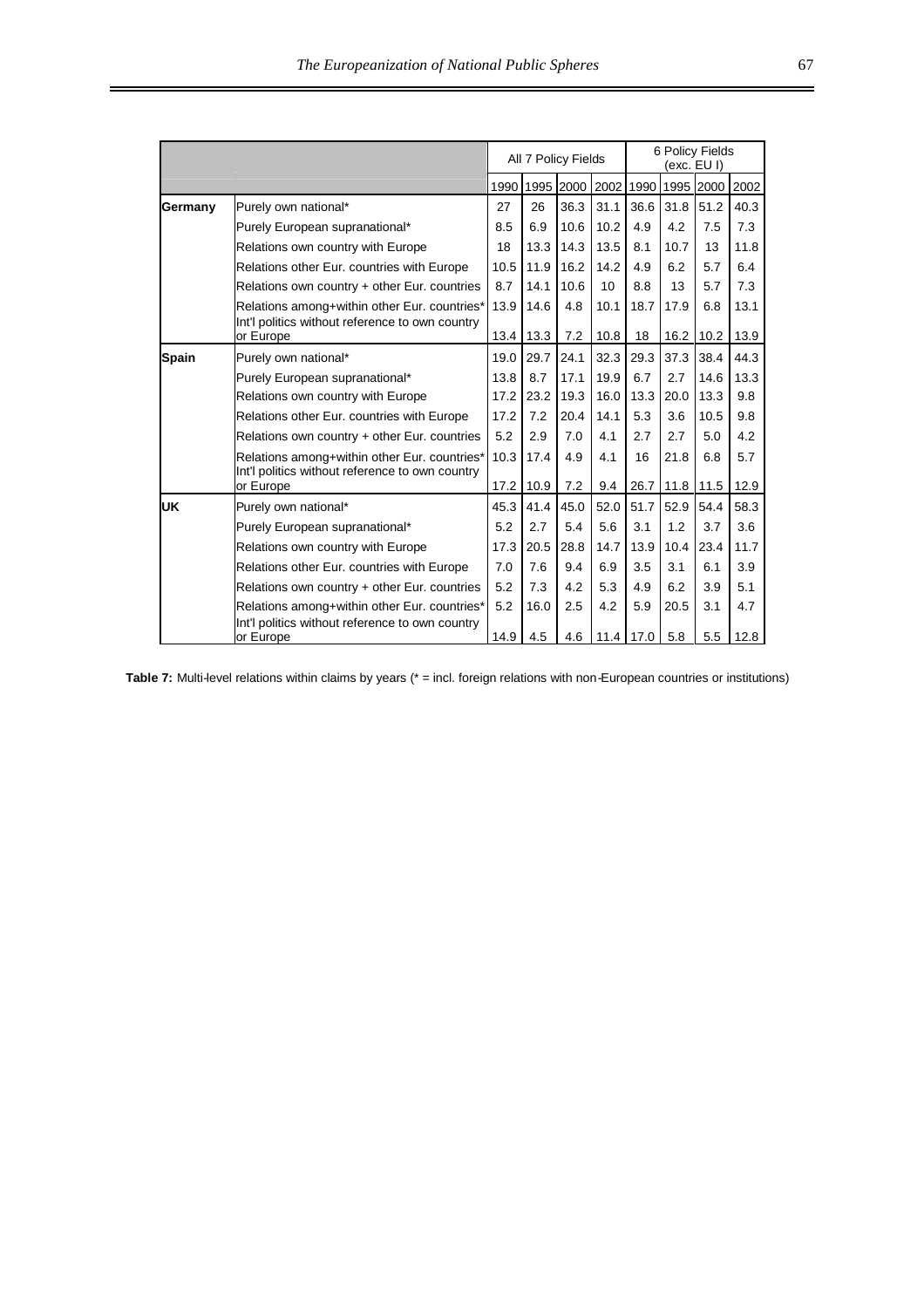|              |                                                              | In % within issue field and year |                   |              |                        |                                                                                         |            |      |               |            |                                                                                          |              |                 |     |            |                 |                                 |                       |            |            |               |     |                   |               |                                                      |     |      |                                    |     |
|--------------|--------------------------------------------------------------|----------------------------------|-------------------|--------------|------------------------|-----------------------------------------------------------------------------------------|------------|------|---------------|------------|------------------------------------------------------------------------------------------|--------------|-----------------|-----|------------|-----------------|---------------------------------|-----------------------|------------|------------|---------------|-----|-------------------|---------------|------------------------------------------------------|-----|------|------------------------------------|-----|
|              |                                                              |                                  |                   | <b>MON</b>   |                        |                                                                                         | <b>AGR</b> |      |               |            | <b>IMM</b>                                                                               |              |                 |     | <b>TRP</b> |                 |                                 |                       |            | <b>PEN</b> |               |     | EDU               |               |                                                      |     | EU I |                                    |     |
|              |                                                              | 90                               | 95                | 00           | 02                     | 90                                                                                      | 95         | 00   | 02            | 90         | 95                                                                                       | 00           | 02              | 90  | 95         | 00              | 02                              | 90                    | 95         | 00         | 02            | 90  | 95                | 00            | 02                                                   | 90  | 95   | 00                                 | 02  |
| Germany      | Purely own national*                                         |                                  |                   |              | 54.4 17.8 5.0 3.2 16.2 |                                                                                         |            |      |               |            | 41.5 23.4 34.8 59.1 59.5 51.9 13.6                                                       |              |                 |     | 1.1        |                 |                                 |                       |            |            |               |     |                   |               | 6.1 30.3 90.0 75.0 94.9 79.0 68.6 74.0 82.5 93.7 1.0 |     |      | 0.3                                |     |
|              | Purely European supranational*                               |                                  |                   |              | 2.9 8.9 19.4 17.5 16.2 |                                                                                         |            |      | 13.8 18.8 4.3 |            |                                                                                          | 1.3          | 4.8             | 3.4 | 5.7        | 8.2             | 0.9                             |                       |            |            | 4.9           | 2.9 |                   | 1.0           |                                                      |     |      | 18.1 18.8 18.1 20.4                |     |
|              | Relations own country with Europe                            |                                  |                   |              |                        | 7.4 20.0 38.3 33.9 24.3 38.5 14.9 25.0 2.2 6.8                                          |            |      |               |            |                                                                                          | $5.2$ 4.8    |                 | 5.7 | 6.9        | 8.2             | 0.9                             |                       | 4.2        |            | 3.7           | 8.6 |                   | 1.0           |                                                      |     |      | 0.9 44.8 24.6 17.4 19.0            |     |
|              | Relations other Eur, countries with                          |                                  |                   |              |                        |                                                                                         |            |      |               |            |                                                                                          |              |                 |     |            |                 |                                 |                       |            |            |               |     |                   |               |                                                      |     |      |                                    |     |
|              | Europe<br>Relations own country + other Eur.                 |                                  |                   |              |                        | 7.4 13.3 16.1 14.8 8.1 7.7 9.6 10.9 2.2                                                 |            |      |               |            |                                                                                          | $2.0$ 5.8    |                 |     | 5.7 6.9    | $2.0$ 3.6       |                                 |                       |            |            |               |     |                   |               |                                                      |     |      | 25.7 37.7 41.8 40.7                |     |
|              | countries                                                    |                                  |                   |              |                        | 5.9 11.1 5.6 7.9 10.8 7.7 9.6 14.1 23.9 18.2 10.5 8.7 3.4 19.5 2.0 9.5 10.0 4.2 2.5 1.2 |            |      |               |            |                                                                                          |              |                 |     |            |                 |                                 |                       |            |            |               |     |                   |               |                                                      |     |      | 5.7 6.0 1.9 0.9 8.6 18.8 22.4 19.5 |     |
|              | Relations among+within other Eur.                            |                                  |                   |              |                        |                                                                                         |            |      |               |            |                                                                                          |              |                 |     |            |                 |                                 |                       |            |            |               |     |                   |               |                                                      |     |      |                                    |     |
|              | countries*<br>Int'l politics without reference to own        |                                  |                   |              |                        | 14.7 14.4 2.2 5.8 18.9 46.2 8.5 1.6 23.9 2.3 12.4 16.3 25.0 31.0 10.2 27.1              |            |      |               |            |                                                                                          |              |                 |     |            |                 |                                 |                       |            |            | 8.3 2.5 8.6   |     |                   |               | 8.6 12.0 9.7 4.5                                     | 1.0 |      |                                    |     |
|              | country or Europe                                            |                                  |                   |              | 7.4 14.4 13.3 16.9 5.4 |                                                                                         |            |      |               |            | 2.1 6.3 8.7 13.6 9.2 7.7 43.2 28.7 63.3 27.6                                             |              |                 |     |            |                 |                                 |                       | 8.3        |            | 2.5           |     | 5.7 8.0 3.9       |               |                                                      | 1.0 |      |                                    | 0.4 |
| <b>Spain</b> | Purely own national*                                         |                                  | 12.5 26.4 5.0 1.6 |              |                        |                                                                                         |            |      |               |            | 46.2 14.3 18.8 68.8 59.1 64.4 28.1 6.7 3.1 25.0 100 68.4 81.1 89.5 100 50.0 69.2 83.8    |              |                 |     |            |                 |                                 |                       |            |            |               |     |                   |               |                                                      |     |      |                                    |     |
|              | Purely European supranational*                               |                                  |                   |              |                        | 12.5 3.8 34.7 46.0 33.3 33.3 17.9 17.1                                                  |            |      |               |            |                                                                                          | 1.1          |                 | 6.3 |            | 9.4             |                                 |                       |            | 2.7        |               |     |                   |               |                                                      |     |      | 26.8 32.1 21.5 37.8                |     |
|              | Relations own country with Europe                            |                                  |                   |              |                        | 50.0 34.0 27.7 11.1 33.3 66.7 23.1 31.4 6.3                                             |            |      |               |            |                                                                                          |              | 4.5 5.6         |     |            |                 | 15.0                            |                       | $10.5$ 2.7 |            |               |     |                   | 3.8           |                                                      |     |      | 24.4 35.7 29.3 32.7                |     |
|              | Relations other Eur. countries with                          |                                  |                   |              |                        |                                                                                         |            |      |               |            |                                                                                          |              |                 |     |            |                 |                                 |                       |            |            |               |     |                   |               |                                                      |     |      |                                    |     |
|              | Europe                                                       |                                  |                   |              | 18.8 7.5 24.8 19.0     |                                                                                         |            |      | 5.1 25.7 6.3  |            |                                                                                          | $5.7$ 4.4    |                 |     |            | 3.1             | 5.0                             |                       |            | 2.7        |               |     |                   |               |                                                      |     |      | 39.0 21.4 37.2 25.5                |     |
|              | Relations own country + other Eur.<br>countries              |                                  | 6.3 1.9 3.0       |              |                        | 33.3                                                                                    |            |      | $7.7$ 11.4    |            |                                                                                          | 10.2 6.7     |                 |     | 6.7        |                 | 5.0                             |                       | 5.3        | 2.7        |               |     |                   |               |                                                      |     |      | 9.8 3.6 10.5 4.1                   |     |
|              | Relations among+within other Eur.                            |                                  |                   |              |                        |                                                                                         |            |      |               |            |                                                                                          |              |                 |     |            |                 |                                 |                       |            |            |               |     |                   |               |                                                      |     |      |                                    |     |
|              | countries*                                                   |                                  |                   | 22.6 2.0 3.2 |                        |                                                                                         |            |      |               |            | 31.3 6.3 11.4 6.4 21.9 66.7 12.5 30.0                                                    |              |                 |     |            |                 |                                 |                       |            | 2.7        |               |     |                   | 25.0 19.2 2.7 |                                                      |     |      | 1.6                                |     |
|              | Int'l politics without reference to own<br>country or Europe |                                  |                   |              | 3.8 3.0 19.0           |                                                                                         |            |      |               |            | 37.5 25.0 8.0 12.2 43.8 20.0 71.9 20.0                                                   |              |                 |     |            |                 |                                 |                       |            |            | 15.8 5.4 10.5 |     |                   |               | 25.0 7.7 13.5                                        |     | 7.1  |                                    |     |
| <b>UK</b>    | Purely own national*                                         |                                  |                   |              |                        | 27.5 54.5 19.8 29.7 47.4 87.5                                                           |            |      |               |            | 23.7 38.6 87.5 27.3 51.6 37.8 21.7 2.8 45.9 42.3 50.0 86.7 97.2 88.4 98.8 86.3 96.8 95.2 |              |                 |     |            |                 |                                 |                       |            |            |               |     |                   |               |                                                      |     |      |                                    |     |
|              | Purely European supranational*                               |                                  | 1.4 3.0 7.6 8.7   |              |                        | 7.9                                                                                     |            |      | $3.4$ $3.5$   |            | 9.1                                                                                      |              | $9.7$ 12.2 6.0  |     |            |                 |                                 |                       |            |            |               |     |                   |               |                                                      |     |      | 19.5 8.3 13.7 22.5                 |     |
|              | Relations own country with Europe                            |                                  |                   |              |                        | 47.8 24.2 50.6 41.3 10.5 12.5 42.4 29.8                                                 |            |      |               |            |                                                                                          | 36.4 3.2 8.2 |                 |     |            | 2.4 1.4 2.7 1.2 |                                 |                       | 13.3       |            | 2.3           |     | $1.3$ $2.5$ $0.6$ |               |                                                      |     |      | 41.5 56.9 54.9 39.3                |     |
|              | Relations other Eur, countries with                          |                                  |                   |              |                        |                                                                                         |            |      |               |            |                                                                                          |              |                 |     |            |                 |                                 |                       |            |            |               |     |                   |               |                                                      |     |      |                                    |     |
|              | Europe                                                       |                                  |                   |              | 8.7 9.1 16.3 10.9      | 2.6                                                                                     |            |      | $1.7$ 12.3    |            |                                                                                          |              | $3.2 \quad 4.1$ |     | $3.6$ 2.8  |                 | 1.2                             |                       |            |            |               |     |                   |               |                                                      |     |      | 31.7 23.6 25.5 31.5                |     |
|              | Relations own country + other Eur.                           |                                  |                   |              |                        |                                                                                         |            |      |               |            | 9.1                                                                                      |              |                 |     |            |                 |                                 |                       |            |            |               |     |                   |               |                                                      |     |      |                                    |     |
|              | countries<br>Relations among+within other Eur.               |                                  | 8.7 3.0 2.3       |              |                        | $6.5$ 18.4                                                                              |            |      | 18.6 14.0     |            |                                                                                          |              | 6.5 15.3        |     |            |                 |                                 | 1.2 18.3 2.7 1.2 50.0 |            |            | 2.3           |     |                   | 0.6           | 0.9                                                  |     |      | 7.3 11.1 5.9 6.7                   |     |
|              | countries*                                                   |                                  | $5.8$ 1.5         |              |                        | 5.3                                                                                     |            | 10.2 |               |            |                                                                                          |              |                 |     |            |                 | 18.2 19.4 9.2 12.0 64.8 5.4 9.8 |                       |            |            |               |     | 5.0               |               | $0.6$ 3.5                                            |     |      |                                    |     |
|              | Int'l politics without reference to own                      |                                  |                   |              |                        |                                                                                         |            |      |               |            |                                                                                          |              |                 |     |            |                 |                                 |                       |            |            |               |     |                   |               |                                                      |     |      |                                    |     |
|              | country or Europe                                            |                                  |                   | 4.5 3.5      |                        | $2.9$ 7.9                                                                               |            |      |               | $1.8$ 12.5 |                                                                                          |              |                 |     |            |                 | 6.5 13.3 53.0 9.9 43.2 44.2     |                       |            |            | $2.8$ 4.7     |     |                   |               | 6.3 1.3 0.4                                          |     |      |                                    |     |

Table 8: Average changes in forms of public communication by issue field and year (\* = incl. foreign relations with non-European countries or institutions)